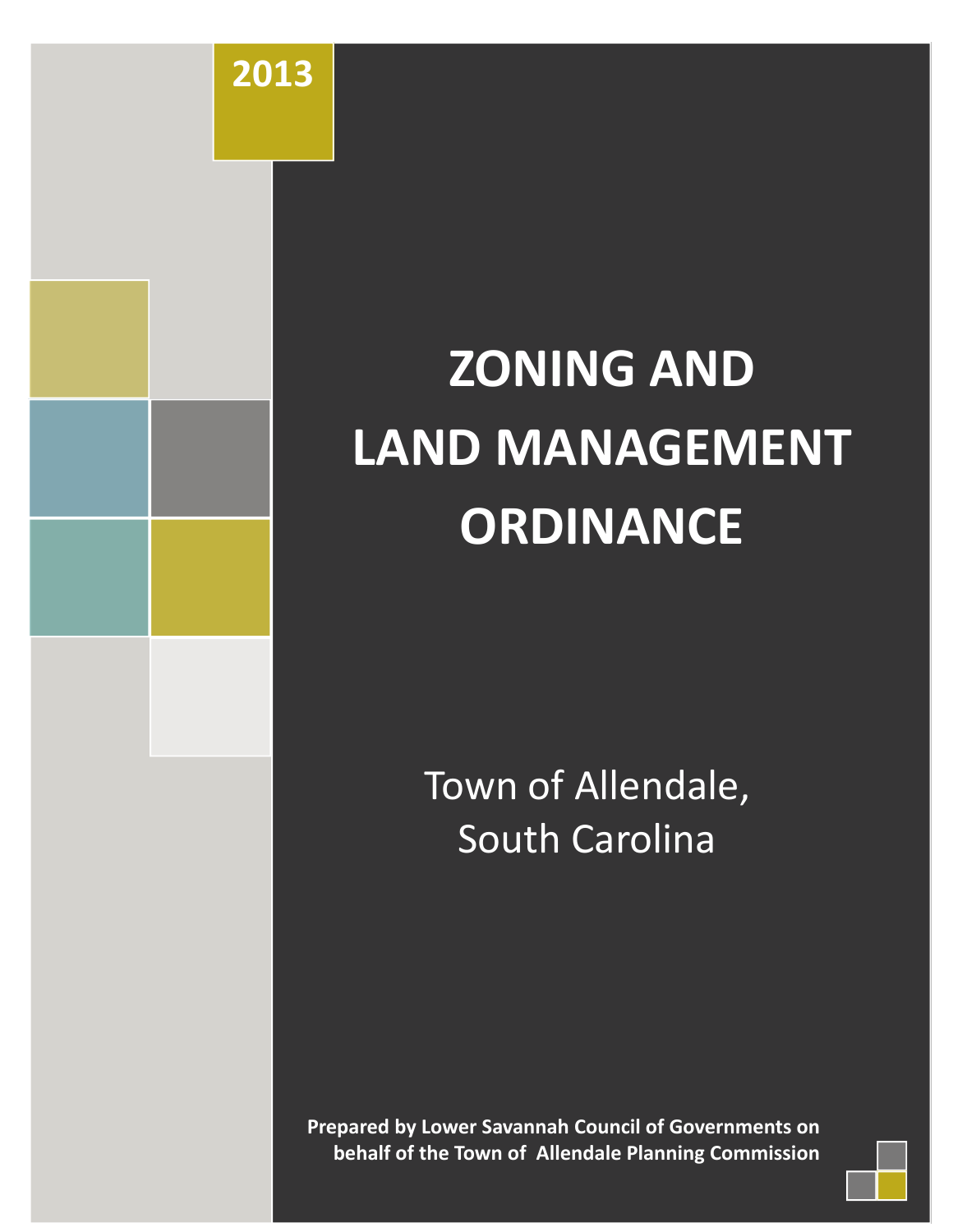#### **TABLE OF CONTENTS**

|                                 | <b>CHAPTER 1 - ADOPTION AND INTERPRETATION</b>          | $1 - 1$  |
|---------------------------------|---------------------------------------------------------|----------|
| Article I - Authority           |                                                         |          |
| $$1-100$                        | Ordinance published separately.                         | $1-1$    |
| $§ 1-101$                       | Authority and title.                                    | $1-1$    |
| $$1-102$                        | Jurisdiction and purposes.                              | $1 - 1$  |
| <b>Article II - Definitions</b> |                                                         | $1 - 2$  |
| $$1-200$                        | Interpretation.                                         | $1 - 2$  |
| $§ 1-201$                       | Definitions.                                            | $1 - 2$  |
|                                 | <b>CHAPTER 2 - DISTRICTS AND MAP</b>                    | $2-1$    |
| $$2-100$                        | Establishment of districts.                             | $2 - 1$  |
| $§ 2-101$                       | District purposes.                                      | $2 - 2$  |
| $$2-102$                        | District boundaries on map.                             | $2 - 3$  |
| $§ 2-103$                       | Official Zoning Map.                                    | $2 - 3$  |
| $§ 2-104$                       | Interpretation of district boundaries.                  | $2 - 4$  |
| $$2-105$                        | Lot divided by district boundaries.                     | $2 - 4$  |
|                                 | <b>CHAPTER 3- GENERAL REGULATIONS</b>                   | $3-1$    |
| $$3-100$                        | Application of regulations.                             | $3-1$    |
| $§ 3-101$                       | Street access required.                                 | $3-1$    |
| $$3-102$                        | Structures required to be on lots of record.            | $3-1$    |
| $§ 3-103$                       | Reduction of lot or yard area prohibited.               | $3-1$    |
| $§ 3-104$                       | Annexation.                                             | $3-1$    |
| $§ 3-105$                       | Nonconforming structures or uses.                       | $3-2$    |
| $$3-106$                        | Mobile home nonconforming structure; removal required   | $3 - 3$  |
| $$3-107$                        | Temporary nonconforming uses.                           | $3 - 3$  |
| $$3-108$                        | Dwellings on nonconforming lots of record.              | $3 - 3$  |
|                                 | <b>CHAPTER 4 - DISTRICT REGULATIONS</b>                 | $4 - 1$  |
| $$4-100$                        | District Use Classifications.                           | $4 - 1$  |
| $§$ 4-101                       | RS-1 Single Family Residential District Uses.           | $4 - 2$  |
| $$4-102$                        | RS-1 Single Family Residential District Regulations.    | $4-6$    |
| $§$ 4-103                       | RS-2 Single Family Residential District Uses.           | $4 - 8$  |
| $§$ 4-104                       | RS-2 Single Family Residential District Regulations.    | $4 - 10$ |
| $§$ 4-105                       | RMH Manufactured Home Residential District Uses.        | $4 - 12$ |
| $§$ 4-106                       | RMH Manufactured Home Residential District Regulations. | $4 - 14$ |
| $§$ 4-107                       | Existing Manufactured Home Parks and Subdivisions.      | $4 - 16$ |
| $§$ 4-108                       | Requirements for All Manufactured Homes.                | $4 - 16$ |
| $§$ 4-109                       | RMF Multi-Family Residential District Uses.             | $4 - 17$ |
| $§$ 4-110                       | RMF Multi-Family Residential District Regulations.      | $4 - 18$ |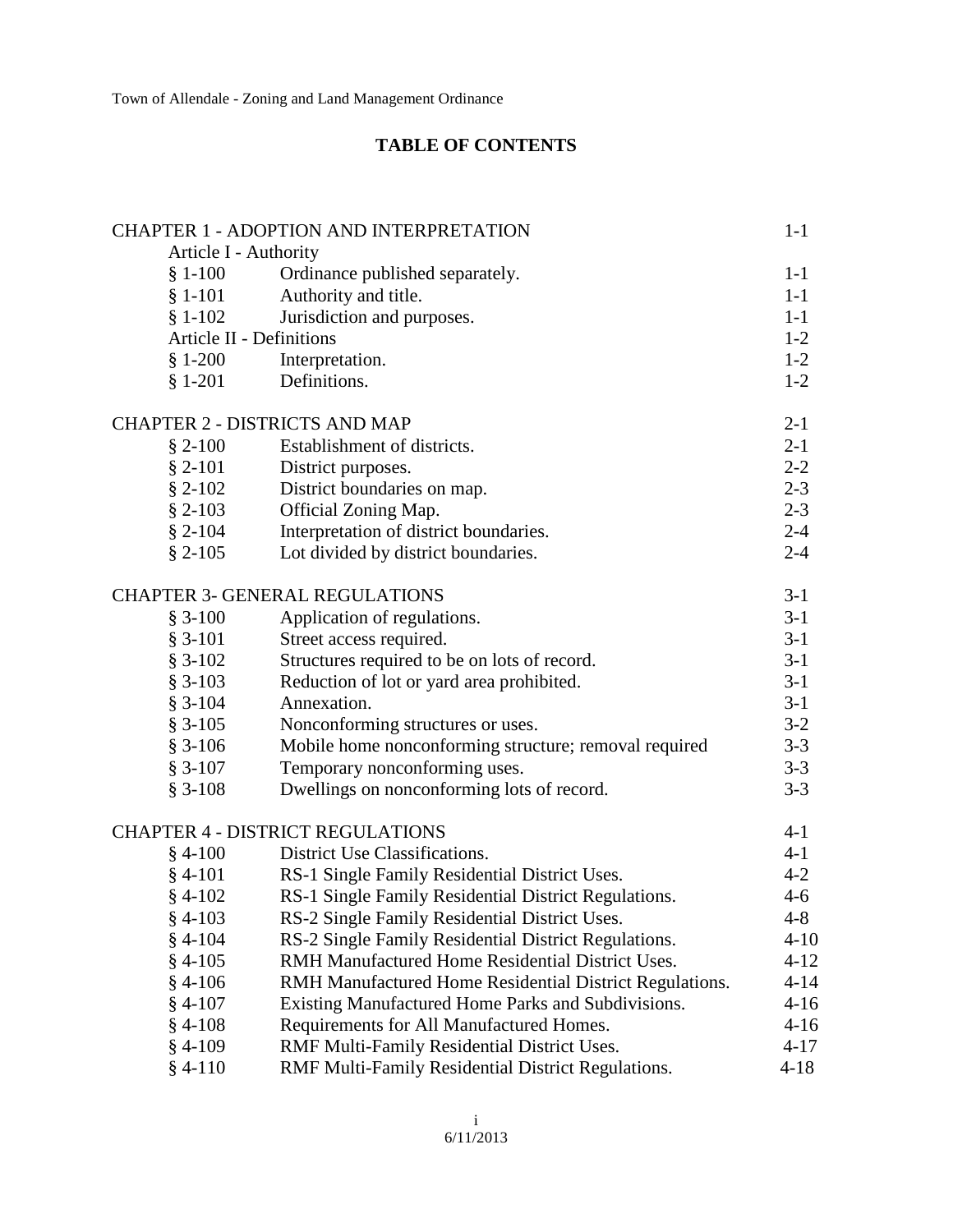| $§$ 4-111                 | OI Office and Institutional District Uses.               | $4 - 20$ |
|---------------------------|----------------------------------------------------------|----------|
| $§$ 4-112                 | OI Office and Institutional District Regulations.        | $4 - 23$ |
| $§$ 4-113                 | CC Core Commercial District Uses.                        | $4 - 24$ |
| $§$ 4-114                 | CC Core Commercial District Regulations.                 | $4 - 30$ |
| $§$ 4-115                 | NC Neighborhood Commercial District Uses.                | $4 - 32$ |
| $§$ 4-116                 | NC Neighborhood Commercial District Regulations.         | $4 - 34$ |
| $§$ 4-117                 | IND Industrial Development District Uses.                | $4 - 36$ |
| $§$ 4-118                 | IND Industrial Development District Regulations.         | $4 - 43$ |
| $§$ 4-119                 | OSP Open Space Preservation District Uses.               | $4 - 44$ |
| $§$ 4-120                 | OSP Open Space Preservation District Regulations.        | $4 - 45$ |
| $§$ 4-121                 | <b>AGR</b> Agricultural District Uses.                   | $4 - 46$ |
| $§$ 4-122                 | <b>AGR Agricultural District Regulations.</b>            | $4 - 48$ |
| $§$ 4-123                 | FHD Flood Hazard Overlay District.                       | $4 - 50$ |
|                           | <b>CHAPTER 5 - SUPPLEMENTAL REGULATIONS</b>              | $5-1$    |
| Article I - Purpose       |                                                          | $5 - 1$  |
| $$5-100$                  | Regulated Uses, Buildings and Projects.                  | $5 - 1$  |
| $§ 5-101$                 | Communications Tower and Antenna Definitions.            | $5-1$    |
| $$5-102$                  | Communications Tower, Antenna Permitted Conditional Use. | $5 - 2$  |
| $$5-103$                  | <b>Special Exceptions</b>                                | $5-6$    |
|                           | Article II - Flood Plain Regulations                     | $5 - 7$  |
| $$5-200$                  | Federal Emergency Management Agency Standard Applicable  | $5 - 7$  |
| Article III - Landscaping |                                                          | $5 - 8$  |
| $$5-300$                  | Purposes for Required Landscaping.                       | $5 - 8$  |
| $§ 5-301$                 | <b>Buffer Areas</b>                                      | $5 - 8$  |
| $$5-302$                  | Open Space Landscaping Requirements.                     | $5-9$    |
| Article IV - Parking      |                                                          | $5-10$   |
| $§ 5-401$                 | Off-street Parking.                                      | $5 - 10$ |
| $$5-402$                  | Parking Space Requirements.                              | $5-10$   |
| $§ 5-403$                 | Off-street Loading and Unloading Spaces.                 | $5 - 11$ |
| $§ 5-404$                 | Parking of Unlicensed Vehicles                           | $5 - 11$ |
| Article V - Signs         |                                                          | $5 - 12$ |
| $$5-500$                  | Purpose and Scope.                                       | $5 - 12$ |
| $§ 5-501$                 | General Provisions.                                      | $5 - 12$ |
| $$5-502$                  | Definitions.                                             | $5-13$   |
| $$5-503$                  | Signs Allowed by Right.                                  | $5 - 15$ |
| $$5-504$                  | Signs in the public right-of-way.                        | $5 - 17$ |
| $$5-505$                  | Permitted Signs.                                         | $5 - 17$ |
| $$5-506$                  | Permitted Sign Characteristics.                          | $5-19$   |
| $§ 5-507$                 | Number, Dimension and Location of Permitted Signs.       | $5-20$   |
| $$5-508$                  | Signs in PD Zoning Districts.                            | $5-21$   |
|                           | <b>Article VI - Sexually Oriented Businesses</b>         | $5 - 22$ |
| $$5-600$                  | Purpose and intent.                                      | $5 - 22$ |
| $§ 5-601$                 | Definitions.                                             | $5 - 22$ |
| $$5-602$                  | Classification.                                          | $5 - 25$ |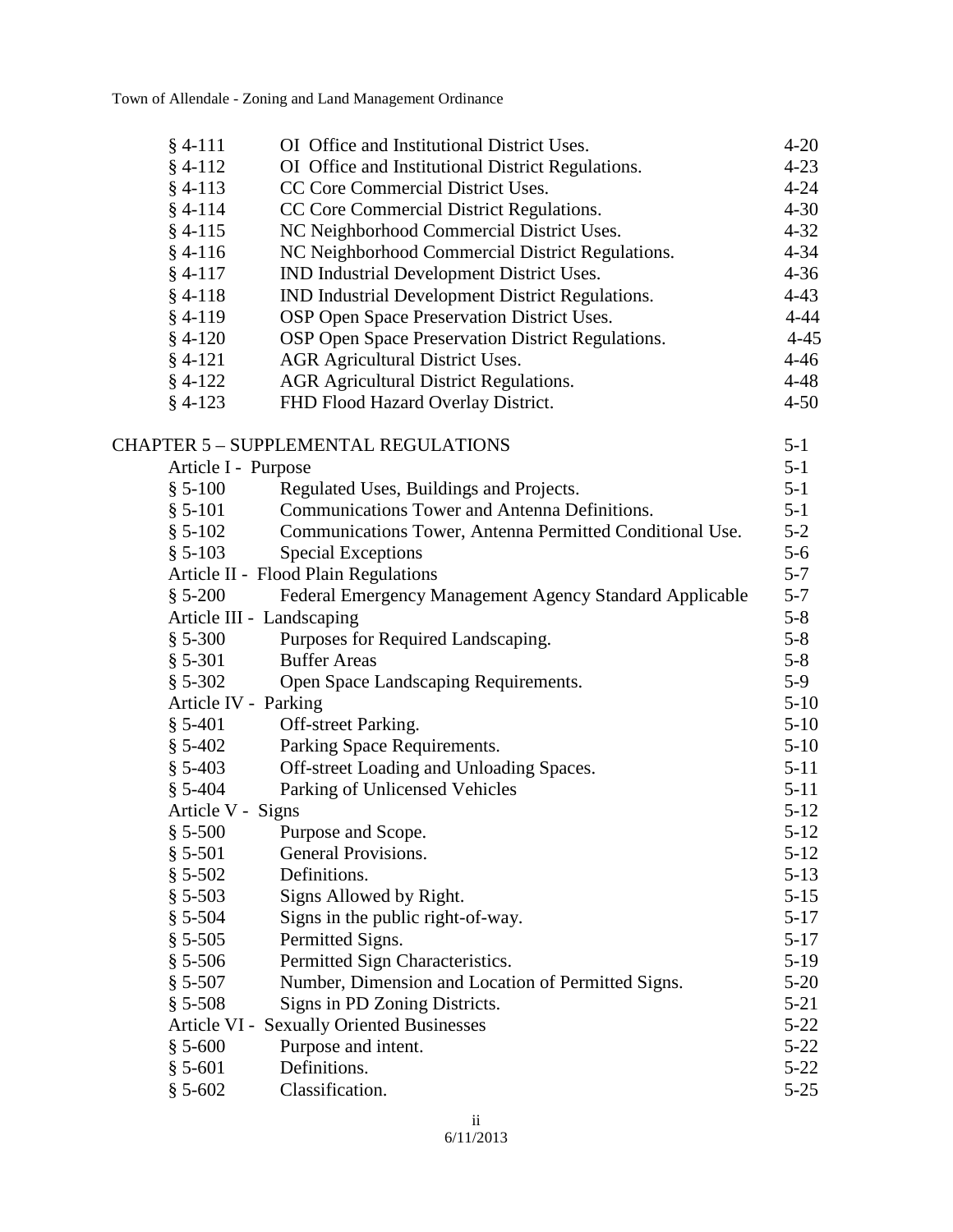| $$5-603$    | Permit required.                                                 | $5 - 26$ |
|-------------|------------------------------------------------------------------|----------|
| $$5-604$    | Issuance of permit and fee.                                      | $5 - 26$ |
| $§ 5 - 605$ | Inspection.                                                      | $5 - 27$ |
| $$5-606$    | Expiration of permit.                                            | $5 - 27$ |
| $$5-607$    | Suspension of permit.                                            | $5 - 28$ |
| $$5-608$    | Revocation of permit.                                            | $5 - 28$ |
| $§ 5-609$   | Transfer of permit.                                              | $5 - 29$ |
| $$5-610$    | Location of sexually oriented businesses; nonconforming uses.    | $5 - 29$ |
| $$5-611$    | Additional regulations for adult motels.                         | $5 - 30$ |
| $§ 5-612$   | Regulations for exhibition of sexually explicit films or videos. | $5 - 30$ |
| $§ 5-613$   | Exemptions.                                                      | $5 - 32$ |
|             | CHAPTER 6 - ADDITIONAL DISTRICT REGULATIONS                      | $6-1$    |
| $§ 6-100$   | Street Access.                                                   | $6-1$    |
| $§ 6-101$   | Corner Lots.                                                     | $6-1$    |
| $§ 6-102$   | Location of Buildings on Lots and Residential Limitations.       | $6 - 1$  |
| $§ 6-103$   | Double Frontage Lots.                                            | $6-1$    |
| $§ 6-104$   | Front and Side Yard Requirements.                                | $6 - 2$  |
| $§ 6-105$   | Measurement of Front, Side, and Rear Yards:                      |          |
|             | Determination of Buildable Area.                                 | $6 - 2$  |
| $§ 6-106$   | Visibility at Street Intersections.                              | $6 - 2$  |
| $§ 6-107$   | Visibility at Private Drives and Entrances Intersecting          |          |
|             | with Public Streets.                                             | $6 - 2$  |
| $§ 6-108$   | Accessory Buildings.                                             | $6 - 3$  |
| $§ 6-109$   | Erection of More Than One Principal Structure on a Lot.          | $6 - 3$  |
| $§ 6-110$   | <b>Exceptions to Height Regulations.</b>                         | $6 - 3$  |
| $§ 6-111$   | Parking and Storage of Certain Vehicles.                         | $6 - 3$  |
| $§ 6-112$   | Accessory Uses.                                                  | $6 - 3$  |
| $§ 6-113$   | Setback and Other Yard Requirements for Accessory Uses.          | $6 - 5$  |
| $§ 6-114$   | Home Occupations.                                                | $6 - 5$  |
|             | CHAPTER 7 - LAND DEVELOPMENT REGULATIONS                         | $7 - 1$  |
| $$7-100$    | Purpose.                                                         | $7-1$    |
| $§ 7-101$   | Jurisdiction                                                     | $7 - 1$  |
| $§ 7-102$   | Authority                                                        | $7 - 1$  |
| $§ 7-103$   | Definitions                                                      | $7-1$    |
| $§ 7-104$   | <b>General Provisions</b>                                        | $7 - 5$  |
| $$7-105$    | <b>Plat Requirements</b>                                         | $7 - 8$  |
| $§ 7-106$   | Procedure for Tentative Approval                                 | $7 - 8$  |
| $§ 7-107$   | <b>Preliminary Plat Specifications</b>                           | $7-10$   |
| $§ 7-108$   | <b>Final Plat Procedure</b>                                      | $7 - 12$ |
| $§ 7-109$   | Minimum Design Standards                                         | $7 - 15$ |
| $§ 7-110$   | <b>Required Improvements</b>                                     | $7 - 20$ |
| $§ 7-111$   | <b>Approval of Street Names</b>                                  | $7 - 24$ |
| $§ 7-112$   | <b>Administration and Amendment</b>                              | $7 - 25$ |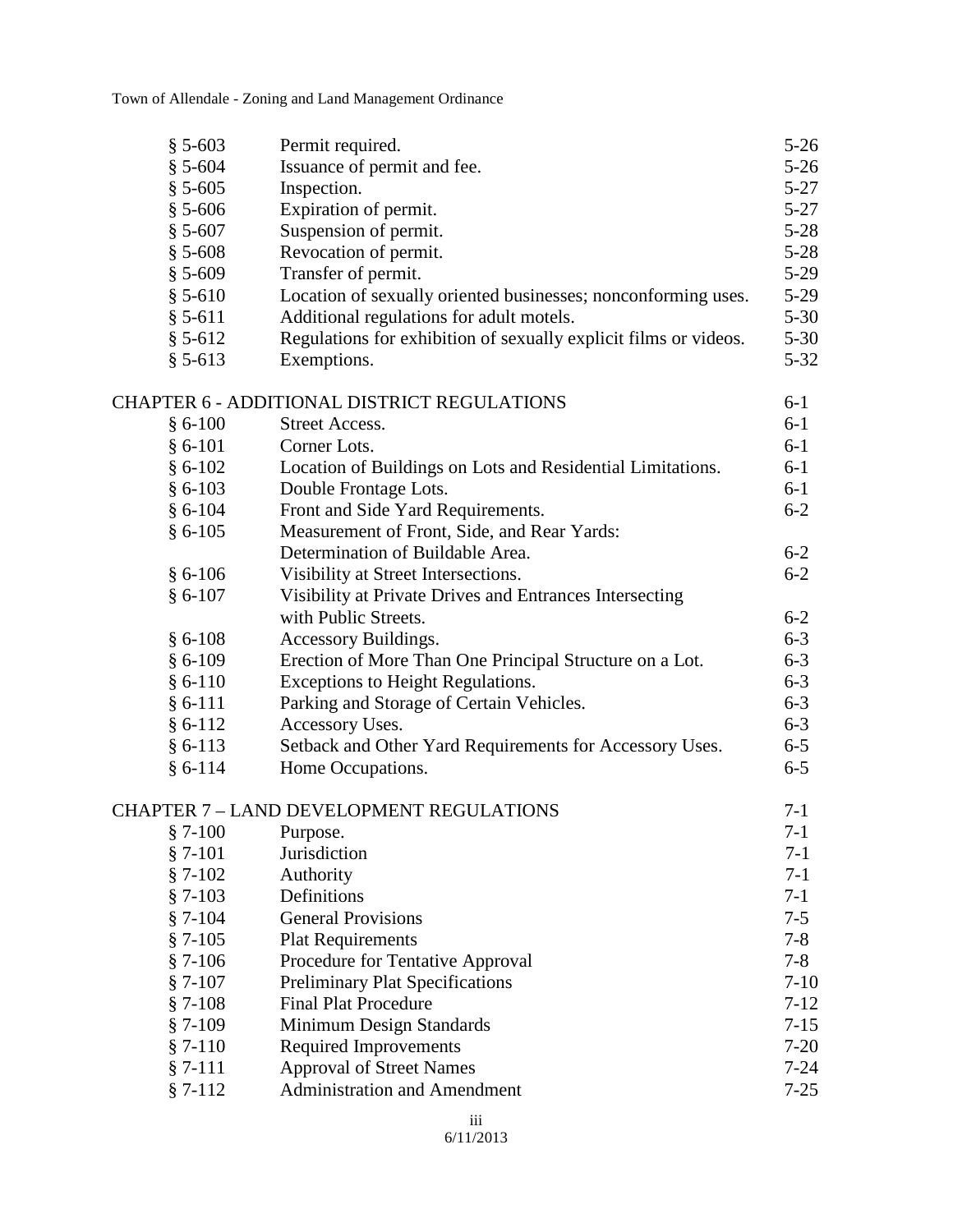| <b>CHAPTER 8- ADMINISTRATION</b>      |                                               | $8 - 1$ |
|---------------------------------------|-----------------------------------------------|---------|
| $$8-100$                              | Zoning Administrator.                         | 8-1     |
| $§ 8-101$                             | Zoning Permits.                               | 8-1     |
| $§ 8-102$                             | Building and Sign Permits.                    | $8-2$   |
| $§ 8-103$                             | Certificates of Zoning Compliance.            | $8-3$   |
| $§ 8-104$                             | Violations.                                   | $8-3$   |
| <b>CHAPTER 9 - APPEALS</b>            |                                               | $9-1$   |
| $§ 9-100$                             | Board of Zoning Appeals.                      | $9-1$   |
| $§ 9-101$                             | Powers and Duties of Board of Zoning Appeals. | 9-1     |
| $§ 9-102$                             | Fees for appeals to Board.                    | $9-2$   |
| $§ 9-103$<br>Appeal to Circuit Court. |                                               |         |
| <b>CHAPTER 10 - AMENDMENT</b>         |                                               | $10-1$  |
| $$10-100$                             | Initiation of Amendment.                      | $10-1$  |
| $$10-101$                             | Minimum district size.                        | $10-1$  |
| $$10-102$                             | Amendment Procedure.                          | 10-1    |

#### APPENDICES

| Appendix A Certification              | $A-1$ |
|---------------------------------------|-------|
| Appendix B Preliminary Plat Checklist | $B-1$ |
| Appendix C Plat Approval Procedure    | $C-1$ |
| Appendix D Unpaved Roads              | $D-1$ |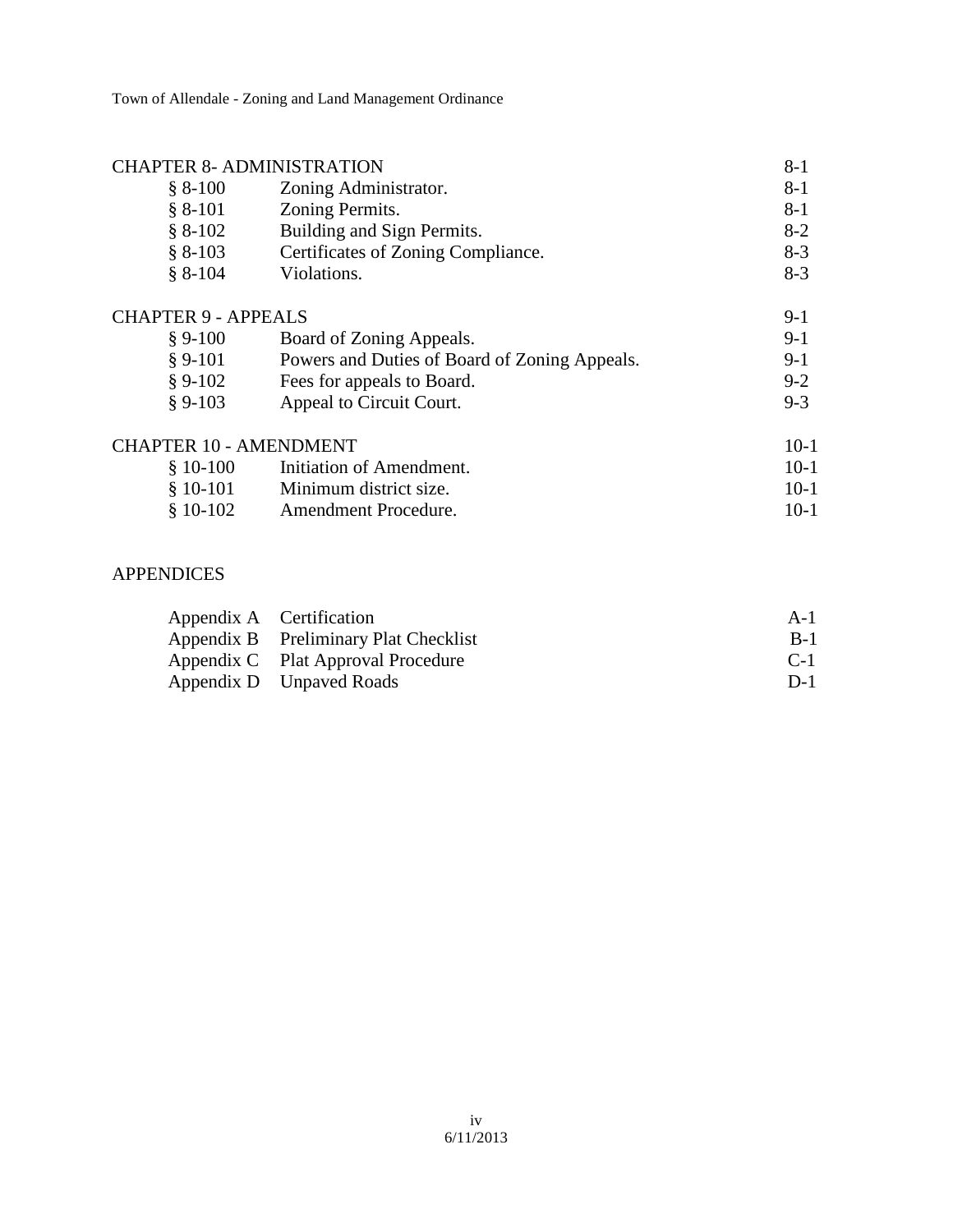# **ZONING AND LAND MANAGEMENT ORDINANCE TOWN OF ALLENDALE, SOUTH CAROLINA 2013**

**. June 11, 2013 .**

#### **CHAPTER 1 ADOPTION AND INTERPRETATION**

#### **Article I Authority**

#### **§ 1-100 Ordinance published separately.**

An Ordinance of the Town of Allendale, South Carolina, regulating the location and use of buildings, structures and land, the height of buildings and other structures, size of yards, density and distribution of population, and the subdivision of land; this ordinance shall be published in a separate volume, a copy of which shall be filed with the Town clerk.

#### **§ 1-101 Authority and title.**

This ordinance is adopted pursuant to authority granted in the South Carolina Local Government Comprehensive Planning Enabling Act of 1994, S.C. Code §§ 6-29-310, et seq. (1994 Supp.). This ordinance may be cited as "Town of Allendale Zoning and Land Management Ordinance, 2013."

#### **§ 1-102 Jurisdiction and purposes.**

The provisions of this ordinance shall apply to all land and improvements within the corporate limits of the Town of Allendale, South Carolina. The purposes of this ordinance are to implement the land use element of the comprehensive plan for those purposes set forth in S.C. Code § 6-29-710.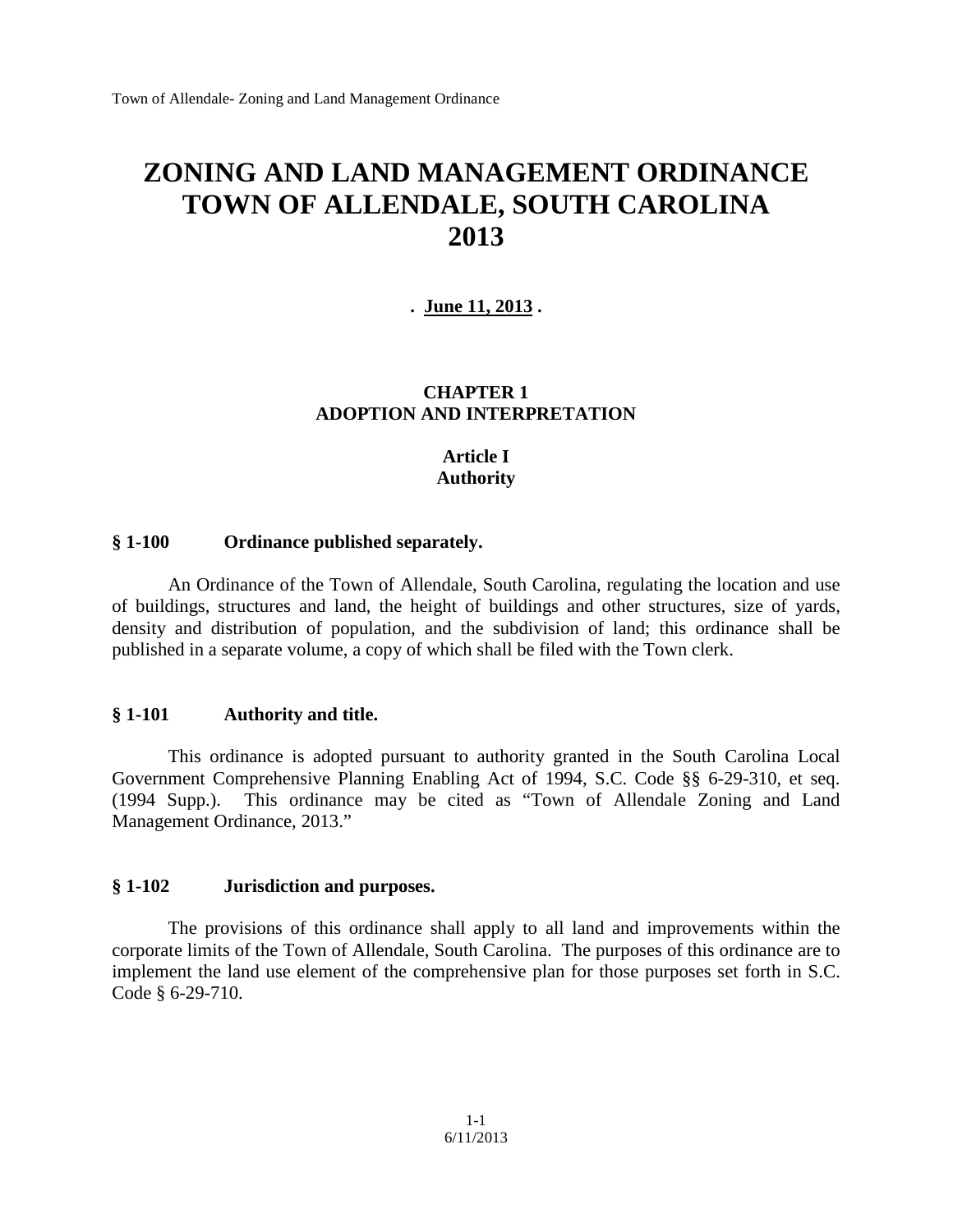#### **Article II Definitions**

#### **§ 1-200 Interpretation.**

(a) Words used in this ordinance shall have their customary and ordinary meanings as defined in a standard dictionary, except for specific words and phrases defined in this ordinance.

(b) The present tense includes the past and future tenses. Singular words shall include the plural, and plural words shall include the singular.

(c) The word "person" includes an individual, a firm, association, partnership, trust, company, corporation or any other legal entity.

(d) The word "shall" is mandatory; the word "may" is permissive.

(e) References to NAICS codes shall mean those codes assigned to businesses in the 2012 US North American Industry Classification manual published by the US Census Bureau. NAICS codes are listed in the tables of uses for each district as an aid in interpretation and determination of those specific uses included in a general class of uses.

#### **§ 1-201 Definitions.**

1. Accessory. A building or use subordinate to and serving a principal building or use which is subordinate in area, extent or purpose to the principal building or use served; designed for the comfort, convenience or necessity of occupants of the principal use served; located on the same lot as the principal building or use served, except for permitted off-site accessory uses; and which meets all setback requirements for the principal structure. Accessory uses shall include, but not be limited to: barns, sheds, home tennis courts, swimming pools, boat houses, docks, automobile garages, decks, patios, and private recreation areas.

2. Alley. A minor right-of-way used or intended to be used primarily for service access to the rear or side of properties otherwise abutting a street. An alley is not considered to be a street for purposes of this ordinance.

3. Alteration of building. Any change in the supporting members of a building, such as bearing walls, columns, or girders; any addition or reduction to a building.

4. Antenna. Any device for radiating or receiving electromagnetic waves, including, but not limited to, radio, television, telephone, communication, microwave, and satellite dish antennas.

5. Apartment. A portion of a building consisting of a room or rooms intended, designed, or used as a residence by an individual or family.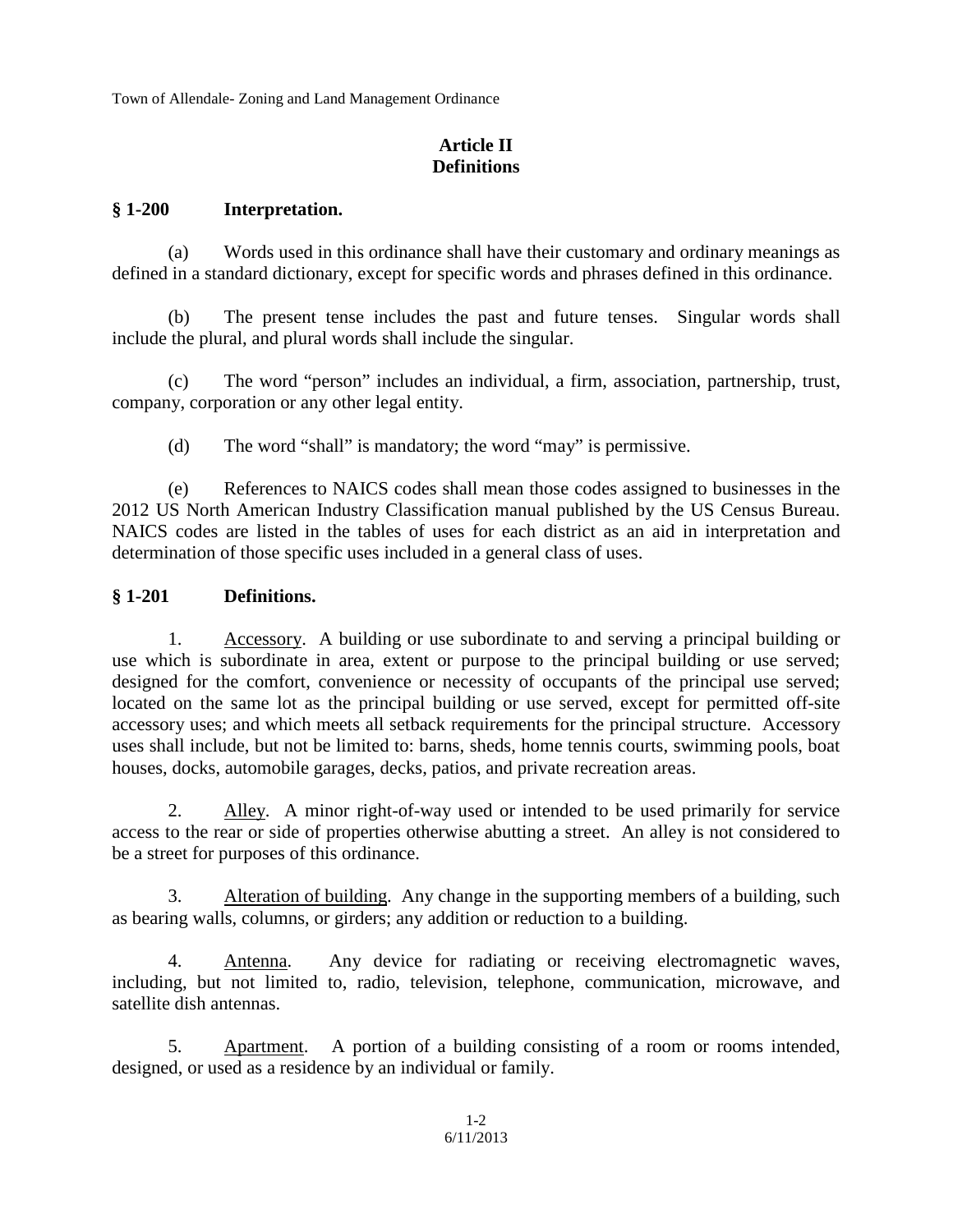6. Automobile service station. [See NAIC Code 447110 & 447190.] Use involving the sale of gasoline, lubricating oils, merchandise such as tires, batteries, auto parts, minor repairs, and may include limited sale of groceries or carwashes, but may not include storage of dismantled or wrecked vehicles or parts.

7. Bed and breakfast. An owner occupied dwelling or portion thereof offering five or fewer guest rooms to transient lodgers in return for compensation, with or without meals. If meals are served, they shall be restricted to breakfast only. The use of a dwelling as a Bed and Breakfast Inn shall not be considered as an accessory use or a customary home occupation.

8. Boarding house. [See NAIC Code 721310.] Rooming and boarding houses. A dwelling other than a motel or hotel in which rooms are rented, with or without meals, on a fee basis. A structure in which five (5) or more rooms are rented shall be classified as a hotel or motel.

9. Buildable area. That portion of a lot which may be used or built upon in accordance with zoning district regulations.

10. Building. Any structure having a roof supported by columns or walls and which is designed for shelter, support or enclosure of persons, animals or property of any kind.

11. Camper. A mobile home, tent, trailer, or other self-contained vehicle, designed for recreational purposes, mounted on two or more wheels, self-propelled or towed, and not used for residential purposes in the Town.

12. Community residential care facility. An institution providing for a period exceeding 24 consecutive hours room, board, some personal assistance in feeding, dressing or other living activities to two or more individuals not related to the operator, including chemical abuse residential treatment facility or half-way house providing inpatient or detoxification services.

13. Conditional use. A use permitted by the district regulations upon compliance with specified conditions without review by the Board of Zoning Appeals.

14. Day care. The care, supervision or guidance of an unrelated person, unaccompanied by the parent, guardian or custodian, on a regular basis for periods of less than 24 hours per day in a place other than the operator's own home.

15. Day care facility. A state licensed facility providing day care, for profit or nonprofit. This definition includes, but is not limited to, day nurseries, nursery schools, kindergartens, day care centers, group day care homes and family day care homes. It does not include education facilities for grades one or above, shopping center or office building temporary care facilities, summer or day camps, or vacation Bible schools.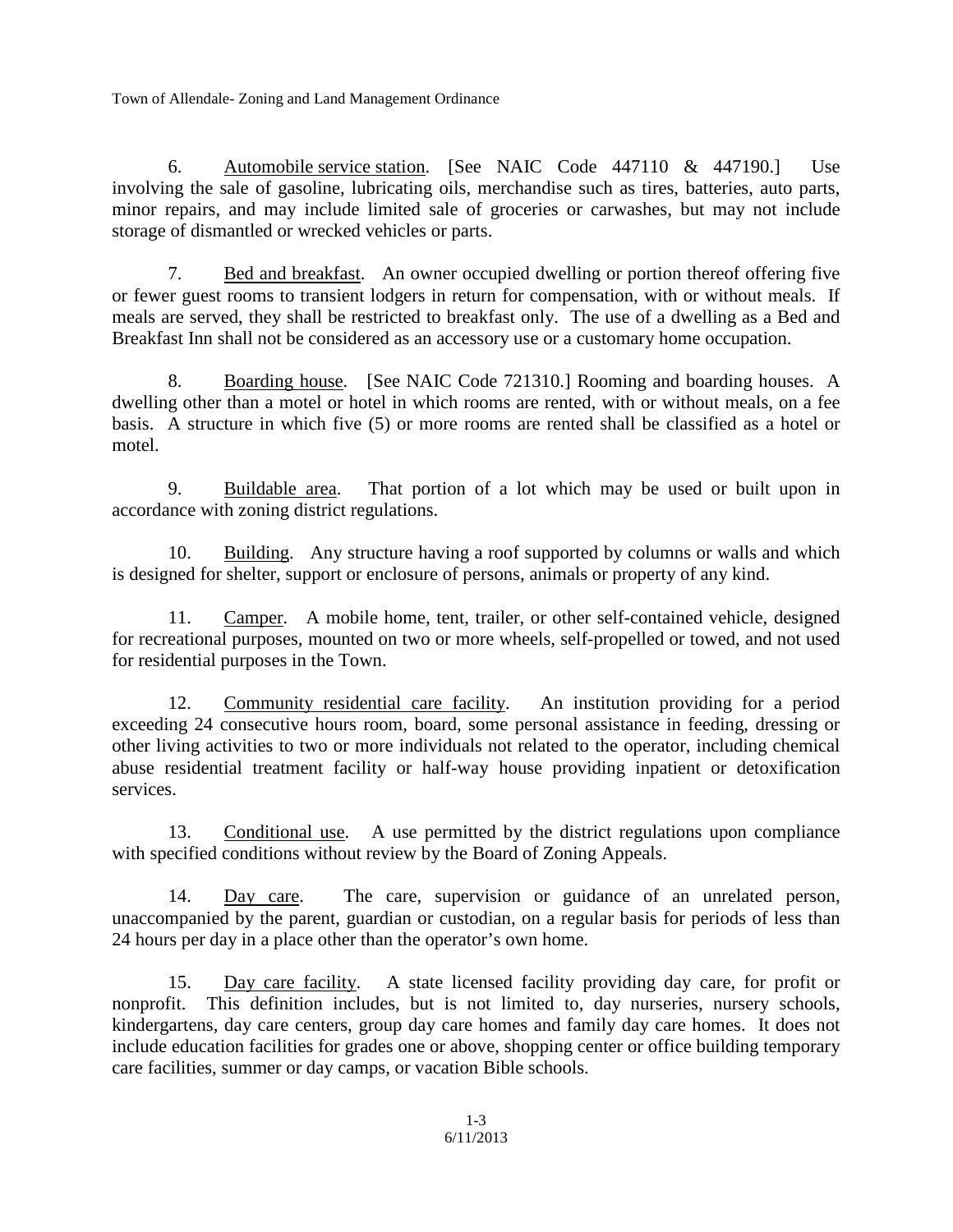16. Density. The number of dwelling units per net acre of developed land, excluding land devoted to streets, alleys, parks, playgrounds, schools or other public uses.

17. District. A geographical area assigned a zoning district designation pursuant to the provisions of this ordinance.

18. Drinking place. [See NAIC Code 722410.] Establishment primarily engaged in retail sale of alcoholic drinks for consumption on premises. Sale of food may account for a substantial portion of receipts.

19. Dwelling. A building or portion thereof designed, occupied, or intended for human residential occupancy, not including a hotel, motel, rooming or boarding house.

20. Dwelling, group. A dwelling occupied by several unrelated persons or families, but in which separate cooking facilities are not provided for each group. Group dwellings include rooming houses, apartment hotels, and similar facilities. Hotels, motels and tourist homes are not group dwellings.

21. Dwelling, multi-family. A dwelling containing three or more separate dwelling units in one building. Apartments, tenements, condominiums, cooperatives and similar structures are multi-family dwellings.

22. Dwelling, one-family. A detached dwelling, other than a mobile or manufactured home, designed, occupied or intended for occupancy by a single family unit.

23. Dwelling, two-family. A detached dwelling, other than a mobile or manufactured home, containing two (2) separate dwelling units in one building, commonly known as a duplex.

24. Dwelling unit. A dwelling for occupancy by a single family unit.

25. Family. One or more persons related by blood or marriage, or not more than five unrelated persons, occupying a single dwelling unit. Domestic employees may be housed on the premises.

26. Gross floor area. The total horizontal area of all floors of a building, including exterior balconies and mezzanines, measured from the faces of the exterior walls.

27. Home occupation. A customary occupation, profession, or trade carried on by an occupant of a one-family dwelling unit as a secondary use which is clearly incidental and subordinate to the residential character of the unit, and which does not involve more than 25% of the total floor area of the unit.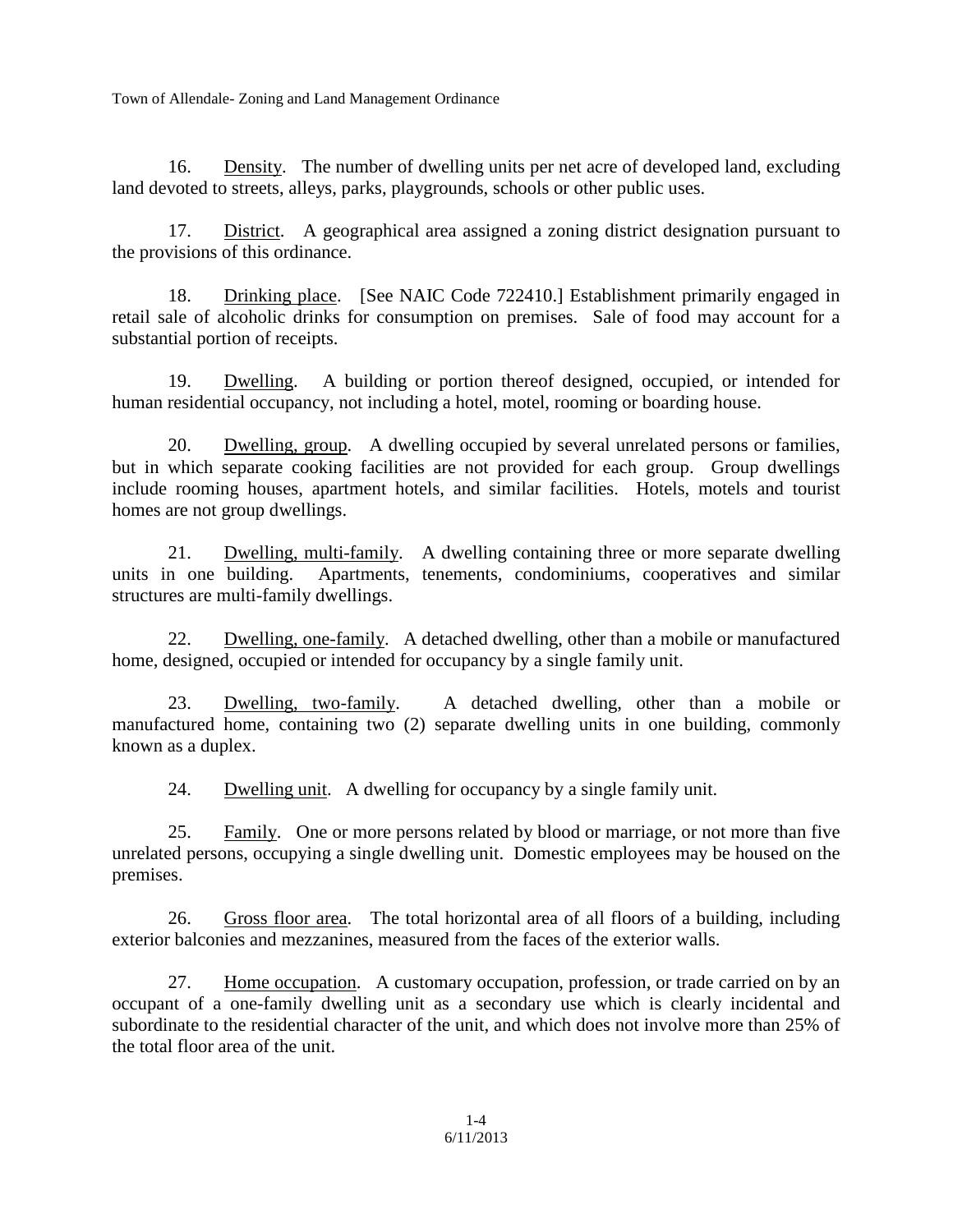28. Hotel. [See NAICS Code 721110.] A building in which lodging for pay is offered to the public, with or without meals, for transient or permanent guests, including motel or tourist court, containing five (5) or more guest rooms.

29. Junk, salvage, scrap, or wrecking yards. [See NAICS Code 423930.] Any use involving storage or processing of inoperable, unused, dismantled, or wrecked vehicles, equipment, or machinery or the storage or processing of scrap metal, waste paper, rags, food processing wastes, construction wastes, industrial wastes, secondhand building materials, or other scrap, salvage, waste, or junk materials.

30. Lane. A narrow public way for vehicular and pedestrian travel which provides the principal means of access to abutting property, but not including an alley.

31. Lot. An area, plot, parcel or tract of land defined by metes and bounds in a deed or plat recorded in the land records of Allendale County.

32. Lot, corner. A lot located at the intersection of two or more streets.

33. Lot depth. The mean horizontal distance between front and rear lot lines.

34. Lot, double frontage. A lot which has frontage on more than one street, other than an alley. A corner lot is not a double frontage lot unless it has frontage on three or more streets.

35. Lot, interior. A lot other than a corner lot, with only one street frontage.

36. Lot width. The distance between side lot lines measured at the front building line.

37. Manufactured home. A structure manufactured after June 15, 1976, bearing certification of compliance with HUD standards pursuant to S.C. Code § 40-29-70, transportable in one or more sections, which in the traveling mode is eight body feet or more in width or forty body feet or more in length, or when erected on site, is 320 or more square feet, and which is built on a permanent chassis and designed to be used as a dwelling with or without permanent foundation when connected to the required utilities, and includes the plumbing, heating, air conditioning, and electrical systems contained in it.

38. Manufactured home park. A lot providing rented parking space for five or more manufactured homes used for dwelling units, including service buildings and facilities. Manufactured home sales or storage lots for unoccupied units are not manufactured home parks.

39. Manufactured home subdivision. A residential subdivision provided and especially designed for occupancy by manufactured homes, in which lots are offered for sale only.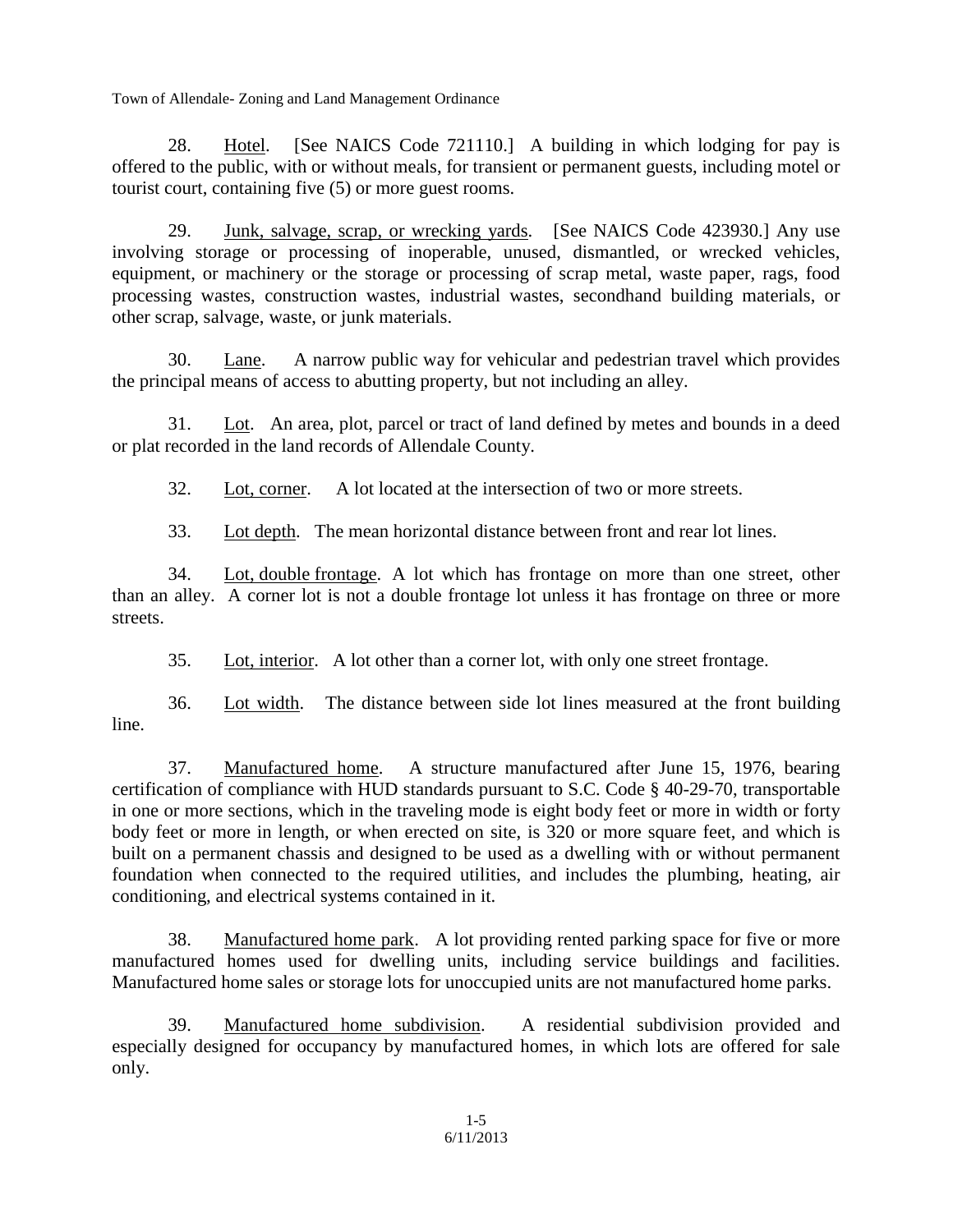40. Miniwarehouse. [See NAICS Code 531130.] A building or group of buildings on a fenced controlled access lot which contain individual locked compartments for storage of personal property.

41. Mobile home. A structure manufactured prior to June 15, 1976, or manufactured after June 15, 1976 without certification of compliance with HUD standards pursuant to S.C. Code § 40-29-70, which is a movable or portable dwelling unit over thirty (30) feet in length constructed to be towed on its own chassis, without permanent foundation, consisting of a single or two or more connected components. The term does not include prefabricated, modular or unitized dwelling on a permanent foundation, or travel trailer, camper, or similar recreational unit.

42. Modular building. A structure consisting of two or more prefabricated components designed to be transported to a lot and placed on a permanent foundation, and which is certified by the South Carolina Building Codes Council as conforming to Southern Building Code standards for site built units. A mobile home, house trailer, or manufactured home is not a modular building.

43. Motel. [See NAICS Code 721110.] A building or buildings in which lodging, with or without meals, is offered to the public for compensation, including a hotel, tourist court, or inn.

44. Nonconforming. A term applied to lots, structures, uses of land or structures, and characteristics of use of land or structures which were lawful before the passage or amendment of this ordinance, but which are prohibited by this ordinance or are not in compliance with the requirements of this ordinance.

45. Park. A public or private lot or facility for active or passive recreation, exercise, sports or similar activities, enhancement of natural features or beauty, but not including a commercially operated amusement park.

46. Parking lot. A public or private open lot for parking motor vehicles as a principal use or as an accessory to a commercial or industrial use.

47. Parking space. An area on a lot designated for parking a motor vehicle.

48. Permanent building. A structure on a separately constructed permanent foundation intended to remain in one location and last indefinitely.

49. Permitted use. A use permitted outright by district regulations.

50. Principal structure or use. A structure or use which is significant or primary rather than accessory.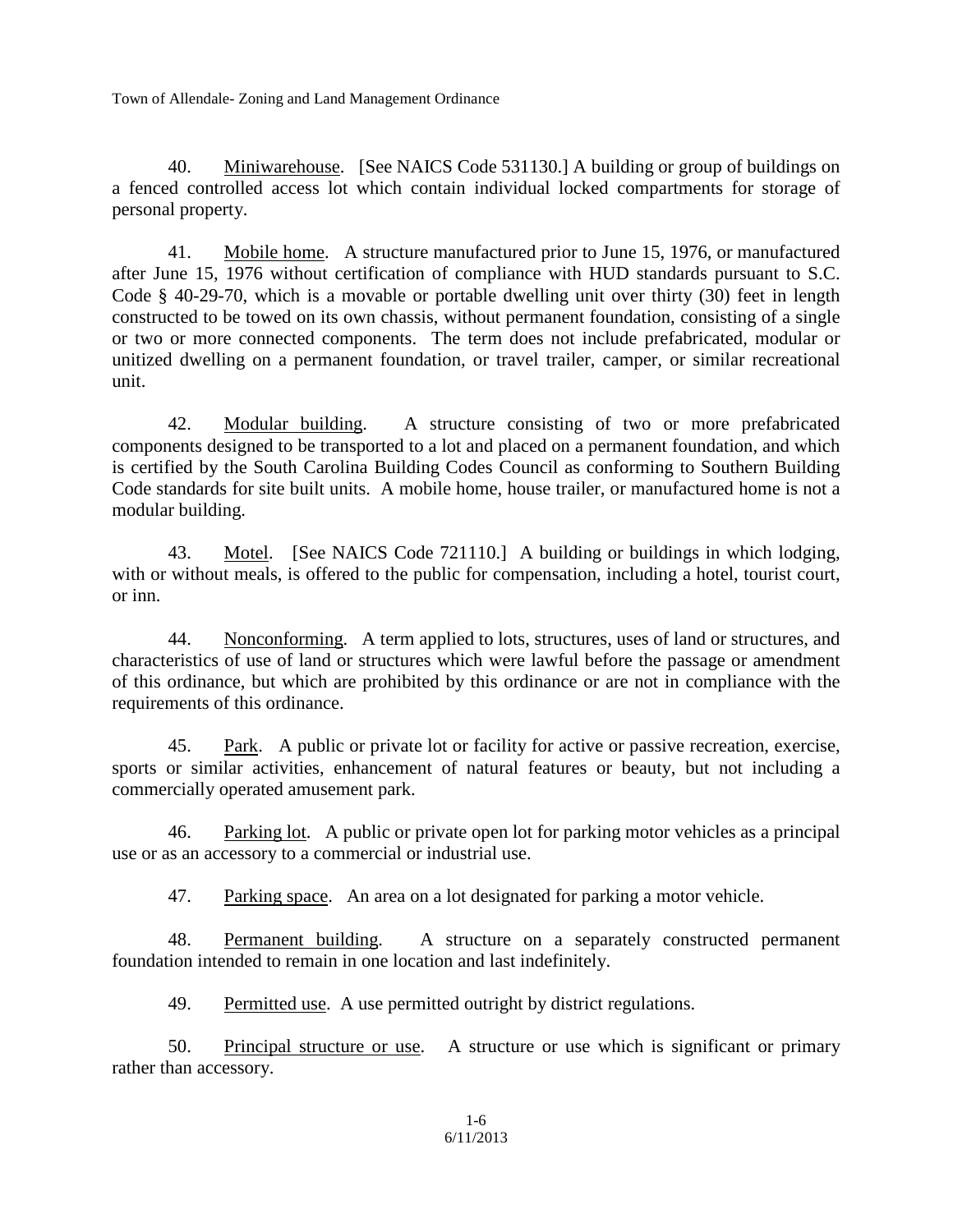51. Recreational Vehicle. A self-propelled or towable vehicle primarily designed, constructed, or modified to provide temporary living quarters or for recreation, camping, or vacation use, and not for commercial purposes or for profit; including, but not limited to, motor homes, travel or camper trailers, pickup campers, boats and boat trailers. This definition does not include mobile or manufactured homes.

52. Residence. A dwelling.

53. Setback. The depth or width of any required yard; the minimum distance between a structure and an adjacent lot or street; the area required to be unobstructed except for fences, flagpoles, clothes lines, bird houses or yard accessories.

54. Sign. Any device designed to inform, advertise or attract attention such as a billboard, poster, painted surface, announcement, display, ribbon, pennant, flag, banner, illustration, or insignia, lighted or unlighted, stationary or moving.

55. Special exception. A use specifically permitted after review and approval by the Board of Zoning Appeals, subject to ordinance standards and additional conditions set by the Board of Zoning Appeals.

56. Street. A public thoroughfare for vehicular and pedestrian travel which provides the principal means of access to abutting property, but not including an alley.

57. Structure. Anything constructed or erected, the use of which requires location on the ground, or attachment to something located on the ground, including buildings, mobile homes, travel trailers, signs, swimming pools, fences, and antennae, but excluding minor landscaping features such as ornamental pools, planters, bird baths, paved surfaces, walkways, driveways, recreational equipment, flagpoles, and mailboxes.

58. Tourist (guest) home. A dwelling in which lodging is provided in not more than three (3) rooms for paid guests, with or without meals. A tourist home shall not be considered an accessory use or customary home occupation.

59. Variance. Relief granted by the Board of Zoning Appeals from the strict application of zoning regulations in an individual case of unnecessary hardship based on factual findings required by law.

60. Yard. A required open space unoccupied and unobstructed by structures except those specifically permitted.

61. Yard, front. A yard situated between the front building line and the front lot line extending the full width of the lot.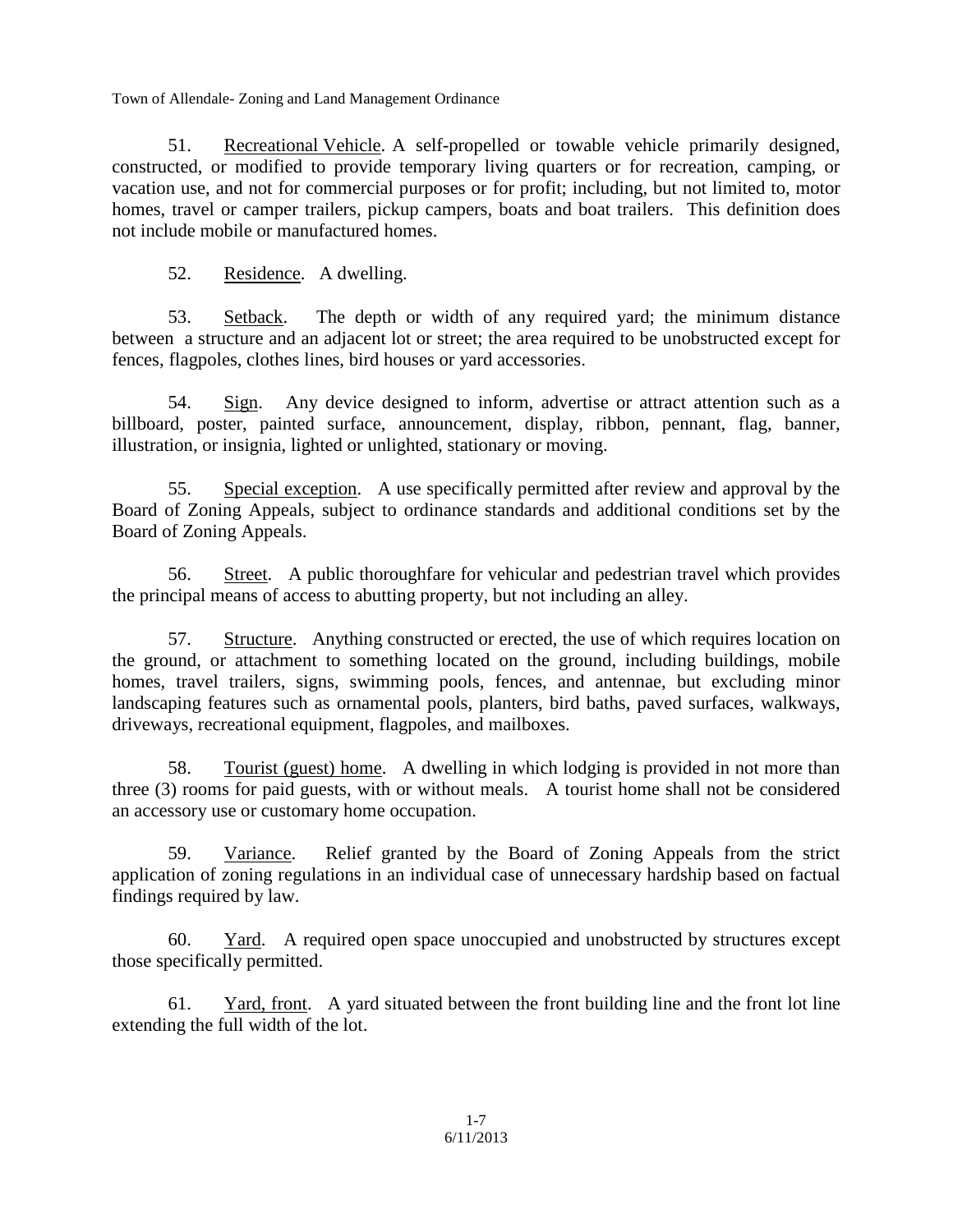62. Yard, rear. A yard situated between the rear building line and the rear lot line and extending the full width of the lot.

63. Yard, side. A yard situated between the side building line and a side lot line and extending from the front yard to the rear yard.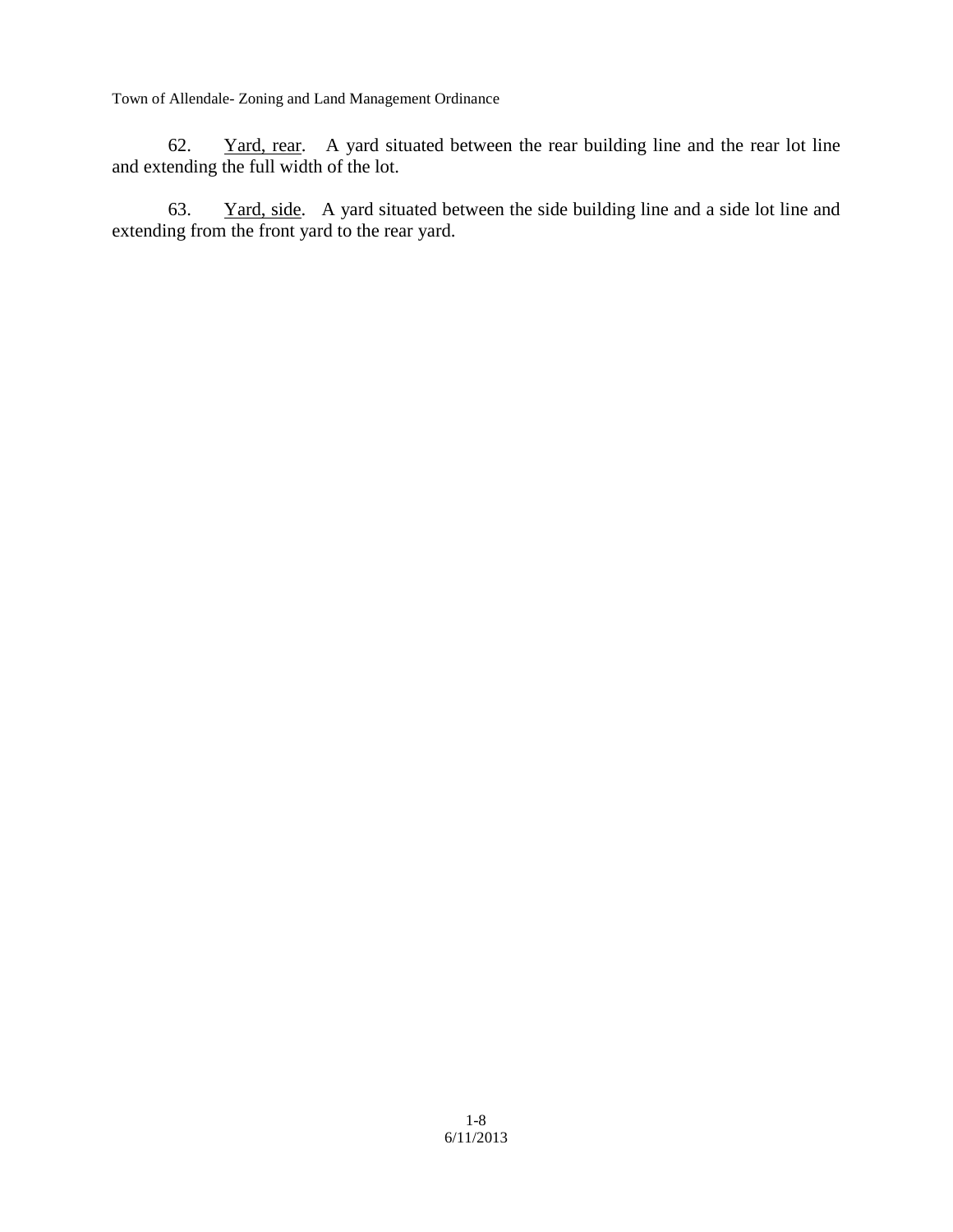#### **CHAPTER 2 DISTRICTS AND MAP**

#### **§ 2-100 Establishment of districts.**

The following zoning districts are hereby established in the Town of Allendale:

| <b>DISTRICT</b><br><b>DESCRIPTION</b> |                                                  | <b>MINIMUM LOT - Sq. Ft.</b>                                                                                    |  |
|---------------------------------------|--------------------------------------------------|-----------------------------------------------------------------------------------------------------------------|--|
| $RS-1$                                | <b>Single Family Residential</b><br>District     | 15,000 - Residential<br>20,000 -Non-Residential                                                                 |  |
| $RS-2$                                | <b>Single Family Residential</b><br>District     | 9,000 - Residential<br>15,000 - Non-Residential                                                                 |  |
| <b>RMH</b>                            | <b>Manufactured Home Residential</b><br>District | 6,000 - Single unit or manufactured home<br>2 acres - Manufactured home park                                    |  |
| <b>RMF</b>                            | Multi-Family Residential<br>District             | $6,000$ - Single unit<br>12,000 - Two units<br>4,000 - Each additional unit<br>1.5 acres – Multi-Family project |  |
| <b>OI</b>                             | Office and Institutional District                | 9,000                                                                                                           |  |
| CC                                    | <b>Core Commercial District</b>                  | <b>NONE</b>                                                                                                     |  |
| <b>NC</b>                             | Neighborhood Commercial<br>District              | 6,000                                                                                                           |  |
| <b>IND</b>                            | <b>Industrial Development District</b>           | Five $(5)$ acres                                                                                                |  |
| <b>OSP</b>                            | Open Space Preservation District None            |                                                                                                                 |  |
| <b>AGR</b>                            | <b>Agricultural District</b>                     | Two $(2)$ acres                                                                                                 |  |
| <b>FHD</b>                            | <b>Flood Hazard Overlay District</b>             | None                                                                                                            |  |

No amendment shall be initiated which would create a new zoning district with an area of less than two (2) acres. The minimum requirement does not apply to extension of an existing district.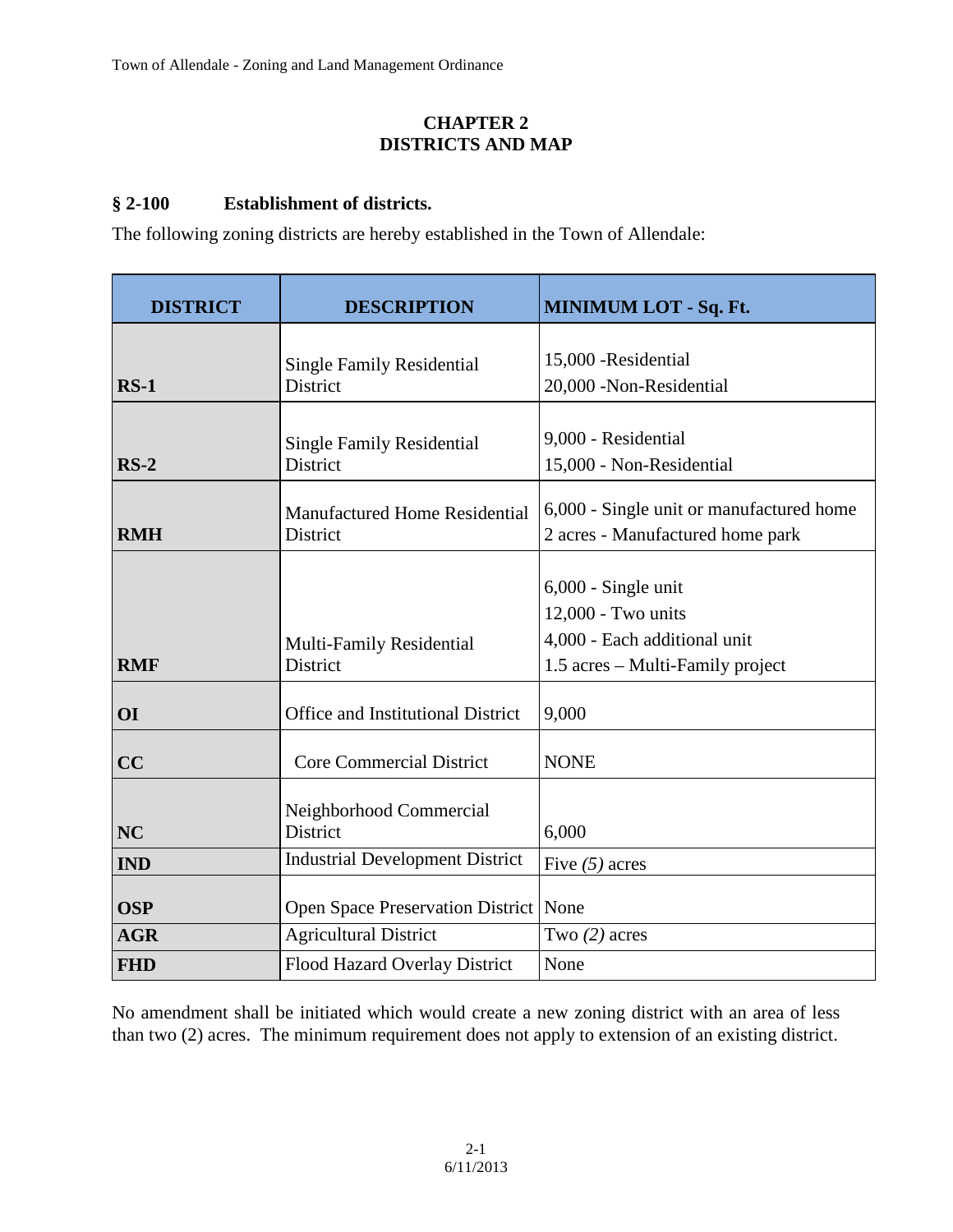#### **§ 2-101 District purposes.**

The zoning districts established in this ordinance are for the purposes of guiding development in accordance with existing and future needs and promoting the public health, safety, morals, convenience, order, appearance, prosperity, and general welfare, and all of the purposes set forth in S. C. Code **§** 6-29-710. The following statements of intent shall be used in interpretation and application of the district regulations.

The residential district regulations are designed to encourage a stable and healthy environment for residential purposes and to discourage encroachment by commercial, industrial, or other uses adversely affecting the residential character of the district.

RS-1 and RS-2 - Single Family Residential District. RS-1 and RS-2 districts are intended to be single family residential areas with detached units and low to medium population densities. Use regulations allow limited recreational uses which are compatible with the character of the district. Clustered housing and conversion of existing large houses to multi-family or bed and breakfast uses may be permitted as special exceptions.

RMH – Manufactured Home Residential District. RMH districts are intended to provide a residential environment sufficient to meet the unique needs of those living in manufactured housing and to protect manufactured home parks and subdivisions from encroachment by incompatible uses.

RMF – Multi-Family Residential District. RMF districts are intended to accommodate a wide range of high density dwelling units on small parcels of land, including manufactured homes on individual parcels, group housing, and multi-family units by special exception.

OI - Office and Institutional District. OI district is intended to provide locations for a wide range of professional offices, institutions, selected service uses, and, where appropriate, residential uses. This district is primarily intended for areas whose character is neither exclusively residential nor commercial and whose location is along major roadways. This district is also intended for areas dominated by institutions such as a hospital or college.

CC - Core Commercial District. The intent of the CC district is to accommodate a variety of general commercial and nonresidential uses characterized primarily by retail, wholesale, office and service establishments in the central business area of downtown Allendale. Residential uses are permitted on upper levels of commercial structures. Tourist homes may be permitted by special exception.

NC – Neighborhood Commercial District. The intent of the NC district is to accommodate commercial and service uses oriented towards serving the needs of persons who live or work in nearby areas. RMF residential uses are permitted in the NC district. Commercial uses permitted are intended to be relatively small in size and service area.

IND - Industrial Development District. The IND district is intended for a wide variety of light and heavy industrial and commercial uses which do not create nuisances by noise or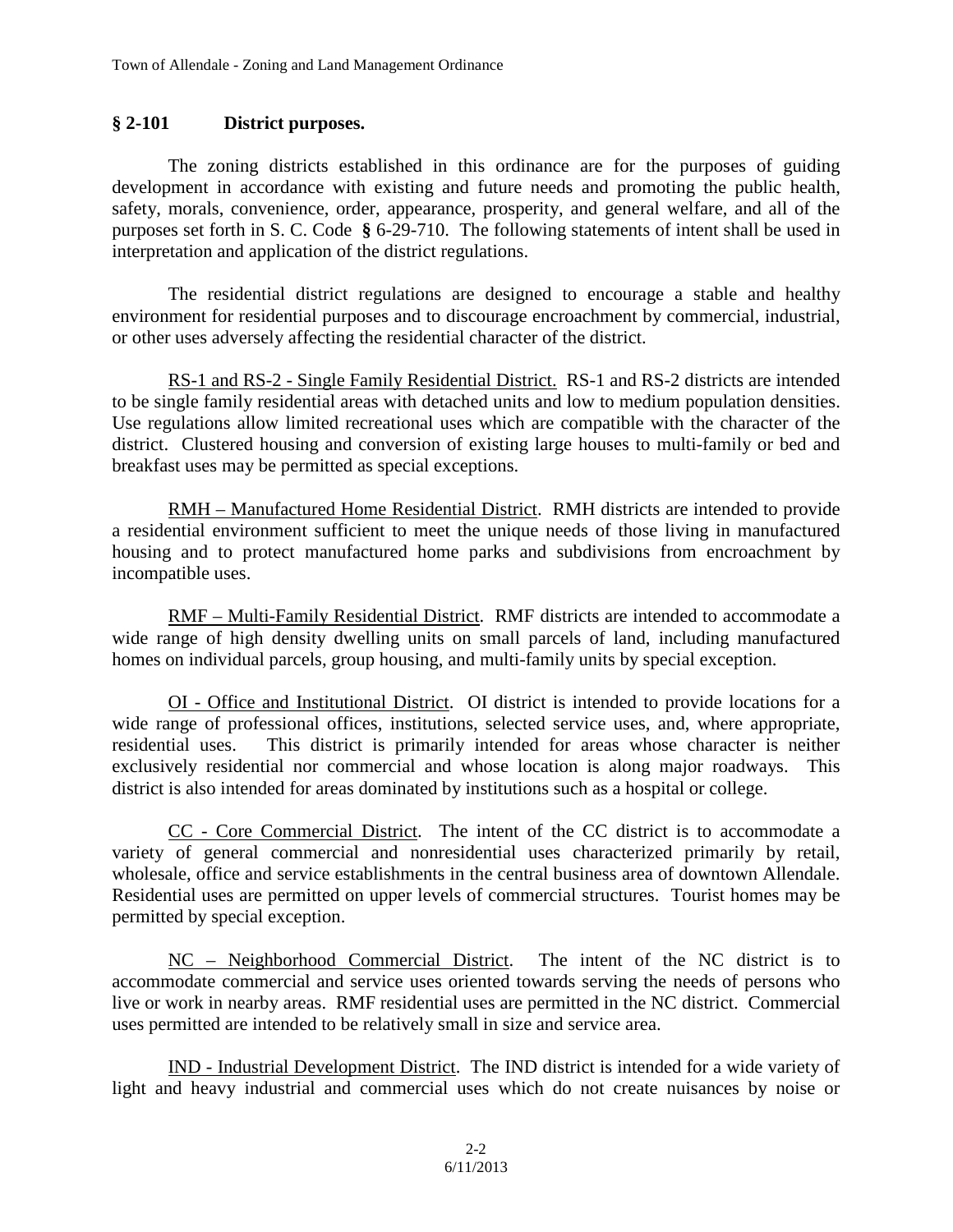emissions beyond the premises.

OSP – Open Space Preservation District. Open Space Preservation districts are intended to control development in and preserve or enhance the character of certain natural, swamp, or wet areas which have any of the following characteristics:

- a. Are subject to periodic or occasional flooding;
- b. Are utilized for outdoor recreation purposes;
- c. Provide needed open space for the present and future residents of the area;
- d. Possess great natural beauty or are of historical significance;
- e. Serve as wildlife refuges

The provisions of this district are intended to protect these areas from indiscriminate encroachment and loss by residential, commercial, industrial, or other inappropriate development; to allow their appropriate development and enhancement as open space for the benefit and general welfare of the residents of the community; and to prevent flood damage to urban development by prohibiting certain used in areas subject to flooding.

AGR – Agricultural District. It is the intent of the Agricultural District to provide for agricultural, horticultural, forestry, conservation, and buildings incidental to these purposes but excluding any animal husbandry or related activities. The provisions of this district are intended to prevent haphazard development or the establishment of undesirable development patterns in the predominately rural areas of the zoning jurisdiction. Further, it is intended that AGR Districts shall act as holding zones for areas presently undeveloped, but likely to be in the path of future development, in order that their qualities shall not be spoiled by inappropriate development until such time as their most appropriate future uses can be determined and orderly zoning accomplished.

FHD – Flood Hazard Overlay District. The purpose of the Flood Hazard Overlay District is to promote the public health, safety and general welfare and to minimize public and private losses due to flood conditions in specific areas.

#### **§ 2-102 District boundaries on map.**

The boundaries of the zoning districts established by this ordinance shall be as shown on the Town of Allendale Official Zoning Map.

#### **§ 2-103 Official Zoning Map.**

The official copy of the Town of Allendale Zoning Map shall be maintained in the office of the Town Clerk. All zoning district boundaries shall be clearly shown on the Official Zoning Map, and amendments shall be recorded immediately after adoption. The official copies of the Zoning Map shall be dated and attested by the signatures of the Mayor, Council and Town Clerk, and shall be available for public inspection. The Official Zoning Map and any amendments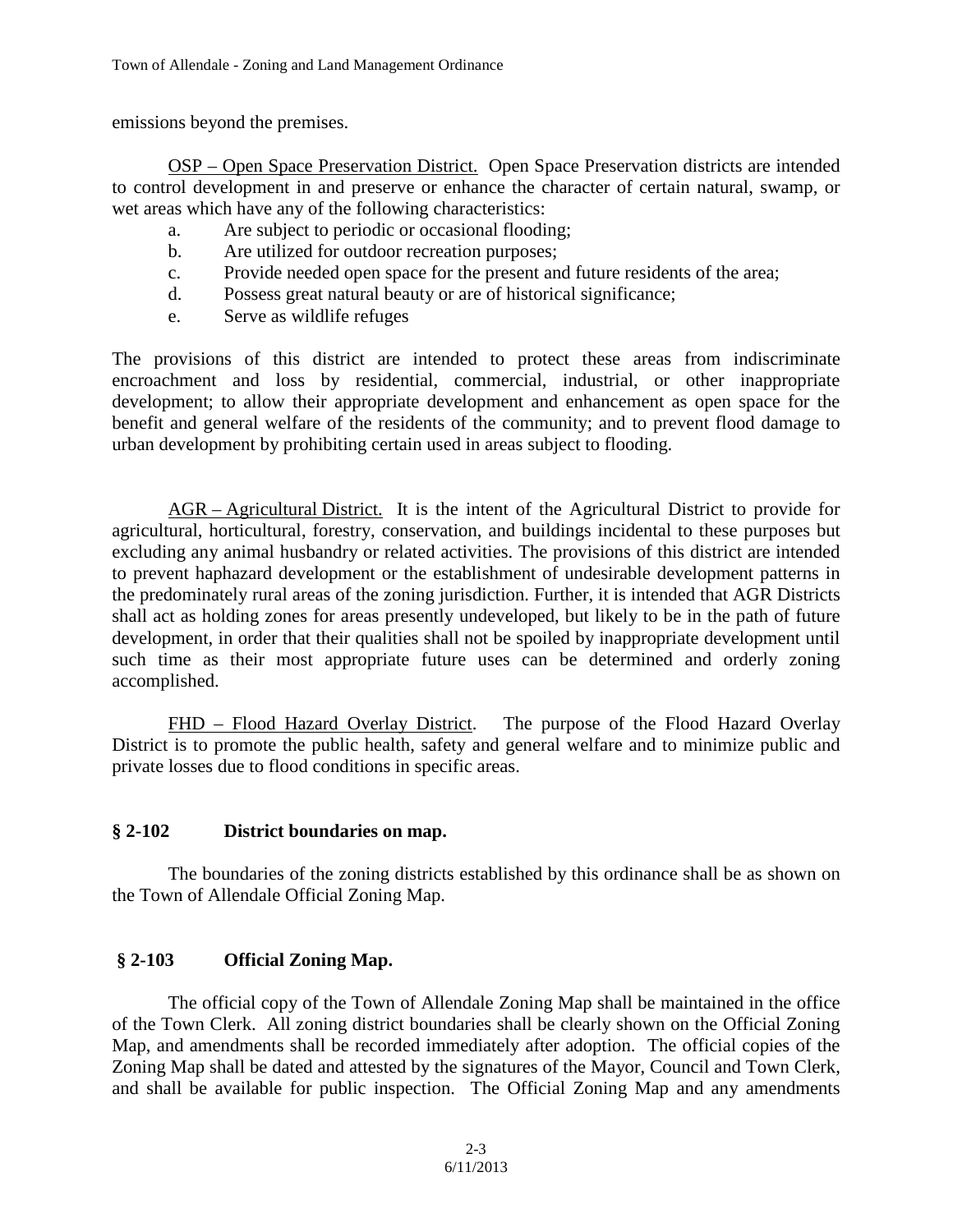adopted by Town Council shall constitute the final authority for determination of zoning district boundaries. Such changes made in district boundaries or other matters portrayed on the Official Zoning Map shall be entered and dated by the Town Clerk within five (5) working days after the amendment has been approved by Town Council. It shall be unlawful for any other person to make unauthorized changes to the Official Zoning Map. Any amendment to the Official Zoning Map shall become effective immediately upon action by the Town Council.

#### **§ 2-104 Interpretation of district boundaries.**

The Zoning Administrator shall interpret the Official Zoning Map and determine the location of zoning district boundaries, using the following rules of interpretation:

1. District boundaries indicated as approximately following the center lines or rightof-way lines of streets, alleys, railroads, or bodies of water shall be construed to follow those center lines.

2. District boundaries indicated as approximately following platted lot lines or tax map lot lines shall be construed as following those lot lines.

3. District boundaries indicated as approximately following Town limits shall be construed as following Town limits.

4. District boundaries indicated as approximately parallel to or extensions of features indicated in subsections above shall be so construed for the distances indicated on the Official Zoning Map. Distances not specifically indicated shall be determined by scale of the map.

#### **§ 2-105 Lot divided by district boundaries.**

No structure or accessory use may be placed, structurally altered, or have a change in use where the structure or use is or would be included within two or more zoning districts unless such structure or use conforms to the requirements of all applicable district regulations.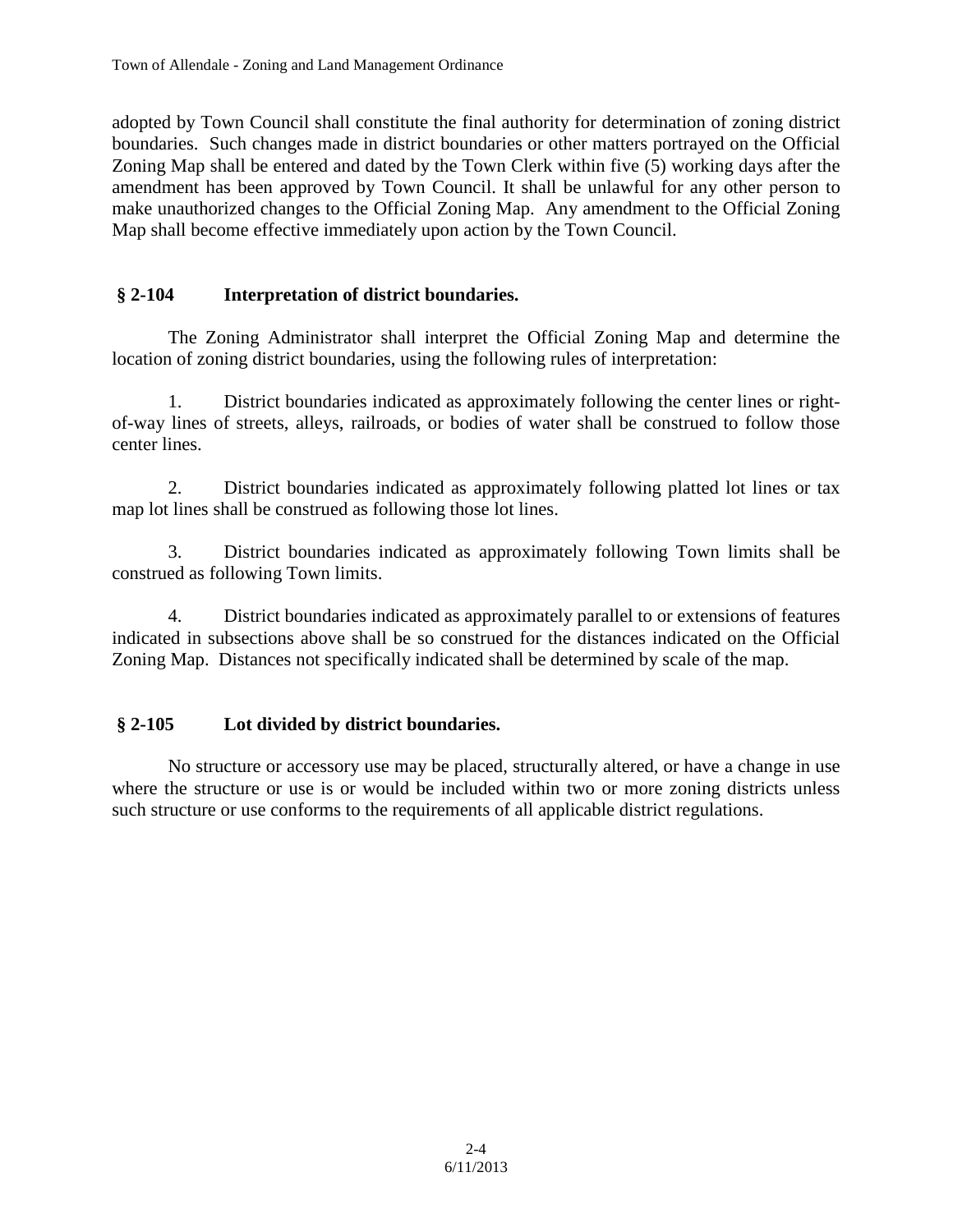#### **CHAPTER 3 GENERAL REGULATIONS**

#### **§ 3-100 Application of regulations.**

a. No structure or land shall hereafter be erected, constructed, reconstructed, moved, structurally altered, used or occupied unless in conformity with the regulations in this ordinance applicable to the district in which it is located, except permitted nonconforming uses.

b. District regulations shall apply uniformly to each class of structure or land, and shall be interpreted as minimum requirements adopted for the purposes of zoning. When requirements of this ordinance are at variance with requirements of any other applicable rule, regulation, ordinance or statute, the most restrictive requirements, or those imposing the higher standards shall apply.

#### **§ 3-101 Street access required.**

Except as otherwise specifically provided, no building shall be located, used or occupied on a lot without direct vehicular and pedestrian access to a public street.

#### **§ 3-102 Structures required to be on lots of record.**

Any new structure erected after the effective date of this ordinance shall be on a lot of record.

#### **§ 3-103 Reduction of lot or yard area prohibited.**

No lot or yard existing on the effective date of this ordinance shall be reduced in dimension or area below the applicable district minimum requirements. New lots or yards shall meet the applicable district minimum requirements.

#### **§ 3-104 Annexation.**

The zoning district shall be designated for property annexed by ordinance as follows:

a. Town Council, after receiving a recommendation from the Planning Commission, shall specify an interim zoning district classification or classifications in the annexation ordinance. Such classification or classifications shall become effective on the effective date of annexation and permits for permitted uses may be issued.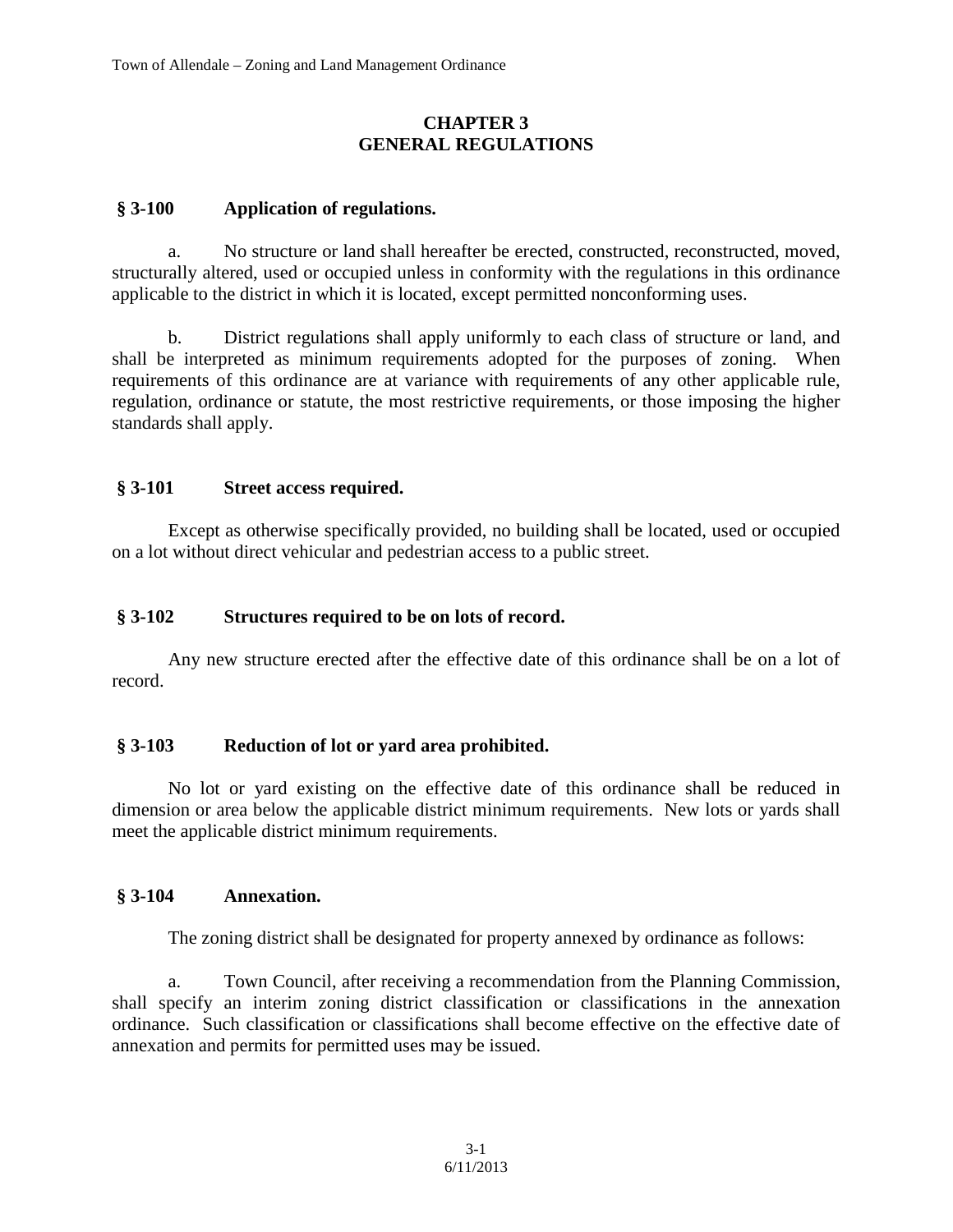b. If the zoning district classification recommended by the Planning Commission for the annexed area is different in character and standards from the existing county zoning district of the area, the Planning Commission report shall contain the reasons for the recommendation, and Town Council shall hold a public hearing on the proposed annexation and the proposed interim zoning of the property to be annexed.

c. Notice of the public hearing shall be published in the same manner as required for rezoning.

d. Immediately after the effective date of the annexation, the Zoning Administrator shall initiate zoning amendment procedures to confirm or establish the appropriate zoning classifications for the annexed area.

#### **§ 3-105 Nonconforming structures or uses.**

Nonconforming structures or land uses are declared to be incompatible with permitted uses in the districts established by this ordinance. It is the intent of this ordinance to allow nonconformities to continue until they are removed, but not to encourage their survival. The lawful use of any structure or land on the effective date of this ordinance may be continued subject to the following regulations:

1. A nonconforming structure or use shall not be changed to any other nonconforming structure or use.

2. A permitted use in a structure which is on a nonconforming lot or which does not meet minimum yard requirements may be converted to another permitted use without enlargement.

3. A nonconforming structure shall not be repaired, altered or rebuilt except in conformity with this ordinance after sustaining damage or deterioration exceeding fifty (50%) percent of the appraised market value of the structure for tax purposes at the time of application for a permit.

4. A nonconforming structure shall not be removed or demolished and replaced with a nonconforming structure.

5. A nonconforming structure or use shall not be extended, enlarged, or intensified except in conformity with this ordinance; provided, however, a nonconforming use may be extended throughout any parts of a building which were manifestly arranged or designed for such use at the time of adoption or amendment of this ordinance, but the use shall not be extended outside the building.

6. A nonconforming use shall not be reestablished after vacancy, abandonment, or discontinuance for a period of three (3) consecutive months.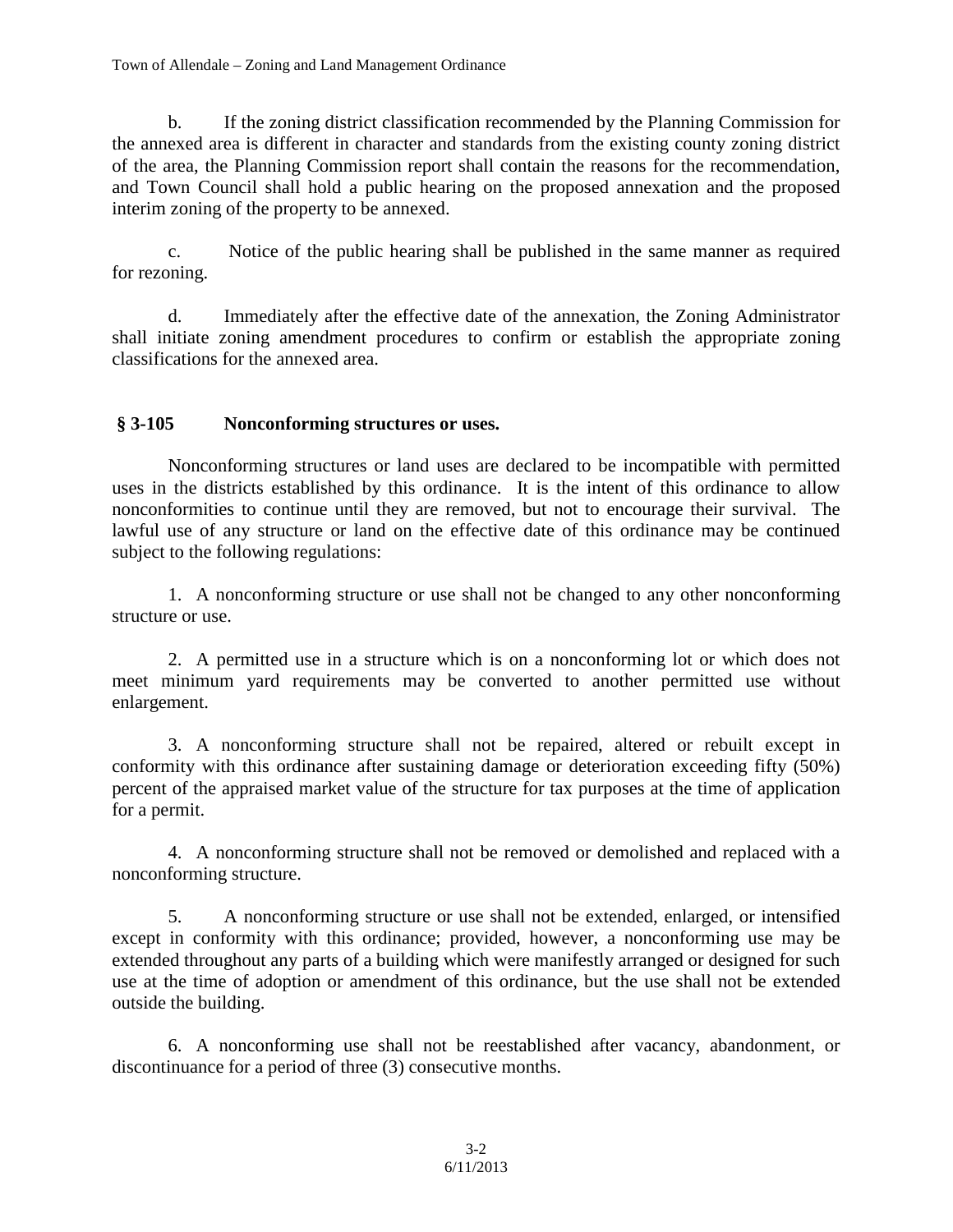7. Nothing in this section shall prevent work on a structure which is necessary to protect public safety upon the order of the Zoning Administrator.

8. Ordinary repairs to a nonconforming structure, such as repairs to interior non-bearing walls, fixtures, wiring or plumbing to meet building codes may be permitted, provided the cubic content of the structure is not increased.

#### **§ 3-106 Mobile home declared nonconforming structure; removal required.**

A mobile home, as defined in § 1-201, manufactured prior to June 15, 1976, or manufactured after June 15, 1976 without certification of compliance with HUD standards, is declared a nonconforming structure. All nonconforming mobile homes shall be removed from the Town limits when they have been vacant for a period of six (6) months. The Board of Zoning Appeals may grant an extension of not more than six (6) months in an individual case upon appeal for a variance and findings of fact that the occupant of the mobile home will suffer an unnecessary hardship by reason of strict application of this section.

#### **§ 3-107 Temporary nonconforming uses.**

A temporary use permit may be issued by the Zoning Administrator for appropriate periods of time not to exceed 12 month increments for a nonconforming structure or use incidental to building construction or land development upon the condition that the structure or use be removed upon expiration of the permit.

#### **§ 3-108 Dwellings on nonconforming lots of record.**

In any district in which single family dwellings are permitted, notwithstanding limitations imposed by other provisions of this ordinance, a single family dwelling and customary accessory buildings may be erected on any single lot of record on the effective date of this ordinance, provided setback requirements of the district are met.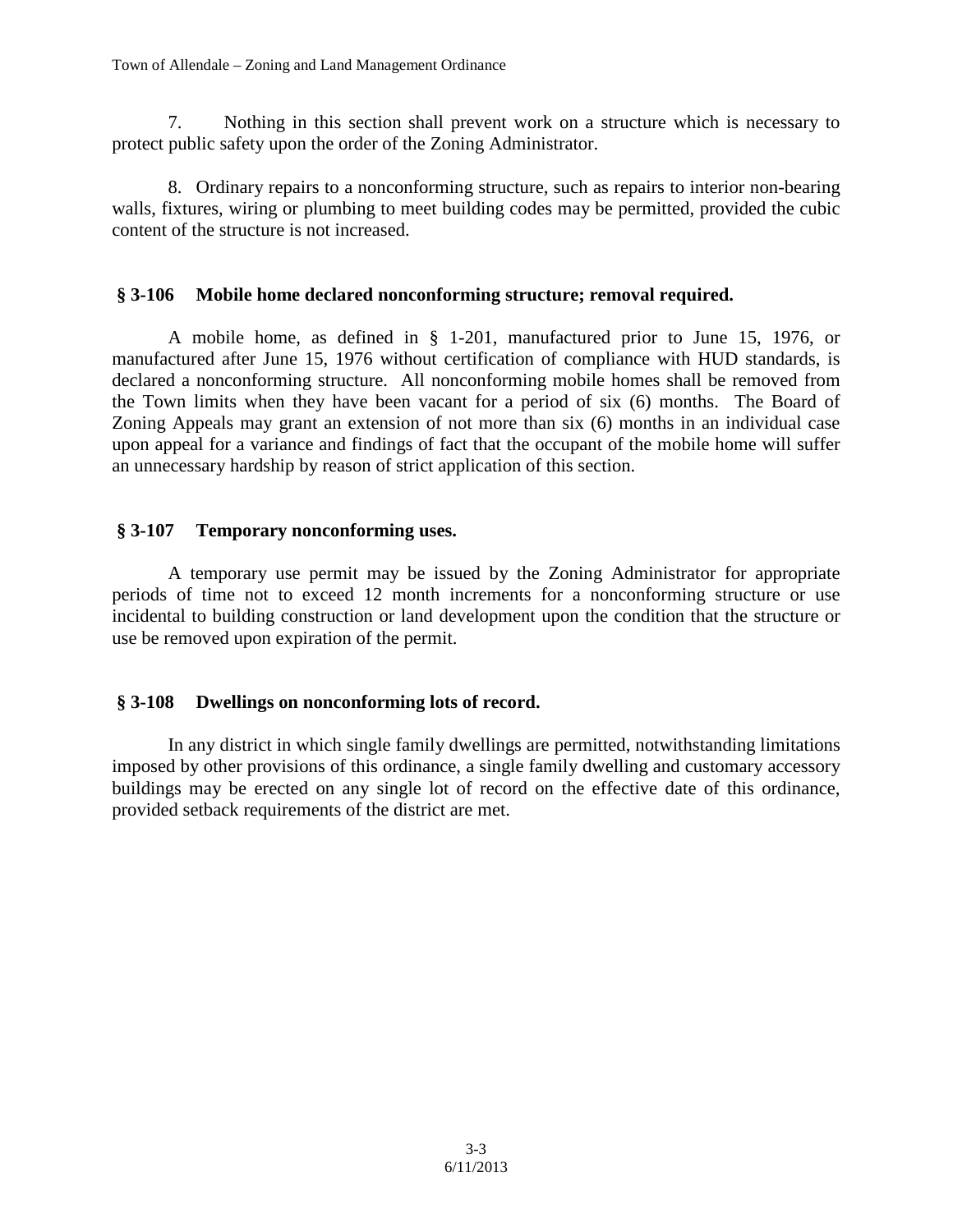#### **CHAPTER 4 DISTRICT REGULATIONS**

#### **§ 4-100 District Use Classifications.**

General Regulations in Chapter 3, District Regulations in Chapter 4, Supplemental Regulations in Chapter 5, and Additional District Regulations in Chapter 6 are applicable to all following classes of uses:

(a) Permitted uses. Permitted uses listed in the district use tables in this division are permitted outright.

(b) Conditional uses. Conditional uses in the district use tables are permitted by the Zoning Administrator without further review upon compliance with conditions specified in the tables.

(c) Special exceptions. Special exceptions are permitted after review and approval by the Board of Zoning Appeals upon compliance with general conditions in the regulations.

(d) Tables of uses. References to NAICS codes in the following tables of uses shall mean those codes assigned to businesses in the 2012 US North American Industry Classification manual published by the US Census Bureau. NAICS codes are listed in the tables of uses for each district as an aid in interpretation and determination of those specific uses included in a general class of uses.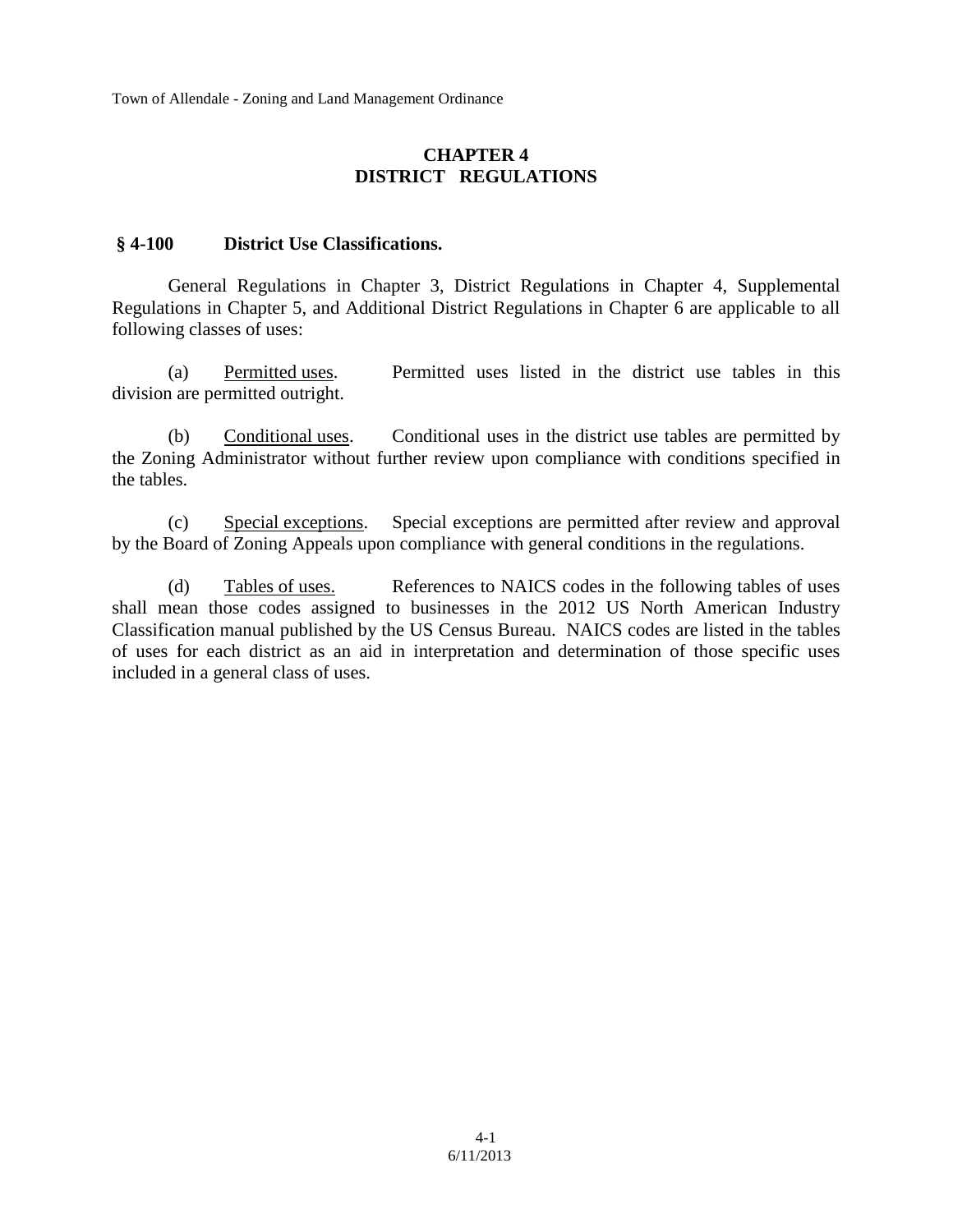| <b>RS-1 DISTRICT PERMITTED USES</b>                                                                                                                                                                                                                                               | <b>NAICS</b><br><b>CODE</b>                                                                   | <b>NAICS</b><br><b>DESCRIPTION</b>                                                                                  | <b>PARKING SPACES</b><br><b>REQUIRED</b>                                                                                                                             |
|-----------------------------------------------------------------------------------------------------------------------------------------------------------------------------------------------------------------------------------------------------------------------------------|-----------------------------------------------------------------------------------------------|---------------------------------------------------------------------------------------------------------------------|----------------------------------------------------------------------------------------------------------------------------------------------------------------------|
| 1. Single-family dwelling (other than a<br>manufactured home),                                                                                                                                                                                                                    | 814110                                                                                        | Private households                                                                                                  | $Two (2)$ for each dwelling<br>unit                                                                                                                                  |
| 2. School, government building or facility<br>(except jails)                                                                                                                                                                                                                      | 611,<br>921,<br>922,<br>921130.<br>923,<br>924110,<br>924120,<br>925110,<br>925120,<br>926110 | Public schools;<br>General government<br>and administration;<br>justice, safety &<br>public order, except<br>jails. | School: Two $(2)$ per<br>classroom or office, plus<br>one (1) for each four (4)<br>seats in senior high<br>auditorium.<br>Other: One $(1)$ per 200 sq.<br>ft. of GFA |
| 3. Public park or playground, recreational<br>facilities such as tennis court, ball field,<br>swimming pool or golf course                                                                                                                                                        | 713                                                                                           | Public and<br>membership<br>recreation services                                                                     | One $(1)$ per 100 sq. ft. of<br>building area plus five $(5)$<br>for each golf hole                                                                                  |
| 4. Church, synagogue, temple, or place of<br>worship, including religious education<br>building, parsonage or parish house, off-street<br>parking for members and visitors without pay,<br>recreation facilities, kindergarten or pre-<br>school nursery, in permanent structures | 813110                                                                                        | Religious<br>organizations,<br>churches, etc.                                                                       | One (1) for each four (4)<br>seats in main assembly<br>room                                                                                                          |

#### **§ 4-101 RS-1 - Single Family Residential District Uses.**

**5. Accessory use on same lot with principal use.** Accessory uses must be in compliance with Chapter 5 of this ordinance.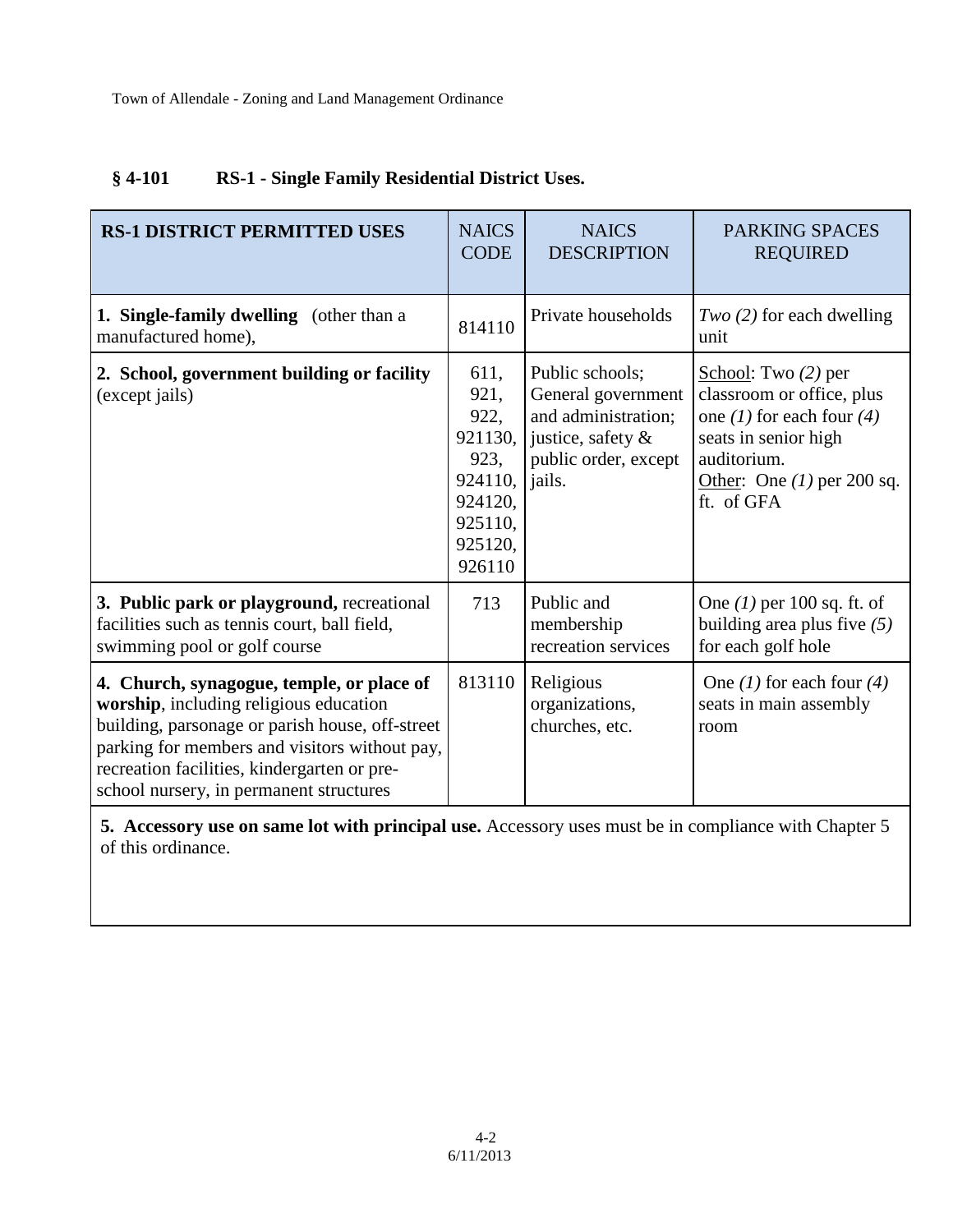| <b>RS-1 DISTRICT CONDITIONAL USES</b><br>(Approved by Zoning Administrator if all conditions<br>are met)                                                                                                                                                                                                                                                                                                                                                                                                                                         | <b>NAICS</b><br><b>CODE</b> | <b>NAICS</b><br><b>DESCRIPTION</b>                 | <b>PARKING SPACES</b><br><b>REQUIRED</b>         |  |  |
|--------------------------------------------------------------------------------------------------------------------------------------------------------------------------------------------------------------------------------------------------------------------------------------------------------------------------------------------------------------------------------------------------------------------------------------------------------------------------------------------------------------------------------------------------|-----------------------------|----------------------------------------------------|--------------------------------------------------|--|--|
| 1. Public utility substation, water tower,<br>(See Chapter 5 for communication tower),<br>provided all following conditions are met:<br>a. structures enclosed by six $(6)$ foot fence;<br>b. no office, commercial operation, or storage<br>of vehicles or equipment is permitted;<br>c. a landscaped strip at least five $(5)$ feet wide<br>is planted and maintained along all exterior<br>lot lines.                                                                                                                                         | 221                         | Electric, gas,<br>water, sanitary<br>services      | One $(1)$ space per 500<br>sq. ft. of GFA        |  |  |
| 2. Cemetery, provided all following conditions are<br>met:<br>a. minimum two $(2)$ acre lot;<br>b. no crematorium or dwelling except caretaker;<br>front yard setback seventy $(70)$ feet from the<br>centerline of the street or ten (10) feet from the street<br>right-of-way line, whichever is further;<br>d. non-illuminated sign not over thirty $(30)$ square<br>feet in area or ten $(10)$ feet in height.                                                                                                                               | 812220                      | Cemetery                                           | None                                             |  |  |
| 3. Temporary contractor office and equipment<br>shed, provided all following conditions are met:<br>used in connection with construction on premises;<br>a.<br>must not cause traffic congestion or nuisance;<br>b.<br>for term up to one $(1)$ year; may be renewed once.<br>c.                                                                                                                                                                                                                                                                 | 236115,<br>236118           | General<br>contractors,<br>single-family<br>houses | One $(1)$ for each 300<br>sq. ft. of office area |  |  |
| 4. Customary home occupation in single-family dwelling, provided all following conditions are met:<br>a. conducted inside dwelling by resident family members;<br>b. utilizes not more than 25% of total dwelling floor area,<br>c. no change in exterior appearance of dwelling;<br>d. no outside display of products;<br>e. no sale of products except those made on premises or consumables incidental to a service;<br>f. creates no health or safety hazard, noise, offensive emission, traffic hazard, unsightly condition or<br>nuisance; |                             |                                                    |                                                  |  |  |

g. activity is not visibly evident outside dwelling, except for a wall-mounted non illuminated nameplate not over four *(4)* square feet in area.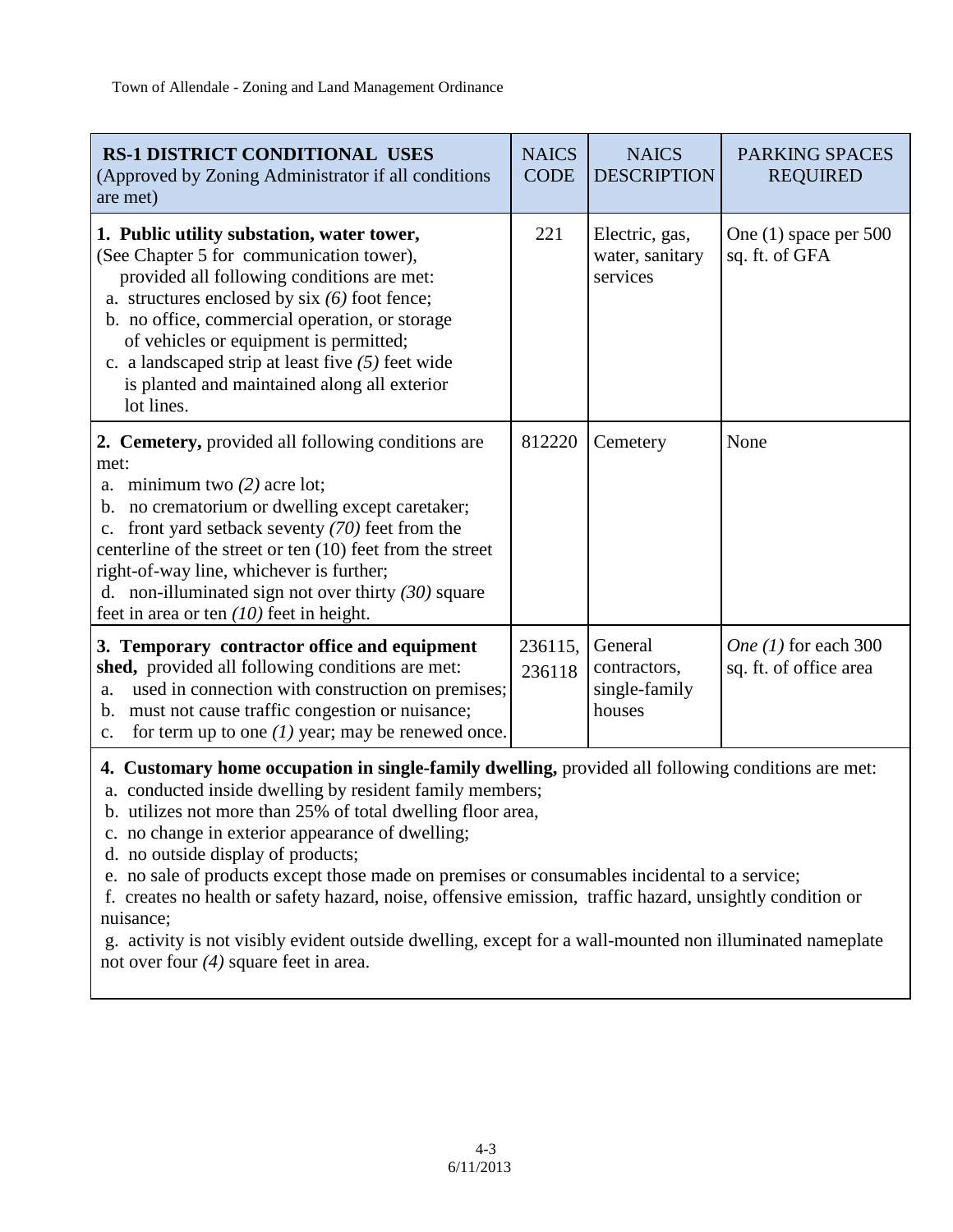| <b>RS-1 DISTRICT SPECIAL EXCEPTIONS</b><br>(Approved by Board of Zoning Appeals after hearing)                                                                                                                                                                                                                                                                                                                                                                                                                                                                                  | <b>NAICS</b><br><b>CODE</b>                                                        | <b>NAICS</b><br><b>DESCRIPTION</b>                                                                                                     | <b>PARKING</b><br><b>SPACES</b><br><b>REQUIRED</b>                                            |
|---------------------------------------------------------------------------------------------------------------------------------------------------------------------------------------------------------------------------------------------------------------------------------------------------------------------------------------------------------------------------------------------------------------------------------------------------------------------------------------------------------------------------------------------------------------------------------|------------------------------------------------------------------------------------|----------------------------------------------------------------------------------------------------------------------------------------|-----------------------------------------------------------------------------------------------|
| 1. Tourist (guest) home, as defined in $§1-201$                                                                                                                                                                                                                                                                                                                                                                                                                                                                                                                                 |                                                                                    |                                                                                                                                        | One $(1)$ for<br>each guest<br>room                                                           |
| 2. Private kindergarten, pre-school nursery, day care,<br>residential care, and adult day care<br>provided the following conditions are met:<br>a. applicable State regulations are met;<br>b. minimum $(20,000)$ square foot lot;<br>c. minimum (200) square feet of open space per child<br>enclosed by fence at least 5 feet in height;<br>d. structures minimum of $(25)$ feet from residential<br>property;<br>e. conditions imposed for safety, traffic, impact on<br>district;<br>f. the use is compatible with the district.                                            | 61110,<br>624120,<br>624410,<br>611699,<br>624120,<br>623210,<br>623312,<br>623990 | Kindergarten (with<br>academic<br>program)<br>Child Day care<br>services<br>Adult day care<br>services<br>Residential care<br>facility | <i>One</i> $(1)$ per<br>employee,<br>plus one off-<br>street, drop-<br>off & pick-up<br>space |
| 3. Clustered single-family development,<br>provided the Board of Zoning Appeals determines:<br>a. detached single-family units on minimum of two $(2)$<br>acre development parcel;<br>maximum density of three $(3)$ dwellings per acre;<br>b.<br>lot requirements per house may be waived;<br>c.<br>zero interior lot line setback may be allowed;<br>d.<br>adequate provisions for access and traffic safety;<br>e.<br>the use is compatible with the district.<br>f.                                                                                                         | 814110                                                                             | Private households                                                                                                                     | $Two(2)$ for<br>each dwelling<br>unit                                                         |
| 4. Conversion of existing dwelling to multi-family,<br>provided the Board of Zoning Appeals determines:<br>a. large dwelling (over 3,000 square feet in total area)<br>existed prior to 1970; has little economic value or<br>usefulness as single-family dwelling or other conforming<br>use;<br>b. minimum $(25,000)$ square foot lot, plus $(8,000)$ square<br>feet for each dwelling unit over (2);<br>no enlargement or exterior change to building permitted<br>c.<br>d. not more than $(4)$ dwelling units are permitted;<br>e. the use is compatible with the district. | N/A                                                                                |                                                                                                                                        | $Two(2)$ for<br>each dwelling<br>unit in rear<br>yard                                         |
| 5.<br>Conversion of dwelling to a bed and breakfast inn,<br>provided the Board of Zoning Appeals determines:<br>a. all conditions for home occupation are met;                                                                                                                                                                                                                                                                                                                                                                                                                  | 721191                                                                             | Bed and breakfast<br>inn<br>(Includes uses for                                                                                         | Location set<br>by Board;<br>minimum:                                                         |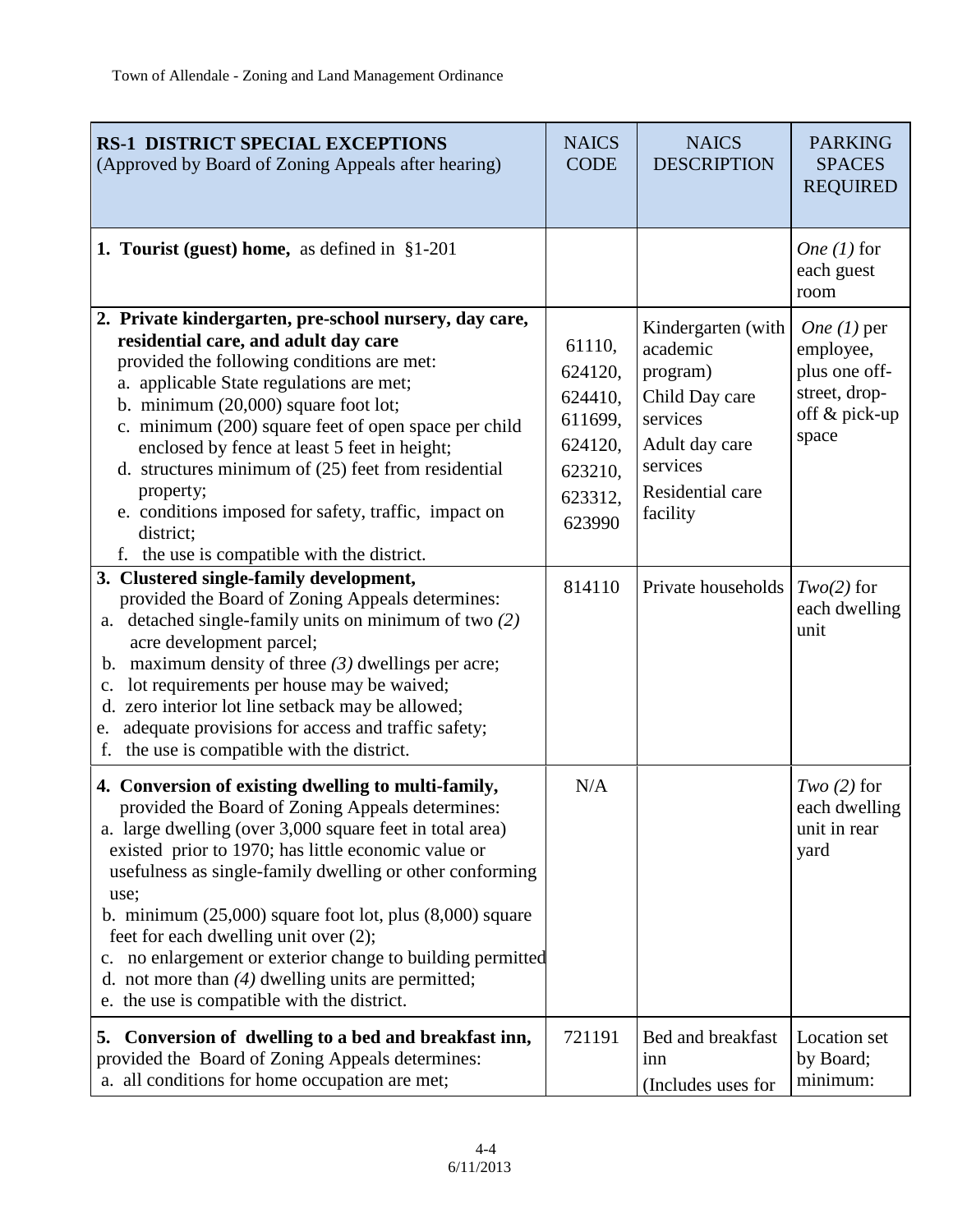| b. no common or shared driveways are permitted;<br>c. adequate off street parking is provided as approved;<br>d. maximum of five $(5)$ guest rooms;<br>e. guest rooms restricted to guest stay not exceeding thirty<br>$(30)$ consecutive days;<br>f. the use is compatible with the district.<br>6. Conversion of existing dwelling to allow for                                                                                                                                                      |                                                              | meetings and<br>social activities)                                                                                                                         | One $(1)$ for<br>each guest,<br>room plus<br>two $(2)$ for<br>resident<br>innkeeper  |
|--------------------------------------------------------------------------------------------------------------------------------------------------------------------------------------------------------------------------------------------------------------------------------------------------------------------------------------------------------------------------------------------------------------------------------------------------------------------------------------------------------|--------------------------------------------------------------|------------------------------------------------------------------------------------------------------------------------------------------------------------|--------------------------------------------------------------------------------------|
| professional offices,<br>provided the Board of Zoning Appeals determines:<br>a. located on minimum $(20,000)$ square foot lot;<br>b. large dwelling (over 3,000 square feet in total area)<br>existed prior to 1970, has little economic value or<br>usefulness as a single family dwelling or any other<br>conforming use;<br>c. no enlargement or exterior change to building allowed;<br>d. adequate off street parking is provided as approved; and<br>e. the use is compatible with the district. | 54110,<br>541330,<br>541310,<br>541211,<br>541214,<br>541219 | Legal services;<br>Engineering<br>services;<br>Architectural<br>services;<br>Surveying<br>services;<br>Accounting,<br>auditing,<br>bookkeeping<br>services | <i>One</i> $(l)$ per<br>employee,<br>plus one $(1)$<br>per 500 feet<br>of floor area |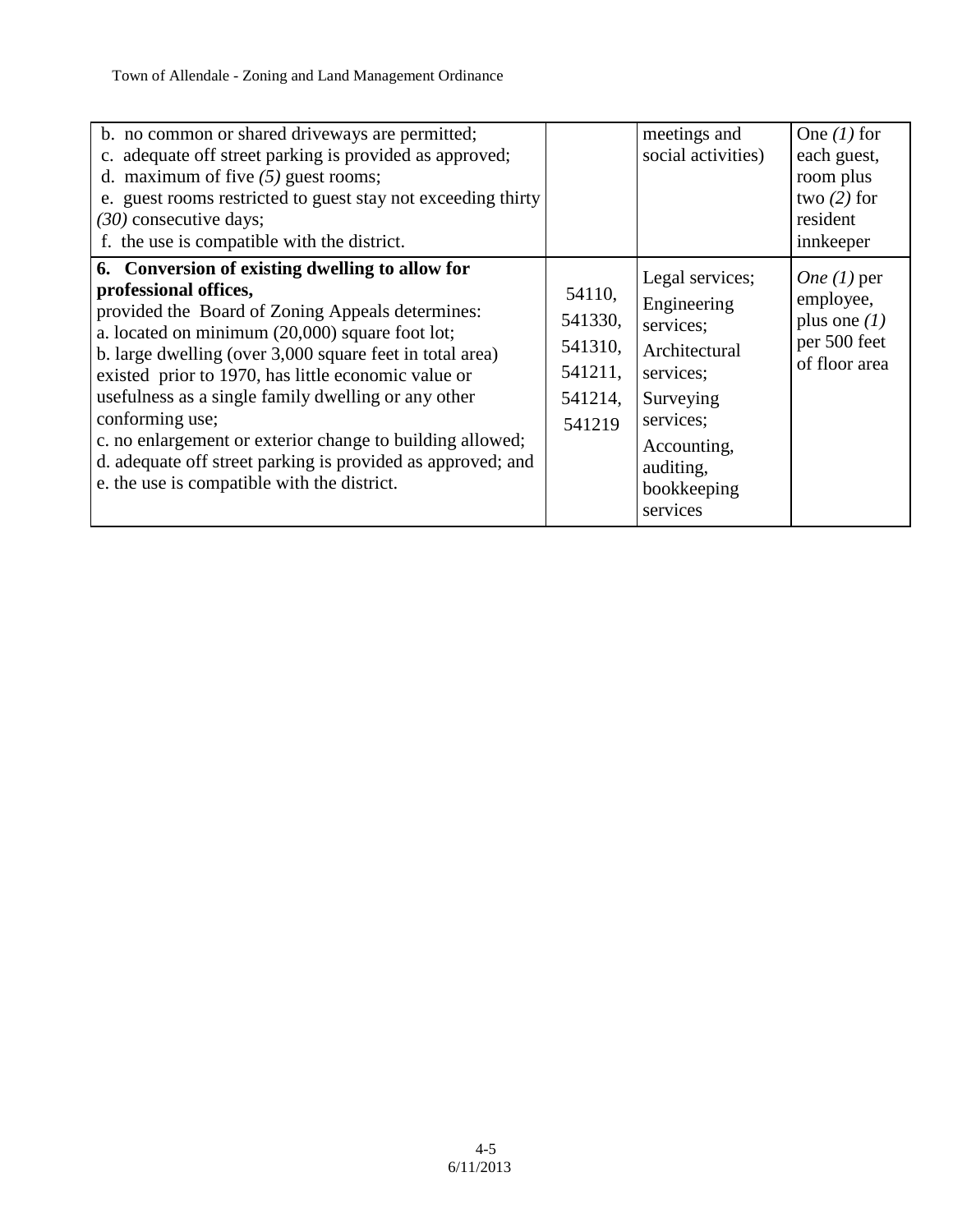# **§ 4-102 RS-1 Single Family Residential District Regulations.**

The following regulations apply to all uses in **RS-1 districts**:

| <b>Minimum residential lot area:</b>  | 15,000 square feet*                                                                                                                                                                                                                                                                                                                           |  |  |  |
|---------------------------------------|-----------------------------------------------------------------------------------------------------------------------------------------------------------------------------------------------------------------------------------------------------------------------------------------------------------------------------------------------|--|--|--|
| Minimum non-residential lot area:     | 20,000 square feet*                                                                                                                                                                                                                                                                                                                           |  |  |  |
| Minimum lot width at building line:   | One hundred (100) feet                                                                                                                                                                                                                                                                                                                        |  |  |  |
| Minimum front yard setback:           | Thirty-five $(35)$ feet from the nearest street right-of-<br>way line: For exceptions to this requirement, See<br>Chapter 5.                                                                                                                                                                                                                  |  |  |  |
| Minimum side yard setback:            | Residential<br>Principal structure – Ten $(10)$ feet from interior side lot<br>line.<br>$\Delta$ ccessory structure – Five (5) feet from interior side<br>lot line.<br>Non-Residential<br>Fifty (50) feet from interior side lot line.                                                                                                        |  |  |  |
| Minimum rear yard setback:            | Residential<br>Principal structure – Thirty $(30)$ feet from interior rear<br>lot line.<br>Accessory structure – Five $(5)$ feet from interior rear<br>lot line.<br>Non-Residential<br>Fifty (50) feet from interior rear lot line.                                                                                                           |  |  |  |
| <b>Maximum structure height:</b>      | Thirty-five $(35)$ feet to the roof line. For exceptions to<br>height regulations, See Chapter 5.                                                                                                                                                                                                                                             |  |  |  |
| <b>Visibility requirements:</b>       | Corner lot - No obstruction between heights of three<br>$(3)$ and ten $(10)$ feet above finished street level within<br>fifteen $(15)$ feet of intersection of street right-of-way<br>lines.<br>Private drive: - No obstruction over thirty $(30)$ inches<br>high within ten $(10)$ feet of intersection of street line<br>and line of drive. |  |  |  |
| Off street parking area requirements: | See Chapter 5.                                                                                                                                                                                                                                                                                                                                |  |  |  |
| Signs:                                | See Chapter 5.                                                                                                                                                                                                                                                                                                                                |  |  |  |
| <b>Supplemental regulations:</b>      | See Chapter 5                                                                                                                                                                                                                                                                                                                                 |  |  |  |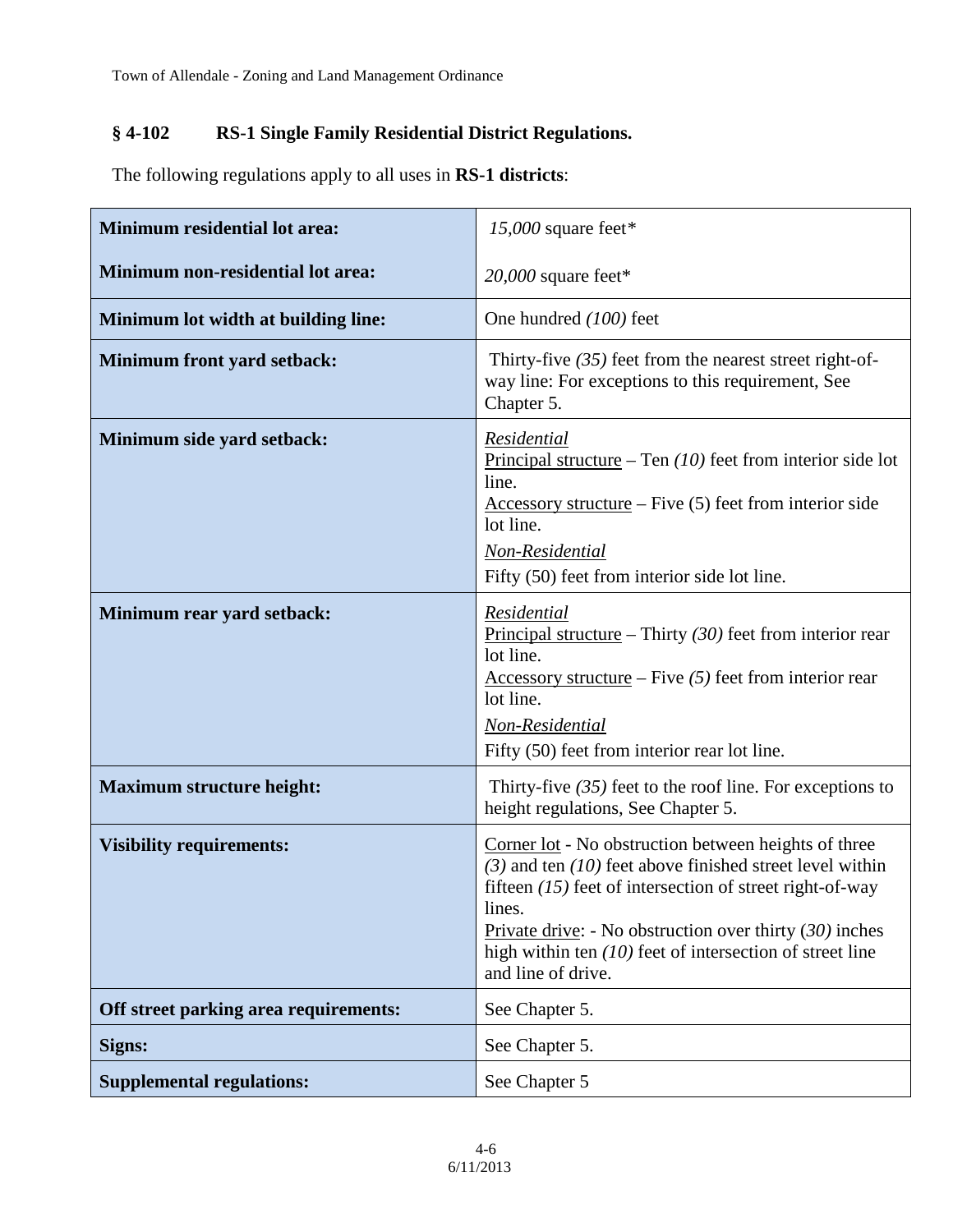\* If a lot is served by well and/or septic tanks, SCDHEC regulations shall determine the area of lot(s). However, if SCDHEC regulations allow the area of a lot or lots to be smaller than what is required by this table, then the minimums established by this table shall apply.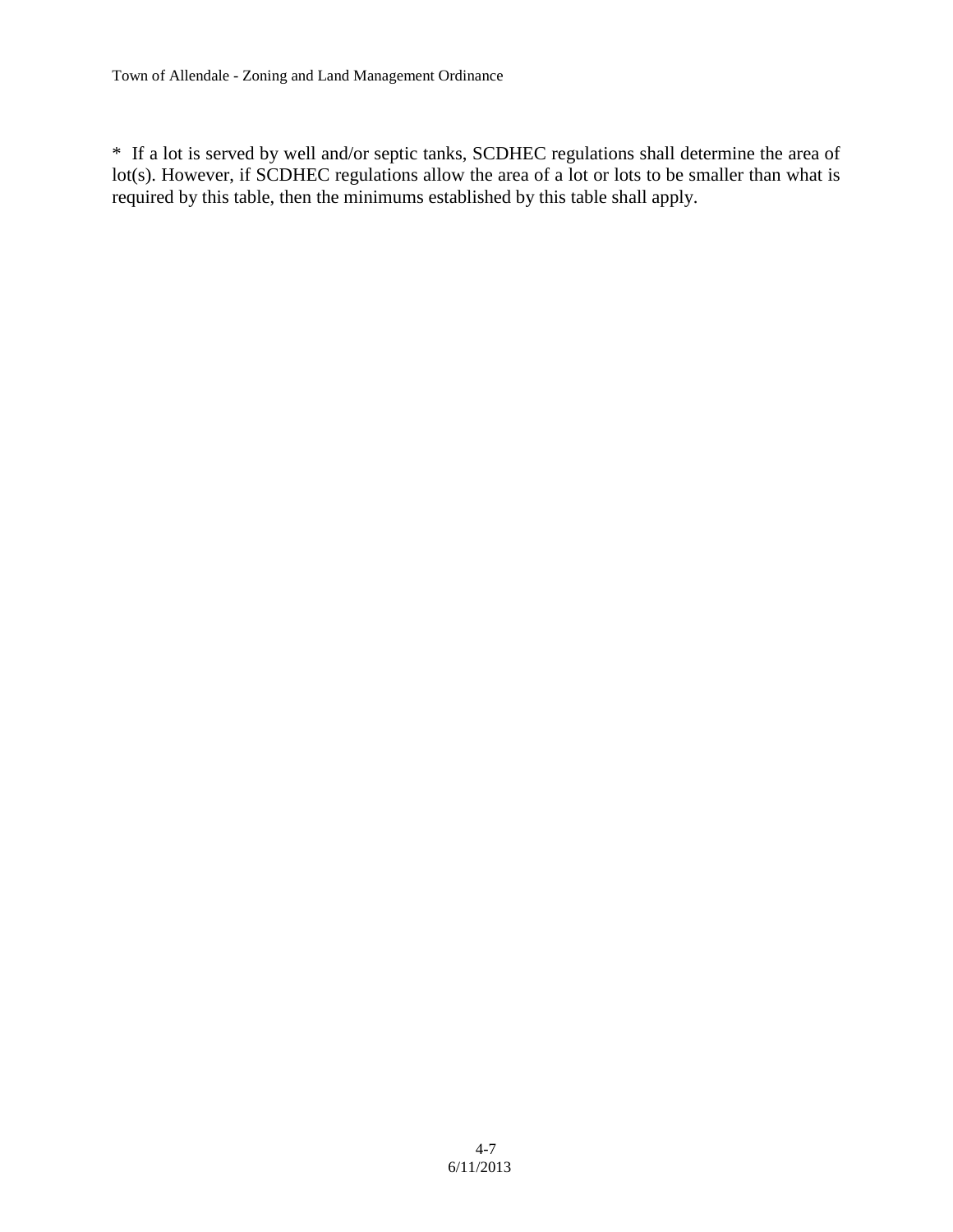#### **§ 4-103 RS-2 Single Family Residential District Uses.**

| <b>RS-2 DISTRICT PERMITTED USES</b>                                                                                                                                                                                                                                               | <b>NAICS</b><br><b>CODE</b>                                                                   | <b>NAICS</b><br><b>DESCRIPTION</b>                                                                                     | <b>PARKING SPACES</b><br><b>REQUIRED</b>                                                                                                                          |
|-----------------------------------------------------------------------------------------------------------------------------------------------------------------------------------------------------------------------------------------------------------------------------------|-----------------------------------------------------------------------------------------------|------------------------------------------------------------------------------------------------------------------------|-------------------------------------------------------------------------------------------------------------------------------------------------------------------|
| 1. Single-family dwelling (other than a<br>manufactured home),                                                                                                                                                                                                                    | 814110                                                                                        | Private households                                                                                                     | Two $(2)$ for each dwelling<br>unit                                                                                                                               |
| 2. School, government building or facility<br>(except jails)                                                                                                                                                                                                                      | 611,<br>921,<br>922,<br>921130,<br>923,<br>924110,<br>924120,<br>925110,<br>925120,<br>926110 | Public schools;<br>General government<br>and administration;<br>justice, safety $\&$<br>public order, except<br>jails. | School: Two $(2)$ per<br>classroom or office, plus<br>one (1) for each four (4)<br>seats in senior high<br>auditorium.<br>Other: One $(1)$ per 200 sq.<br>ft. GFA |
| 3. Public park or playground, recreational<br>facilities such as tennis court, ball field,<br>swimming pool or golf course.                                                                                                                                                       | 713                                                                                           | Public and<br>membership<br>recreation services                                                                        | <i>One</i> $(1)$ per 200 sq. ft. of<br>building area plus four $(4)$<br>for each golf hole                                                                        |
| 4. Church, synagogue, temple, or place of<br>worship, including religious education<br>building, parsonage or parish house, off-street<br>parking for members and visitors without pay,<br>recreation facilities, kindergarten or pre-<br>school nursery, in permanent structures | 813110                                                                                        | Religious<br>organizations,<br>churches, etc.                                                                          | <i>One</i> (1) for each four (4)<br>seats in main assembly<br>room                                                                                                |

**5. Accessory use on same lot with principal use** Accessory uses must be in compliance with Chapter 5 of this ordinance.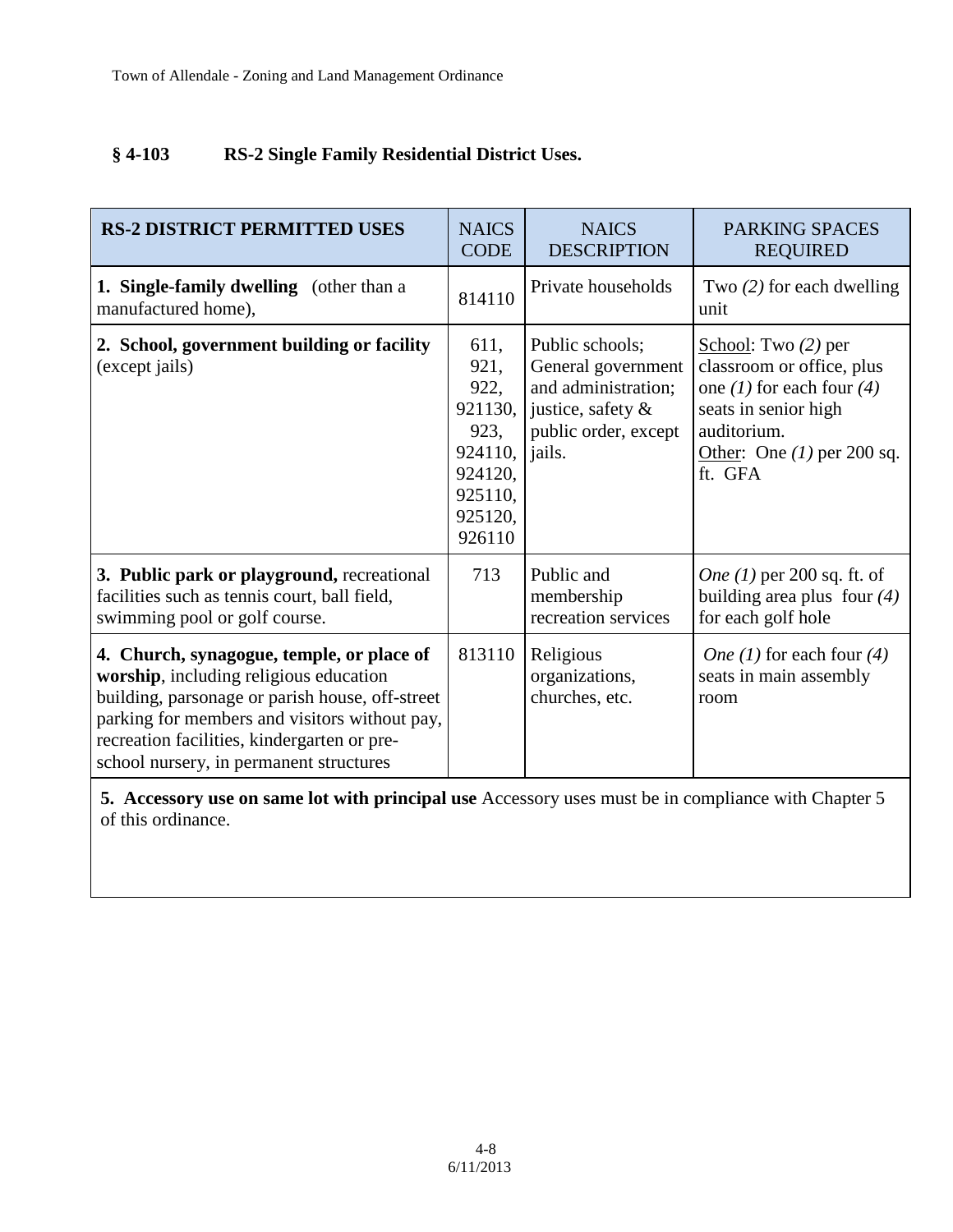| <b>RS-2 DISTRICT CONDITIONAL USES</b><br>(Approved by Zoning Administrator if all conditions<br>are met)                                                                                                                                                                                                                                                                                                                                                                                                                                                                                                                                                                                                                                                                                                                                                                                                                                                                                                                                                                                                                                                                                                                                                                       | <b>NAICS</b><br><b>CODE</b> | <b>NAICS</b><br><b>DESCRIPTION</b> | PARKING SPACES<br><b>REQUIRED</b>   |
|--------------------------------------------------------------------------------------------------------------------------------------------------------------------------------------------------------------------------------------------------------------------------------------------------------------------------------------------------------------------------------------------------------------------------------------------------------------------------------------------------------------------------------------------------------------------------------------------------------------------------------------------------------------------------------------------------------------------------------------------------------------------------------------------------------------------------------------------------------------------------------------------------------------------------------------------------------------------------------------------------------------------------------------------------------------------------------------------------------------------------------------------------------------------------------------------------------------------------------------------------------------------------------|-----------------------------|------------------------------------|-------------------------------------|
| 1. All Conditional Uses Allowed in RS-1 Zoning<br>District.                                                                                                                                                                                                                                                                                                                                                                                                                                                                                                                                                                                                                                                                                                                                                                                                                                                                                                                                                                                                                                                                                                                                                                                                                    |                             | See RS-1 Conditional Uses          |                                     |
| 2. Multi-section-Manufactured home used as<br>sole residence on a single lot. Provided all the<br>following conditions are met:<br>a. Minimum of $(1,000)$ s of enclosed heater<br>floor space.<br>b. On a foundation of brick or cement block.<br>c. Underpinning installed of a type and material<br>approved by the building official<br>d. Anchored appropriately to foundation for<br>wind resistance in accordance with Allendale<br>County regulation.<br>e. All mobile features are removed.<br>f. Owner shall certify in writing that the unit<br>meets HUD standards and will be<br>maintained in compliance with HUD<br>standards.<br>g. A roof of composition shingles having a<br>minimum pitch of $1'$ in $4'$ with a minimum<br>overhang at soffits and gable ends of $(12)$<br>inches.<br>h. Exterior wall covering of masonry, vinyl or<br>metal veneer, or wood siding assuring<br>favorable compatibility with neighboring site<br>dwellings.<br>i. Covered front entry area (porch).<br>j. Failure to bring a unit into compliance with<br>HUD standards within $(60)$ days after notice<br>of deficiencies shall be a violation of these<br>conditions subject to penalties provided by<br>the Town Code.<br>k. Compliance with other requirements as may | N/A                         | N/A                                | Two $(2)$ for each<br>dwelling unit |

| <b>RS-2 DISTRICT SPECIAL EXCEPTIONS</b>             | <b>PARKING SPACES</b> |
|-----------------------------------------------------|-----------------------|
| (Approved by Board of Zoning Appeals after hearing) | <b>REOUIRED</b>       |
| All special exceptions permitted in RS-1 district.  | See RS-1              |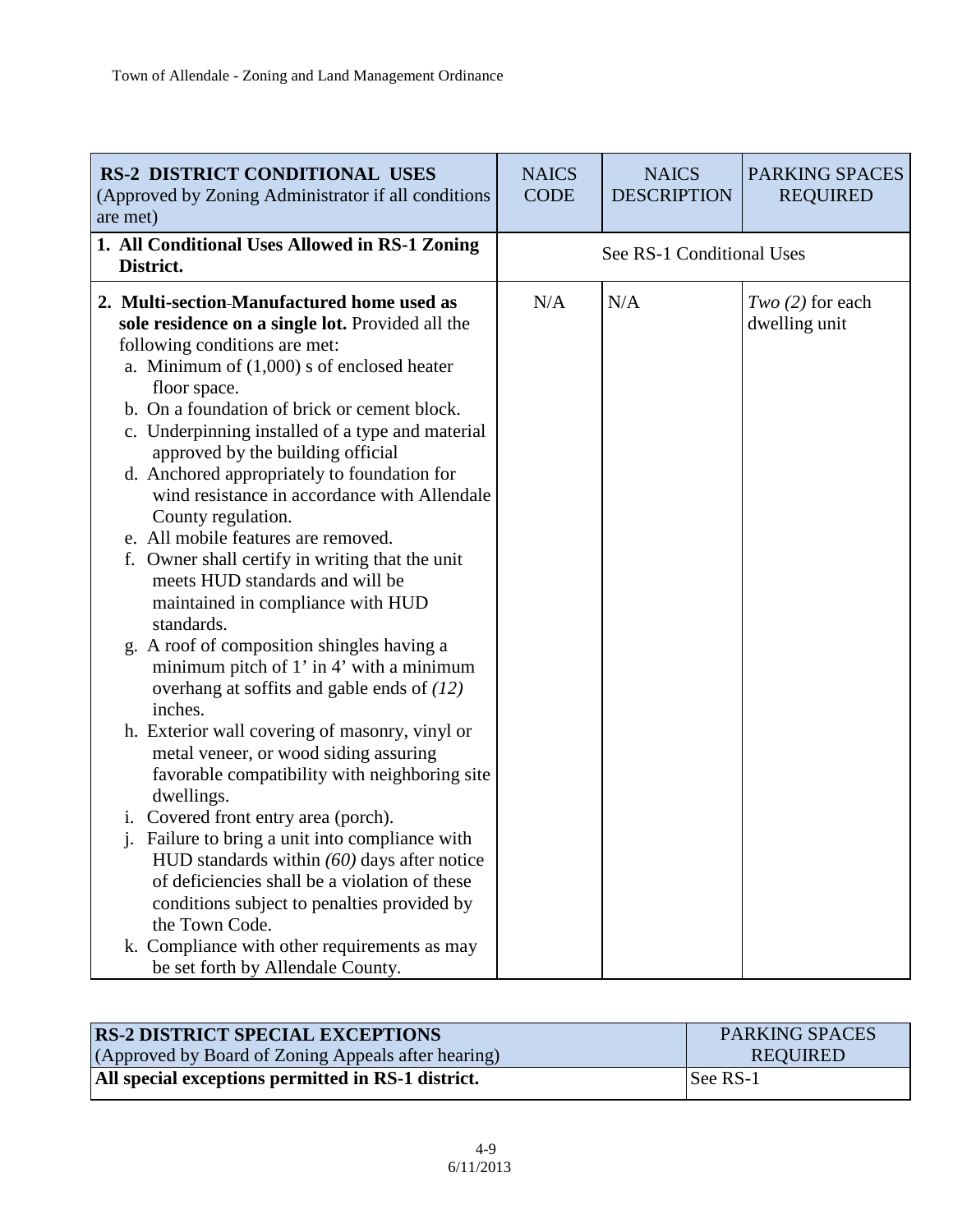### **§ 4-104 RS-2 Single Family Residential District Regulations.**

The following regulations apply to all uses in **RS-2 districts**:

| Minimum residential lot area:            | $9,000$ square feet*                                                                                                                                                                                                                                                                                                                 |
|------------------------------------------|--------------------------------------------------------------------------------------------------------------------------------------------------------------------------------------------------------------------------------------------------------------------------------------------------------------------------------------|
| Minimum non-residential lot area:        | 15,000 square feet*                                                                                                                                                                                                                                                                                                                  |
| Minimum lot width at building<br>line:   | Sixty $(60)$ feet                                                                                                                                                                                                                                                                                                                    |
| Minimum front yard setback:              | Thirty-five $(35)$ feet from the nearest street right-of-way line: For<br>exceptions to this requirement, See Chapter 5                                                                                                                                                                                                              |
| Minimum side yard setback:               | Residential<br>Principal structure - Eight $(8)$ feet from interior side lot line.<br>Accessory structure – Three $(3)$ feet from interior side lot line.<br>Non-Residential<br>Forty $(40)$ feet from interior side lot line.                                                                                                       |
| Minimum rear yard setback:               | Residential<br>Principal structure – Twenty-five $(25)$ feet from interior rear lot line.<br>Accessory structure – Three $(3)$ feet from interior rear lot line.<br>Non-Residential<br>Forty $(40)$ feet from interior rear lot line.                                                                                                |
| <b>Maximum structure height:</b>         | Thirty-five $(35)$ feet to the roof line (not applicable to church spires,<br>belfries, cupolas, domes, utility and communication towers,<br>chimneys, flag poles, antennae)                                                                                                                                                         |
| <b>Visibility requirements:</b>          | Corner lot: no obstruction between heights of three $(3)$ and ten $(10)$<br>feet above finished street level within fifteen $(15)$ feet of<br>intersection of street right-of-way lines.<br>Private drive: no obstruction over thirty $(30)$ inches high within ten<br>$(10)$ feet of intersection of street line and line of drive. |
| Off street parking area<br>requirements: | See Chapter 5                                                                                                                                                                                                                                                                                                                        |
| Signs:                                   | See Chapter 5                                                                                                                                                                                                                                                                                                                        |
| <b>Supplemental regulations:</b>         | See Chapter 5                                                                                                                                                                                                                                                                                                                        |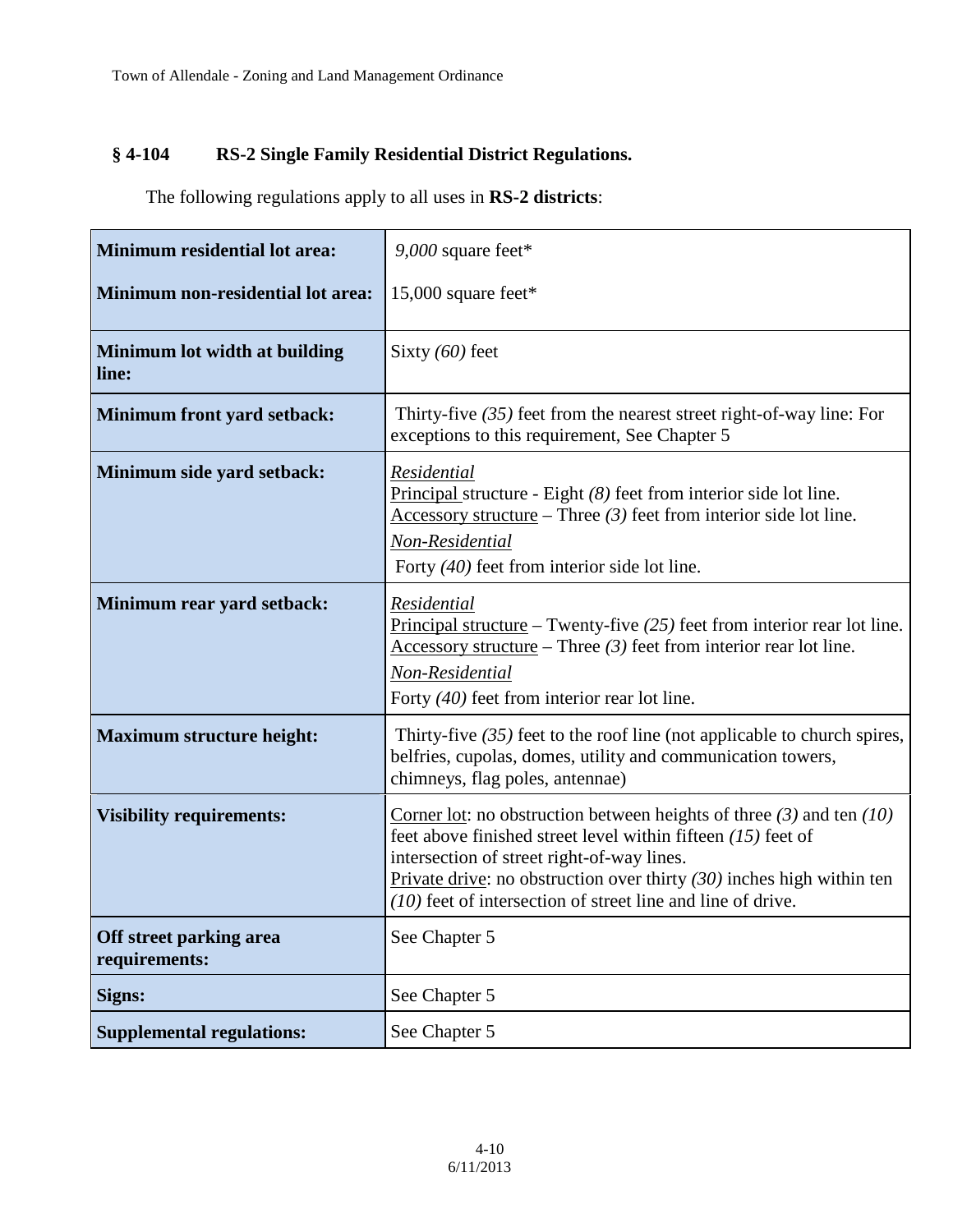\* If a lot is served by well and/or septic tanks, SCDHEC regulations shall determine the minimum area of lot(s). However, if SCDHEC regulations allow the area of a lot or lots to be smaller than what is required by this table, then the minimums established by this table shall apply.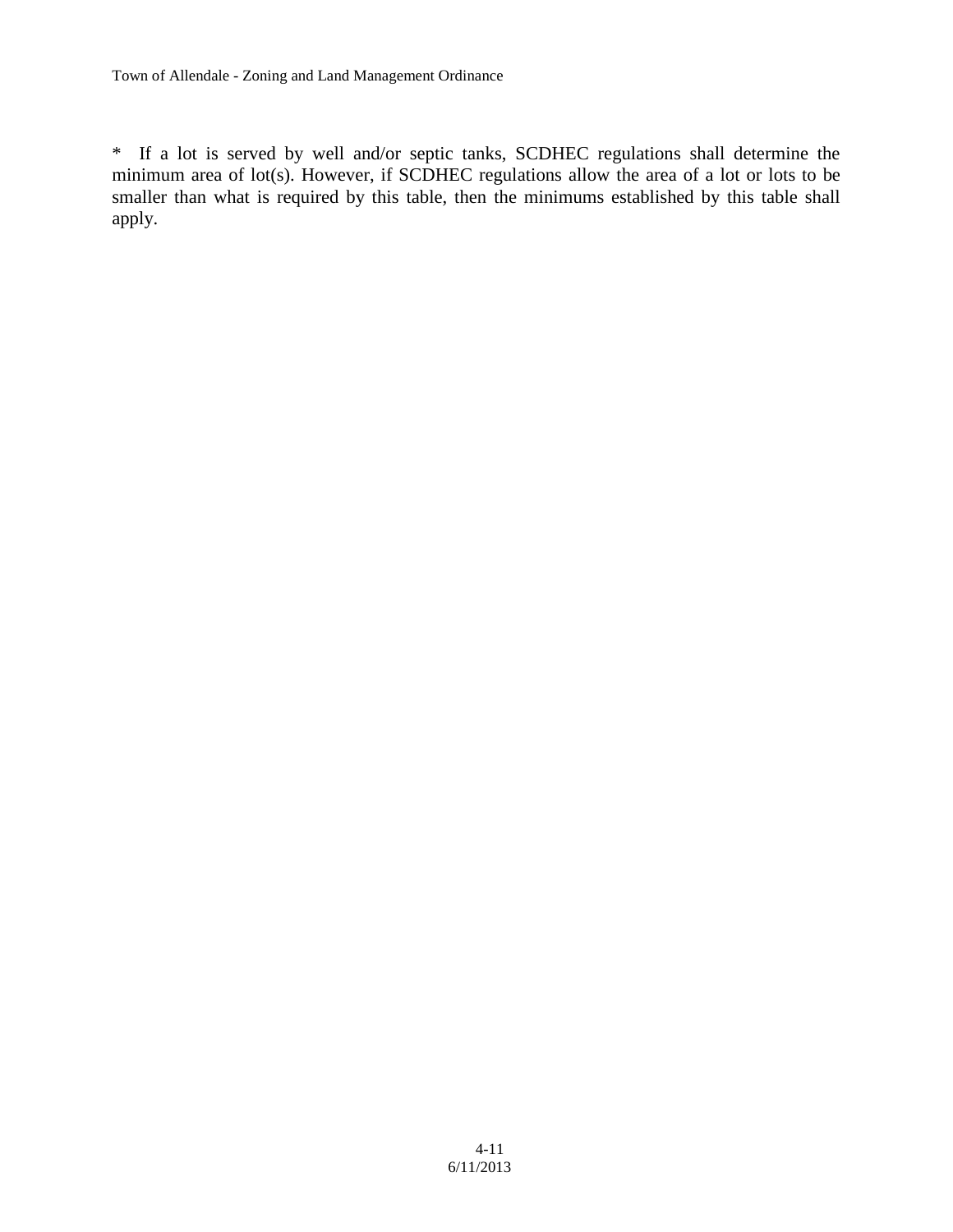| <b>RMH DISTRICT PERMITTED USES</b><br>1. All Uses permitted RS-2                                                                                                                      | <b>NAICS CODE</b> | <b>NAICS</b><br><b>DESCRIPTION</b><br>See RS-2 Permitted Uses                                                | <b>PARKING</b><br><b>SPACES</b><br><b>REQUIRED</b>                                                                          |
|---------------------------------------------------------------------------------------------------------------------------------------------------------------------------------------|-------------------|--------------------------------------------------------------------------------------------------------------|-----------------------------------------------------------------------------------------------------------------------------|
| 2. Manufactured Home (on single lot)                                                                                                                                                  | N/A               | Private households                                                                                           | Two $(2)$ for each<br>individual<br>dwelling unit.                                                                          |
| 3. Manufactured Home Park                                                                                                                                                             | 531190            | Private<br>households.                                                                                       | $Two(2)$ for each<br>individual<br>dwelling unit.                                                                           |
| 4. Recreational facilities and other uses<br>required and intended for the exclusive use<br>of the residents of the particular RMH<br>District within which such uses are<br>located. | N/A               | Recreational and<br>other facilities for<br>the exclusive use<br>of residents of the<br><b>RMH</b> District. | <i>One</i> (1) per 200<br>sq. ft. of building<br>area; plus one $(1)$<br>for each $2,000$ sq.<br>ft. of recreation<br>area. |
| 5. Social Services, individual and family<br>social assistance services                                                                                                               | 624190            | Individual and<br>family social<br>assistance<br>services.                                                   | <i>One</i> (1) per 350<br>sq. ft. of GFA                                                                                    |
| 6. Accessory use on same lot with principal use. Accessory uses must be in compliance with Chapter 5<br>of this ordinance.                                                            |                   |                                                                                                              |                                                                                                                             |

## **§ 4-105 RMH Manufactured Home Residential District Uses.**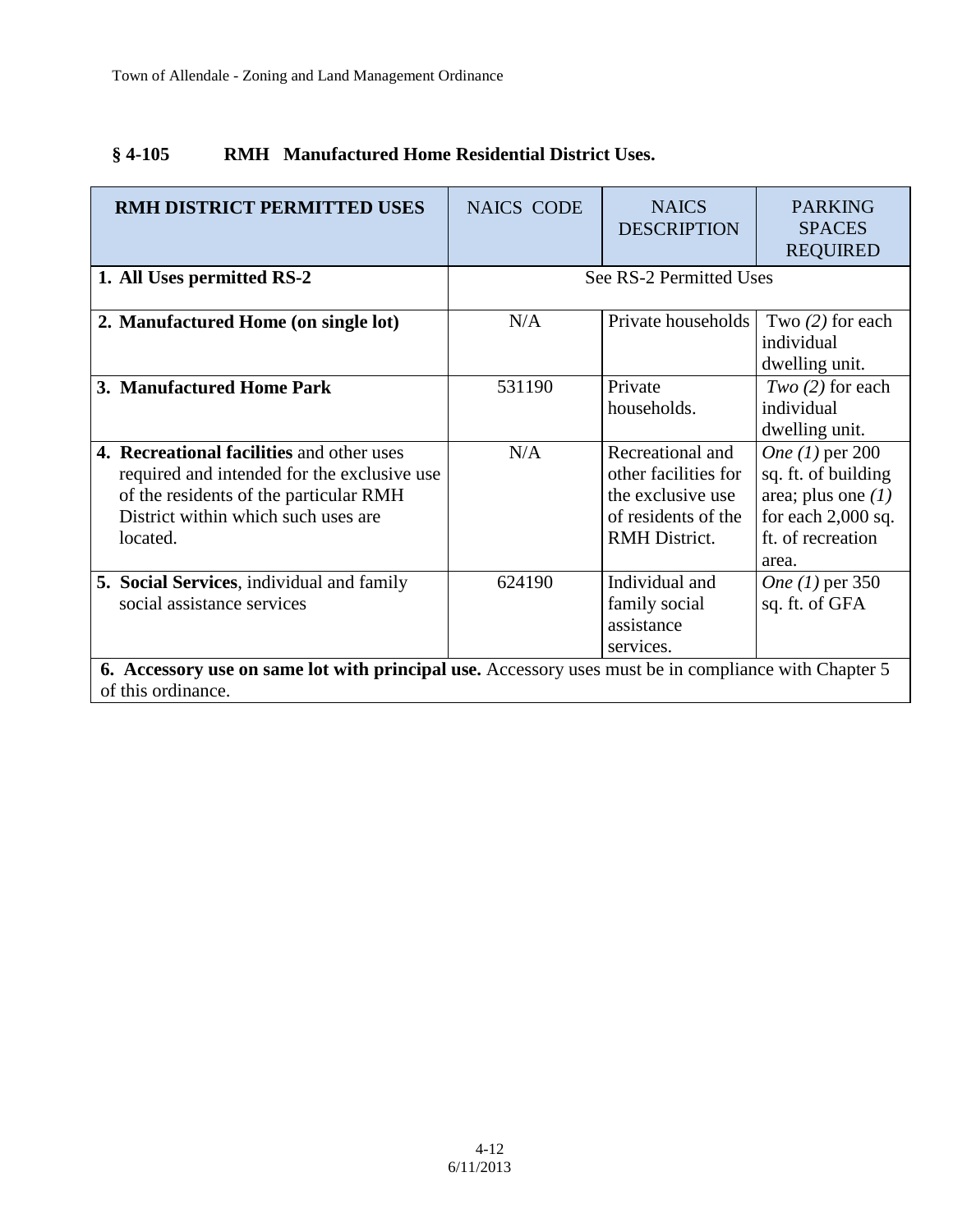| RMH DISTRICT CONDITIONAL USES<br>(Approved by Zoning Administrator if all conditions)<br>are met)                                                                                                                                                                                                                                                                                                                                                                                                                                                                                                                                                                       | <b>NAICS</b><br><b>CODE</b> | <b>NAICS</b><br><b>DESCRIPTION</b> | <b>PARKING</b><br><b>SPACES</b><br><b>REQUIRED</b> |
|-------------------------------------------------------------------------------------------------------------------------------------------------------------------------------------------------------------------------------------------------------------------------------------------------------------------------------------------------------------------------------------------------------------------------------------------------------------------------------------------------------------------------------------------------------------------------------------------------------------------------------------------------------------------------|-----------------------------|------------------------------------|----------------------------------------------------|
| 1. All Conditional Uses Allowed in RS-2<br>See RS-2 Conditional Uses                                                                                                                                                                                                                                                                                                                                                                                                                                                                                                                                                                                                    |                             |                                    |                                                    |
| Single family dwelling for manager/caretaker,<br>2.<br>provided all following conditions are met:<br>a. dwelling is located on premises of permitted use;<br>b. head of household is employed in a permitted use<br>as manager or caretaker.                                                                                                                                                                                                                                                                                                                                                                                                                            | 814110                      | Private household each dwelling    | Two $(2)$ for<br>unit.                             |
| 3. Customary home occupation in single-family dwelling, provided all following conditions are met:<br>a. conducted inside dwelling by resident family members;<br>b. utilizes not more than 25% of total dwelling floor area.<br>no change in exterior appearance of dwelling;<br>$\mathbf{c}$ .<br>no outside display of products;<br>d.<br>no sale of products except those made on premises or consumables incidental to a service;<br>e.<br>creates no health or safety hazard, noise, offensive emission, traffic hazard, unsightly condition or<br>nuisance;<br>activity is not visibly evident outside dwelling, except for a wall-mounted non-illuminated<br>g. |                             |                                    |                                                    |

| <b>RMH DISTRICT SPECIAL EXCEPTIONS</b>              | <b>PARKING SPACES</b> |
|-----------------------------------------------------|-----------------------|
| (Approved by Board of Zoning Appeals after hearing) | <b>REQUIRED</b>       |
| All special exceptions permitted in RS-2 district.  | See RS-2              |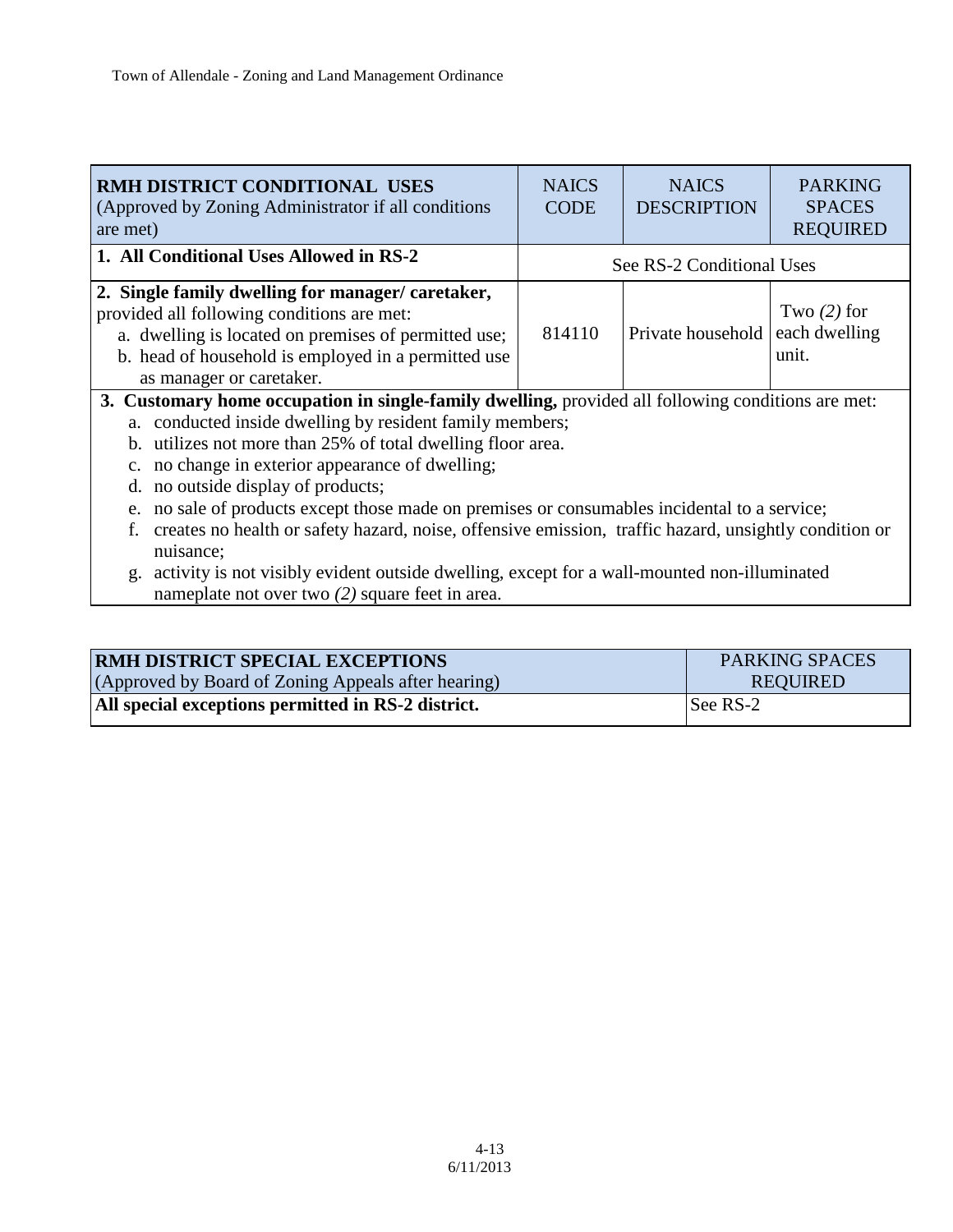# **§ 4-106 RMH - Manufactured Home Residential District Regulations.**

| The following regulations apply to all uses in <b>RMH</b> districts: |  |  |  |  |  |
|----------------------------------------------------------------------|--|--|--|--|--|
|----------------------------------------------------------------------|--|--|--|--|--|

| <b>Minimum residential lot area:</b>                                                             | $6,000$ square feet*                                                                                                                                                                                                                                                                              |
|--------------------------------------------------------------------------------------------------|---------------------------------------------------------------------------------------------------------------------------------------------------------------------------------------------------------------------------------------------------------------------------------------------------|
| Minimum residential lot area for<br>manufactured home park:<br>Minimum non-residential lot area: | Three $(3)$ acres*<br>12,000 square feet*                                                                                                                                                                                                                                                         |
| Minimum land area per unit:                                                                      | Manufactured home park - 6,000 square feet*                                                                                                                                                                                                                                                       |
| <b>Maximum dwelling units per acre:</b>                                                          | Manufactured home park $-$ Six (6) dwelling units                                                                                                                                                                                                                                                 |
| <b>Minimum lot width</b>                                                                         | Forty $(40)$ feet – manufactured home park                                                                                                                                                                                                                                                        |
| Minimum front yard depth:                                                                        | Thirty-five $(35)$ feet from public street right of way.                                                                                                                                                                                                                                          |
| Minimum side yard setback:                                                                       | Residential<br>Principal structure - Six $(6)$ feet from interior side lot line.<br>Accessory structure – Three $(3)$ feet from interior side lot line.<br>Non-residential<br>Forty (40) feet from interior side lot line.                                                                        |
| Minimum rear yard setback:                                                                       | Residential<br>Principal structure – Twenty $(20)$ feet from interior rear lot line.<br>$\frac{\text{Accessory structure}}{\text{There}} - \text{Three (3) feet from interior rear lot line}$<br>Non-residential<br>Forty $(40)$ feet from interior rear lot line.                                |
| <b>Maximum structure height:</b>                                                                 | Thirty-five $(35)$ feet to roof line (not applicable to church spires,<br>belfries, cupolas, domes, utility and communications towers,<br>chimneys, flag poles, antennae)                                                                                                                         |
| <b>Visibility requirements:</b>                                                                  | Corner lot: no obstruction between heights of three $(3)$ and ten<br>$(10)$ feet above finished street level within fifteen $(15)$ feet of<br>intersection of street right-of-way lines.<br>Private drive: no obstruction over height of thirty $(30)$ inches<br>within ten $(10)$ feet of street |
| Off street parking area<br>requirements:                                                         | See Chapter 5.                                                                                                                                                                                                                                                                                    |
| Signs:                                                                                           | See supplemental regulations, Chapter 5.                                                                                                                                                                                                                                                          |
| <b>Supplemental regulations:</b>                                                                 | a. Manufactured homes shall be situated on each space so as<br>to provide:<br>A minimum of twenty $(20)$ feet of side clearance<br>i.<br>between manufactured homes and any property line<br>bounding the park;                                                                                   |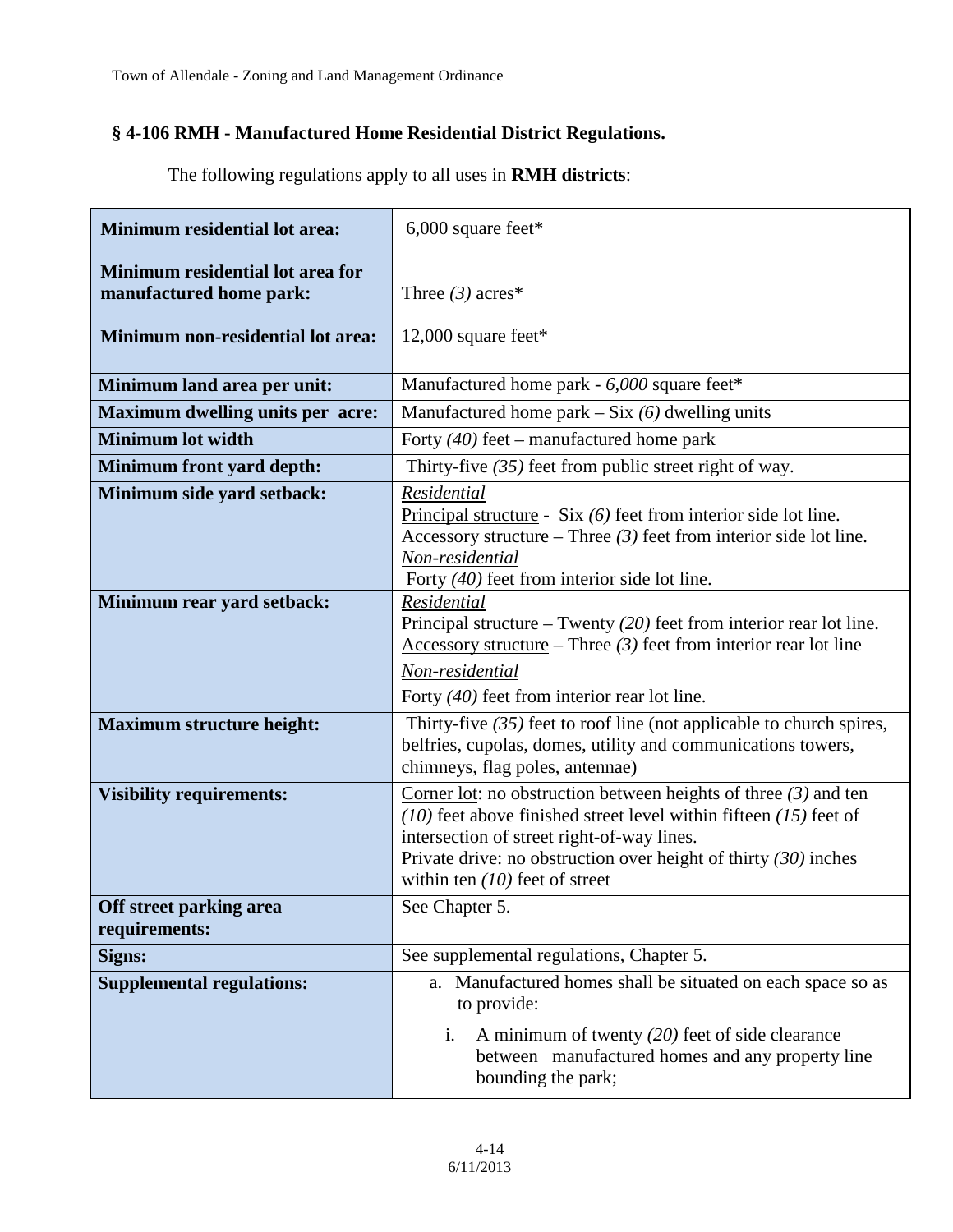| ii.<br>A minimum of fifteen $(15)$ feet of clearance between<br>only those manufactured homes parked end to end and<br>any building located within the park.                                                                                                                                                                                                                                                                                                                              |
|-------------------------------------------------------------------------------------------------------------------------------------------------------------------------------------------------------------------------------------------------------------------------------------------------------------------------------------------------------------------------------------------------------------------------------------------------------------------------------------------|
| b. Each manufactured home park or subdivision shall have a<br>minimum area of $(20,000)$ square feet set aside for common<br>open space. In the event of a manufactured home park or<br>subdivision larger than three $(3)$ acres, or the expansion of a<br>manufactured home park, (500) square feet of common open<br>space shall be set aside for each manufactured home added<br>after the 40 <sup>th</sup> unit for a park and after the 30 <sup>th</sup> unit for a<br>subdivision; |
| c. All manufactured spaces in a manufactured home park shall<br>abut upon a paved driveway of not less than twenty $(20)$ feet<br>in width, which shall have unobstructed access to a street; no<br>direct access to a manufactured home park space from a public<br>street shall be permitted.                                                                                                                                                                                           |
| d. All manufactured home lots in a manufactured home<br>subdivision shall front on a paved public dedicated and<br>maintained street that has at least than fifty $(50)$ feet of right-<br>of-way and is at least thirty $(30)$ feet in width.                                                                                                                                                                                                                                            |
| e. All manufactured homes located in a manufactured home<br>park must be securely attached to a permanent foundation<br>within three $(3)$ months of placement in a space;                                                                                                                                                                                                                                                                                                                |
| f. A site plan showing the details of development shall be<br>submitted for approval upon compliance with additional<br>conditions imposed to implement the intent of this ordinance.                                                                                                                                                                                                                                                                                                     |

\* If a lot is served by well and/or septic tanks, SCDHEC regulations shall determine the minimum area of lot(s). However, if SCDHEC regulations allow the area of a lot or lots to be smaller than what is required by this table, then the minimums established by this table shall apply.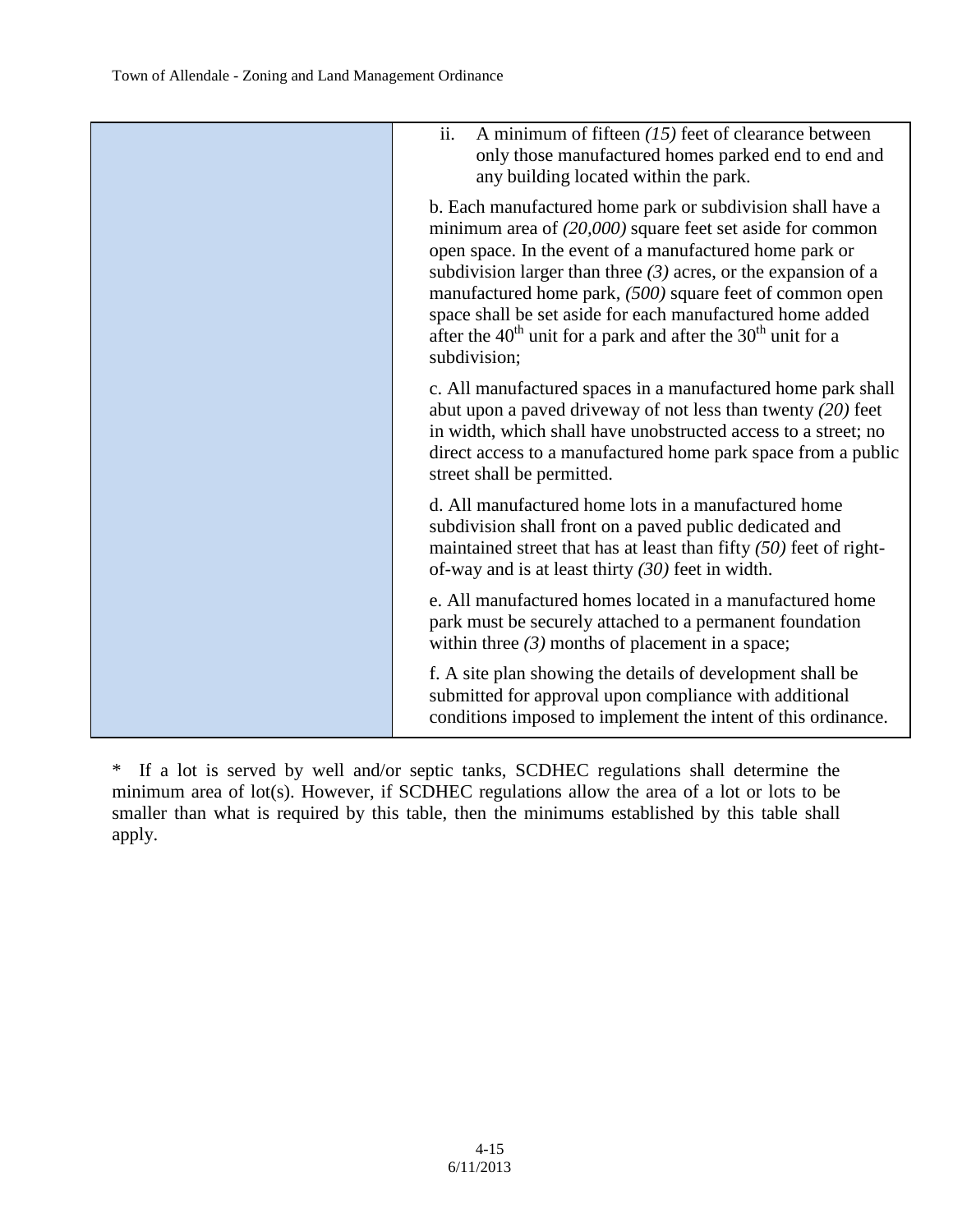#### **§ 4-107 – Existing Manufactured Home Parks and Subdivisions.**

All existing manufactured home parks and subdivisions which do not conform shall be allowed to continue as a manufactured home park or subdivision and treated accordingly.

#### **§ 4-108 – Requirements for All Manufactured Homes.**

The following regulations shall apply to all manufactured homes in all zoning districts.

a. Foundation Screening: All manufactured homes, whether on temporary or permanent foundations, shall have adequate visual screening between the walls and the ground surface to conceal all utilities, foundations, wheels, and other items, and to protect children from possible harm under manufactured homes. Such screening may consist of brick, masonry, vinyl, or similar materials compatible with the exterior sheathing, designed and manufactured for outdoor installation, and in compliance with Allendale County building codes.

b. Outdoor Storage Facilities: All manufactured home parks shall provide access to adequate outdoor storage space for the purpose of storing furniture, tools, outdoor equipment, and other items which cannot easily be accommodated inside. Such facilities shall be provided in convenient proximity to all manufactured homes, and may consist of individual buildings or structures which are shared by several units. They shall be of such design and construction as to enhance the appearance of the premises and shall be of durable, weather resistant materials. Where adequate, the enclosed foundation crawl space of individual manufactured homes may be used for this storage.

c. Buffer Areas: Adequate buffers in the form of walls or planting screens shall be provided around all manufactured home parks and subdivisions in order to avoid conflicts with adjacent existing development and to limit possible adverse affects of manufactured home developments on residential areas as well as to protect manufactured home residences from the potential undesirable effects of adjacent commercial or industrial areas. Such buffers shall be provided along all property lines and shall consist of a strip approximately ten (10) feet wide with thickly planted evergreen shrubbery. Walls or screens of durable material may be combined with said planting.

d. Installation: A manufactured home must be properly installed per Manufacturer's Installation Manual. In the event that the Manual is not provided, the home must be installed according to Section 19-425.39, Manufactured Home Minimum Installation, as promulgated by the South Carolina Manufactured Housing Board. Additionally, manufactured homes must be installed by an installer or contractor licensed by the South Carolina Manufactured Housing Board.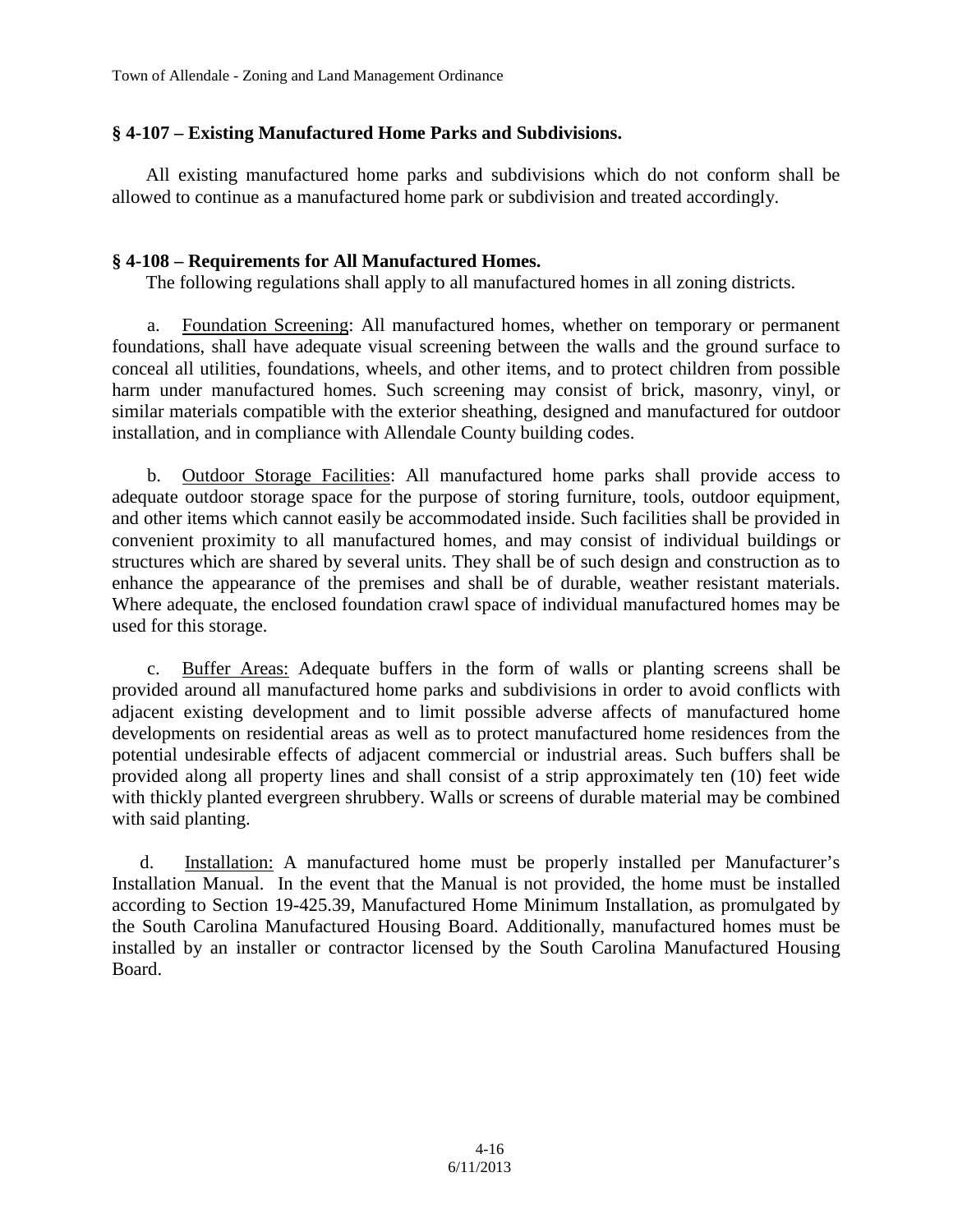# **§ 4-109 RMF Multi-Family Residential District Uses.**

| <b>RMF DISTRICT PERMITTED USES</b>                                                                                         | <b>NAICS</b><br><b>CODE</b>      | <b>NAICS</b><br><b>DESCRIPTION</b>                                                              | <b>PARKING SPACES</b><br><b>REQUIRED</b>   |  |
|----------------------------------------------------------------------------------------------------------------------------|----------------------------------|-------------------------------------------------------------------------------------------------|--------------------------------------------|--|
| 1. All permitted uses in RS-2 and RMH<br>districts.                                                                        | See RS-2 and RMH permitted uses. |                                                                                                 |                                            |  |
| 2. Multi-family dwelling and two family<br>dwelling (duplex)                                                               | 814110                           | Private Households                                                                              | Two $(2)$ for each dwelling<br>unit        |  |
| 3. Boarding House                                                                                                          | 721310                           | Dwelling, other than<br>a motel or hotel, in<br>which rooms are<br>rented                       | Two $(2)$ for each dwelling<br>unit        |  |
| 4. Hotel and Lodging Houses                                                                                                | 721110                           | Lodging for pay is<br>offered to the<br>public; containing<br>five $(5)$ or more<br>guest rooms | Two $(2)$ for each unit                    |  |
| <b>5. Home Health Care Services</b>                                                                                        | 623210                           | Residential care<br>services                                                                    | One $(1)$ per 500 sq. ft. of<br><b>GFA</b> |  |
| 6. Accessory use on same lot with principal use. Accessory uses must be in compliance with Chapter 5<br>of this ordinance. |                                  |                                                                                                 |                                            |  |

| RMF DISTRICT CONDITIONAL USES<br>(Approved by Zoning Administrator if all conditions)<br>are met) | <b>NAICS</b><br><b>CODE</b> | <b>NAICS</b><br><b>DESCRIPTION</b> | <b>PARKING</b><br><b>SPACES</b><br><b>REQUIRED</b> |
|---------------------------------------------------------------------------------------------------|-----------------------------|------------------------------------|----------------------------------------------------|
| 1. All Conditional Uses Allowed in RMH Zoning<br>District.                                        |                             | See RMH Conditional Uses           |                                                    |

| <b>RMF DISTRICT SPECIAL EXCEPTIONS</b>              | <b>PARKING SPACES</b>             |
|-----------------------------------------------------|-----------------------------------|
| (Approved by Board of Zoning Appeals after hearing) | REOUIRED                          |
| All special exceptions permitted in RMH district.   | <b>See RMH Special Exceptions</b> |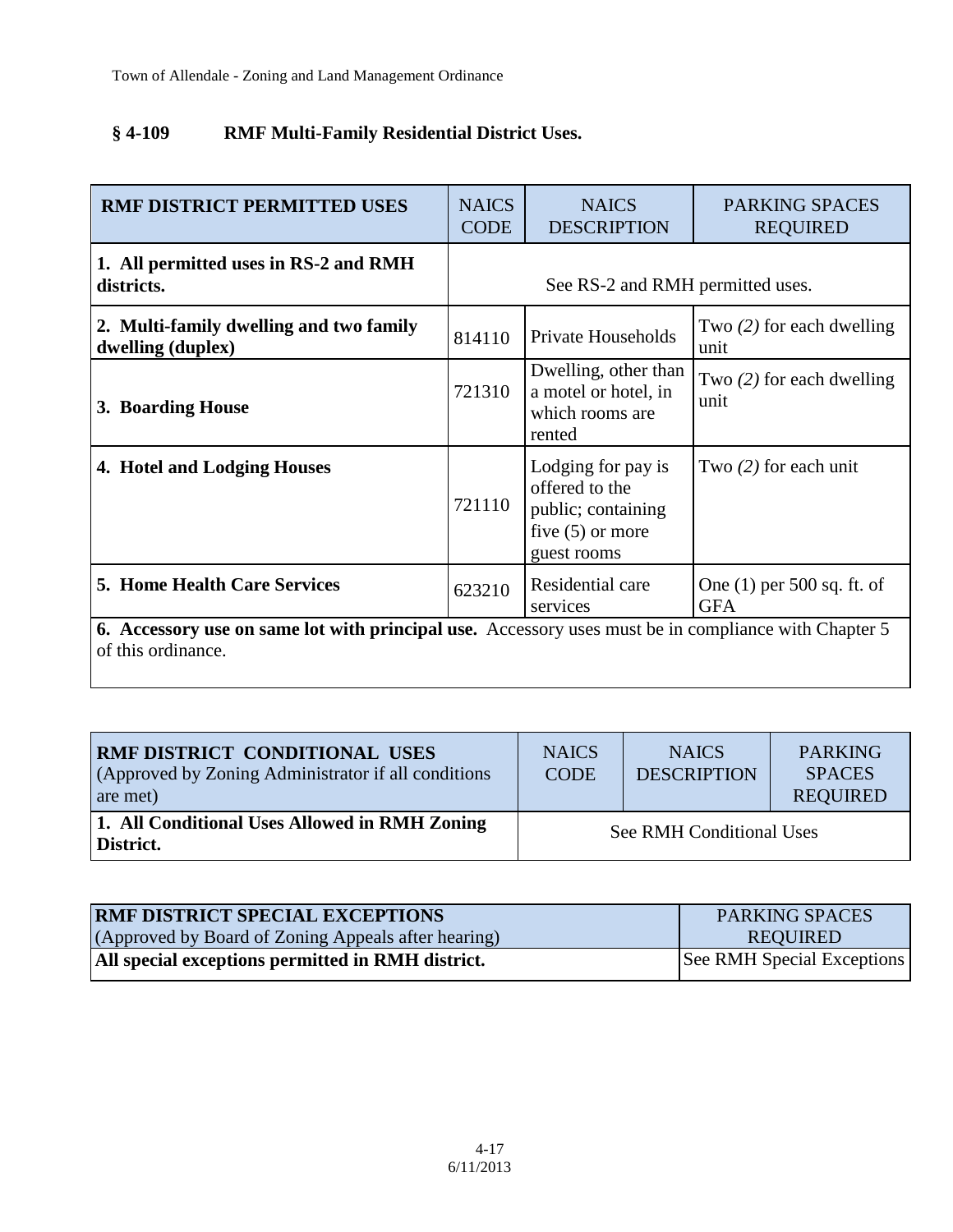# **§ 4-110 RMF Multi-Family Residential District Regulations.**

The following regulations apply to all uses in **RMF districts**.

| <b>Minimum residential lot area:</b>     | $(5,000)$ square feet-Single unit*<br>$(10,000)$ square feet – Two units*<br>$(4,000)$ square feet – Each additional unit*<br>Two (2) acres- Multi-Family project*                                                                                                                                      |
|------------------------------------------|---------------------------------------------------------------------------------------------------------------------------------------------------------------------------------------------------------------------------------------------------------------------------------------------------------|
| Minimum non-residential lot area:        | $(12,000)$ square feet*                                                                                                                                                                                                                                                                                 |
| Minimum lot width at building line:      | Fifty $(50)$ feet                                                                                                                                                                                                                                                                                       |
| Minimum front yard setback:              | Thirty-five $(35)$ feet from street right-of-way. For exceptions to<br>this requirement, see Chapter 5.                                                                                                                                                                                                 |
| Minimum side yard setback:               | Residential<br>Principal structure - Seven $(7)$ feet from interior side lot line.<br>Accessory structure – Three $(3)$ feet from interior side lot line.<br>Non-residential<br>Forty $(40)$ feet from interior side lot line.                                                                          |
| Minimum rear yard setback:               | Residential<br>Principal structure - Twenty $(20)$ feet from interior side lot line.<br>Accessory structure – Three $(3)$ feet from interior side lot line.<br>Non-residential<br>Forty $(40)$ feet from interior side lot line.                                                                        |
| <b>Maximum building height</b>           | Forty $(40)$ feet to the roof line [not applicable to church spires,<br>belfries, cupolas, domes, utility and communication towers,<br>chimneys, flag poles, antennae]                                                                                                                                  |
| <b>Visibility requirements:</b>          | Corner lot: no obstruction between heights of $(3)$ and $(10)$ feet<br>above finished street level within $(15)$ feet of intersection of<br>street right-of-way lines.<br>Private drive: no obstruction over $(30)$ inches high within $(10)$<br>feet of intersection of street line and line of drive. |
| Off street parking area<br>requirements: | See supplemental regulations, Chapter 5                                                                                                                                                                                                                                                                 |
| Signs:                                   | See supplemental regulations, Chapter 5                                                                                                                                                                                                                                                                 |
| <b>Supplemental regulations:</b>         | See Chapter 5                                                                                                                                                                                                                                                                                           |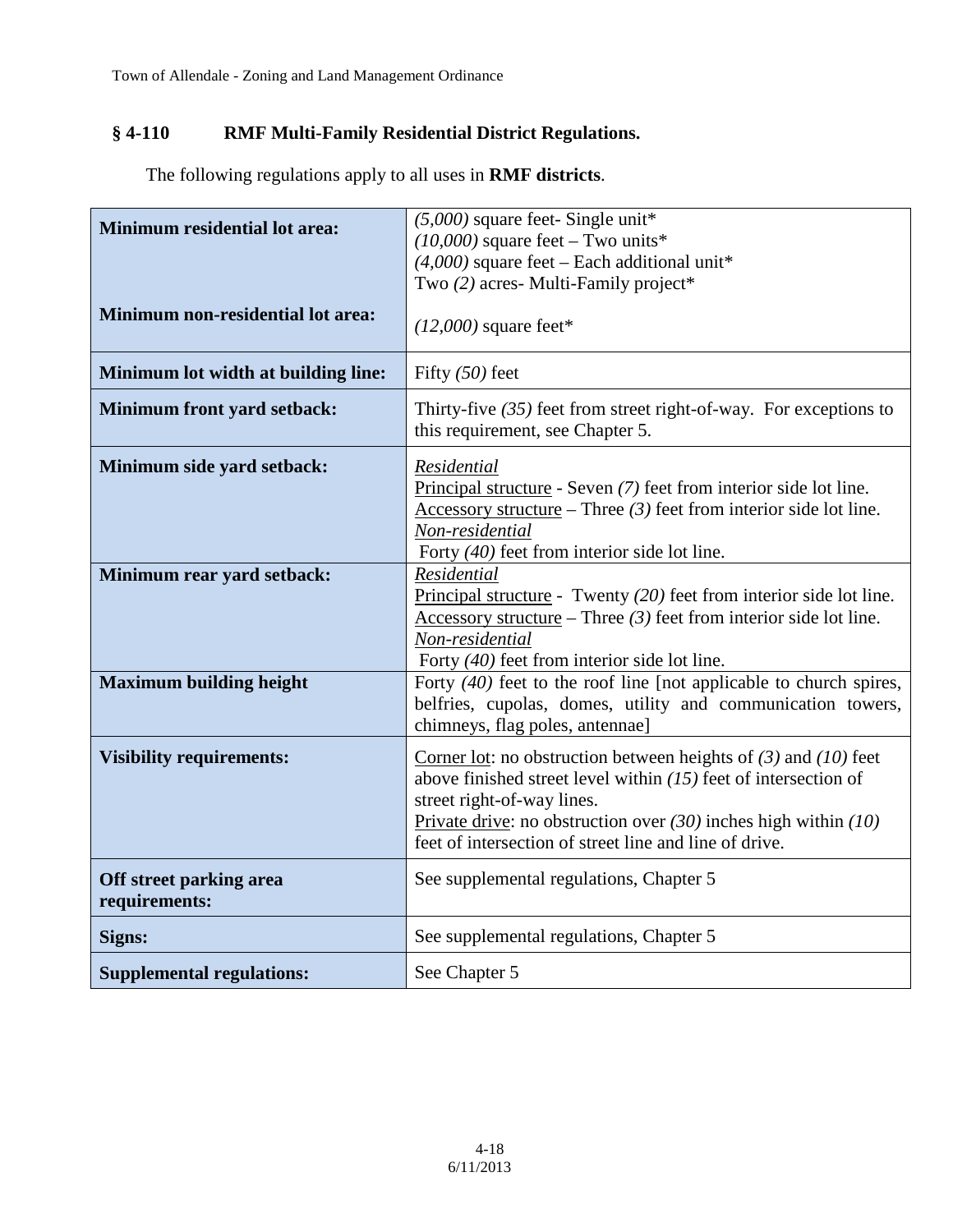\* If a lot is served by well and/or septic tanks, SCDHEC regulations shall determine the minimum area of lot(s). However, if SCDHEC regulations allow the area of a lot or lots to be smaller than what is required by this table, then the minimums established by this table shall apply.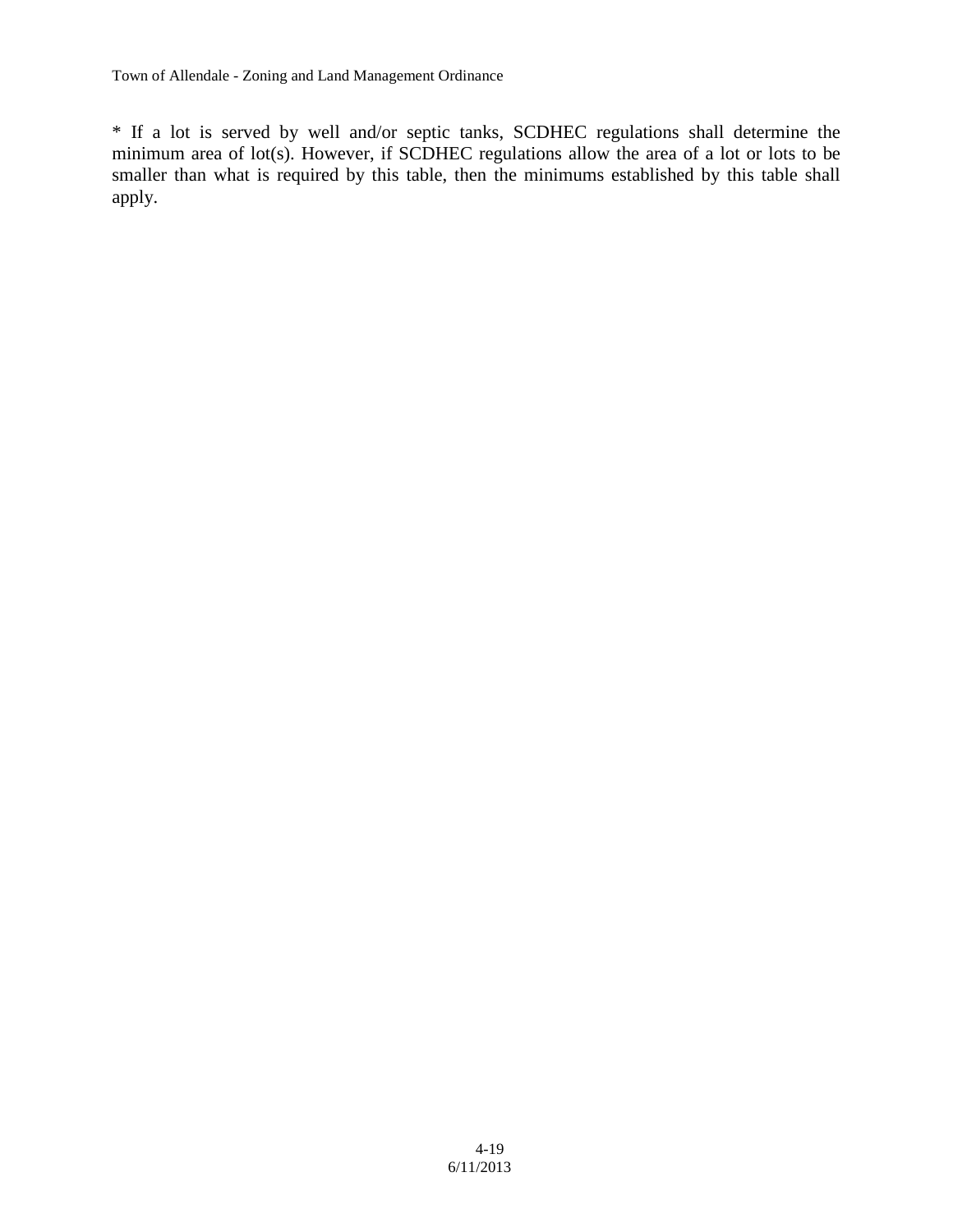## **§ 4-111 OI Office and Institutional District Uses.**

| <b>OI DISTRICT PERMITTED USES</b>                                                                                                                                                                                     | <b>NAICS</b><br><b>CODE</b>                           | <b>NAICS</b><br><b>DESCRIPTION</b>                                                                                                                                                  | <b>PARKING SPACES</b><br><b>REQUIRED</b>                           |
|-----------------------------------------------------------------------------------------------------------------------------------------------------------------------------------------------------------------------|-------------------------------------------------------|-------------------------------------------------------------------------------------------------------------------------------------------------------------------------------------|--------------------------------------------------------------------|
| 1. All permitted uses in RMF district.                                                                                                                                                                                |                                                       | See RMF permitted uses.                                                                                                                                                             |                                                                    |
| 2. Telephone, telegraph, radio, television<br>services, (except communications towers)                                                                                                                                | 515, 517                                              | Communications                                                                                                                                                                      | One $(1)$ per 500 sq. ft. of<br><b>GFA</b>                         |
| 3. Public utility including water tower,<br>substation                                                                                                                                                                | 221                                                   | Electric, gas, water,<br>sewer                                                                                                                                                      | One $(1)$ per 500 sq. ft. of<br><b>GFA</b>                         |
| 4. Finance, insurance, and real estate                                                                                                                                                                                | 521, 522,<br>523,<br>524, 525,<br>531                 | Depository<br>institutions;<br>Credit institutions;<br>Security dealers,<br>etc.;<br>Insurance carriers;<br>Insurance agents;<br>Real estate agents,<br>etc.<br>Investment offices. | One $(1)$ per 200 sq. ft. of<br>gross floor area                   |
| 5. Church, synagogue, temple, or place<br>of worship, including religious education<br>building, parsonage or parish house, off-<br>street parking for members and visitors<br>without pay, and recreation facilities | 813110                                                | Religious<br>organizations,<br>churches, etc.                                                                                                                                       | <i>One</i> (1) for each four (4)<br>seats in main assembly<br>room |
| 6. Government building or facility,<br>(except jails)                                                                                                                                                                 | 491110<br>921.<br>922,<br>923,<br>924,<br>925,<br>926 | U.S. Postal Service;<br>General<br>government,<br>justice, public<br>order, safety,<br>finance, etc.;<br>Human resources;<br>Housing programs;<br>Economic<br>programs.             | One $(1)$ for each 200 sq.<br>ft. of GFA                           |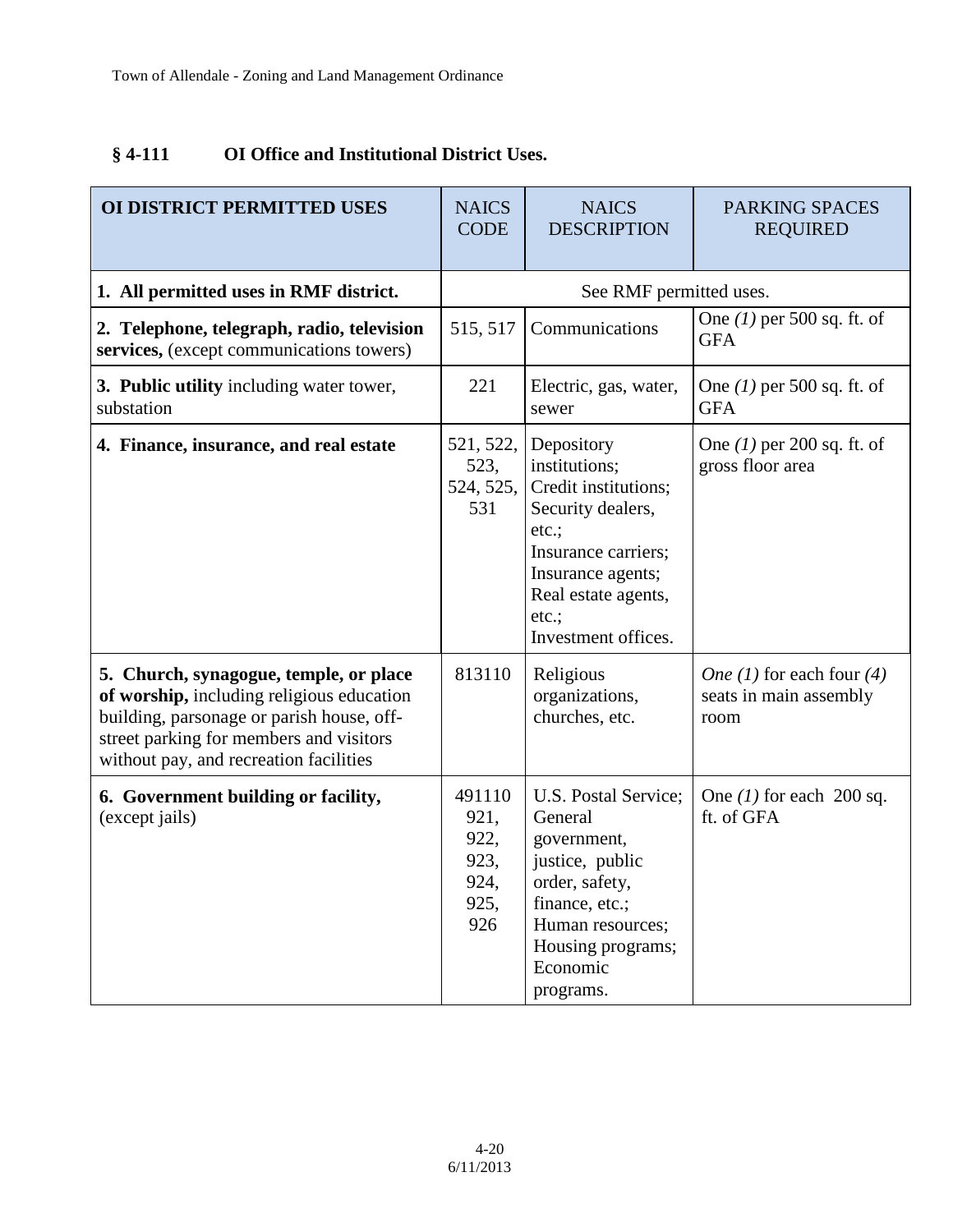| 7. Services to individuals, business and<br>government establishments, recreation,<br>health and professional services | 721310,<br>721191,<br>518,<br>561,<br>561,<br>611,<br>812990<br>339116,<br>621,<br>541110,<br>519120,<br>623,<br>624,<br>813,<br>712,<br>561599,<br>541 | Rooming $\&$<br>boarding houses;<br><b>Bed and Breakfast</b><br>Inns; Business<br>services;<br>Health services,<br>hospitals;<br>Legal services;<br>Schools & libraries;<br>Social services;<br>Museums &<br>gardens;<br>Membership<br>organization;<br>Engineering,<br>accounting,<br>research &<br>management;<br>Services not<br>classified | Rooming and boarding:<br>One $(1)$ for each room.<br>Bed and Breakfast Inns:<br>One $(1)$ for each room.<br><b>Business services:</b><br>One $(1)$ per 250 sq. ft. of<br>GFA.<br>Club, library, funeral<br>home: One $(1)$ per 300 sq.<br>ft. of GFA.<br>Hospital: One $(1)$ for each<br>patient bed.<br><b>Elementary School: Two</b><br>$(2)$ spaces for each<br>classroom.<br>High School: One $(1)$ for<br>each four $(4)$ seats in<br>auditorium.<br>All Other: One $(1)$ per 250<br>sq. ft. of GFA. |
|------------------------------------------------------------------------------------------------------------------------|---------------------------------------------------------------------------------------------------------------------------------------------------------|------------------------------------------------------------------------------------------------------------------------------------------------------------------------------------------------------------------------------------------------------------------------------------------------------------------------------------------------|-----------------------------------------------------------------------------------------------------------------------------------------------------------------------------------------------------------------------------------------------------------------------------------------------------------------------------------------------------------------------------------------------------------------------------------------------------------------------------------------------------------|
| 8. Membership organizations, including<br>business & professional associations;<br>unions & political organizations    | 813410,<br>813110,<br>813910,<br>813920,<br>813940,<br>813930                                                                                           | Civic and social<br>organizations;<br>Religious<br>organizations;<br><b>Business</b><br>associations;<br>Professional<br>organizations;<br>Political<br>organizations;<br>Labor unions and<br>similar labor<br>organizations                                                                                                                   | One (1) for each four (4)<br>seats in assembly room.                                                                                                                                                                                                                                                                                                                                                                                                                                                      |

**9. Accessory use on same lot with principal use.** Accessory uses must be in compliance with Chapter 5 of this ordinance.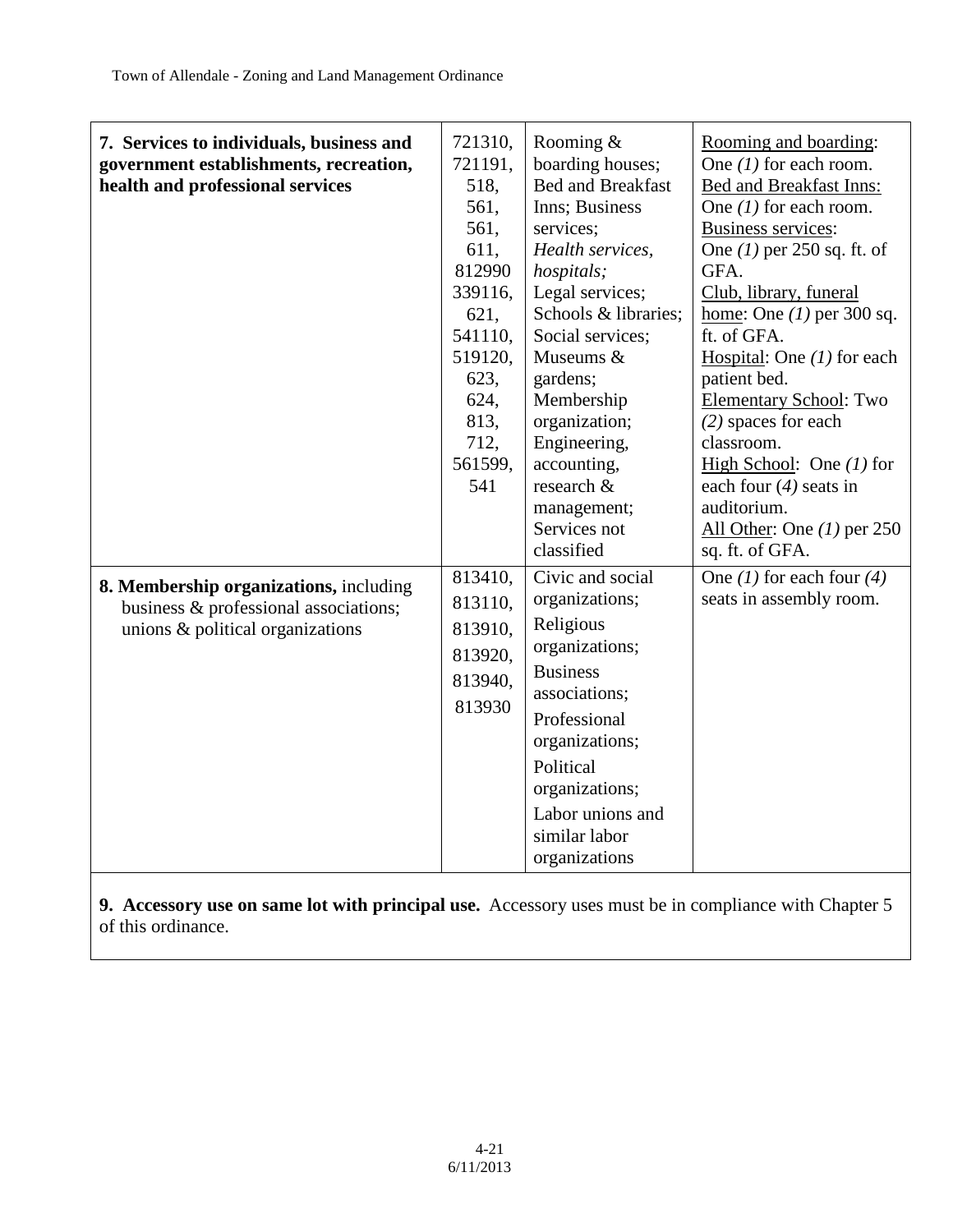| OI DISTRICT CONDITIONAL USES<br>(Approved by Zoning Administrator if all conditions)<br>are met)      | <b>NAICS</b><br><b>CODE</b> | <b>NAICS</b><br><b>DESCRIPTION</b> | <b>PARKING</b><br><b>SPACES</b><br><b>REQUIRED</b> |
|-------------------------------------------------------------------------------------------------------|-----------------------------|------------------------------------|----------------------------------------------------|
| 1. All Conditional Uses Allowed in RMF Zoning<br><b>District.</b> (except for manufactured dwellings) |                             | See RMF Conditional Uses           |                                                    |
|                                                                                                       |                             |                                    |                                                    |

| <b>OI DISTRICT SPECIAL EXCEPTIONS</b>               | <b>PARKING SPACES</b>      |
|-----------------------------------------------------|----------------------------|
| (Approved by Board of Zoning Appeals after hearing) | REOUIRED                   |
| All special exceptions permitted in RMF district.   | See RMF Special Exceptions |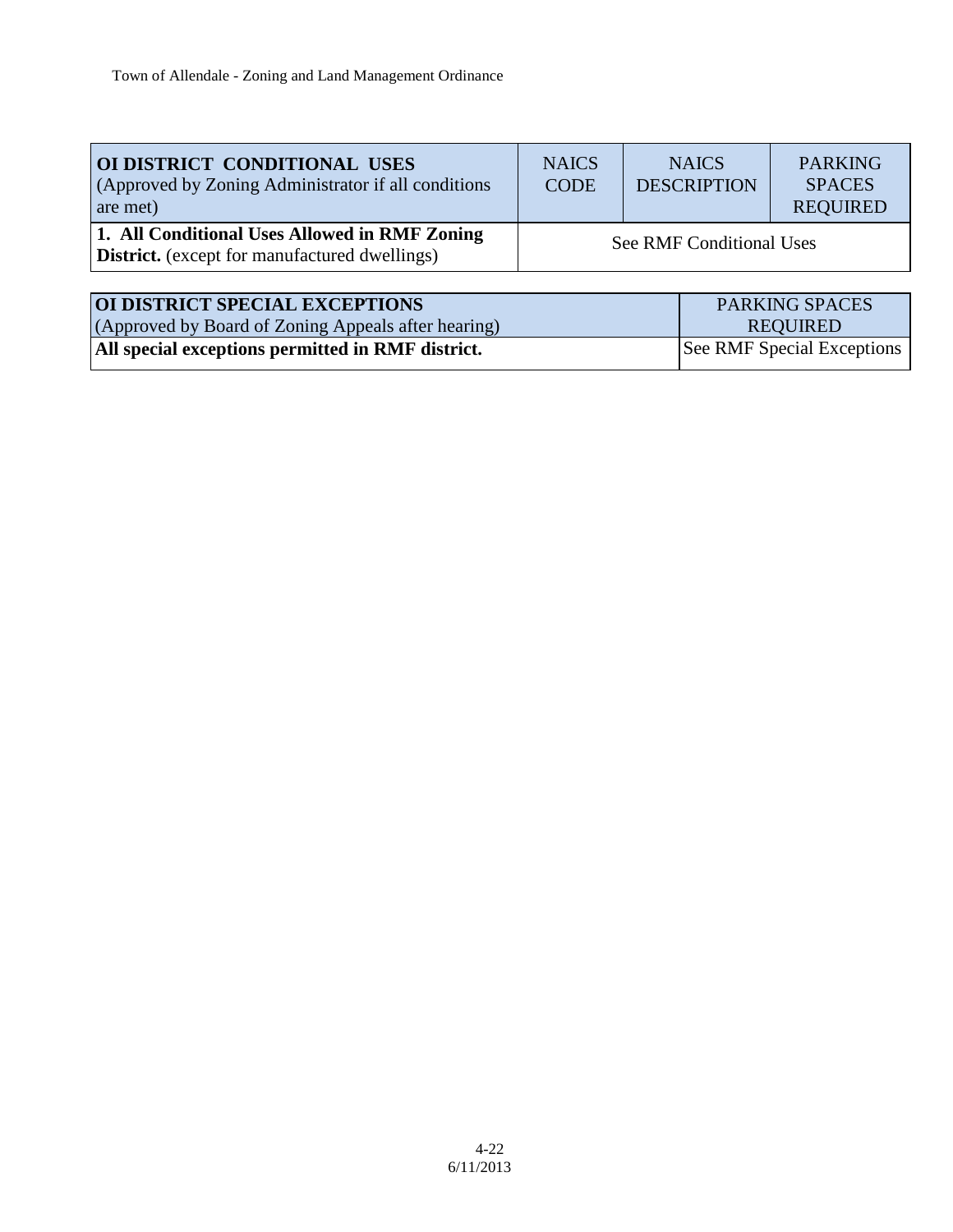## **§ 4-112 OI Office and Institutional District Regulations.**

| <b>Minimum residential lot area:</b>     | 9,000 square feet*                                                                                                                                                                                                                                                                                      |
|------------------------------------------|---------------------------------------------------------------------------------------------------------------------------------------------------------------------------------------------------------------------------------------------------------------------------------------------------------|
| Minimum non-residential lot area:        | 9,000 square feet*                                                                                                                                                                                                                                                                                      |
| Minimum lot width at building line:      | Sixty $(60)$ feet                                                                                                                                                                                                                                                                                       |
| Minimum front yard setback:              | Thirty-five $(35)$ feet from street right-of-way. For exceptions to<br>this requirement, see Chapter 5.                                                                                                                                                                                                 |
| Minimum side yard setback:               | Residential<br>Principal structure - Six $(6)$ feet from interior side lot line.<br>Accessory structure – Three $(3)$ feet from interior side lot line.<br>Non-residential<br>Six $(6)$ feet from interior side lot line.                                                                               |
| Minimum rear yard setback:               | Residential<br>Principal structure - Ten $(10)$ feet from interior side lot line.<br>Accessory structure – Three $(3)$ feet from interior side lot line.<br>Non-residential<br>Ten $(10)$ feet from interior side lot line.                                                                             |
| <b>Maximum building height</b>           | Thirty-five $(35)$ feet to the roof line (not applicable to church<br>spires, belfries, cupolas, domes, utility and communication<br>towers, chimneys, flag poles, antennae).                                                                                                                           |
| <b>Visibility requirements:</b>          | Corner lot: no obstruction between heights of $(3)$ and $(10)$ feet<br>above finished street level within $(15)$ feet of intersection of<br>street right-of-way lines.<br>Private drive: no obstruction over $(30)$ inches high within $(10)$<br>feet of intersection of street line and line of drive. |
| Off street parking area<br>requirements: | See supplemental regulations, Chapter 5                                                                                                                                                                                                                                                                 |
| Signs:                                   | See supplemental regulations, Chapter 5                                                                                                                                                                                                                                                                 |
| <b>Supplemental regulations:</b>         | See Chapter 5                                                                                                                                                                                                                                                                                           |

The following regulations apply to all uses in **OI districts**.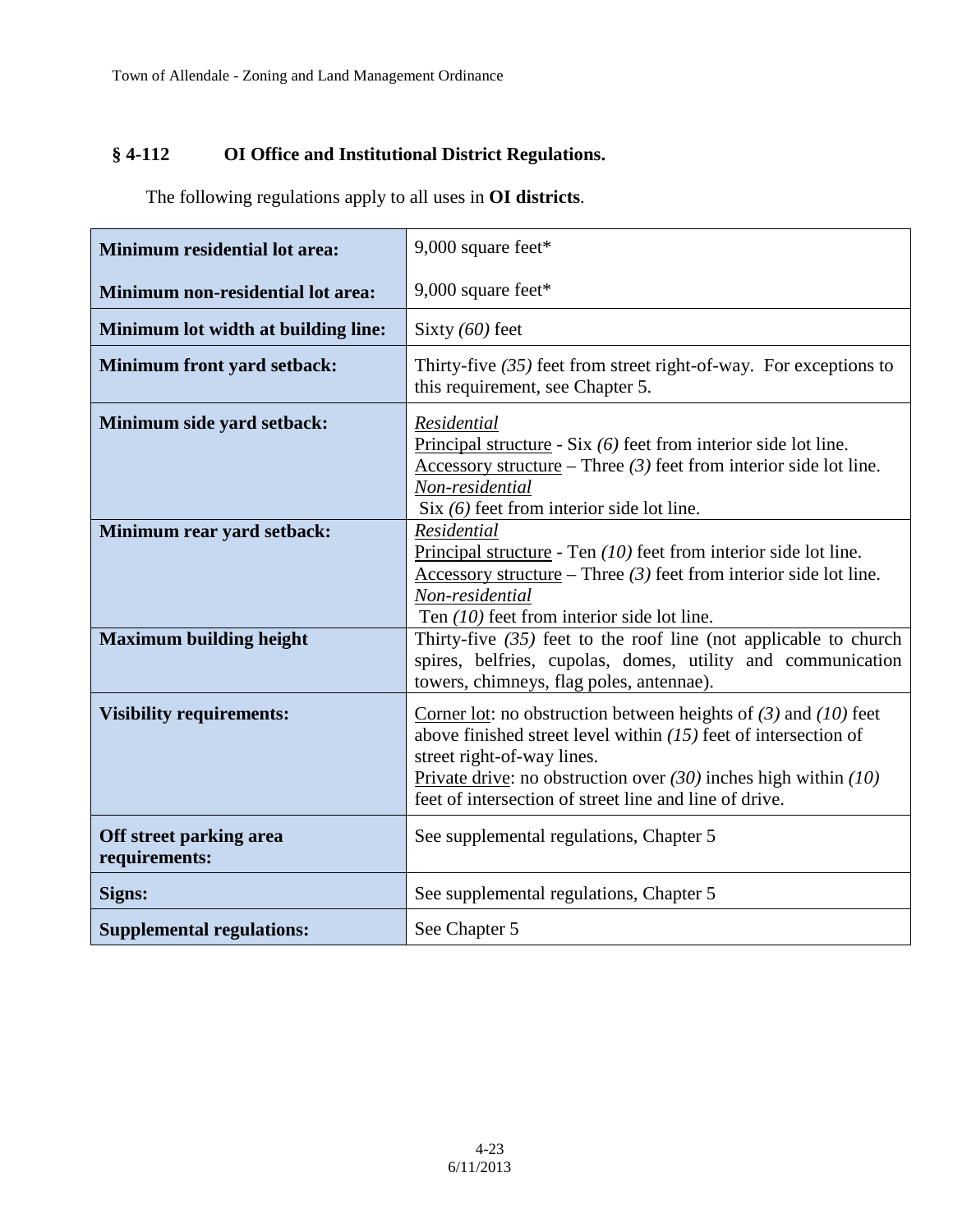# **§ 4-113 CC Core Commercial District Uses.**

| <b>CC PERMITTED</b><br><b>USES</b>                                                                                                                                                                                                                                                                                                                                                                                                                                 | <b>NAICS CODE</b>      | <b>NAICS</b><br><b>DESCRIPTION</b>                      | PARKING SPACES<br><b>REQUIRED</b>   |
|--------------------------------------------------------------------------------------------------------------------------------------------------------------------------------------------------------------------------------------------------------------------------------------------------------------------------------------------------------------------------------------------------------------------------------------------------------------------|------------------------|---------------------------------------------------------|-------------------------------------|
| 1. All permitted uses<br>in OI districts.                                                                                                                                                                                                                                                                                                                                                                                                                          | See OI permitted uses. |                                                         |                                     |
| 2. Telephone,<br>telegraph, radio,<br>television services,<br>(except<br>communications<br>towers - see<br>conditional uses)                                                                                                                                                                                                                                                                                                                                       | 515, 517               | Communications                                          | One $(1)$ per 500 sq. ft.<br>of GFA |
| 3. Public utility<br>including water tower,<br>substation                                                                                                                                                                                                                                                                                                                                                                                                          | 221111                 | Electric, gas, water, sewer                             | One $(1)$ per 500 sq. ft.<br>of GFA |
| 4. Wholesale trade,<br>durable and<br>nondurable goods.<br>Uses which involve<br>the Open yard use for<br>the sale, rental, and/or<br>storage of materials or<br>equipment, shall be<br>permitted under the<br>conditions set forth in<br>§ 4-113 Core<br><b>Commercial District</b><br><b>Uses</b> (Conditional<br>Uses). The sale,<br>rental, and or storage<br>of junk or other<br>salvage is prohibited<br>in the<br>$CC - Core$<br><b>Commercial District</b> | 423, 424<br>425        | Wholesale trade:<br>Durable goods;<br>Nondurable goods. | One $(1)$ per 500 sq. ft.<br>of GFA |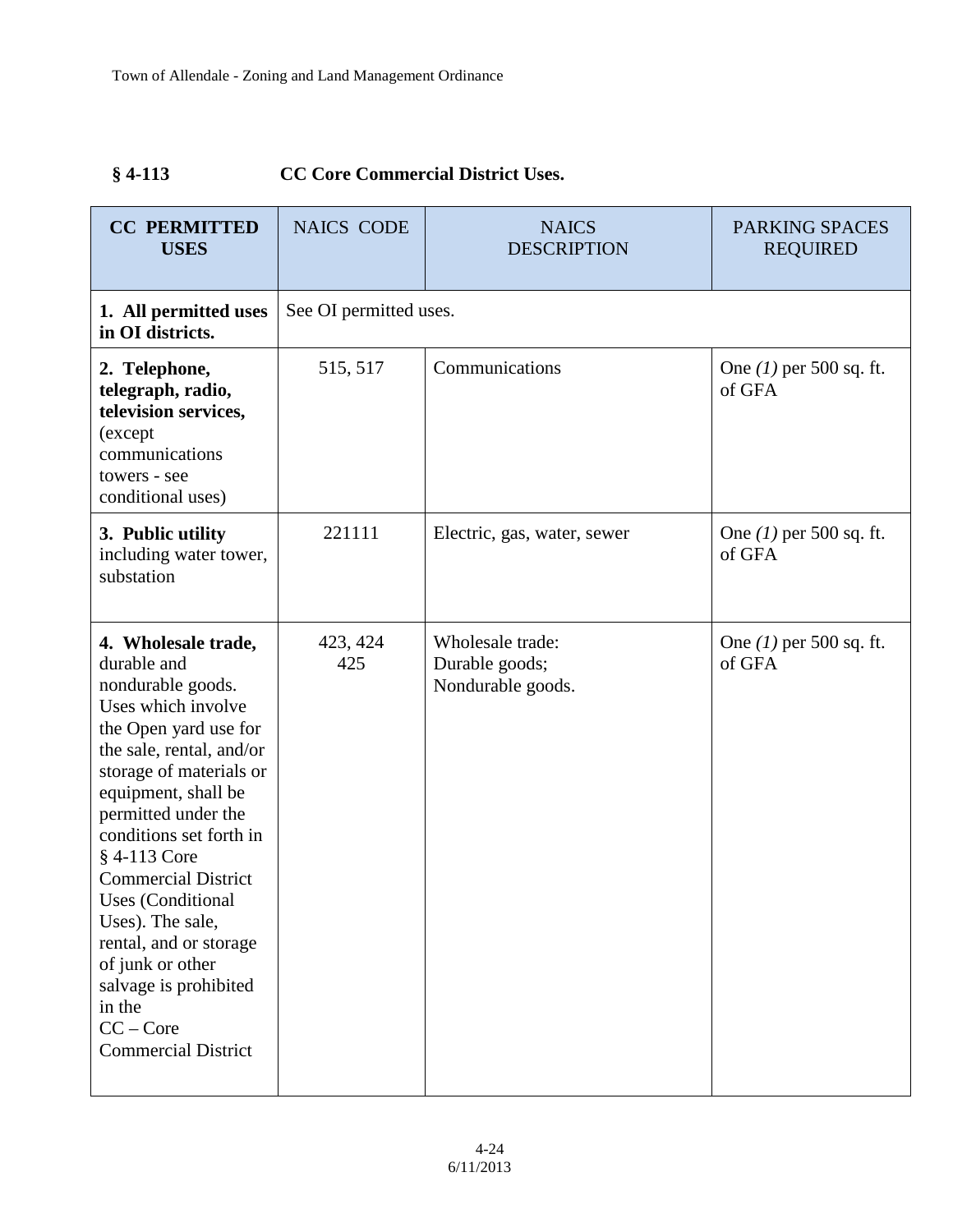| 5. Retail trade,<br>involving sale of<br>merchandise indoors<br>and on premises. Uses<br>which involve the<br>Open yard use for the<br>sale, rental, and/or<br>storage of materials or<br>equipment, shall be<br>permitted under the<br>conditions set forth in<br>Core Commercial<br><b>District Uses</b><br>(Conditional Uses).<br>The sale, rental, and<br>or storage of junk or<br>other salvage is<br>prohibited in the<br>$CC - Core$<br><b>Commercial District</b> | 4411,4412,<br>442, 443, 445, 446,<br>448, 451, 452, 453,<br>722 | Automotive dealers,<br>Auto supply stores,<br>boat dealers,<br>motorcycle dealers, mobile home<br>dealers,<br>Farm equipment dealers;<br>Home furniture, & equip;<br><b>Electronics and Appliance Stores</b><br>Food stores & markets:<br>Health & Personal care stores;<br>Clothing & Clothing Accessories<br>Stores;<br>Sporting Goods, Hobby, Book, and<br>Music Stores;<br>General Merchandise, department<br>& variety stores;<br>Miscellaneous retail, including drug<br>stores, liquor stores.<br>Eating & drinking places, including<br>drive-in | Eating & drinking<br>places: One $(1)$ per 100<br>sq. ft. of GFA<br>All other: One $(1)$ per<br>300 sq. ft. of GFA |
|---------------------------------------------------------------------------------------------------------------------------------------------------------------------------------------------------------------------------------------------------------------------------------------------------------------------------------------------------------------------------------------------------------------------------------------------------------------------------|-----------------------------------------------------------------|----------------------------------------------------------------------------------------------------------------------------------------------------------------------------------------------------------------------------------------------------------------------------------------------------------------------------------------------------------------------------------------------------------------------------------------------------------------------------------------------------------------------------------------------------------|--------------------------------------------------------------------------------------------------------------------|
| 6. Finance,<br>insurance, and real<br>estate                                                                                                                                                                                                                                                                                                                                                                                                                              | 521, 522, 523,<br>524, 525,<br>531                              | Depository institutions;<br>Credit institutions;<br>Security dealers, etc.;<br>Insurance carriers; Insurance<br>agents;<br>Real estate agents, etc.;<br>Investment offices.                                                                                                                                                                                                                                                                                                                                                                              | One $(1)$ per 300 sq. ft.<br>of GFA                                                                                |
| 7. Church,<br>synagogue, temple,<br>or place of worship,<br>including religious<br>education building,<br>parsonage or parish<br>house, off-street<br>parking for members<br>and visitors without<br>pay, and recreation<br>facilities                                                                                                                                                                                                                                    | 813110                                                          | Religious organizations, churches,<br>etc.                                                                                                                                                                                                                                                                                                                                                                                                                                                                                                               | One $(1)$ for each 4 seats<br>in sanctuary                                                                         |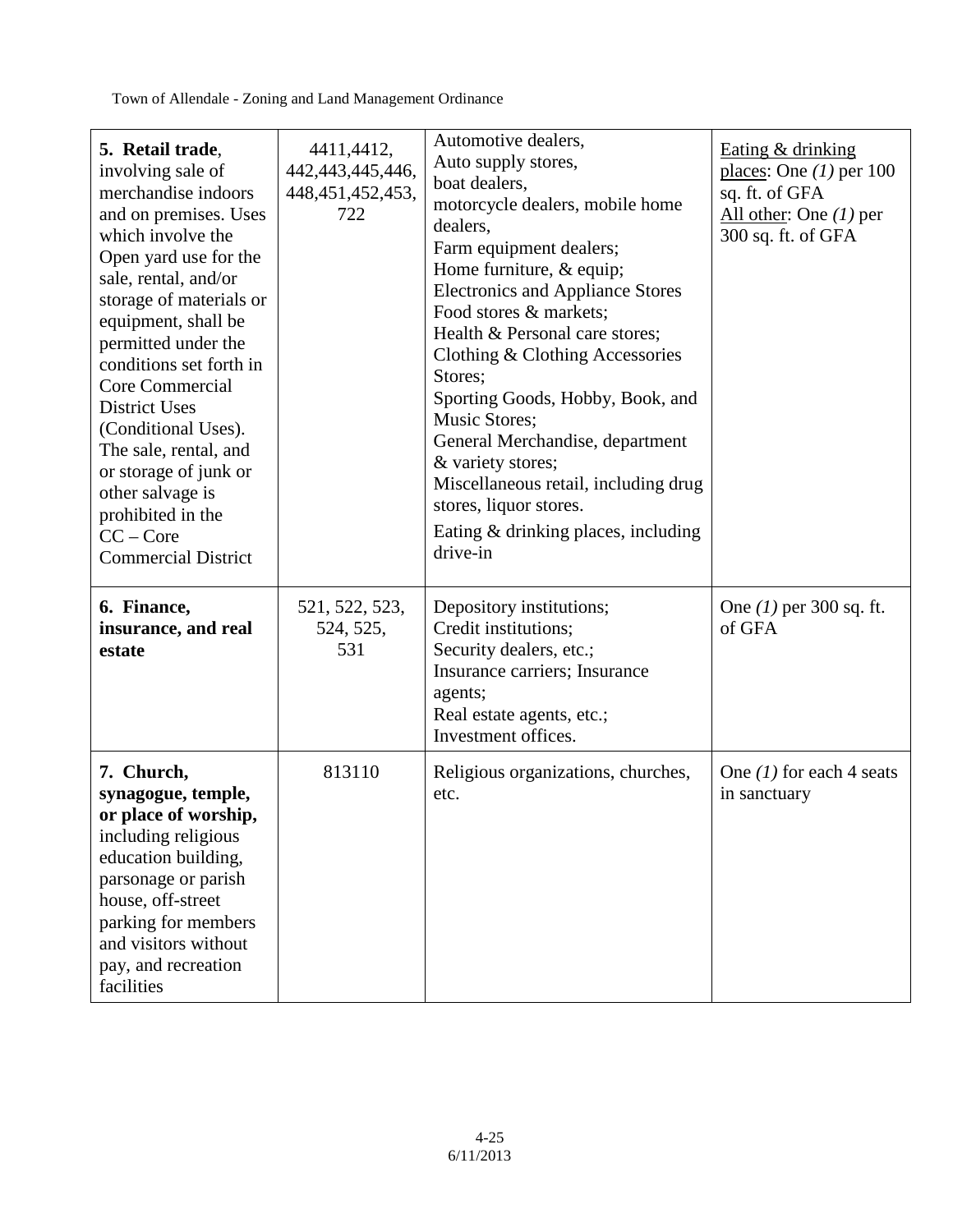| 8. Government<br>building or facility,<br>including jails                                                                                        | 491110, 921,<br>922, 922140,<br>923, 924, 925,<br>926                                                                                                                                                                                                      | U.S. Postal Service;<br>General government, justice,<br>public order, safety, finance,<br>correctional institutions, etc.;<br>Human resources;<br>Housing programs; Economic<br>programs.                                                                                                                                                                                                                                                                            | One $(1)$ for each 200<br>sq. ft. of GFA                                                                                                                                                                                                                                                                                                                                                                            |
|--------------------------------------------------------------------------------------------------------------------------------------------------|------------------------------------------------------------------------------------------------------------------------------------------------------------------------------------------------------------------------------------------------------------|----------------------------------------------------------------------------------------------------------------------------------------------------------------------------------------------------------------------------------------------------------------------------------------------------------------------------------------------------------------------------------------------------------------------------------------------------------------------|---------------------------------------------------------------------------------------------------------------------------------------------------------------------------------------------------------------------------------------------------------------------------------------------------------------------------------------------------------------------------------------------------------------------|
| 9. Services to<br>individuals, business<br>and government<br>establishments,<br>amusement,<br>recreation, health<br>and professional<br>services | 721110,<br>721310, 811,<br>812,<br>512, 518, 561,<br>711,<br>532111, 532112,<br>238220, 442299,<br>443, 444, 448,<br>451110,<br>532230, 532292,<br>561, 611,<br>713, 812990<br>339116, 621,<br>541110,<br>519120, 623,<br>624, 813,<br>712,<br>561599, 541 | Hotels, motels, rooming $\&$<br>boarding houses;<br>Personal services;<br>Business services;<br>Motion picture theaters,<br>Video tape rental;<br>Amusement & recreation,<br>including bowling, golf, & coin-<br>operated machines;<br>Health services, hospitals;<br>Legal services;<br>Schools & libraries;<br>Social services;<br>Museums & gardens;<br>Membership organization;<br>Engineering, accounting, research<br>& management; Services not<br>classified | Hotel, motel:<br>One $(1)$ for each room.<br>Service, repair:<br>One $(1)$ per 250 sq. ft.<br>of GFA.<br>Club, library, funeral<br>home, theater: One $(1)$<br>for each 4 seats.<br>Hospital: One $(1)$ for<br>each bed.<br><b>Elementary School:</b><br>Two $(2)$ spaces for each<br>classroom.<br>High School: One $(1)$<br>for each 4 seats in<br>auditorium.<br>All Other: One $(1)$ per<br>250 sq. ft. of GFA. |
| 10. Membership<br>organizations,<br>including business<br>& professional<br>associations;<br>unions & political<br>organizations                 | 813410,<br>813110,<br>813910,<br>813920,<br>813940,<br>813930                                                                                                                                                                                              | Civic and social organizations;<br>Religious organizations;<br>Business associations;<br>Professional organizations;<br>Political organizations;<br>Labor unions and similar labor<br>organizations                                                                                                                                                                                                                                                                  | One $(1)$ for each four<br>$(4)$ seats in assembly<br>room.                                                                                                                                                                                                                                                                                                                                                         |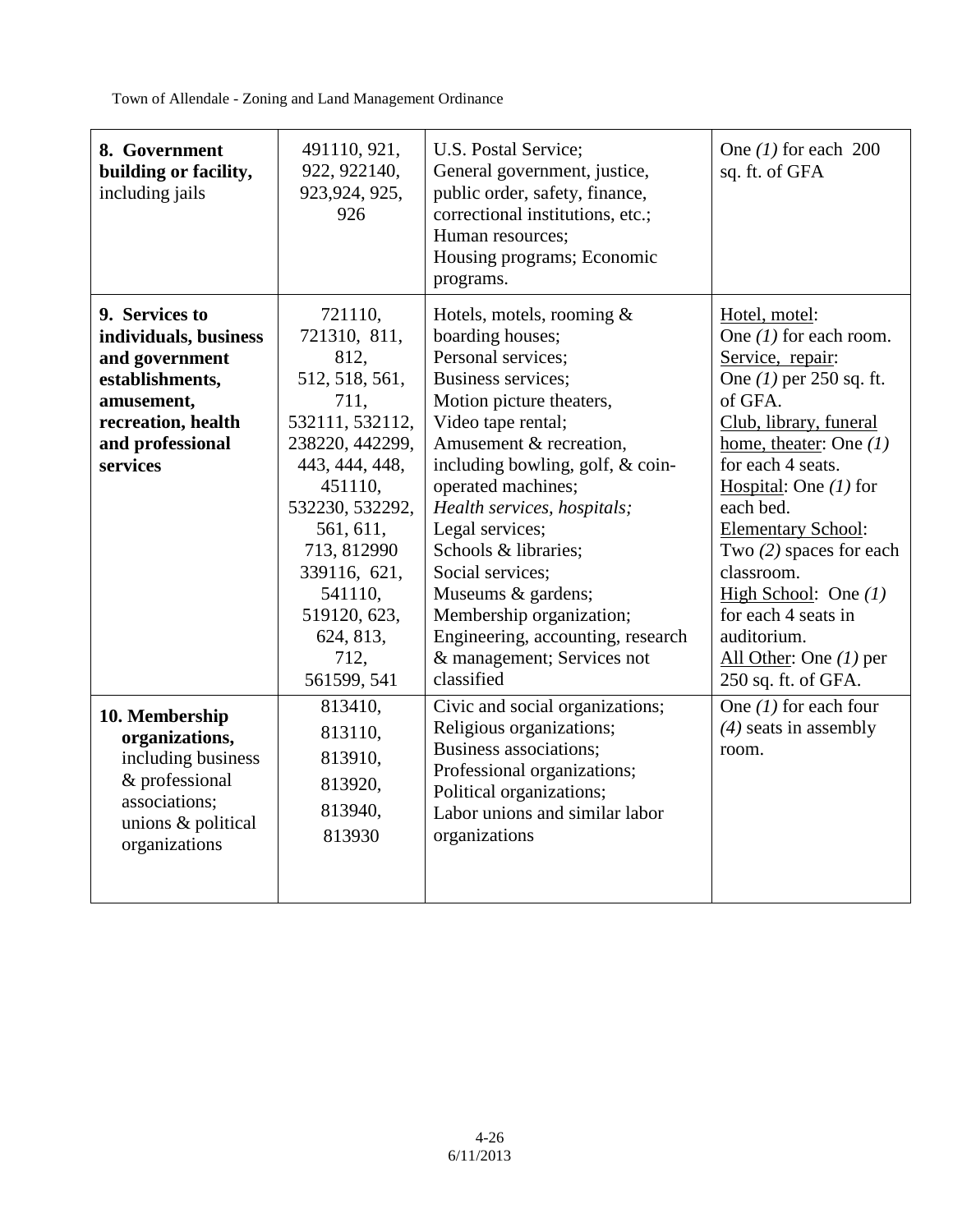| <b>CONDITIONAL USES</b><br>CC<br>(Approved by Zoning Administrator if all conditions<br>are met)                                                                                                                                                                                                                                                                                                                                                                        |                         | <b>NAICS</b><br><b>DESCRIPTION</b>                                                                                                                                     | <b>PARKING SPACES</b><br><b>REQUIRED</b>                                                                         |
|-------------------------------------------------------------------------------------------------------------------------------------------------------------------------------------------------------------------------------------------------------------------------------------------------------------------------------------------------------------------------------------------------------------------------------------------------------------------------|-------------------------|------------------------------------------------------------------------------------------------------------------------------------------------------------------------|------------------------------------------------------------------------------------------------------------------|
| 1. Communications tower, see Chapter 5,<br><b>Supplemental Regulations</b>                                                                                                                                                                                                                                                                                                                                                                                              | N/A                     | Communications                                                                                                                                                         | One $(1)$ space                                                                                                  |
| 2. Temporary Christmas tree sales, on vacant lot<br>for a period not to exceed thirty-five $(35)$ days                                                                                                                                                                                                                                                                                                                                                                  | N/A                     |                                                                                                                                                                        | None                                                                                                             |
| 3. Contractor's office & equipment shed,<br>Provided all following conditions are met:<br>used in connection with construction on premises;<br>a.<br>b. must not cause traffic congestion or nuisance;<br>c. for term up to one $(1)$ year; may be renewed once.                                                                                                                                                                                                        | N/A                     |                                                                                                                                                                        | One $(1)$ for each 300<br>sq. ft. of GFA.                                                                        |
| 4. Automobile service station;<br>Gasoline stations (Including convenience stores<br>with gasoline stations),<br>Provided all following conditions are met:<br>a. All gas pumps are located at least twenty-five $(25)$<br>feet from the street right-of-way line;<br>b. Parking and/or service areas are separated from<br>adjoining residential properties or zoning districts<br>by a suitable planting screen, fence, or wall at<br>least six $(6)$ feet in height. | 811191<br>447           | Automotive oil<br>change and<br>lubrication<br>shops,<br>Gasoline<br>stations,<br>gasoline stations<br>with<br>convenience<br>stores                                   | Service station:<br>One $(1)$ per 250 sq.<br>ft. of GSA.<br>Gas Station: One $(1)$<br>per 200 sq. ft. of<br>GSA. |
| 5. Motor Vehicle Repair Services,<br>Provided all following conditions are met:<br>a. All operations shall be conducted within a fully<br>enclosed building<br>b. No open storage of wrecked vehicles, dismantled<br>parts, or parts visible beyond the premises.<br><b>6. Newspaper Publishing Plant</b>                                                                                                                                                               | 811111<br>81112<br>5111 | General<br>automotive<br>repair,<br>Automotive<br>body, paint,<br>interior, and<br>glass repair,<br>All other<br>automotive<br>repair and<br>maintenance<br>Newspaper, | Service, repair:<br>$(1)$ per 250 sq. ft. of<br>work area.<br>One $(1)$ per 300 sq.                              |
| Provided all following conditions are met:<br>Parking, loading, & unloading requirements must<br>a.<br>conform to standards set for industrial buildings,<br>as set forth in Chapter 5 of this ordinance.                                                                                                                                                                                                                                                               |                         | periodical, book,<br>and directory<br>publishers                                                                                                                       | ft. of GFA.                                                                                                      |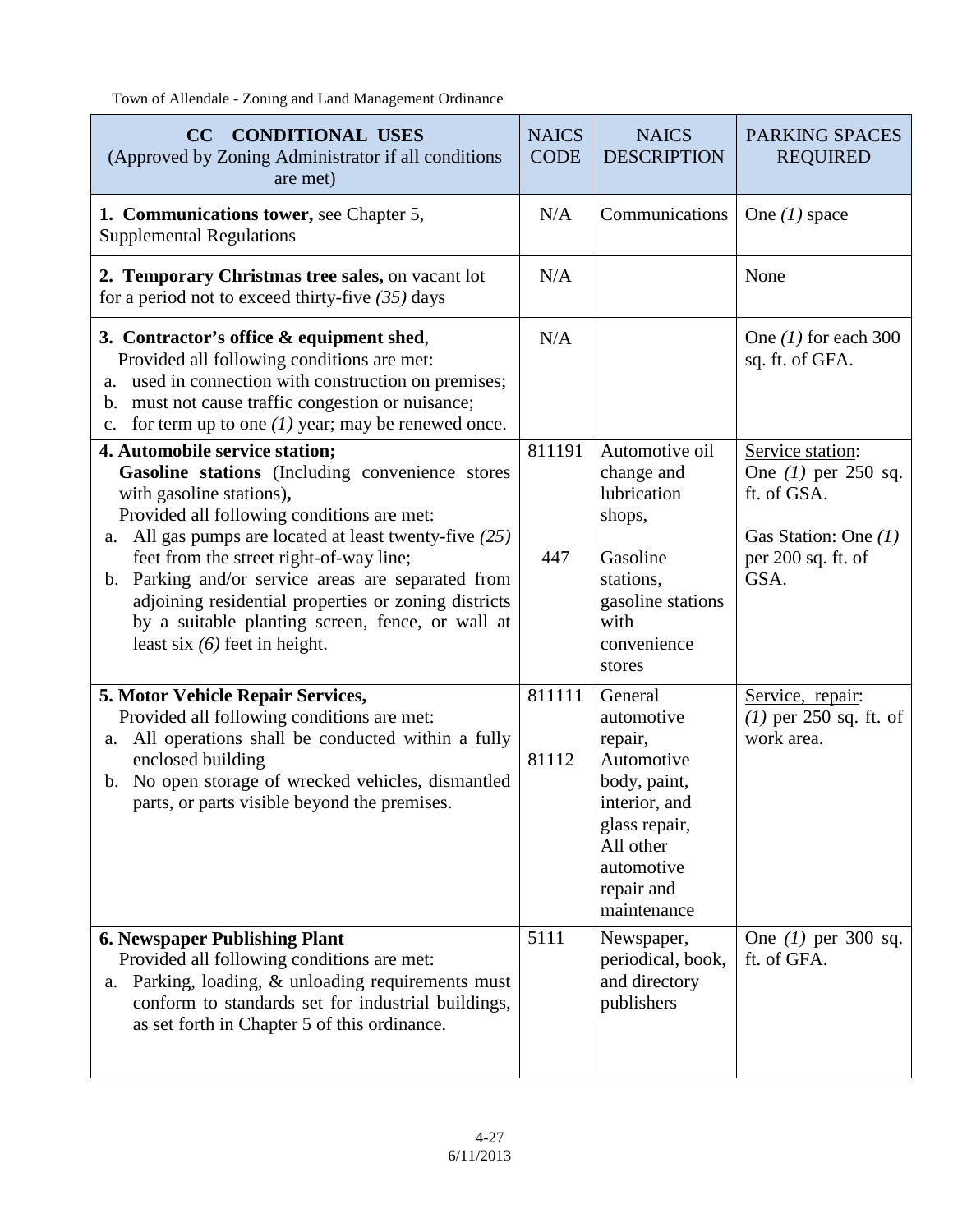| 7. Automatic Car Wash                                   | 811192 | Automatic car     | One $(1)$ per 200 sq. |
|---------------------------------------------------------|--------|-------------------|-----------------------|
| Provided the following conditions are met:              |        | wash              | ft. of GFA.           |
| a. No safety hazard or impediment to traffic            |        |                   |                       |
| movement is created by the operation of such an         |        |                   |                       |
| establishment.                                          |        |                   |                       |
| 8. Animal hospital and/or boarding facility,            | 54194  | Veterinary        | One $(1)$ per 300 sq. |
| Provided all following conditions are met:              |        | services,         | ft. of GFA.           |
| All boarding arrangements are maintained within<br>a.   | 81291  | Pet care services |                       |
| a building.                                             |        |                   |                       |
| b. No noise connected with the operation of the         |        |                   |                       |
| facility is perceptible beyond the premises.            |        |                   |                       |
| 9. Open yard use for the sale, rental, and/or storage   | N/A    | N/A               | One $(1)$ per 200 sq. |
| of materials or equipment,                              |        |                   | ft. of GSA.           |
| Provided all following conditions are met:              |        |                   |                       |
| a. No open yard use for the sale, rental, and or        |        |                   |                       |
| storage of junk or other salvage.                       |        |                   |                       |
| b. Uses must be separated from adjoin residential       |        |                   |                       |
| properties or zoning districts by a suitable            |        |                   |                       |
| planting screen, fence, or wall at least six $(6)$ feet |        |                   |                       |
| in height above finish grade.                           |        |                   |                       |
| 10. Combination of residential structure with any       | N/A    | N/A               | Two $(2)$ spaces for  |
| Permitted Use in the CC Zoning District,                |        |                   | each unit.            |
| Provided the following conditions are met               |        |                   |                       |
| Dwelling units must have direct access to the<br>a.     |        |                   |                       |
| street.                                                 |        |                   |                       |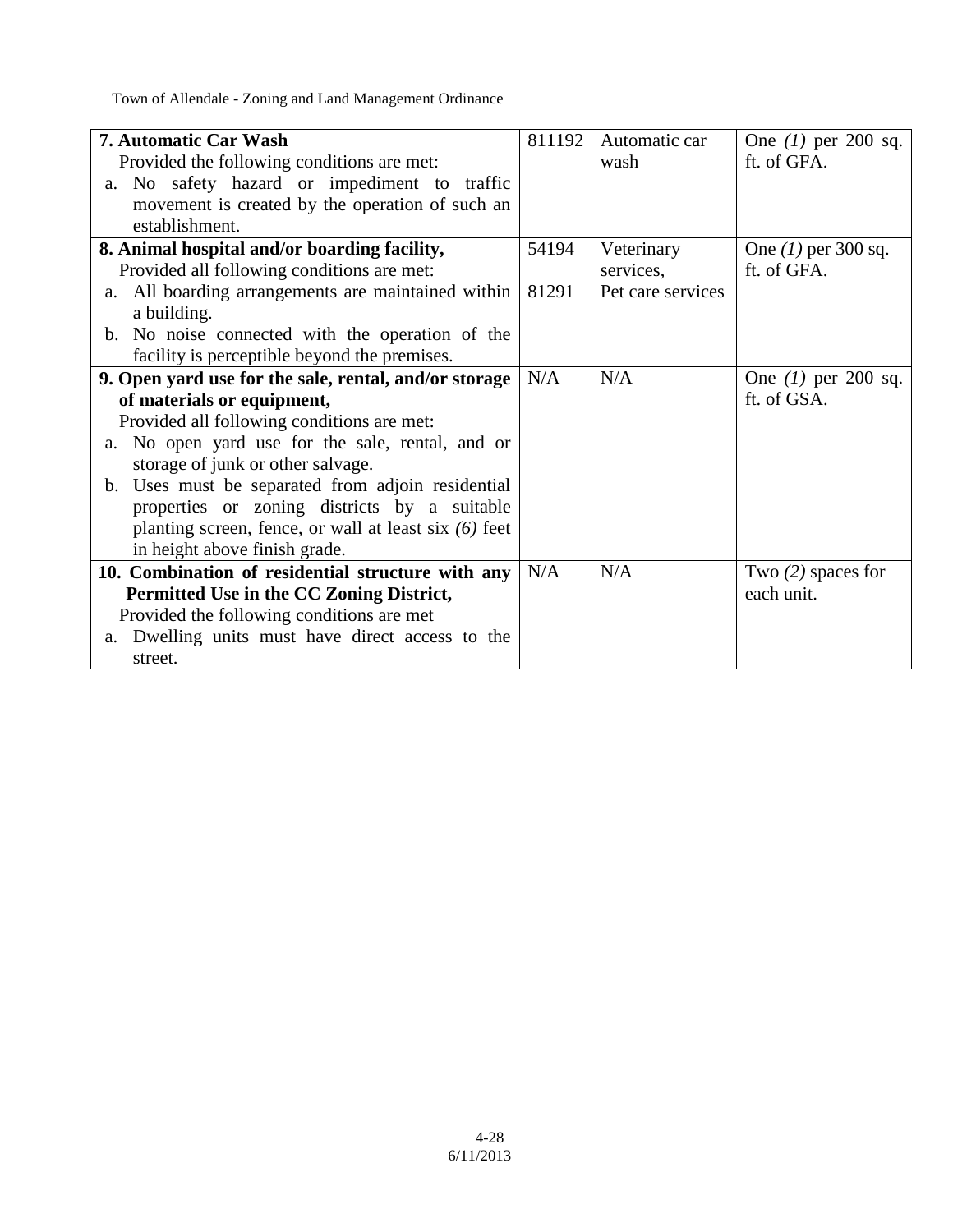| <b>SPECIAL EXCEPTIONS</b><br>CC.<br>(Approved by Board of Zoning Appeals after hearing)                                                                                                                                                                                                                                                                                             | <b>NAICS</b><br><b>CODE</b> | <b>NAICS</b><br><b>DESCRIPTION</b>                                                                  | <b>PARKING</b><br><b>SPACES</b><br><b>REQUIRED</b>                         |
|-------------------------------------------------------------------------------------------------------------------------------------------------------------------------------------------------------------------------------------------------------------------------------------------------------------------------------------------------------------------------------------|-----------------------------|-----------------------------------------------------------------------------------------------------|----------------------------------------------------------------------------|
| 1. Transportation terminals for bus and railroad<br>service, provided the Board of Zoning Appeals<br>determines:<br>adequate maneuvering and parking spaces are set;<br>a.<br>adequate provisions are made for access and<br>b.<br>traffic safety;<br>the area is adequately screened from residential<br>$C_{\bullet}$<br>areas;<br>the use is compatible with the district.<br>d. | 482112,<br>488490           | 482111, Railroad;<br><b>Terminal</b> for<br>$488210$ , motor vehicle<br>passenger<br>transportation | Set by the Board;<br>minimum: One $(1)$<br>for each 200 sq. ft. of<br>GFA. |
| <b>2. Tourist Home</b> (as defined in $\S1-201$ )                                                                                                                                                                                                                                                                                                                                   | 721199                      | Tourist homes                                                                                       | One $(1)$ for each<br>guest room.                                          |
| 3. Multi-Family Apartments                                                                                                                                                                                                                                                                                                                                                          | 531110                      | Building for<br>rental or leasing                                                                   | Two $(2)$ for each<br>unit.                                                |
| 4. All special exceptions permitted in OI district.                                                                                                                                                                                                                                                                                                                                 |                             |                                                                                                     | See OI Special Exceptions                                                  |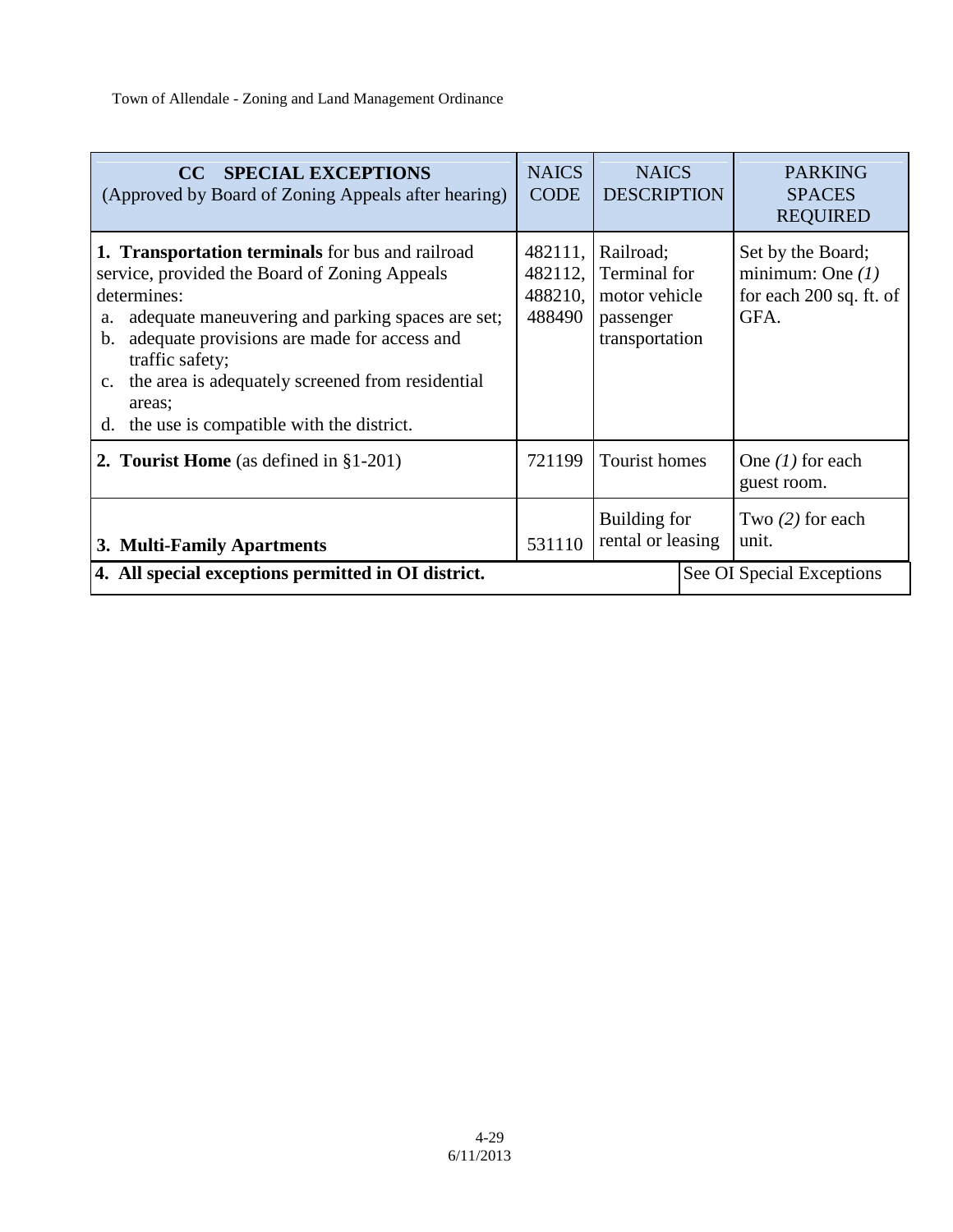## **§ 4-114 CC Core Commercial District Regulations.**

The following regulations apply to all uses in **CC districts**:

| <b>Minimum lot area:</b>                 | $(6,000)$ square feet*                                                                                                                                                                                                                                                                                   |
|------------------------------------------|----------------------------------------------------------------------------------------------------------------------------------------------------------------------------------------------------------------------------------------------------------------------------------------------------------|
| Minimum lot width at building<br>line:   | Fifty $(50)$ feet                                                                                                                                                                                                                                                                                        |
| <b>Minimum front yard setback:</b>       | Fifty $(50)$ feet from a street right of way                                                                                                                                                                                                                                                             |
| Minimum side yard setback:               | Residential<br>Principal structure - Ten $(10)$ feet from interior side lot line.<br>Accessory structure – Three $(3)$ feet from interior side lot line.<br>Non-residential<br>Eight $(8)$ feet from interior side lot line.                                                                             |
| Minimum rear yard setback:               | Residential<br>Principal structure - Ten $(10)$ feet from interior side lot line.<br>$\frac{\text{Accessory structure}}{\text{There}} - \text{Three (3) feet from interior side lot line.}$<br>Non-residential<br>Eight $(8)$ feet from interior side lot line.                                          |
| <b>Maximum structure height:</b>         | Forty $(40)$ feet when permitted by fire regulations (not applicable to<br>church spires, belfries, cupolas, domes, utility and communication<br>towers, chimneys, flag poles, antennae).                                                                                                                |
| <b>Visibility requirements:</b>          | Corner lot: no obstruction between heights of $(3)$ and $(10)$ feet above<br>finished street level within $(15)$ feet of intersection of street right-of-<br>way lines.<br>Private drive: no obstruction over $(30)$ inches high within $(10)$ feet of<br>intersection of street line and line of drive. |
| Off street parking area<br>requirements: | See parking, Chapter 5.                                                                                                                                                                                                                                                                                  |
| <b>Screening:</b>                        | See landscaping, Chapter 5.<br>Open sales yards: Yards used for sale, rental or storage of materials or<br>equipment must be screened from adjoining residential property or<br>other zoning districts by a planting screen, fence or wall at least six $(6)$<br>feet high.                              |
| Signs:                                   | See signs, Chapter 5.                                                                                                                                                                                                                                                                                    |
| <b>Subdivision regulations:</b>          | Applicable regulations must be met.                                                                                                                                                                                                                                                                      |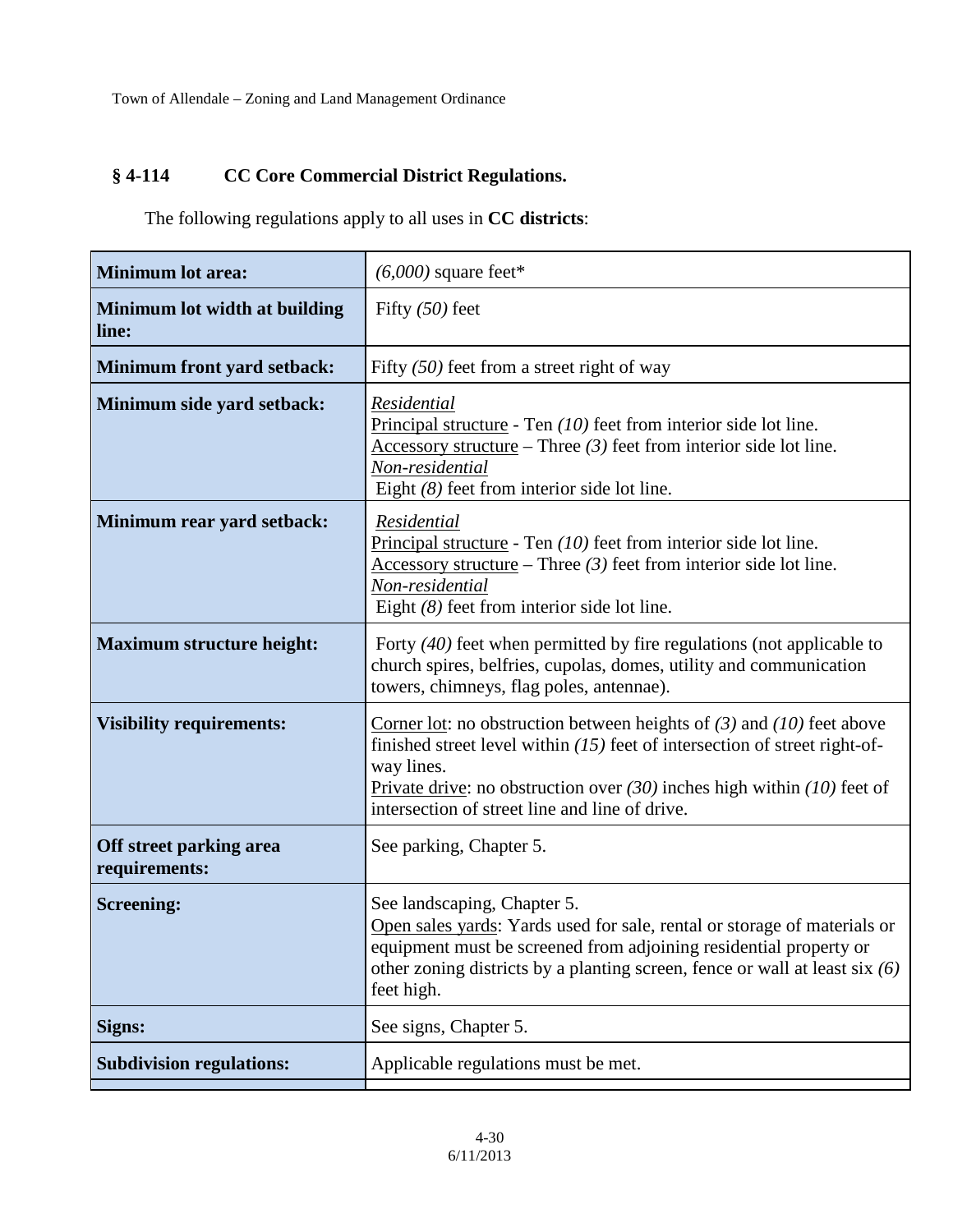| <b>Supplemental regulations:</b> | See Chapter 5.                                                                                                                                                                                                                               |
|----------------------------------|----------------------------------------------------------------------------------------------------------------------------------------------------------------------------------------------------------------------------------------------|
| <b>Maximum curb cuts:</b>        | Lot width of $(100)$ feet or less: thirty-five $(35)$ feet of total curb cuts.<br>Lot width of more than $(100)$ feet: $(35)$ feet of total curb cuts with a<br>minimum of $(100)$ feet between the centerlines of curb cuts on same<br>lot. |

\* If a lot is served by well and/or septic tanks, SCDHEC regulations shall determine the minimum area of lot(s). However, if SCDHEC regulations allow the area of a lot or lots to be smaller than what is required by this table, then the minimums established by this table shall apply.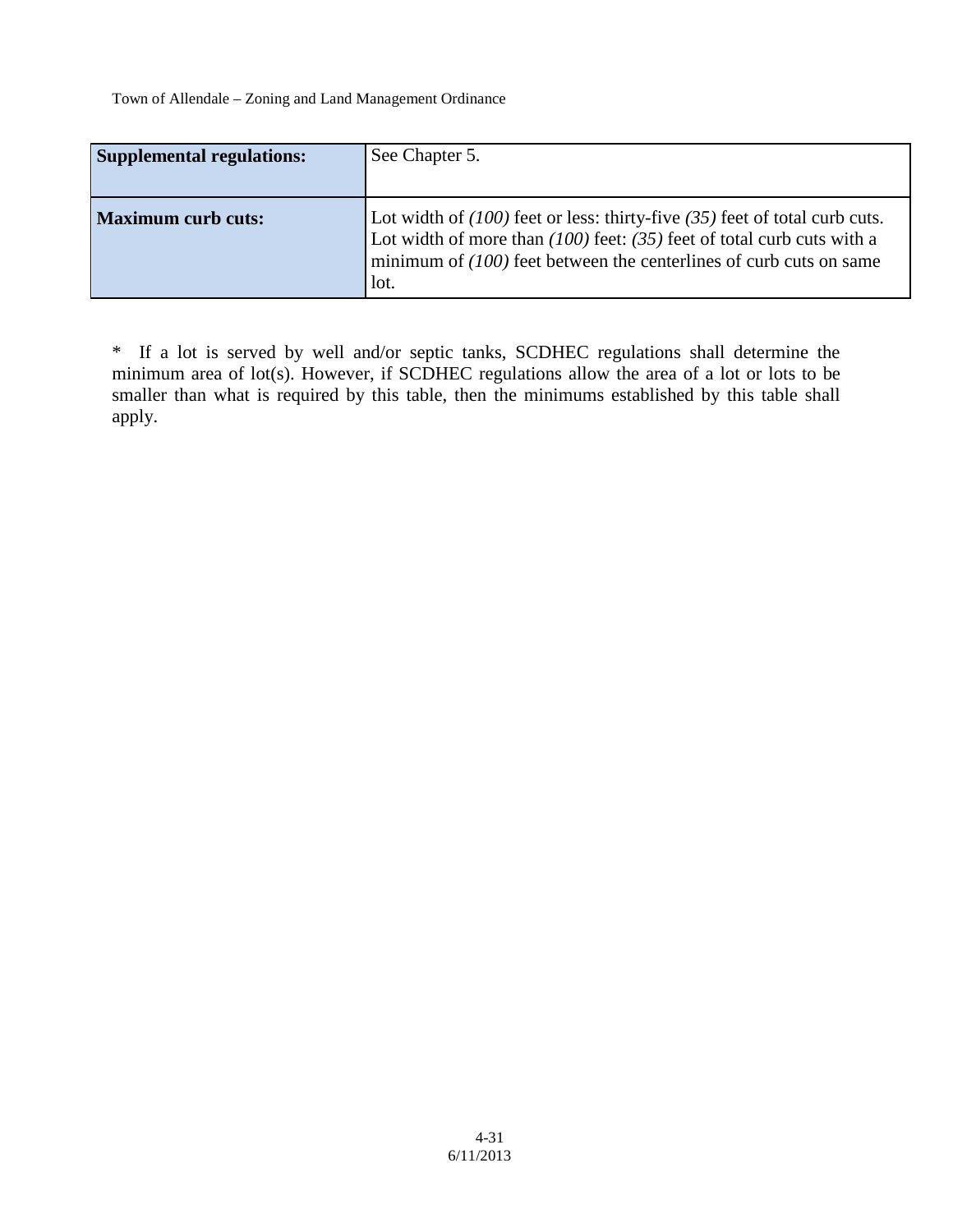# **§ 4-115 NC Neighborhood Commercial District Uses.**

| <b>NC PERMITTED</b><br><b>USES</b>                                             | <b>NAICS CODE</b>                   | <b>NAICS</b><br><b>DESCRIPTION</b>                                                                                                   | PARKING SPACES<br><b>REQUIRED</b>                                          |
|--------------------------------------------------------------------------------|-------------------------------------|--------------------------------------------------------------------------------------------------------------------------------------|----------------------------------------------------------------------------|
| 1. All permitted uses<br>in CC districts.                                      | See CC permitted uses.              |                                                                                                                                      |                                                                            |
| 2. Landscaping<br><b>Services</b>                                              | 561730                              | Landscape care and maintenance<br>services                                                                                           | One $(1)$ per 500 sq. ft. of<br>GFA.                                       |
| 3. Building<br>construction, general<br>contractors and<br>operative builders  | 236115,<br>236116                   | Construction management; building<br>construction, general contractors                                                               | One $(1)$ per 350 sq. ft. of<br>GFA.                                       |
| 4. Transportation<br>and Warehousing                                           | 484110,48412,<br>493110             | General freight transportation;<br>general warehousing and storage                                                                   | One $(1)$ per 500 sq. ft. of<br>GFA.<br>One $(1)$ per 10 storage<br>units. |
| <b>5. Services, boarding</b><br>houses, laundry and<br>cleaning, personal care | 721310,<br>812310,<br>812320,812199 | Rooming and Boarding Houses;<br>self-service laundries; dry-cleaning<br>and laundry services (drop-off);<br>massage parlors and spas | One $(1)$ per room.<br>One $(1)$ per 300 sq. ft. of<br>GFA.                |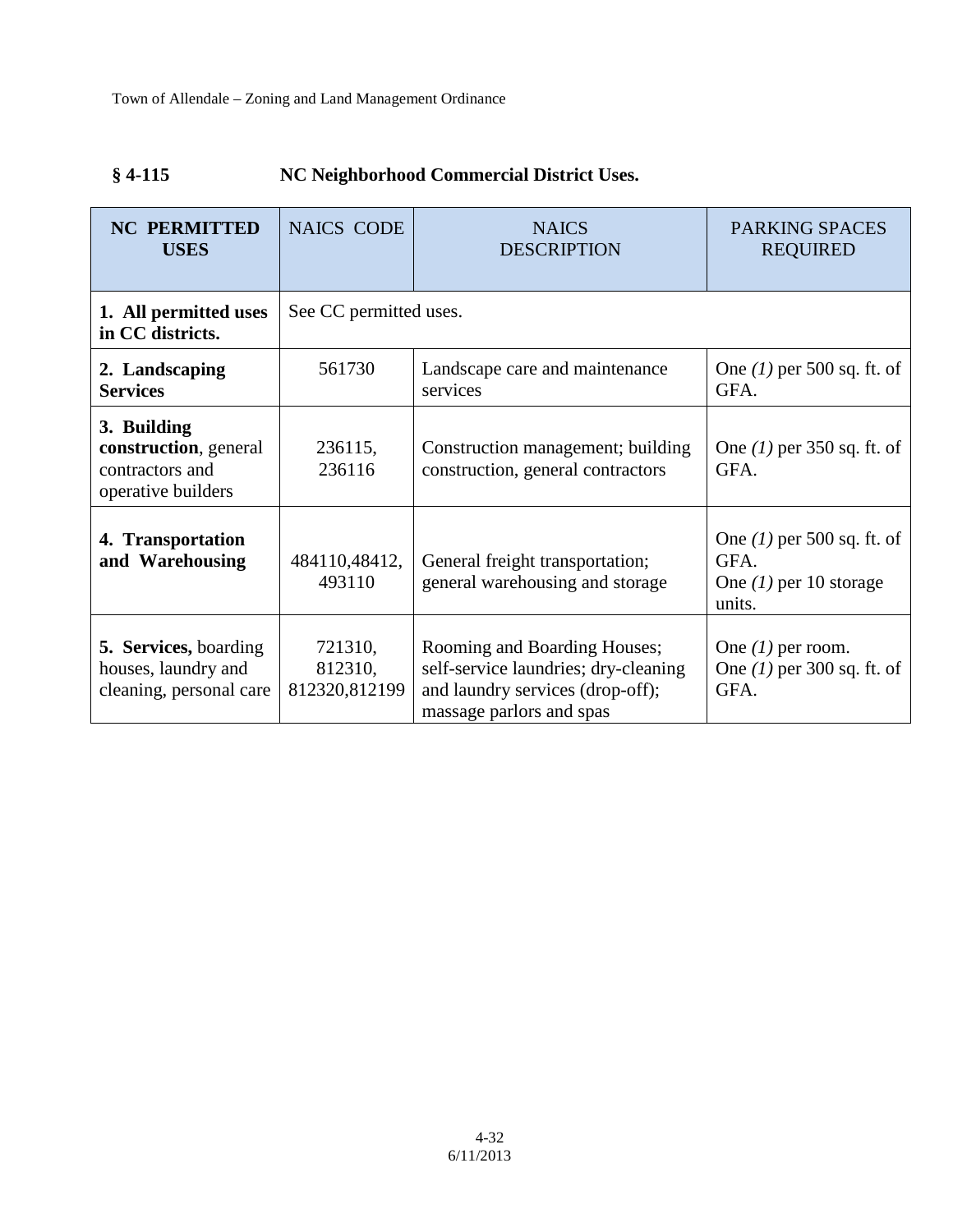| <b>NC DISTRICT CONDITIONAL USES</b><br>(Approved by Zoning Administrator if all conditions)<br>are met) | <b>NAICS</b><br><b>CODE</b> | <b>NAICS</b><br><b>DESCRIPTION</b> | <b>PARKING</b><br><b>SPACES</b><br><b>REQUIRED</b> |
|---------------------------------------------------------------------------------------------------------|-----------------------------|------------------------------------|----------------------------------------------------|
| 1. All Conditional Uses Allowed in CC Zoning<br><b>District.</b> (except for multi-family apartments)   | See CC Conditional Uses     |                                    |                                                    |
| 2. Flea market                                                                                          | 453310                      | Flea markets,<br>used merchandise  | Two $(2)$ spaces<br>per stall.                     |

| NC SPECIAL EXCEPTIONS<br>(Approved by Board of Zoning Appeals after hearing) | <b>NAICS</b><br><b>CODE</b> | <b>NAICS</b><br><b>DESCRIPTION</b> | <b>PARKING</b><br><b>SPACES</b><br><b>REQUIRED</b> |
|------------------------------------------------------------------------------|-----------------------------|------------------------------------|----------------------------------------------------|
| 1. Fuel dealers                                                              | 454310                      | Direct selling of<br>fuel          | One (1) per 500<br>sq. ft. of GFA.                 |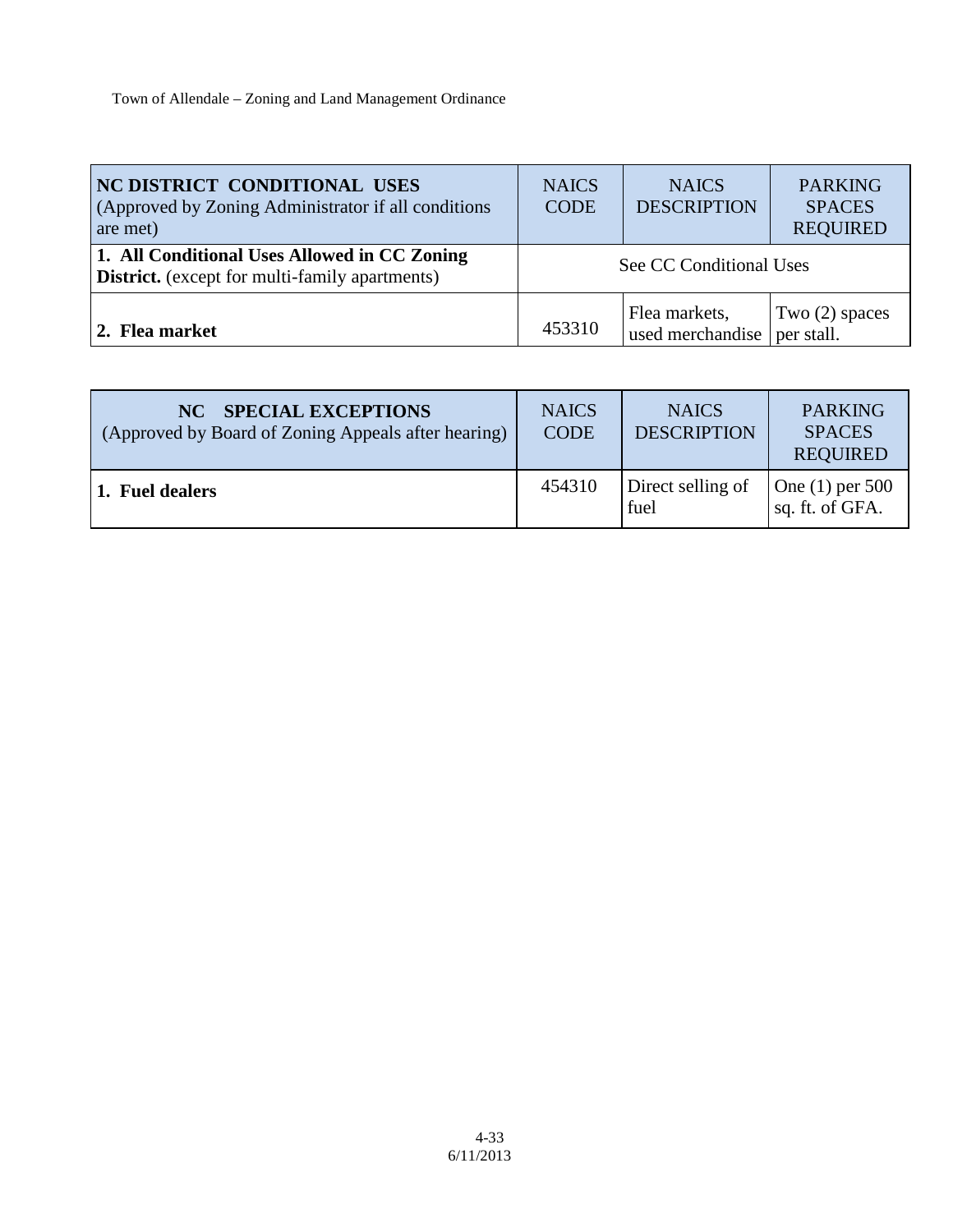## **§ 4-116 NC Neighborhood Commercial District Regulations.**

| <b>Minimum lot area:</b>                 | $(6,000)$ square feet*                                                                                                                                                                                                                                                                                   |
|------------------------------------------|----------------------------------------------------------------------------------------------------------------------------------------------------------------------------------------------------------------------------------------------------------------------------------------------------------|
| Minimum lot width at building<br>line:   | Fifty $(50)$ feet                                                                                                                                                                                                                                                                                        |
| Minimum front yard setback:              | Thirty-five $(35)$ feet from a street right of way                                                                                                                                                                                                                                                       |
| Minimum side yard setback:               | Residential<br>Principal structure - Five $(5)$ feet from interior side lot line.<br>Accessory structure – Three $(3)$ feet from interior side lot line.<br>Non-residential<br>Five $(5)$ feet from interior side lot line.                                                                              |
| Minimum rear yard setback:               | Residential<br>Principal structure - Ten $(10)$ feet from interior side lot line.<br>Accessory structure – Three $(3)$ feet from interior side lot line.<br>Non-residential<br>Ten $(10)$ feet from interior side lot line.                                                                              |
| <b>Maximum structure height:</b>         | Thirty-five $(35)$ feet when permitted by fire regulations (not<br>applicable to church spires, belfries, cupolas, domes, utility and<br>communication towers, chimneys, flag poles, antennae).                                                                                                          |
| <b>Visibility requirements:</b>          | Corner lot: no obstruction between heights of $(3)$ and $(10)$ feet above<br>finished street level within $(15)$ feet of intersection of street right-of-<br>way lines.<br>Private drive: no obstruction over $(30)$ inches high within $(10)$ feet of<br>intersection of street line and line of drive. |
| Off street parking area<br>requirements: | See parking, Chapter 5.                                                                                                                                                                                                                                                                                  |
| <b>Screening:</b>                        | See landscaping, Chapter 5.<br>Open sales yards: Yards used for sale, rental or storage of materials or<br>equipment must be screened from adjoining residential property or<br>other zoning districts by a planting screen, fence or wall at least six (6)<br>feet high.                                |
| Signs:                                   | See signs, Chapter 5.                                                                                                                                                                                                                                                                                    |
| <b>Subdivision regulations:</b>          | Applicable regulations must be met.                                                                                                                                                                                                                                                                      |

The following regulations apply to all uses in **NC districts**: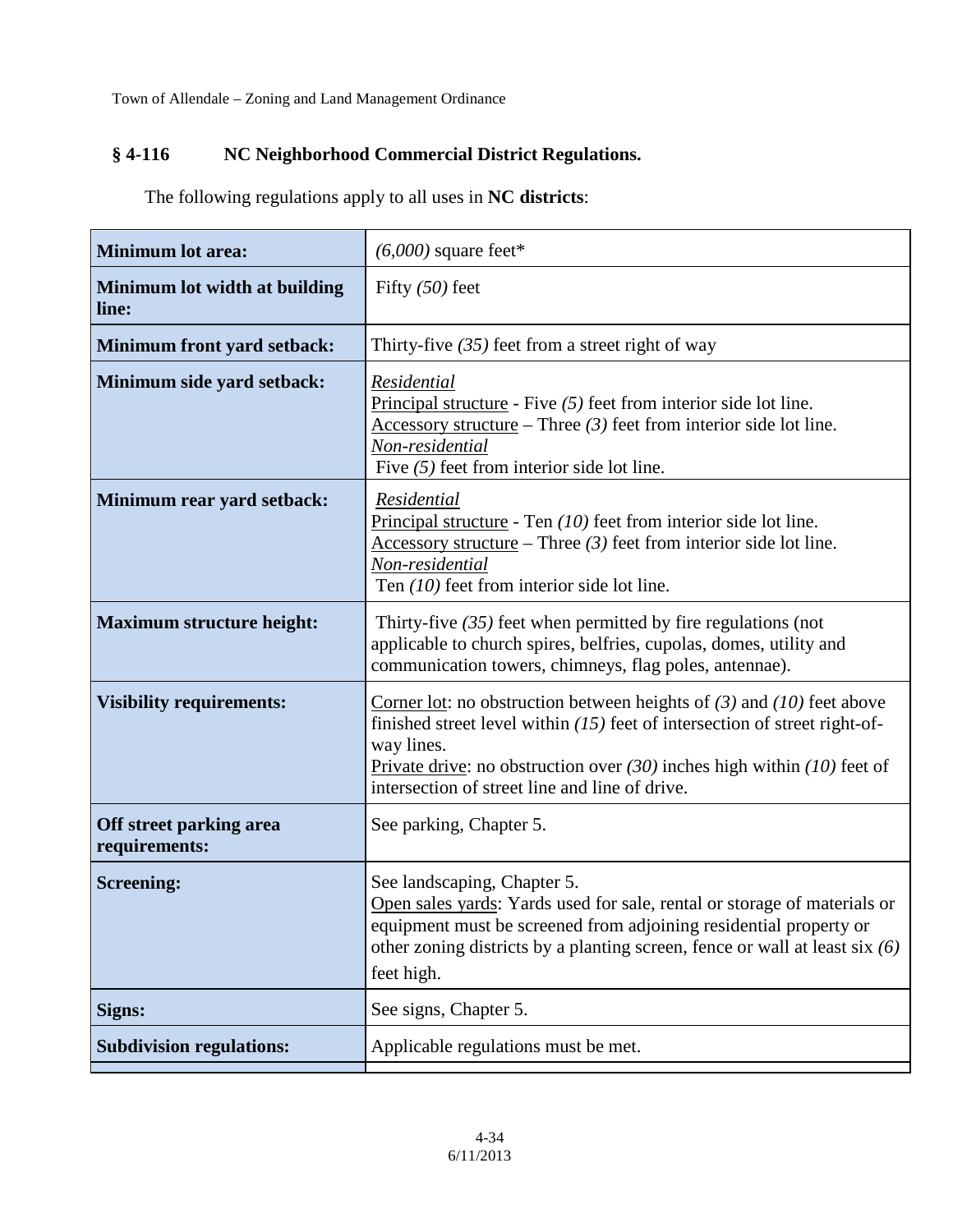| <b>Supplemental regulations:</b> | See Chapter 5.                                                                                                                                                                                                                               |
|----------------------------------|----------------------------------------------------------------------------------------------------------------------------------------------------------------------------------------------------------------------------------------------|
| <b>Maximum curb cuts:</b>        | Lot width of $(100)$ feet or less: thirty-five $(35)$ feet of total curb cuts.<br>Lot width of more than $(100)$ feet: $(35)$ feet of total curb cuts with a<br>minimum of $(100)$ feet between the centerlines of curb cuts on same<br>lot. |

\* If a lot is served by well and/or septic tanks, SCDHEC regulations shall determine the minimum area of lot(s). However, if SCDHEC regulations allow the area of a lot or lots to be smaller than what is required by this table, then the minimums established by this table shall apply.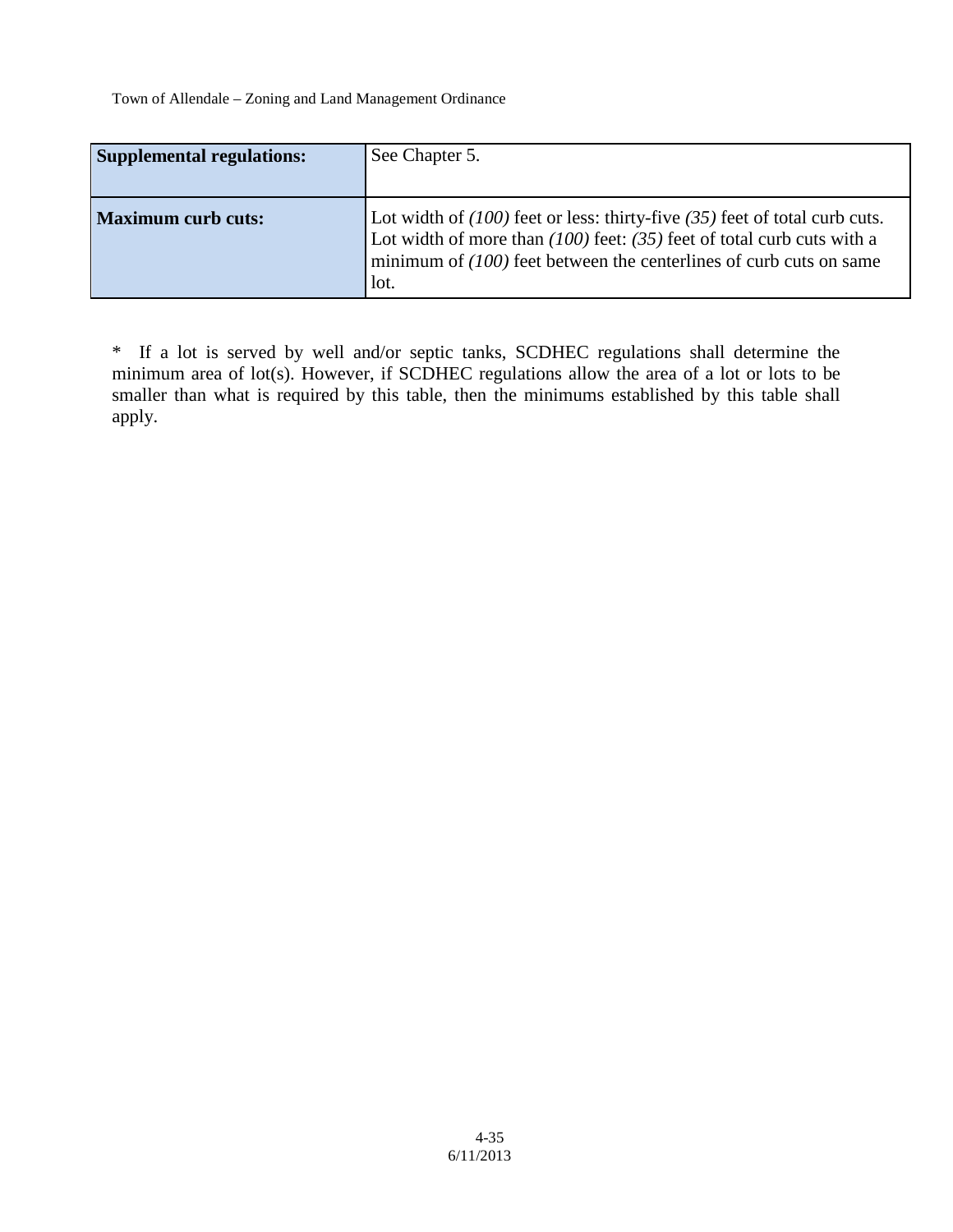| <b>IND</b><br><b>PERMITTED USES</b>                                                                                                         | <b>NAICS</b><br><b>NAICS DESCRIPTION</b><br><b>CODE</b>                                                                                              |                                                                                                                                                                                                                                                                                                                                                                                                                                                                    | <b>PARKING SPACES</b><br><b>REQUIRED</b> |
|---------------------------------------------------------------------------------------------------------------------------------------------|------------------------------------------------------------------------------------------------------------------------------------------------------|--------------------------------------------------------------------------------------------------------------------------------------------------------------------------------------------------------------------------------------------------------------------------------------------------------------------------------------------------------------------------------------------------------------------------------------------------------------------|------------------------------------------|
| 1. All uses permitted in NC District                                                                                                        | <b>See NC District Permitted Uses</b>                                                                                                                |                                                                                                                                                                                                                                                                                                                                                                                                                                                                    |                                          |
| 2. Horticultural nursery                                                                                                                    | Nursery and Tree<br>111421,<br>Production<br>111422<br><b>Floriculture Production</b>                                                                |                                                                                                                                                                                                                                                                                                                                                                                                                                                                    | One $(1)$ per 200 sq.<br>ft. of GFA.     |
| 3. Manufacturing, processing and<br>packing, limited to the NAICS classes<br>listed:<br>(See special exceptions for other<br>manufacturing) | 115111,<br>311,<br>312, 313<br>314, 315,<br>337110,<br>511110,<br>516110,<br>323,<br>325,<br>316,<br>327,<br>332215,<br>238290,<br>238210,<br>334515 | Textile mill products;<br>Cotton gin; Canned &<br>frozen foods; Bakery<br>products; Candy &<br>confections; Soft drinks;<br>Potato chips & snacks; Ice;<br>Food preparations;<br>Apparel; Wood kitchen<br>cabinets; Newspaper<br>publishing; Commercial<br>printing; Perfumes &<br>cosmetics; Leather<br>products; Pottery, related<br>products; Various<br>fabricated metal products;<br>Machinery and equipment;<br>Electrical equipment;<br>Measuring equipment | One $(1)$ per 500 sq.<br>ft. of GFA.     |
| 4. Transportation terminal and<br>storage, including mini-warehouses                                                                        | 482111,<br>482112,<br>488210,<br>488490,<br>485, 484<br>493,<br>531130                                                                               | Railroad transportation;<br>Passenger transportation;<br>Trucking & warehousing.                                                                                                                                                                                                                                                                                                                                                                                   | One $(1)$ per 200 sq.<br>ft. of GFA.     |
| 5. Telephone, telegraph, radio,<br>television services, (except<br>communications towers - see conditional<br>uses)                         | 515, 517                                                                                                                                             | Communications                                                                                                                                                                                                                                                                                                                                                                                                                                                     | One $(1)$ per 300 sq.<br>ft. of GFA.     |
| <b>6. Public utility</b> including water tower,                                                                                             | 221                                                                                                                                                  | Electric, gas, water, sewer,                                                                                                                                                                                                                                                                                                                                                                                                                                       | One $(1)$ per 300 sq.                    |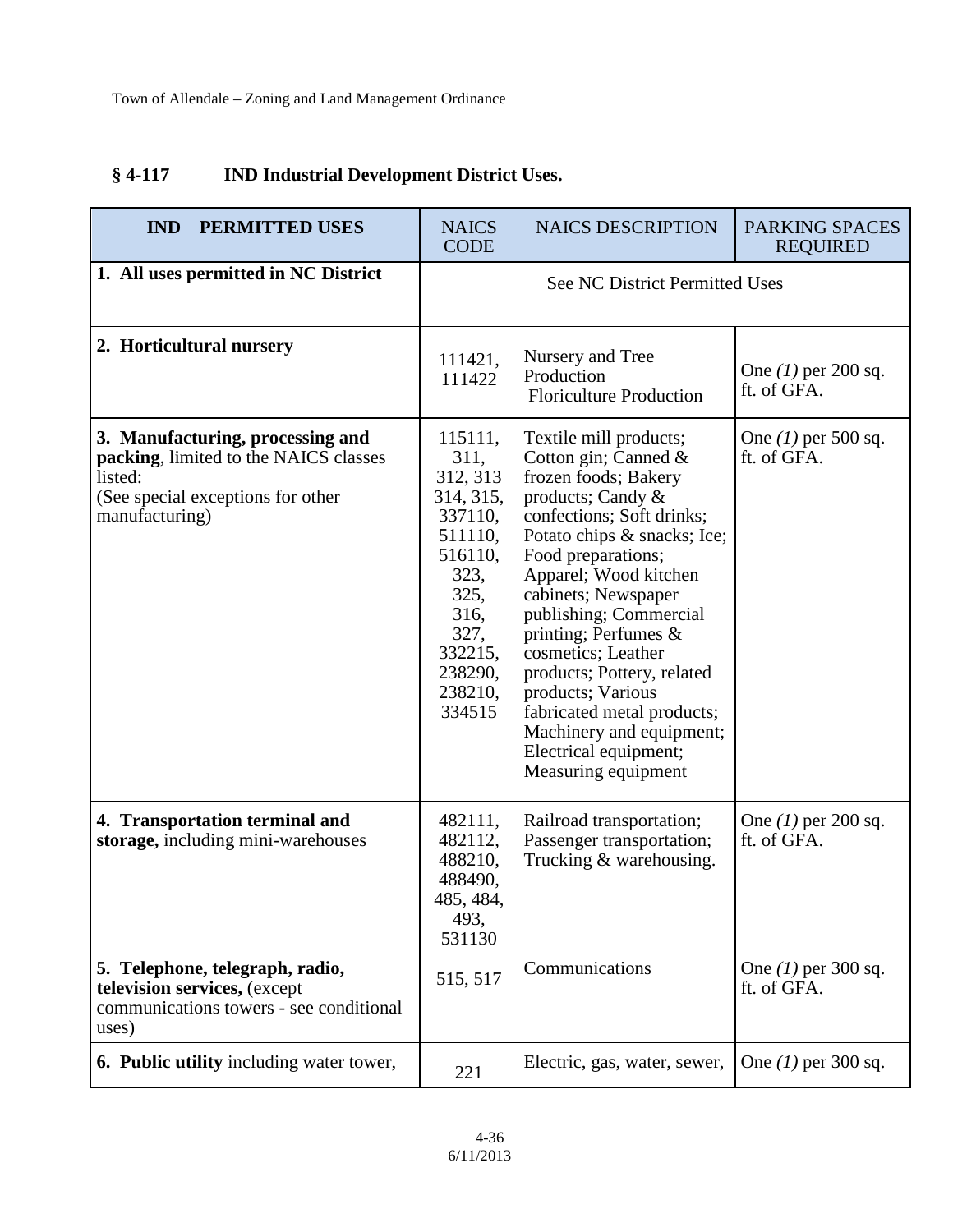| substation, landfill<br>(except hazardous waste disposal)                                          |                                                                                                                     | refuse [except hazardous<br>waste]                                                                                                                                                                                                                                                                                | ft. of GFA.                                                                                                                                                                                                                                                                                                      |
|----------------------------------------------------------------------------------------------------|---------------------------------------------------------------------------------------------------------------------|-------------------------------------------------------------------------------------------------------------------------------------------------------------------------------------------------------------------------------------------------------------------------------------------------------------------|------------------------------------------------------------------------------------------------------------------------------------------------------------------------------------------------------------------------------------------------------------------------------------------------------------------|
| 7. Wholesale trade, durable and<br>nondurable goods (except scrap metal and<br>petroleum products) | 423, 425,<br>424                                                                                                    | Wholesale trade (except)<br>scrap metal and petroleum<br>products)                                                                                                                                                                                                                                                | One $(1)$ per 300 sq.<br>ft. of GSA.                                                                                                                                                                                                                                                                             |
| 8. Finance, insurance, and real estate                                                             | 522, 523,<br>524, 525,<br>531                                                                                       | Depository institutions;<br>Credit institutions;<br>Security dealers, etc.;<br>Insurance carriers;<br>Insurance agents;<br>Real estate agents, etc.;<br>Investment offices.                                                                                                                                       | One $(1)$ per 200 sq.<br>ft. of GFA.                                                                                                                                                                                                                                                                             |
| 9. Services to individuals, business and<br>government establishments                              | 541940.<br>811,<br>238, 443,<br>487,<br>339116,<br>621, 622,<br>541110,<br>519120,<br>611, 623,<br>624, 541,<br>541 | Pet veterinary services;<br>Auto repair, services,<br>wash, rental & parking;<br>Miscellaneous repair;<br>Amusement & recreation;<br>Health services, hospitals;<br>Legal services;<br>Schools & libraries;<br>Social services;<br>Engineering, accounting,<br>research & management;<br>Services not classified. | Service & repair:<br>One $(1)$ per 250 sq.<br>ft. of GFA.<br>Hospital: Two $(2)$ for<br>each patient bed<br><b>Elementary School:</b><br>Four $(4)$ spaces for<br>each classroom.<br>High School: One $(1)$<br>for each four $(4)$ seats<br>in auditorium.<br>All Other: One $(1)$<br>per 250 sq. ft. of<br>GFA. |
| 10. Government building or facility,<br>including postal facility                                  | 491110,<br>921, 923,<br>924, 925,<br>926                                                                            | U.S. Postal Service;<br>General government,<br>justice, public order,<br>safety, finance, etc.                                                                                                                                                                                                                    | One $(1)$ for each 200<br>sq. ft. of GFA.                                                                                                                                                                                                                                                                        |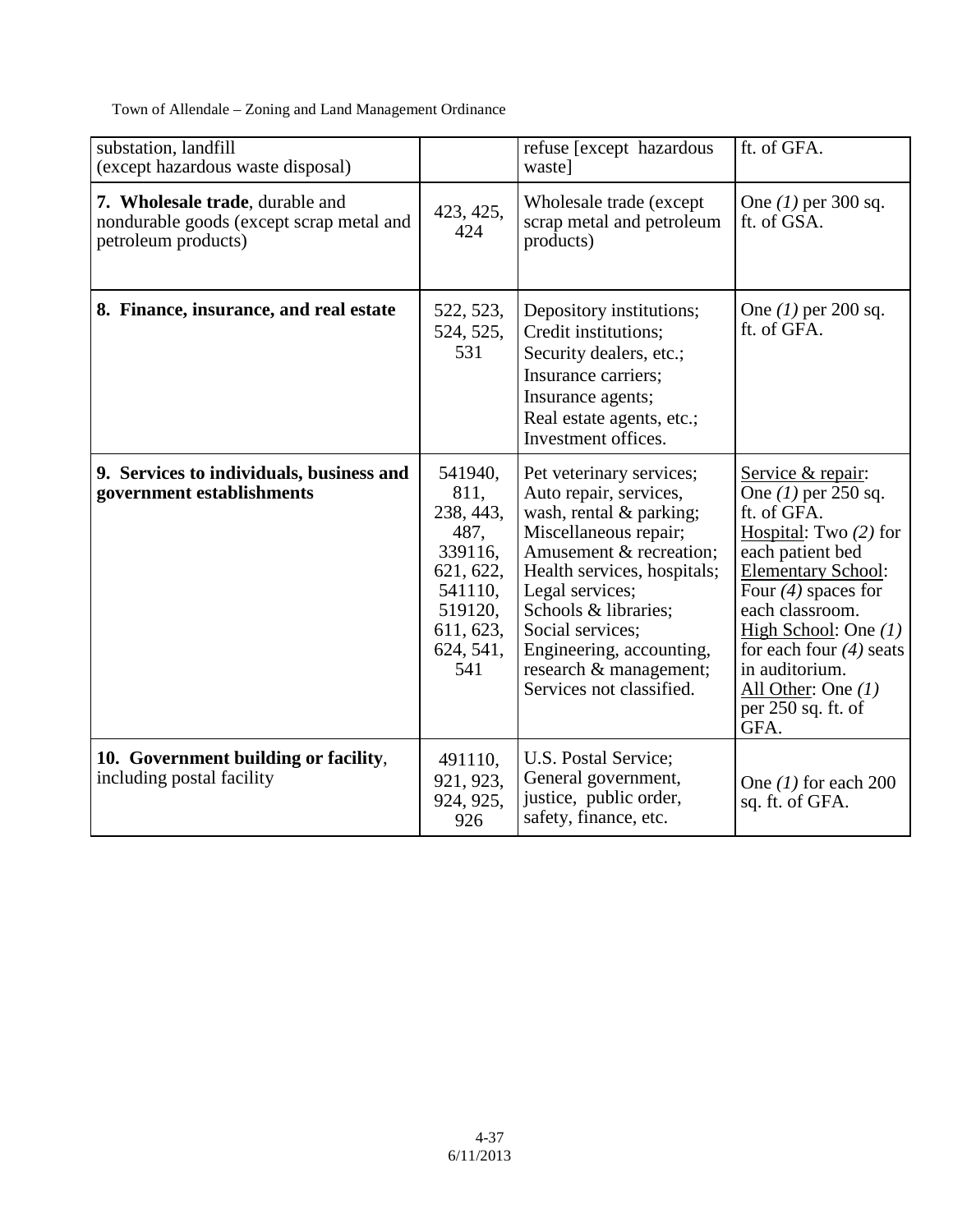| <b>CONDITIONAL USES</b><br><b>IND</b><br>(Approved by Zoning Administrator if all conditions<br>are met)                                                                                                                                                                                                                                                                                                                                                                                 | <b>NAICS</b><br><b>CODE</b> | <b>NAICS</b><br><b>DESCRIPTION</b>                                                                                                   | <b>PARKING</b><br><b>SPACES</b><br><b>REQUIRED</b>                                                               |
|------------------------------------------------------------------------------------------------------------------------------------------------------------------------------------------------------------------------------------------------------------------------------------------------------------------------------------------------------------------------------------------------------------------------------------------------------------------------------------------|-----------------------------|--------------------------------------------------------------------------------------------------------------------------------------|------------------------------------------------------------------------------------------------------------------|
| 1. One-family dwelling for watchman or caretaker,<br>provided all following conditions are met:<br>a. dwelling is located on premises of permitted use;<br>b. head of household is employed in a permitted use<br>as watchman or caretaker.                                                                                                                                                                                                                                              | N/A                         |                                                                                                                                      | One $(1)$ space                                                                                                  |
| 2. Communications tower, see Chapter 5,<br>Supplemental Regulations.                                                                                                                                                                                                                                                                                                                                                                                                                     | N/A                         |                                                                                                                                      | One $(1)$ space                                                                                                  |
| 3. Temporary Christmas tree sales, on vacant lot for<br>a period not to exceed thirty-five $(35)$ days.                                                                                                                                                                                                                                                                                                                                                                                  | N/A                         |                                                                                                                                      | None                                                                                                             |
| 4. Contractor's office & equipment shed,<br>provided all following conditions are met:<br>a. used in connection with construction on premises;<br>b. must not cause traffic congestion or nuisance;<br>c. for term up to one $(1)$ year; may be renewed once.                                                                                                                                                                                                                            | N/A                         |                                                                                                                                      | One $(1)$ for each<br>300 sq. ft. of GFA.                                                                        |
| 5. Religious meeting, in tent or temporary structure<br>for a period not to exceed thirty $(30)$ days.                                                                                                                                                                                                                                                                                                                                                                                   | N/A                         |                                                                                                                                      | None                                                                                                             |
| 6. Automobile service station;<br>Gasoline stations (Including convenience stores<br>with gasoline stations),<br>Provided all following conditions are met:<br>All gas pumps are located at least twenty-five $(25)$<br>a.<br>feet from the street right-of-way line;<br>Parking and /or service areas are separated from<br>$\mathbf b$ .<br>adjoining residential properties or zoning districts<br>by a suitable planting screen, fence, or wall at least<br>$six(6)$ feet in height. | 811191<br>447               | Automotive oil<br>change and<br>lubrication<br>shops,<br>Gasoline<br>stations,<br>gasoline stations<br>with<br>convenience<br>stores | Service station:<br>One $(1)$ per 250 sq.<br>ft. of GFA.<br>Gas Station: One<br>$(1)$ per 200 sq. ft.<br>of GSA. |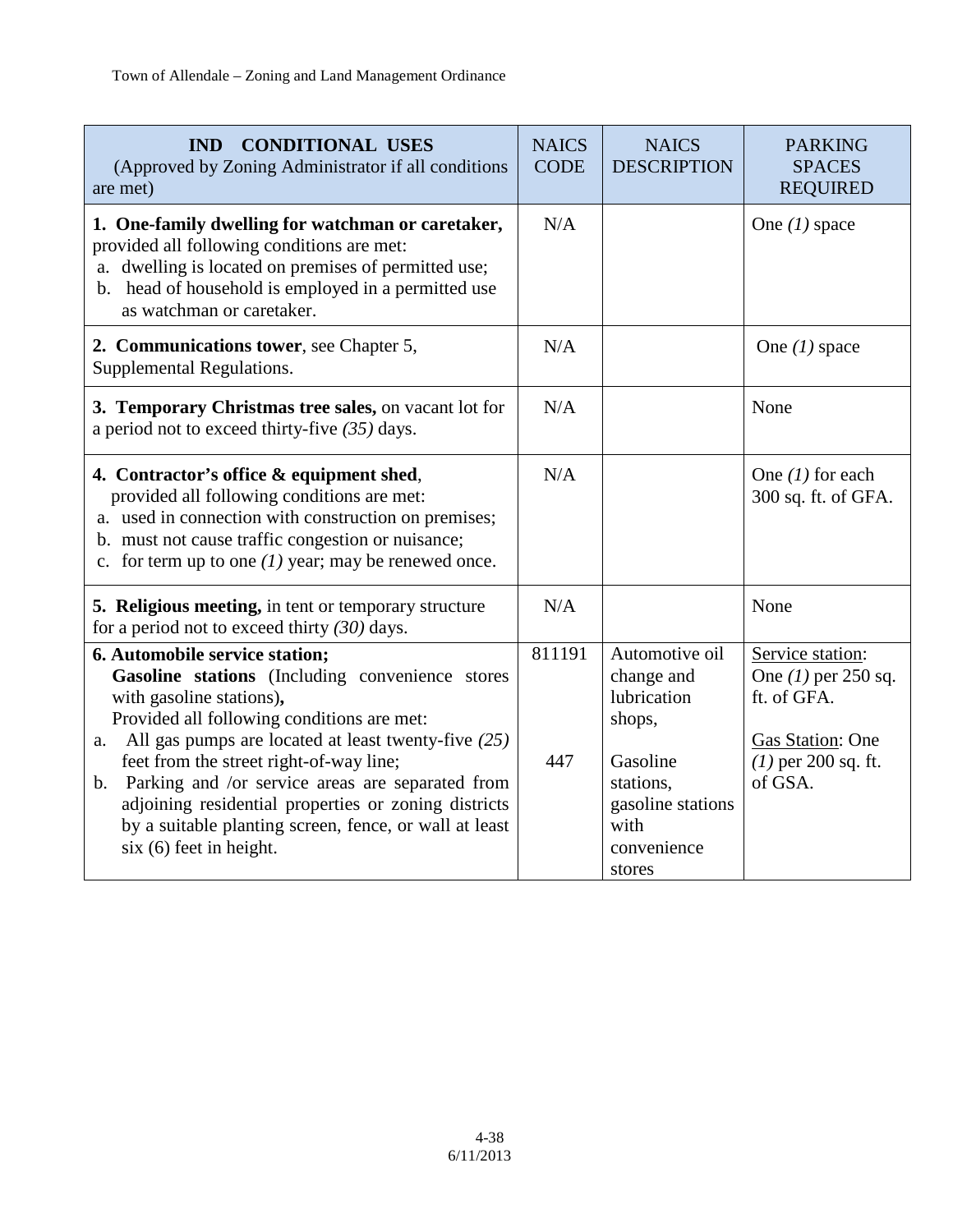| 7. Motor Vehicle Repair Services,<br>Provided all following conditions are met:<br>All operations shall be conducted within a fully<br>a.<br>enclosed building<br>No open storage of wrecked vehicles, dismantled<br>$\mathbf{b}$ .<br>parts, or parts visible beyond the premises. | 811111<br>81112 | General<br>automotive<br>repair,<br>Automotive<br>body, paint,<br>interior, and<br>glass repair,<br>All other<br>automotive<br>repair and<br>maintenance | Service, repair:<br>One $(1)$ per 250 sq.<br>ft. of GFA.                                                    |
|-------------------------------------------------------------------------------------------------------------------------------------------------------------------------------------------------------------------------------------------------------------------------------------|-----------------|----------------------------------------------------------------------------------------------------------------------------------------------------------|-------------------------------------------------------------------------------------------------------------|
| 8. Private recreation facility,<br>Provided all following conditions are met:<br>a. Facility is incidental to a permitted use and located<br>on the same premises.                                                                                                                  | N/A             |                                                                                                                                                          | One $(1)$ per 200 sq.<br>ft. of GFA; plus<br>one $(1)$ for each<br>2,000 square feet of<br>recreation area. |
| 9. Dwelling incidental to a permitted agricultural or<br>horticulture use,<br>Provided all following conditions are met:<br>Dwelling is located on premises of permitted use.<br>a.<br>Dwelling is occupied by persons employed<br>$\mathbf{b}$ .<br>directly on the premises.      | 814110          | Private<br>household                                                                                                                                     | Two $(2)$ spaces per<br>dwelling unit.                                                                      |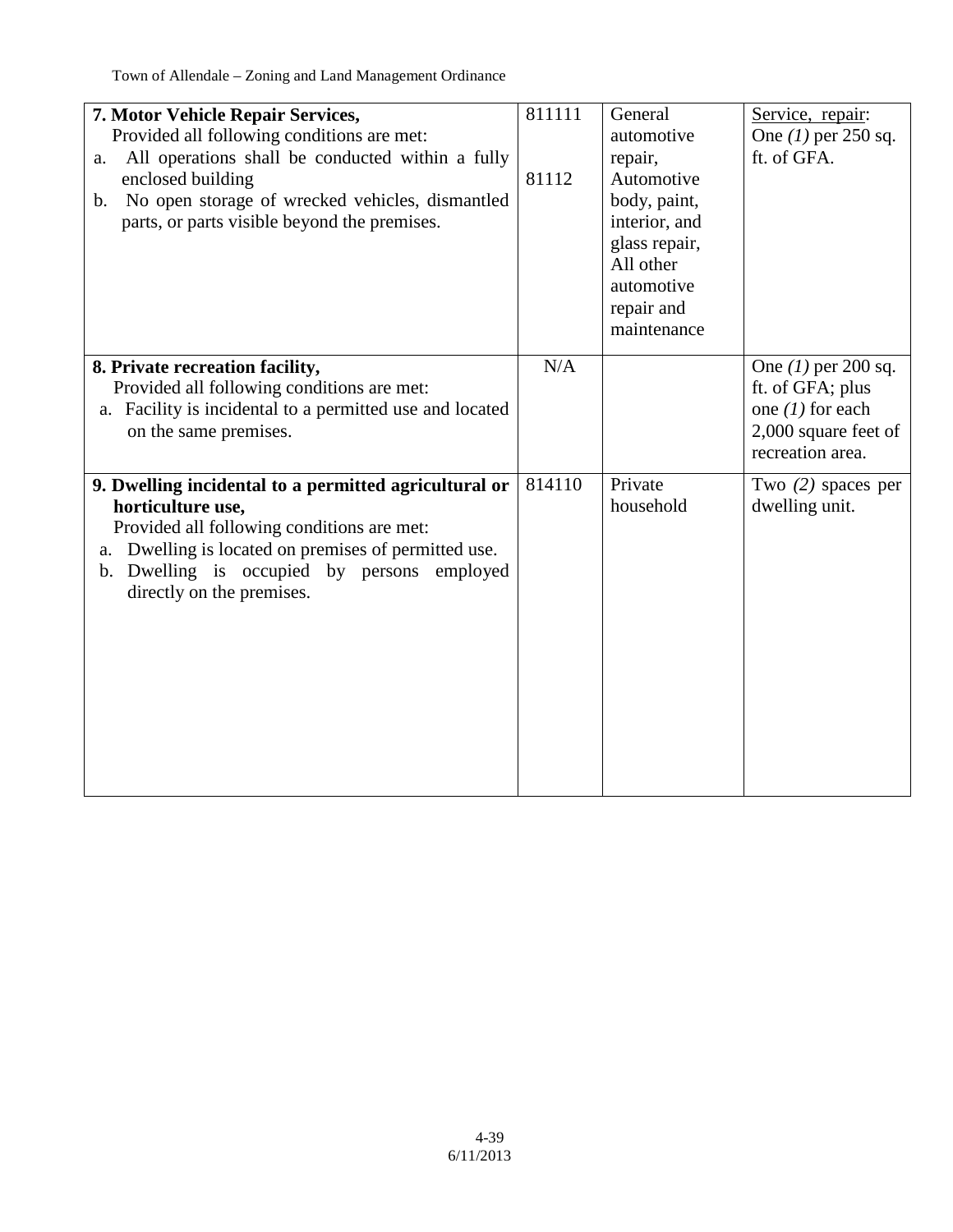| <b>10. Retail Business</b><br>Provided all following conditions are met:<br>Retail use is incidental to a permitted use<br>a.<br>b. Retail use is located on the same premises as a<br>permitted use                                                                                                                | 4411,<br>4412,<br>442,<br>443,<br>445,<br>446,<br>448,<br>451,<br>452,<br>453, | Automotive<br>dealers,<br>Auto supply<br>stores,<br>boat dealers,<br>motorcycle<br>dealers, mobile<br>home dealers,<br>Farm equipment<br>dealers;<br>Home furniture,<br>$&$ equip;<br>Electronics and<br>Appliance<br><b>Stores</b><br>Food stores &<br>markets;<br>Health $&$<br>Personal care<br>stores;<br>Clothing $&$<br>Clothing<br>Accessories<br>Stores;<br>Sporting Goods,<br>Hobby, Book,<br>and Music<br>Stores;<br>General<br>Merchandise,<br>department &<br>variety stores;<br>Miscellaneous<br>retail, including<br>drug stores,<br>liquor stores | Eating & drinking<br>places: one $(1)$ for<br>each four $(4)$ seats.<br>All other: One $(1)$<br>per $200$ sq. ft. of<br>GSA. |
|---------------------------------------------------------------------------------------------------------------------------------------------------------------------------------------------------------------------------------------------------------------------------------------------------------------------|--------------------------------------------------------------------------------|------------------------------------------------------------------------------------------------------------------------------------------------------------------------------------------------------------------------------------------------------------------------------------------------------------------------------------------------------------------------------------------------------------------------------------------------------------------------------------------------------------------------------------------------------------------|------------------------------------------------------------------------------------------------------------------------------|
|                                                                                                                                                                                                                                                                                                                     |                                                                                |                                                                                                                                                                                                                                                                                                                                                                                                                                                                                                                                                                  |                                                                                                                              |
| 11. Truck Terminal,<br>Provided all following conditions are met:<br>a. Paved acceleration and deceleration lanes at least<br>$ten(10)$ feet in width and $(100)$ feet in length,<br>respectively, are furnished and maintained where<br>trucks enter or leave terminal sites located<br>adjacent to major streets. | 4884,<br>4885,                                                                 | Trucking<br>Terminal                                                                                                                                                                                                                                                                                                                                                                                                                                                                                                                                             | <i>One</i> (1) per 200 sq.<br>ft. of GFA.                                                                                    |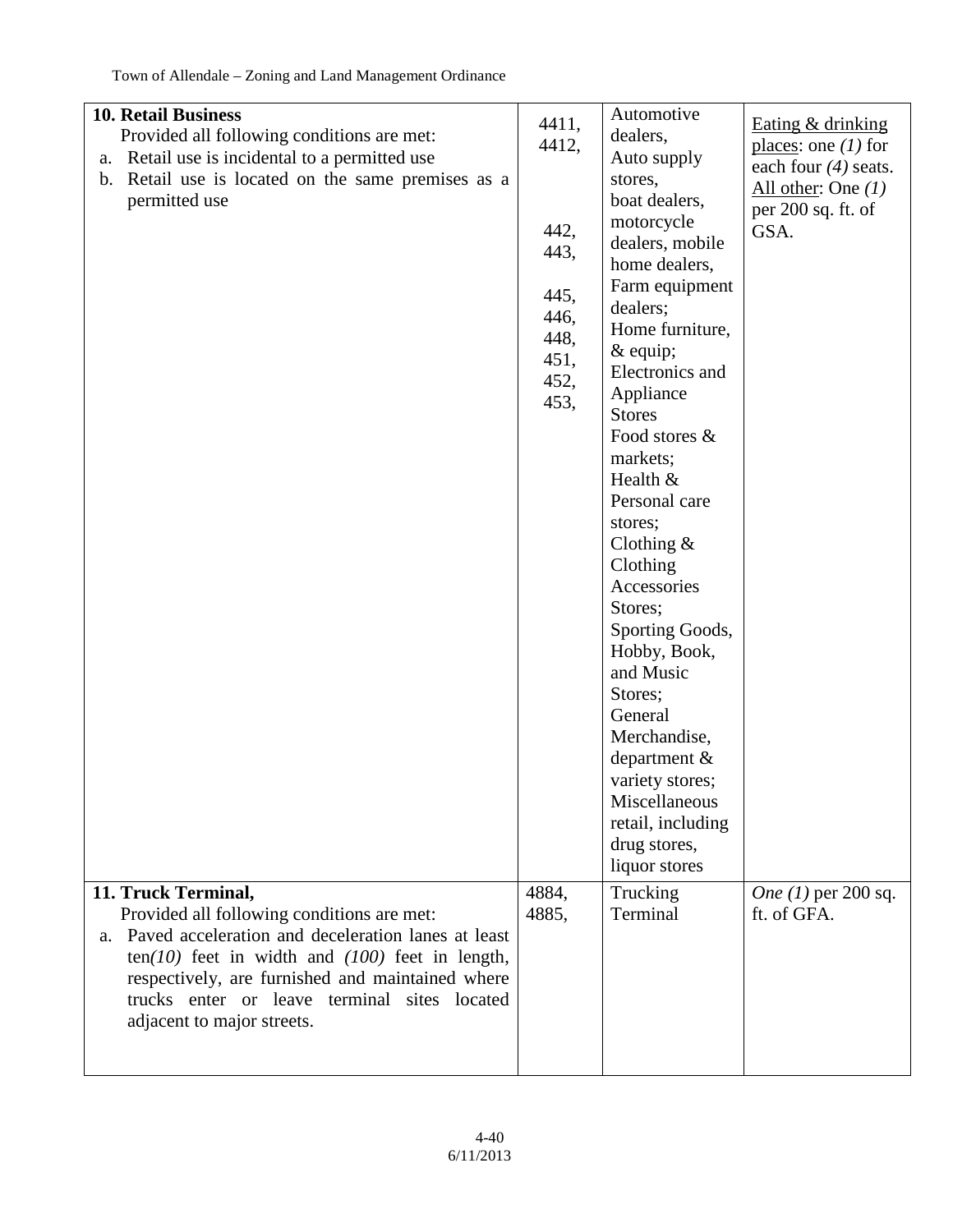| 12. Open yard use for the sale, rental, and/or                 |        |                |                       |
|----------------------------------------------------------------|--------|----------------|-----------------------|
| storage of new, use or salvaged materials, or                  |        |                |                       |
|                                                                |        |                |                       |
| equipment,                                                     |        |                |                       |
| Provided all following conditions are met:                     |        |                |                       |
| a. No burning of materials or products is conducted            |        |                |                       |
| on the premises except by means approved by                    |        |                |                       |
| designated Fire Chief and Building Official.                   |        |                |                       |
| b. For open storage or use of salvage materials and/or         |        |                |                       |
| salvage equipment a wall of at least six $(6)$ feet            |        |                |                       |
| height above finished grade will be required along             |        |                |                       |
| all property lines.                                            |        |                |                       |
| 13. Wholesale business outlet                                  |        |                |                       |
| Provided all following conditions are met:                     | 423,   | Wholesale      | One $(1)$ per 300 sq. |
| If there is open storage of junk or salvage<br>a.              | 424,   | trade:         | ft. of GSA.           |
| materials associated with this use it must be in               | 425,   | Durable goods; |                       |
| compliance with $$4-117$ Industrial Development                |        | Nondurable     |                       |
| District Uses.                                                 |        | goods.         |                       |
|                                                                |        |                |                       |
| 14. Veterinary hospital and/or boarding facility               | 54194, | Veterinary     | One $(1)$ per 200 sq. |
| Provided all following conditions are met:                     | 812910 | services, Pet  | ft. of GFA.           |
| All boarding arrangements are maintained within a<br>a.        |        | Care services  |                       |
| building.                                                      |        |                |                       |
| No noise connected with the operation of the<br>$\mathbf{b}$ . |        |                |                       |
| facility is discernible beyond the premises.                   |        |                |                       |
| 15. Adult entertainment, see Chapter 5,                        | N/A    |                | One $(1)$ per 300 sq. |
| <b>Supplemental Regulations</b>                                |        |                | ft. of GFA.           |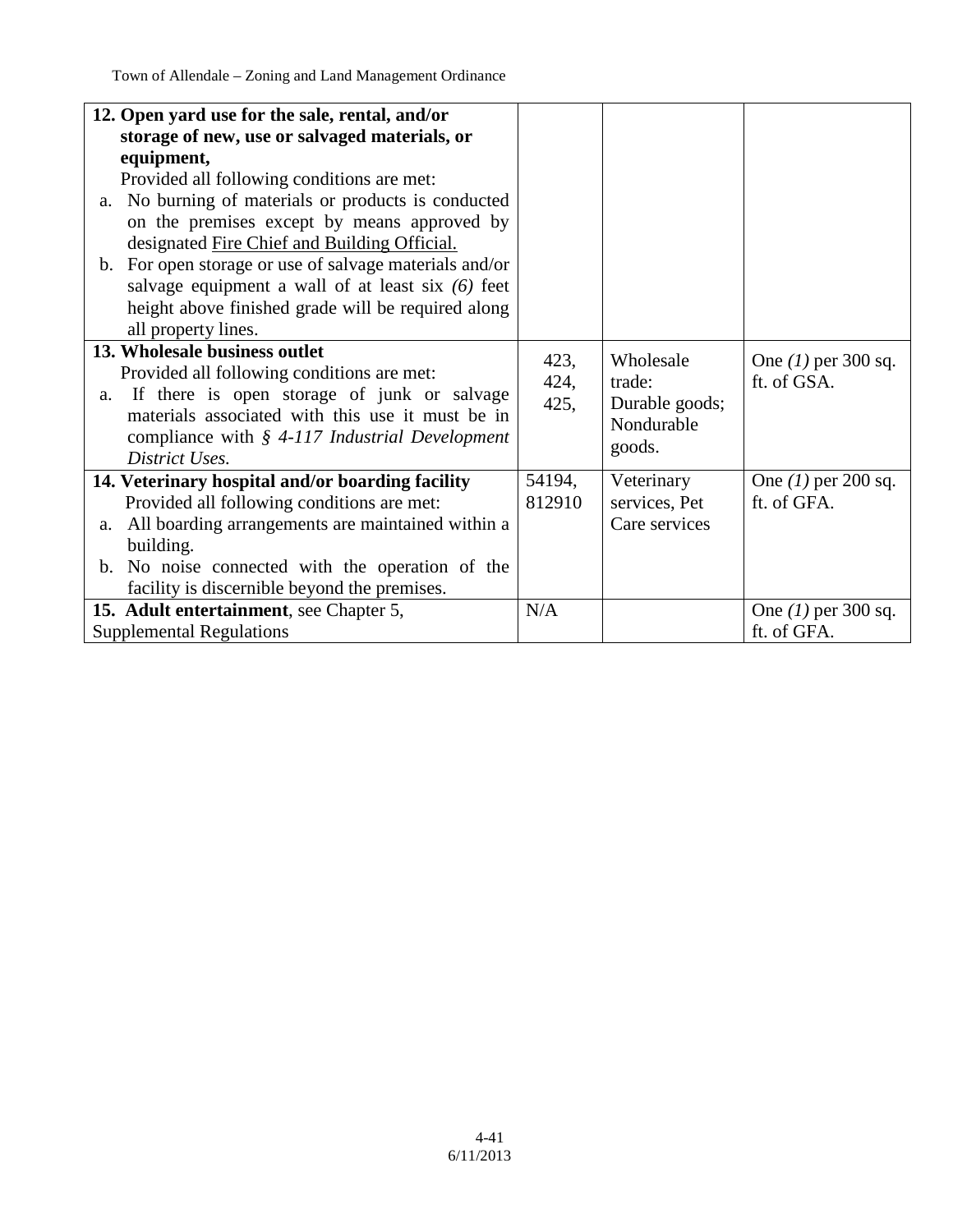| <b>SPECIAL EXCEPTIONS</b><br><b>IND</b><br>(Approved by Board of Zoning Appeals after hearing)                                                                                                                                                                                                                                                                                                                                                                                                                                                                                                                                                                                                                                                                                                                                                                                                                                    | <b>NAICS</b><br><b>CODE</b>   | <b>NAICS</b><br><b>DESCRIPTION</b> | <b>PARKING</b><br><b>SPACES</b><br><b>REQUIRED</b> |
|-----------------------------------------------------------------------------------------------------------------------------------------------------------------------------------------------------------------------------------------------------------------------------------------------------------------------------------------------------------------------------------------------------------------------------------------------------------------------------------------------------------------------------------------------------------------------------------------------------------------------------------------------------------------------------------------------------------------------------------------------------------------------------------------------------------------------------------------------------------------------------------------------------------------------------------|-------------------------------|------------------------------------|----------------------------------------------------|
| 1. Junk and scrap metals, provided the Board of<br>Appeals determines:<br>a. the use is compatible with the district;<br>b. the site is at least two $(2)$ acres in size, is located no<br>less than $(1,000)$ feet from any residential use; and<br>that any building or structure thereon is set back no<br>less than fifty $(50)$ feet from any side, rear, or front<br>property line.<br>c. adequate parking for employees & customers is<br>provided;<br>d. adequate provisions are made for access and traffic<br>safety;<br>e. no outside storage of junk or salvage is permitted;<br>f. the entire site is secured with fencing six $(6)$ feet in<br>height;<br>g. no nuisance will be created beyond the premises by<br>noise, vibration, smoke, gas, fumes, odor, dust, etc.;<br>h. conditions are imposed to protect adjacent property<br>from adverse impact; and<br>i. applicable environmental regulations are met. | 423930,<br>425110,<br>425120, | Scrap, waste<br>materials          | Set by Board                                       |
| 2. Oil and gas bulk sales                                                                                                                                                                                                                                                                                                                                                                                                                                                                                                                                                                                                                                                                                                                                                                                                                                                                                                         | 424,<br>425,<br>454,          | Petroleum<br>products              | Set by Board                                       |
| 3. Manufacturing, industry, processing, assembly and<br>storage, provided the Board of Zoning Appeals<br>determines:<br>a. the use is compatible with the district;<br>b. adequate parking for employees $&$ customers is<br>provided;<br>c. adequate provisions are made for access and traffic<br>safety;<br>d. no outside storage of junk or salvage is permitted;<br>e. no nuisance will be created beyond the premises by<br>noise, vibration, smoke, gas, fumes, odor, dust, etc.;<br>f. conditions are imposed to protect adjacent property<br>from adverse impact; and<br>applicable environmental regulations are met.<br>g.                                                                                                                                                                                                                                                                                             | N/A                           |                                    | Set by Board                                       |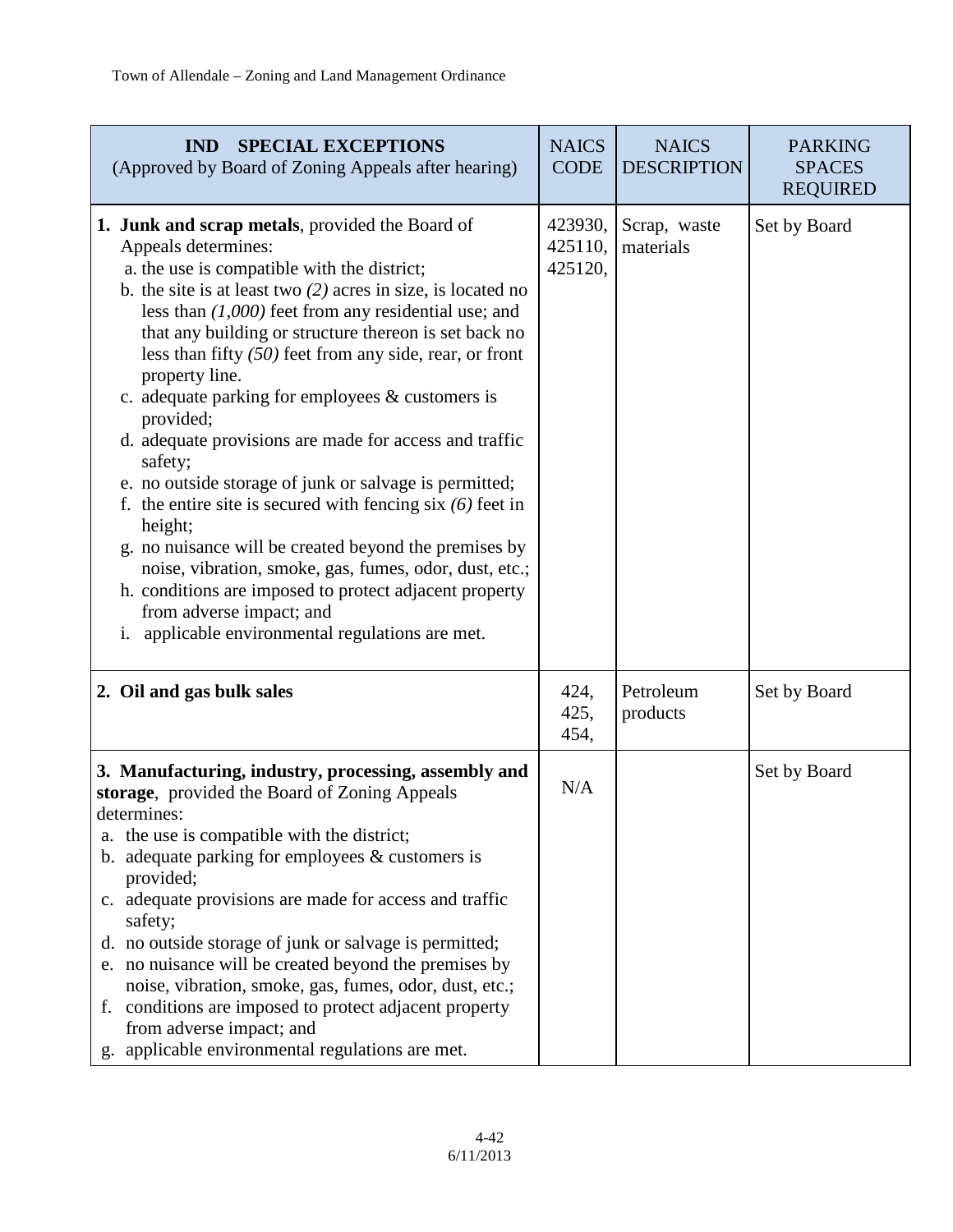## **§ 4-118 IND - Industrial Development District Regulations.**

| <b>Minimum lot area:</b>                                  | Five $(5)$ acres                                                                                                                                                                                                                                                                                   |
|-----------------------------------------------------------|----------------------------------------------------------------------------------------------------------------------------------------------------------------------------------------------------------------------------------------------------------------------------------------------------|
| Minimum lot width at building<br>line:                    | $(250)$ feet.                                                                                                                                                                                                                                                                                      |
| <b>Minimum front yard setback:</b>                        | Fifty $(50)$ feet from street right of way line.                                                                                                                                                                                                                                                   |
| Minimum side yard:                                        | $(100)$ feet.                                                                                                                                                                                                                                                                                      |
| Minimum rear yard:                                        | $(100)$ feet.                                                                                                                                                                                                                                                                                      |
| <b>Maximum structure height:</b>                          | Sixty $(60)$ feet as permitted by fire regulations (not applicable to<br>church spires, belfries, cupolas, domes, utility and communication<br>towers, chimneys, flag poles, antennae).                                                                                                            |
| <b>Visibility requirements:</b>                           | Corner lot: no obstruction between heights of three $(3)$ and ten $(10)$<br>feet above finished street level within fifteen $(15)$ feet of intersection<br>of street right-of-way lines.<br>Private drive: no obstruction over height of thirty $(30)$ inches within<br>ten $(10)$ feet of street. |
| Off street parking area and<br>loading area requirements: | See parking, supplemental regulations, Chapter 5.<br>Truck terminal: paved acceleration and deceleration lanes at least ten<br>$(10)$ feet wide and $(100)$ feet long are required at entrance and exit of<br>terminal site which must have access to and from a major street.                     |
| <b>Screening:</b>                                         | See landscaping, supplemental regulations, Chapter 5.<br>Planting screen, fence or wall at least six $(6)$ feet high is required along<br>all lot lines abutting any residential district and not separated by a<br>street.                                                                        |
| Signs:                                                    | See signs, supplemental regulations, Chapter 5.                                                                                                                                                                                                                                                    |
| <b>Storage:</b>                                           | No open storage of junk or salvage materials is permitted with any use<br>in the district, except in connection with a permitted special exception<br>granted by the Board of Zoning Appeals.                                                                                                      |
| <b>Subdivision regulations:</b>                           | Applicable regulations must be met.                                                                                                                                                                                                                                                                |
| <b>Supplemental regulations:</b>                          | See Chapter 5.                                                                                                                                                                                                                                                                                     |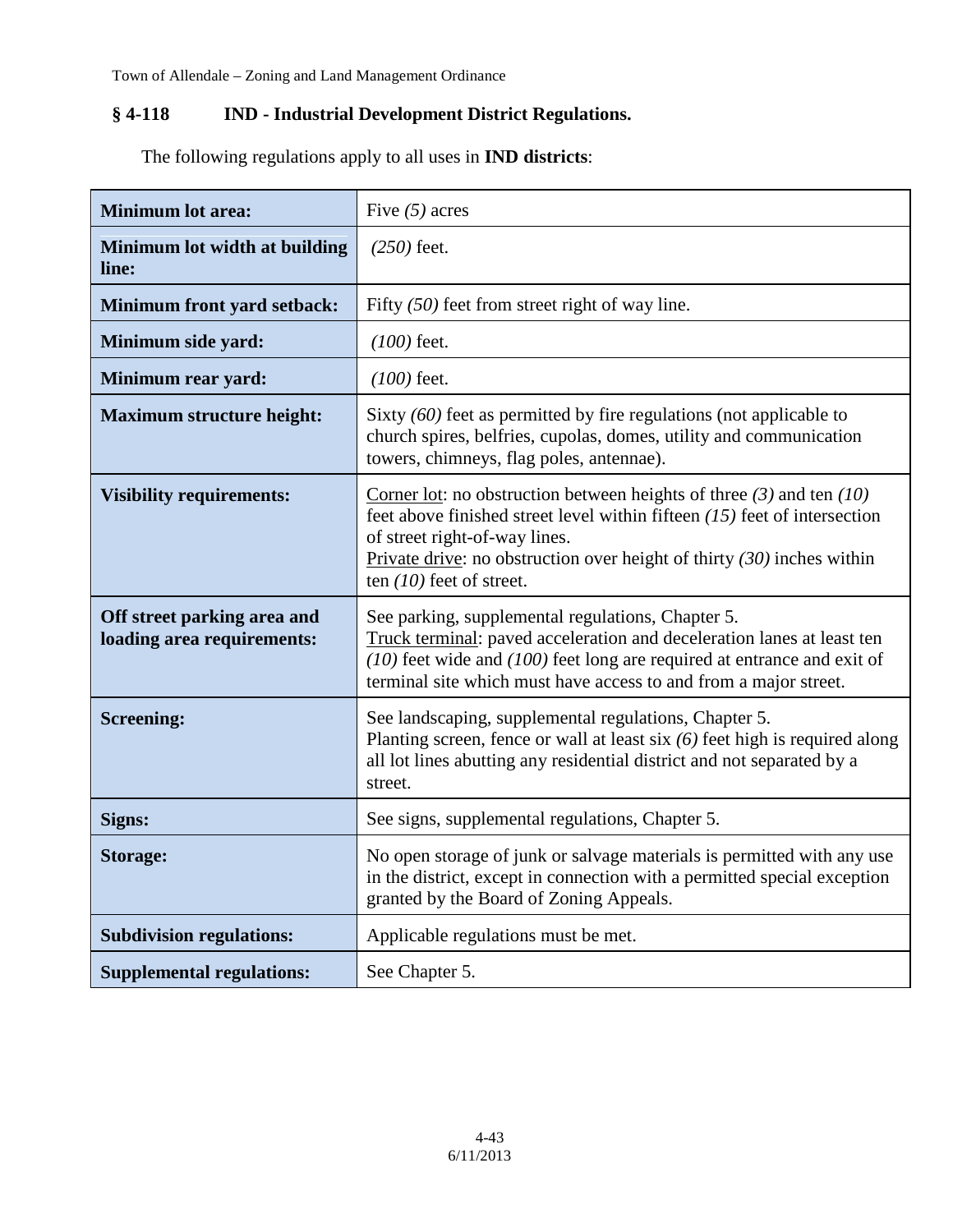### **§ 4-119 OSP - Open Space Preservation District Uses.**

Due to the precious and irreplaceable nature of these natural areas, all permitted uses are conditional in that they shall be approved by the Zoning Administrator if all conditions are complied with. The following uses may be permitted in any open space preservation zone subject to such safeguards and conditions as the Planning Commission shall see fit to prescribe in accordance with the particular characteristics of the area in question:

| <b>OSP CONDITIONAL USES</b>                  | <b>NAICS</b> | <b>NAICS</b>       | <b>PARKING SPACES</b> |
|----------------------------------------------|--------------|--------------------|-----------------------|
| (Approved by Zoning Administrator if all     | <b>CODE</b>  | <b>DESCRIPTION</b> | <b>REQUIRED</b>       |
| conditions are met)                          |              |                    |                       |
| 1. Publicly owned and/or operated parks,     | 712190,      | Historical sites,  | N/A                   |
| open-space, or recreational facilities       | 712120,      | zoos and           |                       |
| and necessary accessory uses and             | 712130       | botanical gardens, |                       |
| equipment, but not to include uses           |              | nature parks       |                       |
| requiring major structures or generating     |              |                    |                       |
| large volumes of traffic such as stadiums    |              |                    |                       |
| or auditoriums.                              |              |                    |                       |
| 2. Certain privately owned recreational      | 713910,      |                    | N/A                   |
| uses of an appropriate nature, such as       | 611620,      |                    |                       |
| riding academies, boating facilities, golf   | 713930,      |                    |                       |
| driving ranges, nature camps.                | 713990,      |                    |                       |
|                                              | 611620       |                    |                       |
| 3. Public utility substations, provided that | 221          |                    | N/A                   |
| there is no unduly noxious or offensive      |              |                    |                       |
| emission of odor, smoke, particulate         |              |                    |                       |
| matter, noise, or vibration; that any        |              |                    |                       |
| potentially dangerous facilities shall have  |              |                    |                       |
| adequate security fencing, and that any      |              |                    |                       |
| exterior machinery or equipment such as      |              |                    |                       |
| transformers, pumps, pipes, or tanks shall   |              |                    |                       |
| be visually screened to heights of six $(6)$ |              |                    |                       |
| feet or more as prescribed.                  |              |                    |                       |
| 4. Agricultural farming, dairying,           | 111, 112     |                    | N/A                   |
| ranching, and forestry; horticultural        |              |                    |                       |
| farming.                                     |              |                    |                       |
| 5. Wildlife refuges, including any single-   | 712190,      |                    | N/A                   |
| family dwelling units of caretakers          | 814110       |                    |                       |
| necessary to maintain and protect the        |              |                    |                       |
| refuge.                                      |              |                    |                       |
|                                              |              |                    |                       |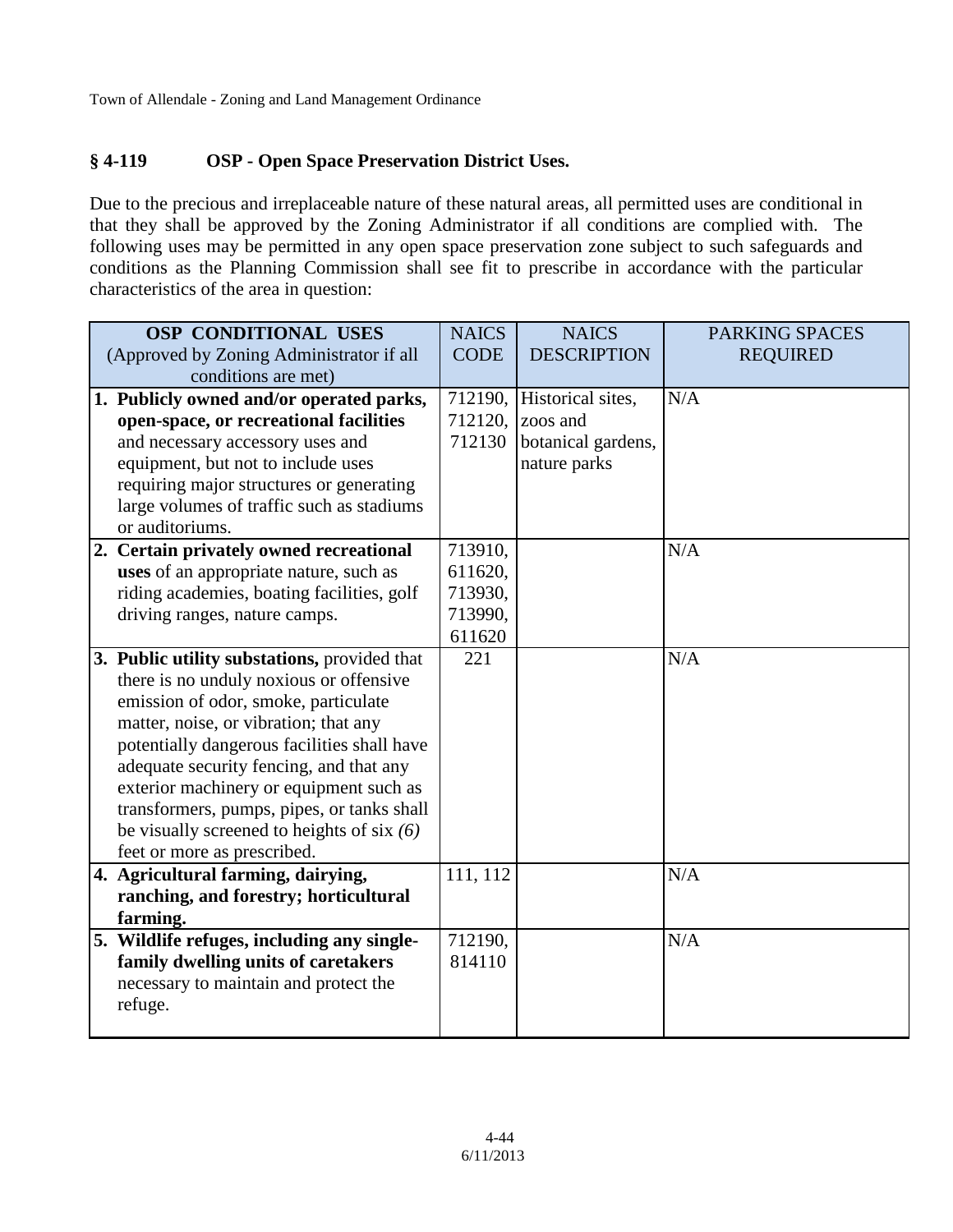| $\vert$ 6. Any use which the Planning       | N/A | N/A |
|---------------------------------------------|-----|-----|
| <b>Commission considers compatible with</b> |     |     |
| the Comprehensive Plan of the Town of       |     |     |
| Allendale.                                  |     |     |

#### **OSP PROHIBITED USES**

- **1. Any use which by reason of size or type of structure, nature of use, intensity of activity or traffic, or offensive operating characteristics** shall be determined by the Planning Commission to be incompatible with the character and intent of the district.
- **2. Any signs except those essential** to identification of uses for the benefit of the public. Size and character shall be determined by the Planning Commission.

#### **§ 4-120 OSP - Open Space Preservation District Regulations.**

The following regulations shall apply to all uses in OSP districts, other provisions in this ordinance to the contrary notwithstanding: lot size, yard requirements, construction characteristics, visual treatment and the like shall be prescribed by the Planning Commission according to the characteristics of the area and use in question. Particular attention shall be paid to excavation, drainage, paving, and clearing of land so as to minimize the disruption to the topography, ecological balance, and other natural characteristics of the site. Care shall be exercised and safeguards prescribed to prevent damage to the natural environment during construction.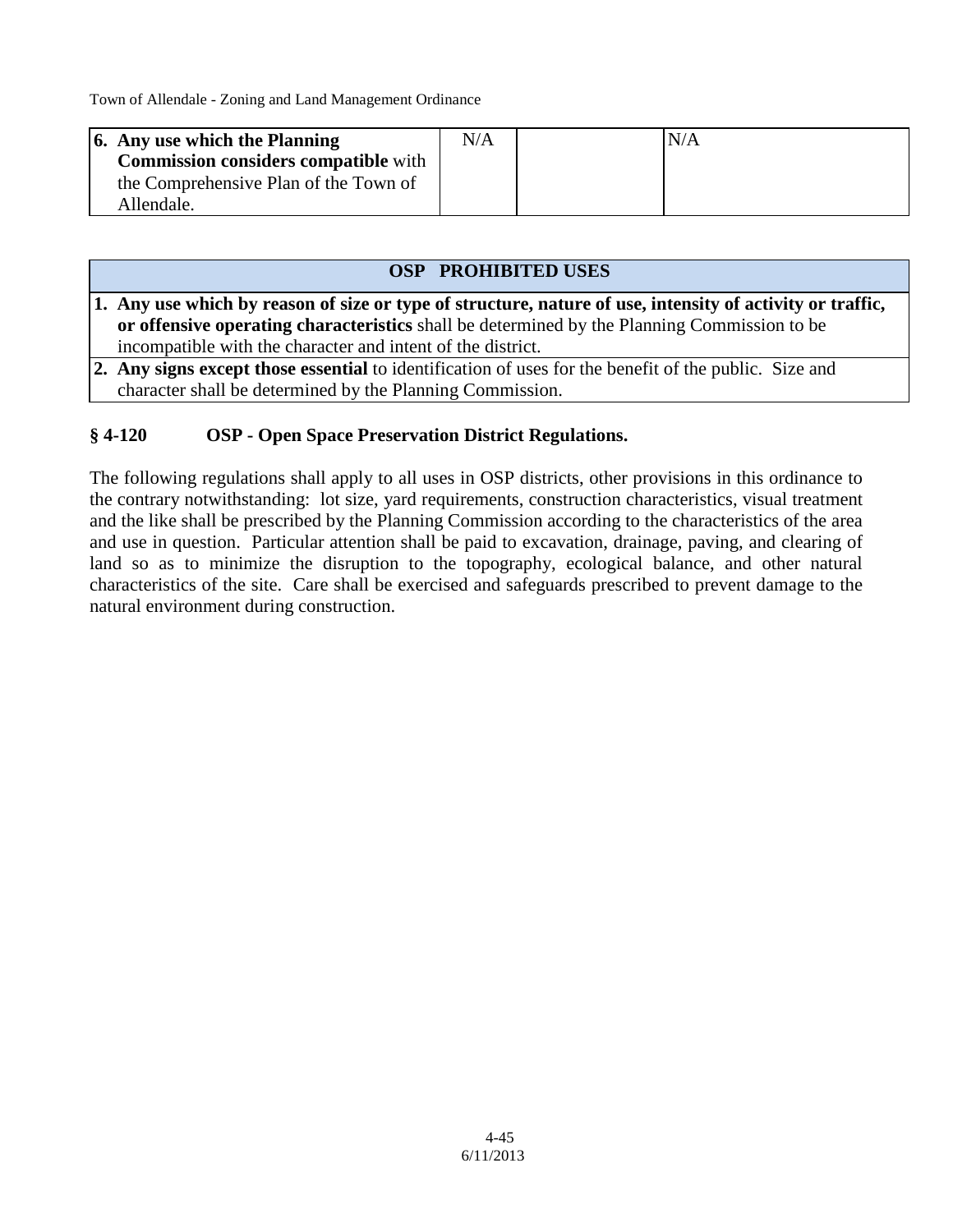## **§ 4-121 AGR - Agricultural District Uses.**

| <b>AGR PERMITTED USES</b>                     | <b>NAICS</b> | <b>NAICS</b>       | <b>PARKING SPACES</b> |
|-----------------------------------------------|--------------|--------------------|-----------------------|
|                                               | <b>CODE</b>  | <b>DESCRIPTION</b> | <b>REQUIRED</b>       |
| 1. Agricultural farming, dairying,            | 111, 112     |                    |                       |
| ranching, and forestry; horticultural         |              |                    |                       |
| farming, including any accessory uses for     |              |                    |                       |
| purposes incidental to the principal use      |              |                    |                       |
| 2. Recreational and amusement uses:           | 712190,      |                    |                       |
| ecotourism, golf course, active and           | 712120,      |                    |                       |
| passive outdoor recreation                    | 712130,      |                    |                       |
|                                               | 713910       |                    |                       |
| 3. Institutional uses: assembly and           | 813110,      |                    |                       |
| worship, college and professional schools,    | 491110,      |                    |                       |
| neighborhood and community schools,           | 921-926,     |                    |                       |
| residential institutional, government         | 611,         |                    |                       |
| offices, public services, and local utilities |              |                    |                       |
| 4. Residential uses: single family detached,  | 814110       |                    | Two $(2)$ per unit    |
| manufactured home                             |              |                    |                       |
| 5. Public utility substations, provided that  | 221          |                    |                       |
| there is no unduly noxious or offensive       |              |                    |                       |
| emission of odor, smoke, particulate          |              |                    |                       |
| matter, noise, or vibration; that any         |              |                    |                       |
| potentially dangerous facilities shall have   |              |                    |                       |
| adequate security fencing, and that any       |              |                    |                       |
| exterior machinery or equipment such as       |              |                    |                       |
| transformers, pumps, pipes, or tanks shall    |              |                    |                       |
| be visually screened to heights of six $(6)$  |              |                    |                       |
| feet or more as prescribed.                   |              |                    |                       |
| 6. Wildlife refuges, including any single-    | 712190,      |                    |                       |
| family dwelling units of caretakers           | 814110       |                    |                       |
| necessary to maintain and protect the         |              |                    |                       |
| refuge.                                       |              |                    |                       |
| 7. Any use which the Planning                 | N/A          |                    |                       |
| <b>Commission considers compatible with</b>   |              |                    |                       |
| the neighborhood use and the                  |              |                    |                       |
| Comprehensive Plan of the Town of             |              |                    |                       |
| Allendale.                                    |              |                    |                       |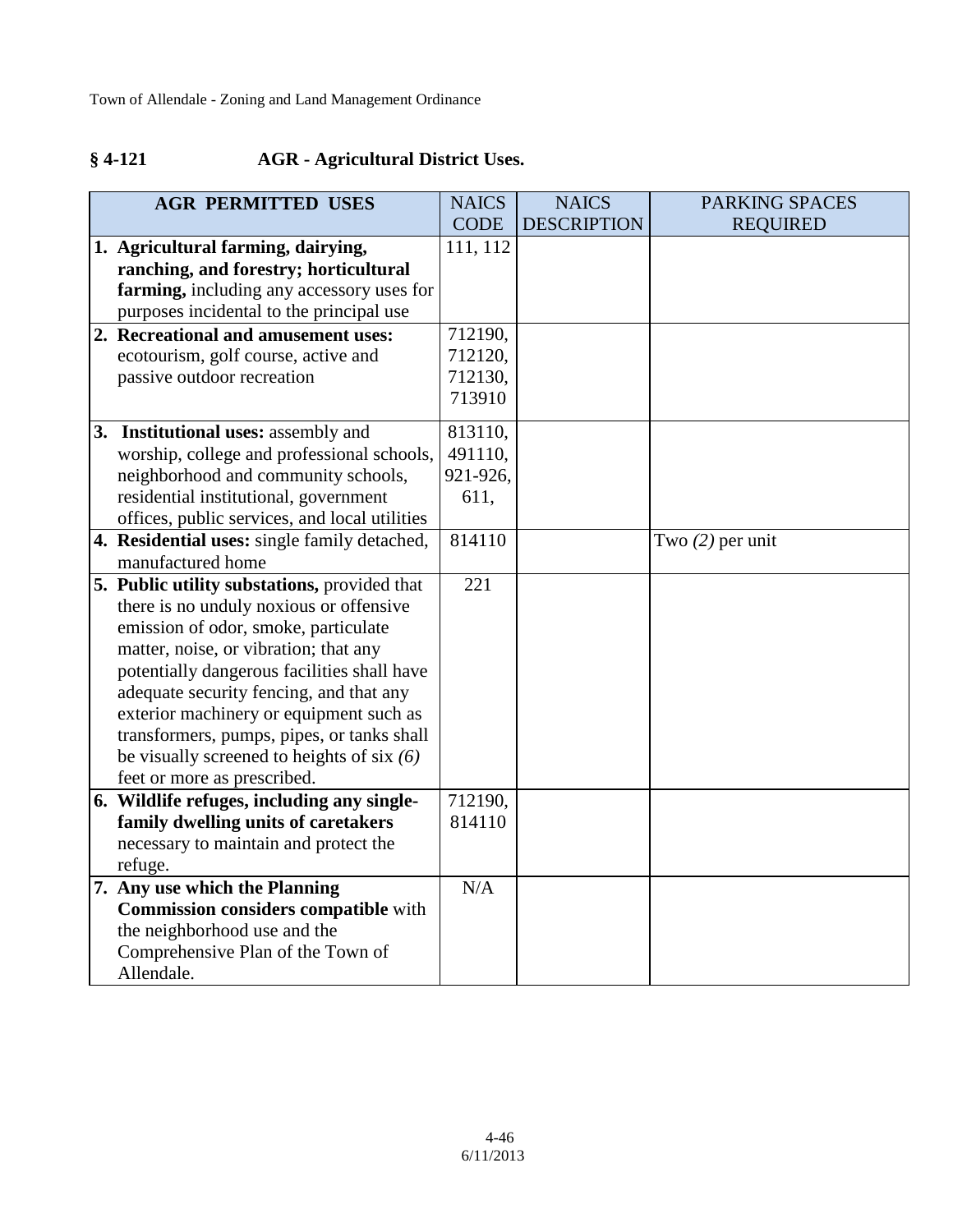| <b>AGR CONDITIONAL USES</b><br>(Approved by Zoning Administrator if all conditions<br>are met)                                                                                                                                                                                                                                     | <b>NAICS</b><br><b>CODE</b> | <b>NAICS</b><br><b>DESCRIPTION</b> | <b>PARKING SPACES</b><br><b>REQUIRED</b> |
|------------------------------------------------------------------------------------------------------------------------------------------------------------------------------------------------------------------------------------------------------------------------------------------------------------------------------------|-----------------------------|------------------------------------|------------------------------------------|
| 1. Communications tower, see Chapter 5,<br>Supplemental Regulations.                                                                                                                                                                                                                                                               | N/A                         |                                    |                                          |
| 2. Temporary Christmas tree sales, on vacant lot for<br>a period not to exceed thirty-five $(35)$ days.                                                                                                                                                                                                                            | N/A                         |                                    |                                          |
| <b>3. Bed and Breakfast, permitted as an accessory use</b><br>only.                                                                                                                                                                                                                                                                | 721191                      |                                    |                                          |
| 4. Family daycare home, permitted as an accessory<br>use only. Care is provided in a family home during the<br>day for no more than $six(6)$ children including the<br>daycare parents' own children.                                                                                                                              | 624410                      |                                    |                                          |
| <b>5. Home occupation, permitted as an accessory use</b><br>only.                                                                                                                                                                                                                                                                  | N/A                         |                                    |                                          |
| <b>6. Cemetery, provided all following conditions are</b><br>met:<br>a. minimum two $(2)$ acre lot;<br>b. no crematorium or dwelling except caretaker;<br>front yard setback ten $(10)$ feet from street right-<br>of-way line;<br>d. non-illuminated sign not over 30 $(30)$ square feet<br>in area or ten $(10)$ feet in height. | 812220                      | Cemetery                           | None                                     |

## **AGR PROHIBITED USES**

### **1. Manufactured Home Park**

**2. All uses not listed as permitted or conditionally permitted**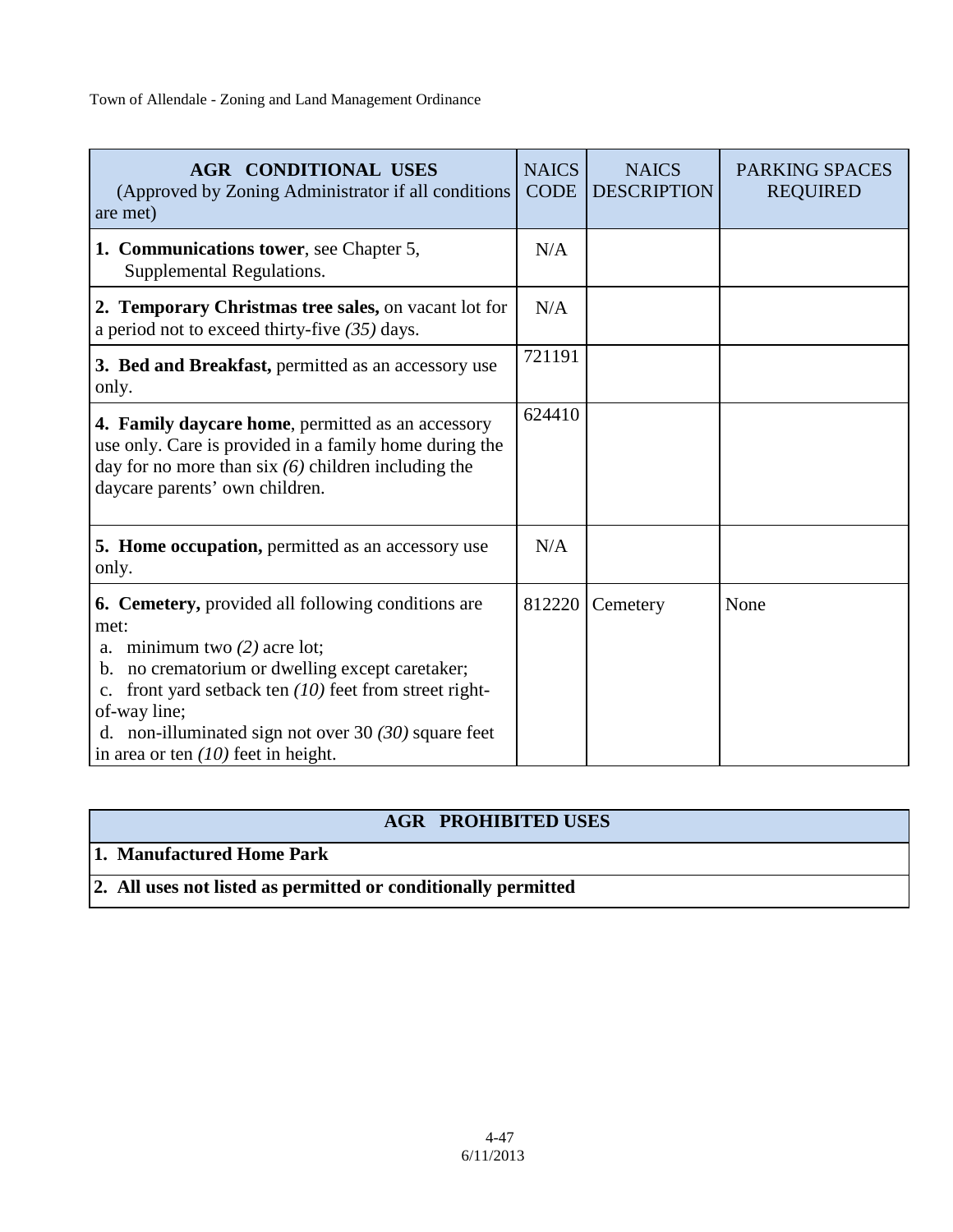## **§ 4-122 AGR - Agricultural District Regulations.**

The following regulations apply to all uses in **AGR districts**:

| <b>Minimum lot area:</b>                                  | Two (2) Acres.                                                                                                                                                                                                                                                                                                                            |
|-----------------------------------------------------------|-------------------------------------------------------------------------------------------------------------------------------------------------------------------------------------------------------------------------------------------------------------------------------------------------------------------------------------------|
| <b>Minimum lot width at</b><br>building line:             | Twenty $(20)$ feet for a standard lot; Forty $(40)$ feet for a corner lot.                                                                                                                                                                                                                                                                |
| <b>Minimum front yard</b><br>setback:                     | Thirty-five $(35)$ feet from street right of way line.                                                                                                                                                                                                                                                                                    |
| Minimum side yard<br>setback:                             | Residential<br>30 (30) feet.<br>Non-residential<br>50 $(50)$ feet.<br>$\Delta$ ccessory structure – Three (3) feet from interior side lot line.                                                                                                                                                                                           |
| Minimum rear yard<br>setback:                             | Residential<br>30 (30) feet.<br>Non-residential<br>50 (50) feet.<br>Accessory structure – Three $(3)$ feet from interior side lot line.                                                                                                                                                                                                   |
| <b>Maximum structure height:</b>                          | Thirty-five $(35)$ feet when permitted by fire regulations (not<br>applicable to church spires, belfries, cupolas, domes, utility and<br>communication towers, chimneys, flag poles, antennae).<br>Silos and other agricultural accessory uses are exempt from the<br>maximum structure height requirement.                               |
| <b>Visibility requirements:</b>                           | Corner lot: no obstruction between heights of three $(3)$ and ten $(10)$<br>feet above finished street level within fifteen $(15)$ feet of intersection<br>of street right-of-way lines.<br>Private drive: no obstruction over height of thirty $(30)$ inches within<br>ten $(10)$ feet of intersection of street line and line of drive. |
| Off street parking area and<br>loading area requirements: | See parking, supplemental regulations, Chapter 5.                                                                                                                                                                                                                                                                                         |
| <b>Screening:</b>                                         | See landscaping, supplemental regulations, Chapter 5.                                                                                                                                                                                                                                                                                     |
| Signs:                                                    | See signs, supplemental regulations, Chapter 5.                                                                                                                                                                                                                                                                                           |
| <b>Storage:</b>                                           | No open storage of junk or salvage materials is permitted with any<br>use in the district, except in connection with a permitted special                                                                                                                                                                                                  |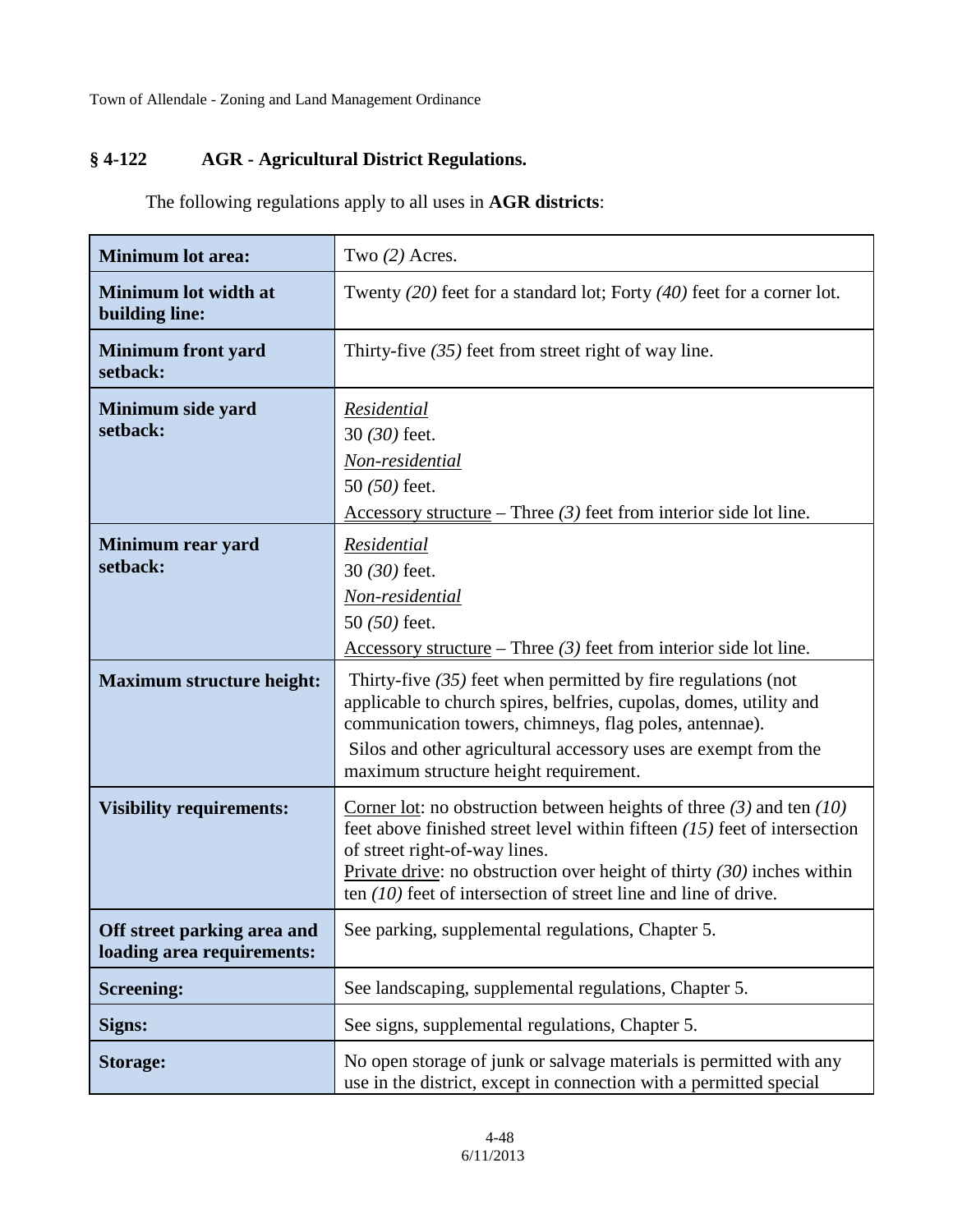|                                  | exception granted by the Board of Zoning Appeals. |
|----------------------------------|---------------------------------------------------|
| <b>Subdivision regulations:</b>  | Applicable regulations must be met.               |
| <b>Supplemental regulations:</b> | See Chapter 5.                                    |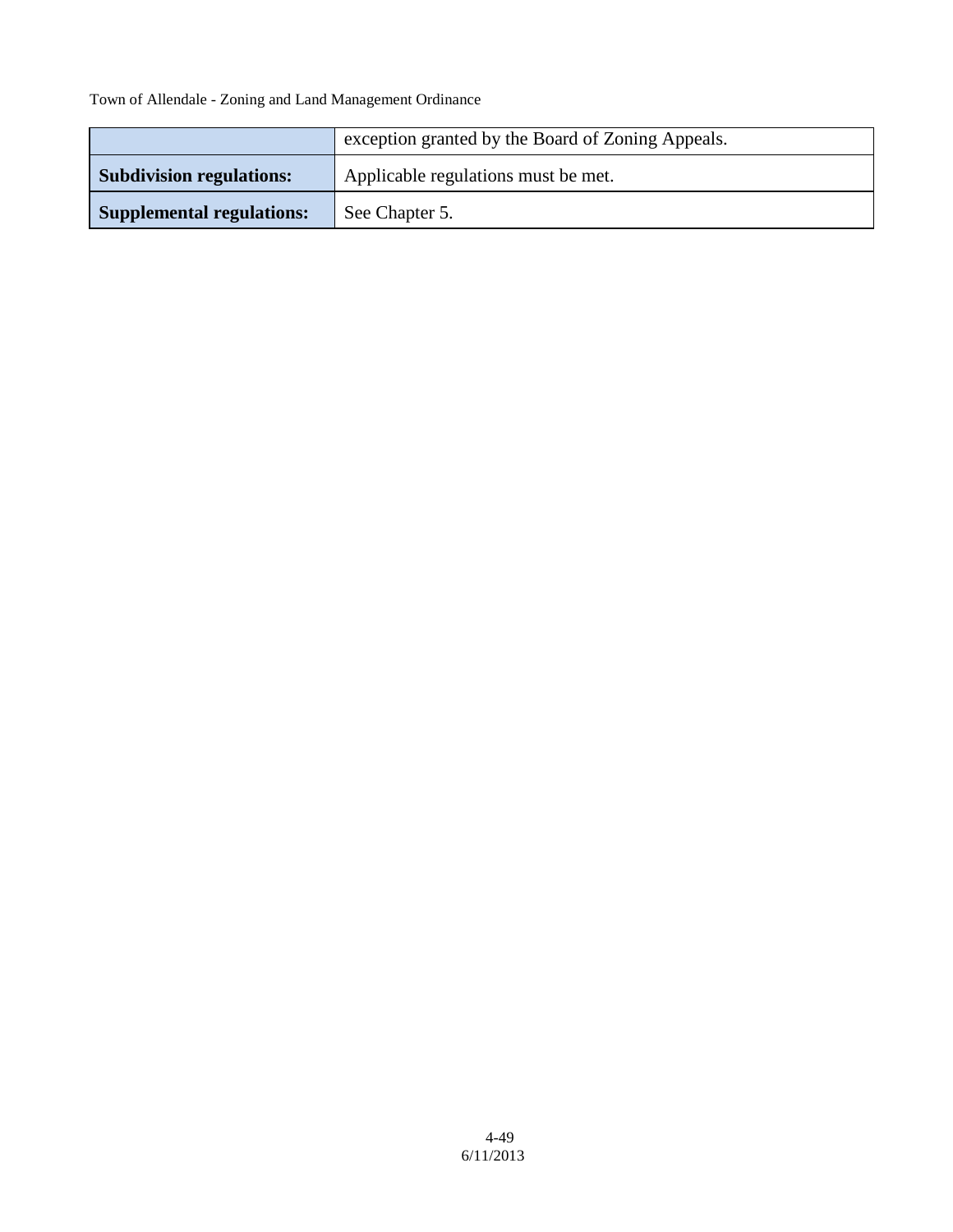### **§ 4-123 FHD – Flood Hazard Overlay District.**

The Flood Hazard Overlay District has been established to promote the public health, safety and general welfare and to minimize public and private losses due to flood conditions in specific areas by provisions designed to:

- 1. Restrict or prohibit uses which are dangerous to health, safety and property due to water or erosion hazards, or which result in damaging increases in erosion or in flood heights or velocities;
- 2. Require that uses vulnerable to floods, including facilities which serve such uses be protected against flood damage at the time of initial construction;
- 3. Control the alteration of natural floodplains, stream channels, and natural protection barriers which are involved in the accommodation of floodwaters;
- 4. Control filling, grading, dredging and other development which may increase erosion or flood damage; and
- 5. Prevent or regulate the construction of flood barriers which will unnaturally divert flood waters or which may increase flood hazards to other lands.

The Flood Hazard District is an "overlay" district. As such, permitted uses are determined by the "underlying" or primary zoned district. These regulations temper and modify the development standards of the primary district to the extent necessary to achieve the objectives of § 4-123, 1-5 above.

The boundaries of the FHD have been determined by scientific and engineering studies prepared by the Federal Insurance Administration and FEMA. The results thereof plotted on flood maps for Allendale County and the Town of Allendale. Boundaries for construction or use restrictions set forth within this chapter shall be determined by scaling distances on the flood maps. Where interpretation is needed in order to allow a surveyor to locate the exact boundaries of the district, as shown on the flood maps, the building official shall initially make the necessary interpretation, based on flood profile information pursuant to the provisions of applicable County Ordinances. However, where there is uncertainty involving his decision, the developer may appeal to the board of appeals. The areas within the FHD are further divided into: (1) Floodway Districts (FWD) and (2) Flood Fringe Districts (FFD). The boundaries of these districts are established on the official flood boundary maps for the Town of Allendale, South Carolina.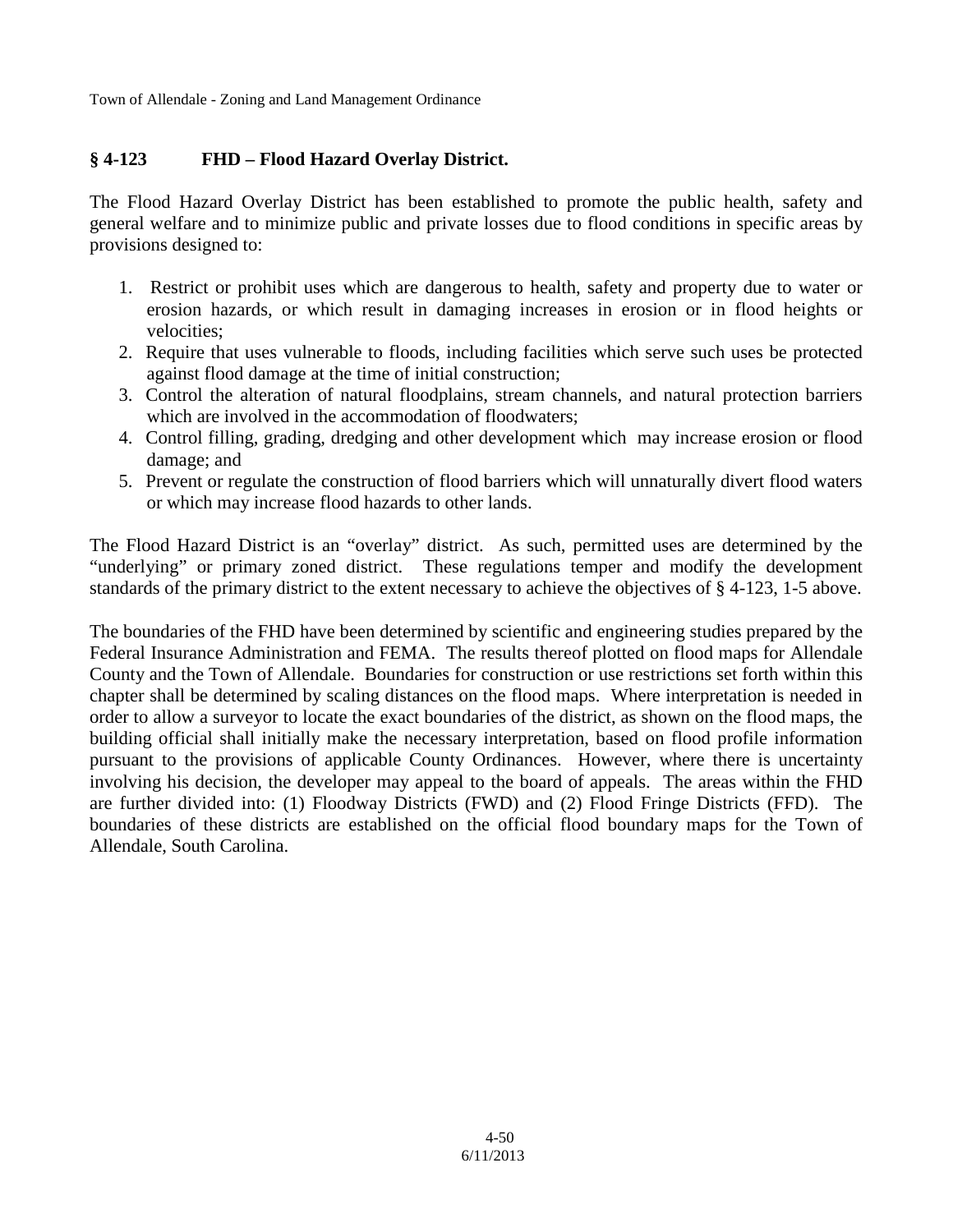#### **CHAPTER 5 SUPPLEMENTAL REGULATIONS**

### **Article I Purpose**

#### **§ 5-100 Regulated Uses, Buildings and Projects.**

The purpose of this chapter is to improve the impact of the siting of certain land uses, buildings and projects whose characteristics could adversely affect the surrounding area and properties, as well as environmental, health and safety conditions. Standards and supplemental regulations with criteria above and beyond those set forth elsewhere by this Ordinance are imposed herein.

The additional requirements of this chapter shall apply to all uses, buildings and projects listed below.

- 1. Communications Tower and Antenna
- 2. Townhouse Projects
- 3. Patio and Zero Lot Line Housing Projects
- 4. Bed and Breakfast Inns
- 5. Manufactured Housing
- 6. Manufactured Home Parks
- 7. Accessory Apartments
- 8. Home Occupations
- 9. Scrap and Waste Material (Junkyards)
- 10. Refuse Systems
- 11. Apartments
- 12. Flood Plain
- 13. Landscaping
- 14. Parking
- 15. Signs
- 16. Sexually Oriented Businesses

#### **§ 5-101 Communications Tower and Antenna Definitions**

a. "Communications tower" as used in this ordinance shall mean a tower, pole, or similar structure which supports a telecommunications antenna operated for commercial purposes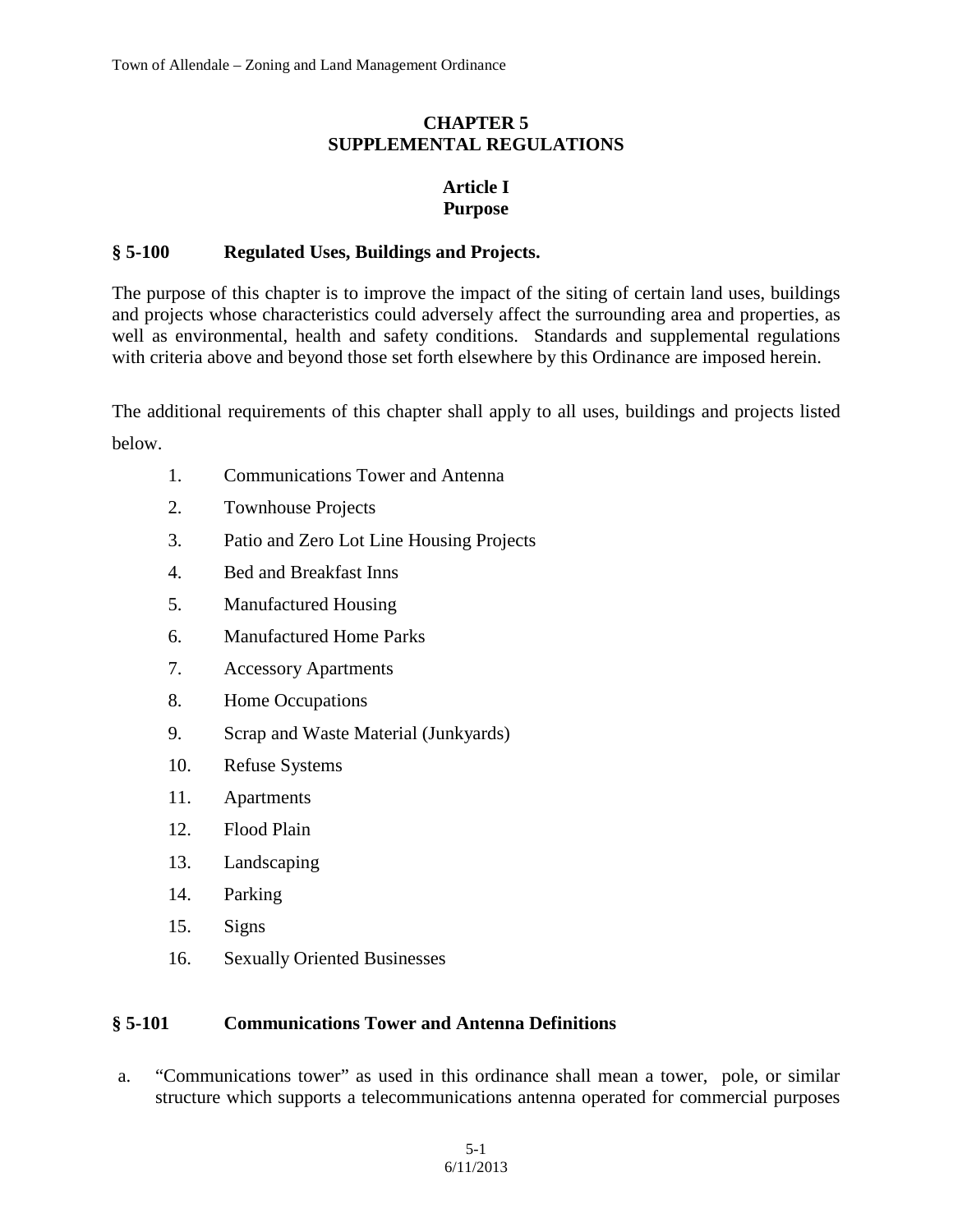above ground in a fixed location, free-standing, guyed, or on a building.

- b. "Telecommunications," as defined in the federal Telecommunications Act of 1996, means the transmission, between or among points specified by the user, of information of the user's choosing, without change in the form or content of the information as sent and received.
- c. "Antenna" means a device, dish or array used to transmit or receive telecommunications signals.
- d. "Height" of communication tower is distance from base of tower to top of structure.

### **§ 5-102 Communications Tower and Antenna Permitted as Conditional Use.**

A communications tower and/or antenna may be permitted by the Zoning Administrator without further review upon determination that all of the applicable conditions in this ordinance are met.

| <b>DISTRICTS</b>                            | PERMITTED HEIGHT - FREE-STANDING OR GUYED TOWER                                                                                                                                                             |
|---------------------------------------------|-------------------------------------------------------------------------------------------------------------------------------------------------------------------------------------------------------------|
| Residential: RS-1, RS-2,<br>RMH, RMF        | Free-standing tower with height not exceeding 100 feet is a permitted<br>conditional use; height exceeding 100 feet requires special exception.                                                             |
| Commercial: OI, CC, NC                      | Free-standing or guyed tower with height not exceeding 180 feet is a<br>permitted conditional use; height exceeding 180 feet requires special<br>exception.                                                 |
| Industrial: IND<br><b>Agricultural: AGR</b> | Free-standing or guyed tower with height not exceeding 360 feet is a<br>permitted conditional use; height exceeding 360 feet requires special<br>exception.                                                 |
| <b>Planned Development:</b><br><b>PD</b>    | Tower with height specified in approved plan is permitted under conditions<br>set forth in plan.                                                                                                            |
|                                             | PERMITTED HEIGHT ABOVE STRUCTURE                                                                                                                                                                            |
| All districts                               | Tower and/or antenna mounted on building, water tank or structure other<br>than a free-standing or guyed communications tower must not extend more<br>than 30 feet above the highest part of the structure. |
|                                             | SPECIAL EXCEPTIONS AND VARIANCES                                                                                                                                                                            |
| <b>OSP</b>                                  | A tower may be permitted only by special exception applying basic district<br>standards as a minimum.                                                                                                       |

#### **a. Districts in which conditional uses are permitted; height limitations.**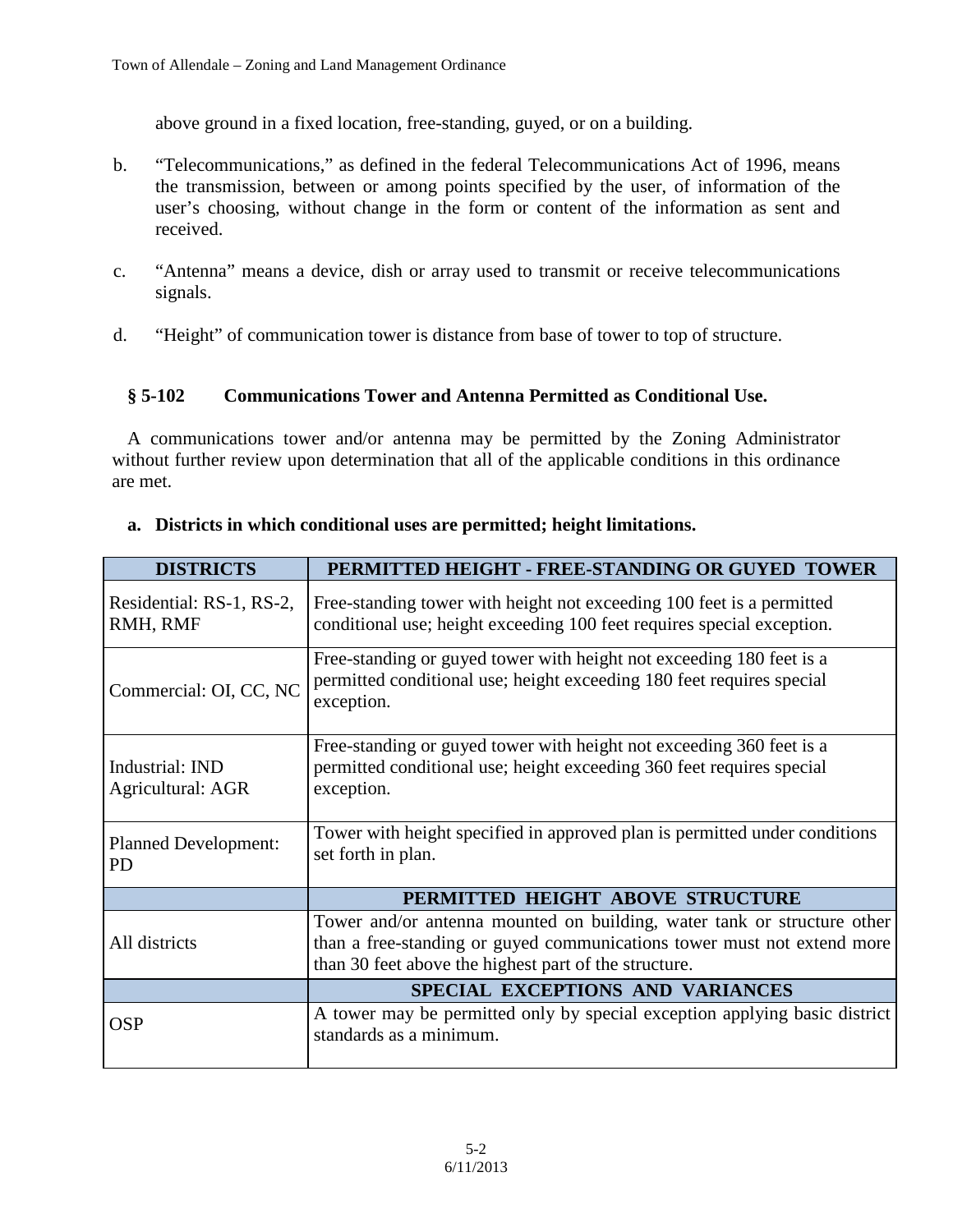| All districts<br>except PD | Free-standing or guyed tower and/or antenna exceeding height limitations<br>may be permitted by the Zoning Board of Appeals as a special exception.<br>See requirements for special exceptions in $\S$ 5-103.      |
|----------------------------|--------------------------------------------------------------------------------------------------------------------------------------------------------------------------------------------------------------------|
| All districts              | Variances from conditions imposed by this section may not be granted by<br>the Zoning Board of Appeals. Variances from other general district<br>regulations may be granted under standards in SC Code § 6-29-800. |

**b. Application requirements:** The applicant for a conditional use zoning permit for construction of a communications tower or placement of a commercial telecommunications antenna on an existing structure other than a tower previously permitted must file with the Zoning Administrator an application accompanied by a fee of \$200.00 and the following documents, if applicable:

| specifications;                 |    | 1. One copy of typical specifications for proposed structures and antennae,<br>including description of design characteristics and material.                                                                                                                                                                                                                                                              |
|---------------------------------|----|-----------------------------------------------------------------------------------------------------------------------------------------------------------------------------------------------------------------------------------------------------------------------------------------------------------------------------------------------------------------------------------------------------------|
| site plan;                      | 2. | A site plan drawn to scale showing property boundaries, tower location,<br>tower height, guy wires and anchors, existing structures, photographs or<br>elevation drawings depicting typical design of proposed structures,<br>parking, fences, landscape plan, and existing land uses on adjacent<br>property; [site plan not required if antenna is to be mounted on an<br>approved existing structure]; |
| tower location map;             | 3. | A current map, or update for an existing map on file, showing locations of<br>applicant's antennae, facilities, existing towers, and proposed towers<br>which are reflected in public records, serving any property within the<br>Town;                                                                                                                                                                   |
| antenna capacity;<br>wind load; |    | 4. A report from a structural engineer registered in South Carolina showing<br>the tower antenna capacity by type and number, and a certification that the<br>tower is designed to withstand winds in accordance with ANSI/EIA/TIA<br>222 (latest revision) standards.                                                                                                                                    |
| antenna owners;                 |    | 5. Identification of the owners of all antennae and equipment to be located on<br>the site;                                                                                                                                                                                                                                                                                                               |
| owner authorization;            | 6. | Written authorization from the site owner for the application;                                                                                                                                                                                                                                                                                                                                            |
| <b>FCC</b> license;             |    | 7. Evidence that a valid FCC license for the proposed activity has been<br>issued;                                                                                                                                                                                                                                                                                                                        |
| visual impact<br>analysis;      | 8. | A line of sight analysis showing the potential visual and aesthetic impacts<br>on adjacent residential districts;                                                                                                                                                                                                                                                                                         |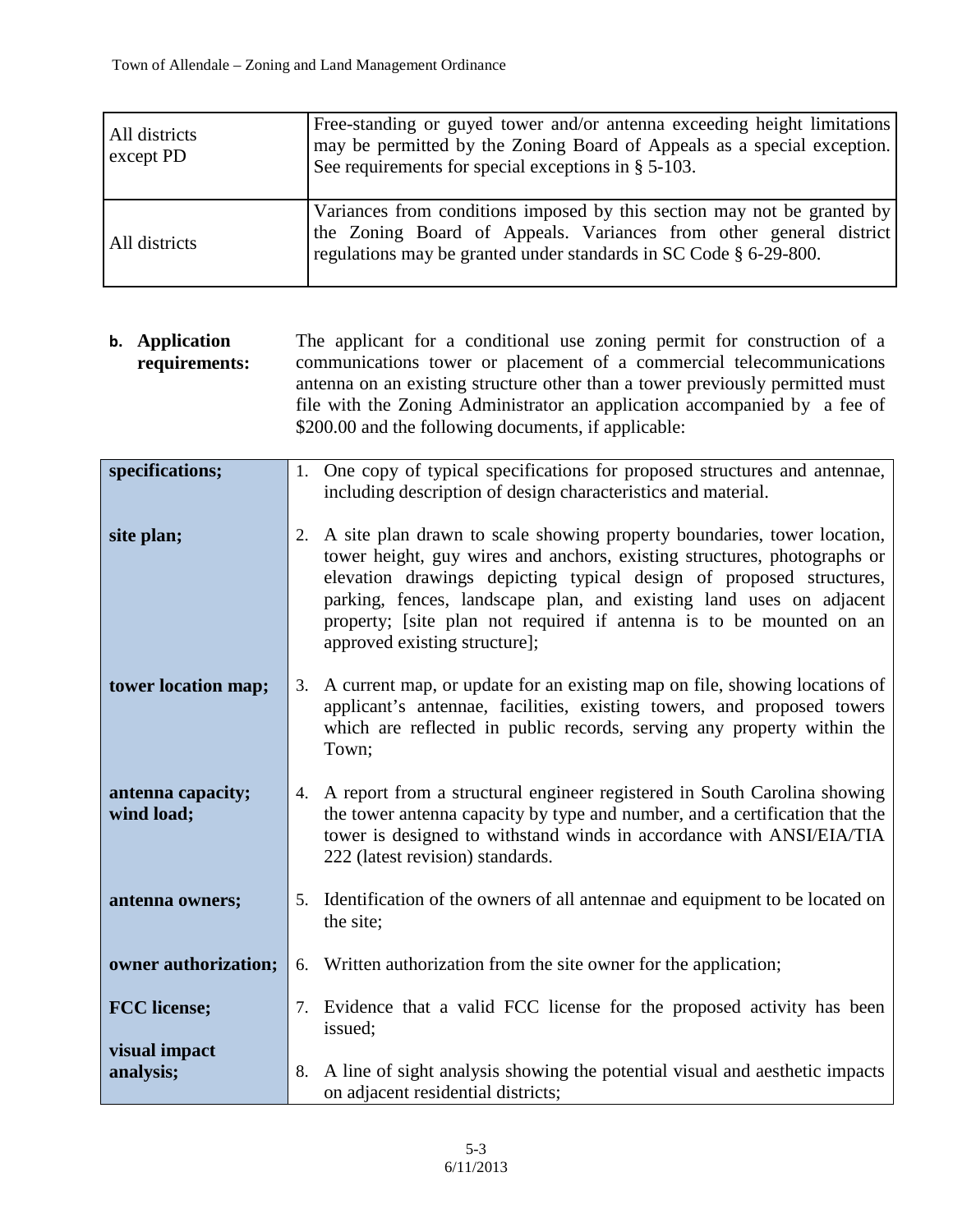| removal agreement;         | 9. A written agreement to remove the tower and/or antenna within 120 days<br>after cessation of use;                                 |
|----------------------------|--------------------------------------------------------------------------------------------------------------------------------------|
| conditions met;            | 10. Evidence that applicable conditions in subsection c. are met; and                                                                |
| additional<br>information. | 11. Additional information required by the Zoning Administrator for<br>determination that all applicable zoning regulations are met. |

**c. Conditions:** Applicant must show that all applicable conditions are met.

| location, visual    | The proposed communications tower, antenna or accessory structure will be<br>1.       |  |
|---------------------|---------------------------------------------------------------------------------------|--|
| impact;             | placed in a reasonably available location which will minimize the visual              |  |
|                     | impact on the surrounding area and allow the facility to function in                  |  |
|                     | accordance with minimum standards imposed by applicable communications                |  |
|                     | regulations and applicant's technical design requirements.                            |  |
| inability to locate | Applicant must show that a proposed antenna and equipment cannot be<br>2.             |  |
| on existing         | accommodated and function as required by applicable regulations and                   |  |
| structure;          | technical<br>requirements<br>without<br>applicant's<br>design<br>unreasonable         |  |
|                     | modifications on any existing structure or tower under the control of                 |  |
|                     | applicant.                                                                            |  |
| necessity for       | 3.<br>Applicant for a permit in a residential district must show that the area cannot |  |
| location in         | be adequately served by a facility placed in a non-residential district for valid     |  |
| residential         | technical reasons.                                                                    |  |
| district;           |                                                                                       |  |
| public property or  | Prior to consideration of a permit for location on private property which<br>4.       |  |
| other private       | must be acquired, applicant must show that available publicly owned sites,            |  |
| property not        | and available privately owned sites occupied by a compatible use, are                 |  |
| suitable;           | unsuitable for operation of the facility under applicable communications              |  |
|                     | regulations and applicant's technical design requirements.                            |  |
|                     |                                                                                       |  |
| design for          | Applicant must show that a new tower is designed to accommodate additional<br>5.      |  |
| multiple use;       | antennae equal in number to applicant's present and future requirements.              |  |
|                     |                                                                                       |  |
| safety codes met;   | Applicant must show that all applicable health, nuisance, noise, fire, building<br>6. |  |
|                     | and safety code requirements are met.                                                 |  |
|                     |                                                                                       |  |
| paint;              | A communications tower must not be painted or illuminated unless otherwise<br>7.      |  |
| illumination;       | provided by state or federal regulations.                                             |  |
|                     |                                                                                       |  |
| distance from       | 8.<br>A permit for a proposed tower site within 1,000 feet of an existing tower shall |  |
| existing tower;     | not be issued unless the applicant certifies that the existing tower does not         |  |
|                     | meet applicant's structural specifications and applicant's technical design           |  |
|                     | requirements, or that a collocation agreement could not be obtained.                  |  |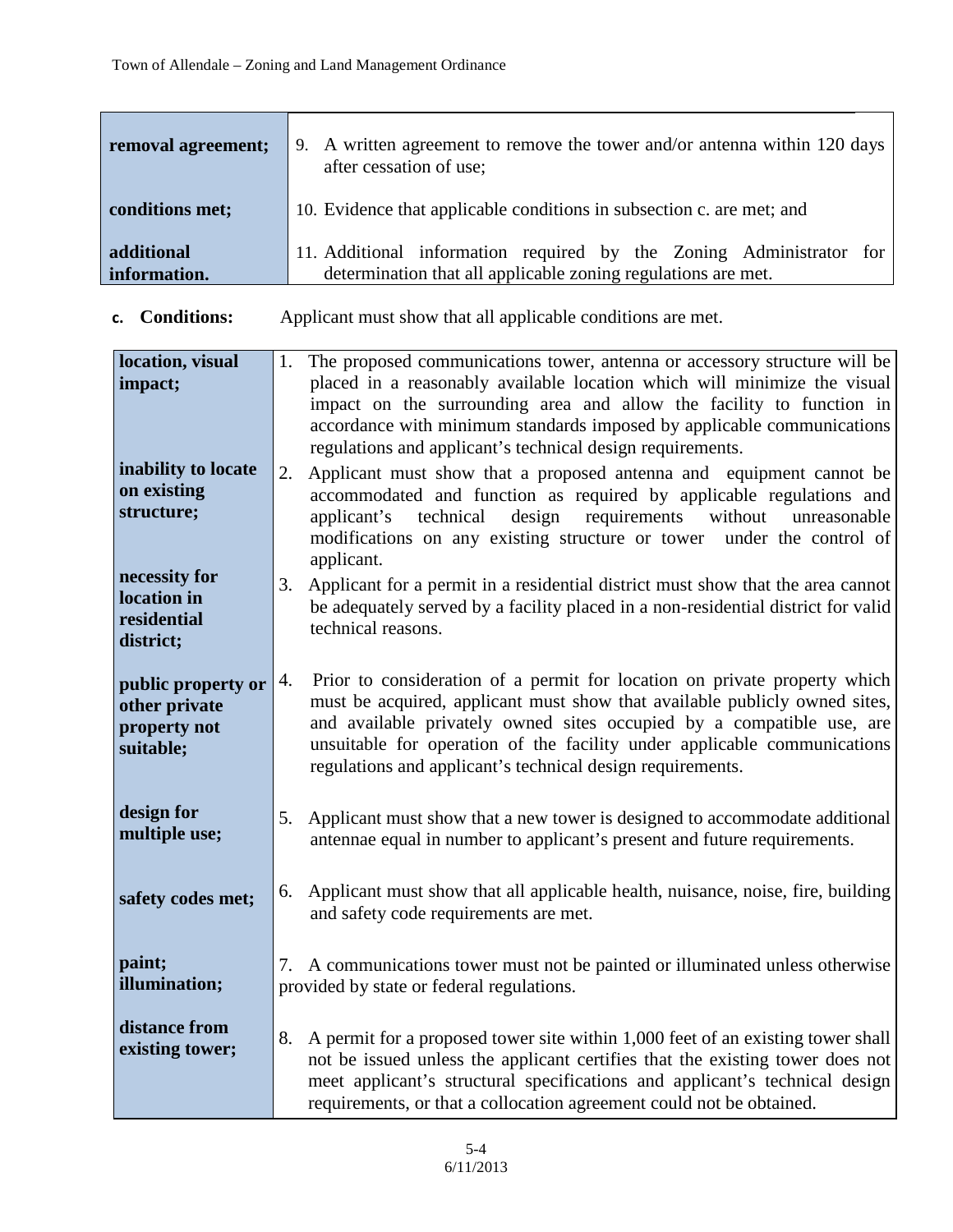| indemnity;<br>claim resolution;          | Applicant must show by certificate from a registered engineer that the<br>9.<br>proposed facility will contain only equipment meeting FCC rules, and must<br>file with the Zoning Administrator a written indemnification of the<br>municipality and proof of liability insurance or financial ability to respond to<br>claims up to $$1,000,000.00$ in the aggregate which may arise from operation<br>of the facility during its life, at no cost to the municipality, in form approved<br>by the municipal attorney. |
|------------------------------------------|-------------------------------------------------------------------------------------------------------------------------------------------------------------------------------------------------------------------------------------------------------------------------------------------------------------------------------------------------------------------------------------------------------------------------------------------------------------------------------------------------------------------------|
| application of<br>zoning<br>regulations; | 10. Land development regulations, visibility, fencing, screening, landscaping,<br>parking, access, lot size, exterior illumination, sign, storage, and all other<br>general zoning district regulations except setback and height, shall apply to<br>the use. Setback and height conditions in this section apply.                                                                                                                                                                                                      |
| minimum<br>setbacks;                     | 11. A tower must be a minimum distance equal to one-half the height of the<br>tower from property designated historic or architecturally significant, and<br>must be set back from all lot lines distances equal to the district setback<br>requirement or 25% of the tower height, whichever is greater.                                                                                                                                                                                                               |
| <b>MASC</b> technical<br>assistance;     | 12. Prior to issuing a permit, the Zoning Administrator may use technical<br>services of the Municipal Association of South Carolina to determine that the<br>standards in subsections c.2, c.3, c.4, c.5, c.7, and c.8 of $\S$ 5-102 of this<br>ordinance are met.                                                                                                                                                                                                                                                     |

**d. Appeal to Board** Applicant may appeal to the Zoning Board of Appeals as follows:

| time limit for<br>action by zoning<br>administrator on<br>complete<br>application; | 1. Failure of the Zoning Administrator to act on an application which is<br>determined to be complete under this section within 45 days, unless extended<br>by agreement, may be considered by applicant to be a denial of a permit<br>which is subject to appeal to the Zoning Board of Appeals.      |
|------------------------------------------------------------------------------------|--------------------------------------------------------------------------------------------------------------------------------------------------------------------------------------------------------------------------------------------------------------------------------------------------------|
| variance;                                                                          | Applicant may appeal to the Board for a variance from general zoning district<br>regulations and setback requirements in this section, but not from any other<br>conditions in this section. Towers exceeding height limitations may be<br>permitted only by special exception pursuant to $\S$ 5-103. |
| special exception                                                                  | Applicant may apply directly to the Board for a permit for any tower as a<br>special exception pursuant to $\S$ 5-103.                                                                                                                                                                                 |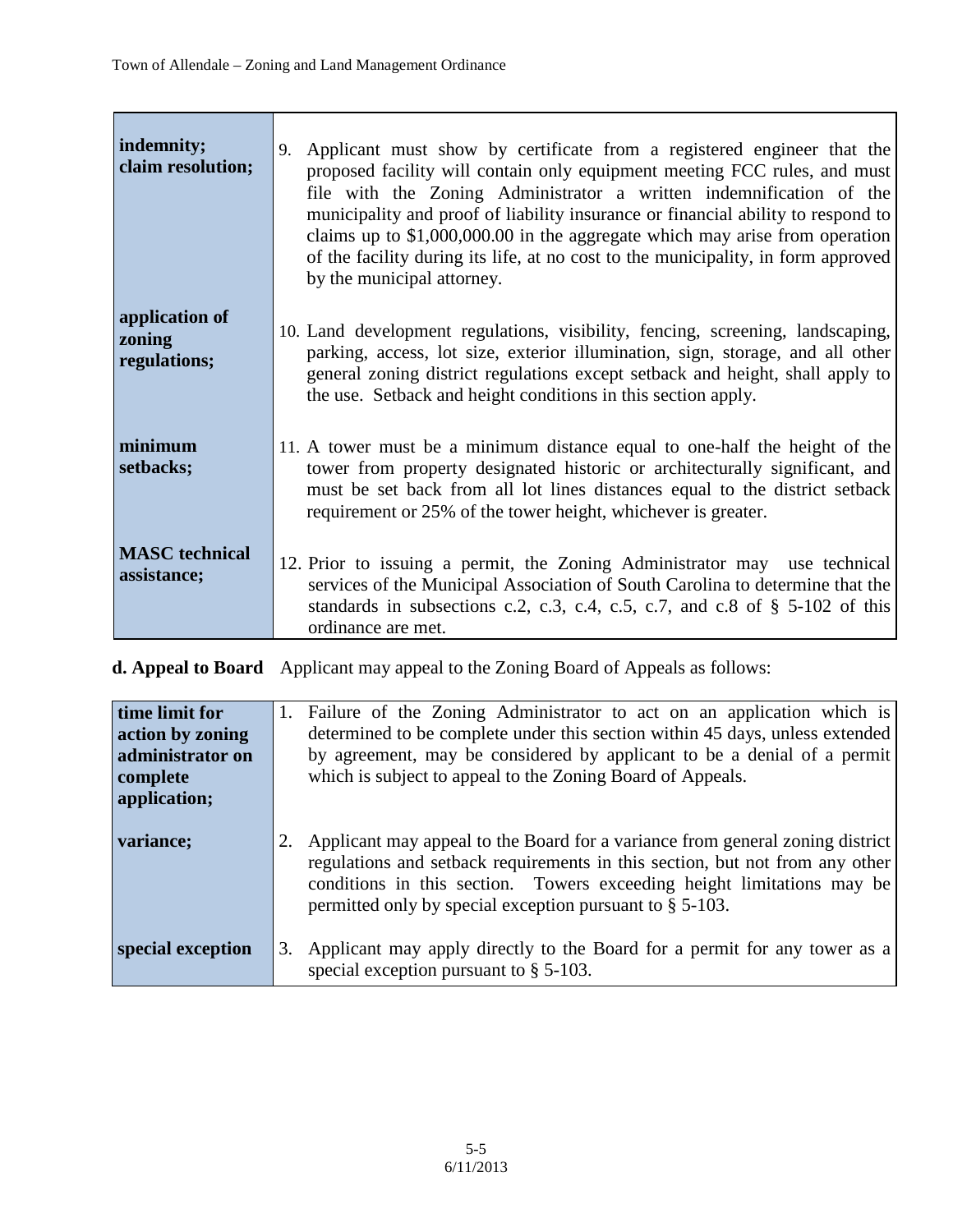# **§ 5-103 Special Exceptions.**

A tower, pole, or antenna may be permitted by special exception granted by the Zoning Board of Appeals after public hearing and findings of fact based on the following criteria:

| <b>Special exception</b>                                                                                                         | The Zoning Board of Appeals must find and conclude:                                                                                                                                                                                                                                                                                                                                  |  |
|----------------------------------------------------------------------------------------------------------------------------------|--------------------------------------------------------------------------------------------------------------------------------------------------------------------------------------------------------------------------------------------------------------------------------------------------------------------------------------------------------------------------------------|--|
| criteria:                                                                                                                        |                                                                                                                                                                                                                                                                                                                                                                                      |  |
| application;<br>conditions                                                                                                       | 1. All application requirements and conditions imposed by $\S$ 5-101 of this<br>ordinance for conditional uses are met except height limitations and setbacks.                                                                                                                                                                                                                       |  |
| height<br>limitations;                                                                                                           | 2. If additional tower height is requested, total tower height will not exceed<br>150% of the maximum height permitted in the district as a conditional use.                                                                                                                                                                                                                         |  |
| necessity for<br>additional height;                                                                                              | Applicant has demonstrated that additional height above that permitted by<br>3.<br>conditional use regulations is necessary for service to occupants of an area<br>within the municipality.                                                                                                                                                                                          |  |
| setback<br>requirements;<br>additional<br>conditions;                                                                            | 4. Setback requirements and such additional conditions are established by the<br>Board as it deems necessary to remove danger to health and safety, and to<br>protect adjacent property.                                                                                                                                                                                             |  |
| <b>MASC</b> technical<br>assistance<br>required<br>on special<br>exception<br>or appeal from<br>action<br>on conditional<br>use; | 5. Prior to approving a permit by special exception or on appeal from action of<br>the Zoning Administrator on an application for a conditional use, the Board<br>shall make use of technical services of the Municipal Association of South<br>Carolina to determine that the standards in subsections c.2, c.3, c.4, c.5, c.7,<br>and c.8 of $\S$ 5-101 of this ordinance are met. |  |
| denial on<br>substantial<br>evidence;                                                                                            | The Telecommunications Act of 1996 requires that a denial of a permit be<br>6.<br>supported by substantial evidence.                                                                                                                                                                                                                                                                 |  |
| variance<br>prohibited                                                                                                           | The Board may not grant a variance from the standards imposed for a<br>7.<br>communications tower or antenna in connection with granting a special<br>exception, except as permitted by § 5-102d.                                                                                                                                                                                    |  |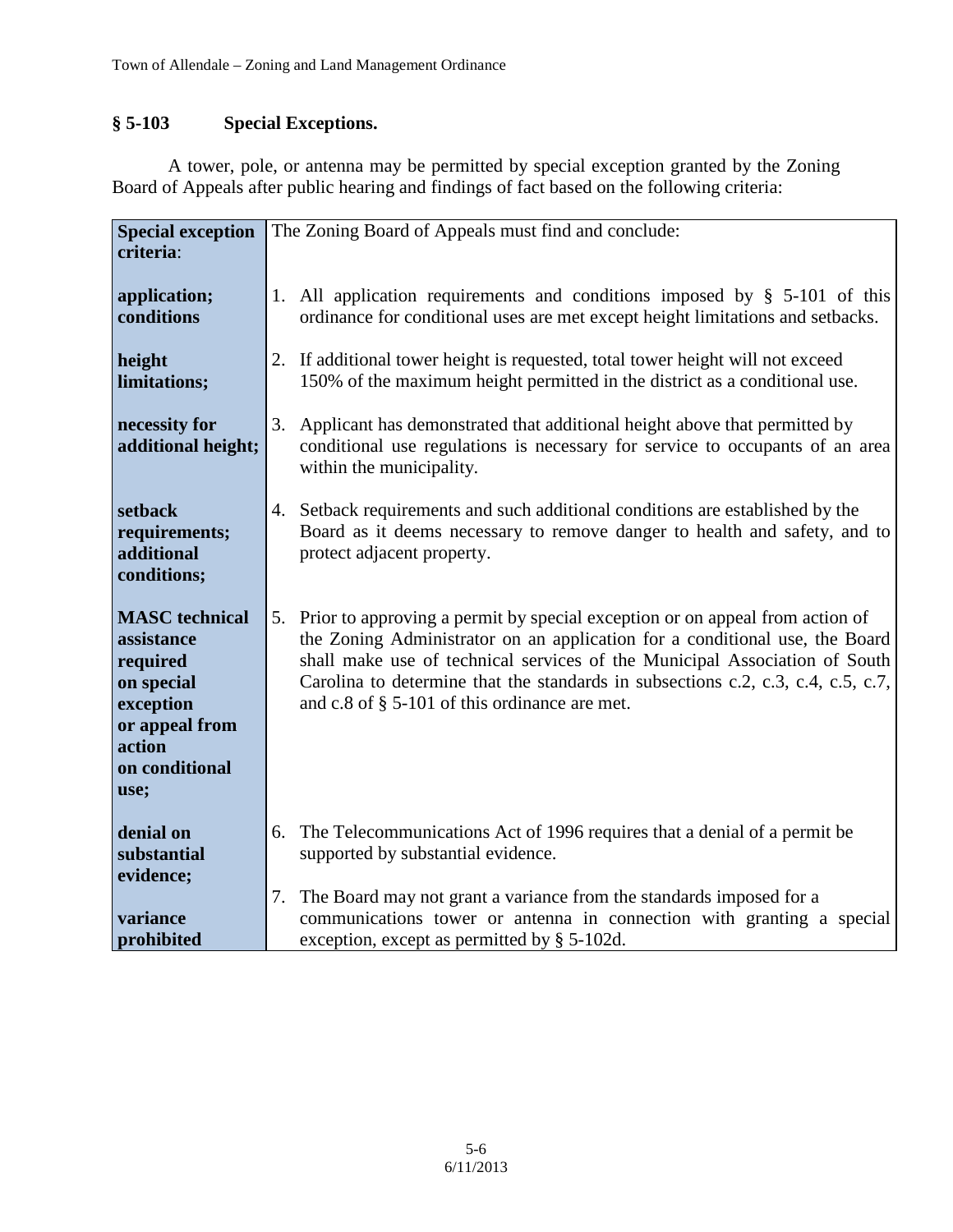#### **Article II Flood Plain Regulations**

# **§ 5-200 Federal Emergency Management Agency Standards Applicable.**

Compliance with applicable Federal Emergency Management Agency standards pursuant to the Town Code shall be a prerequisite to issuance of a zoning permit.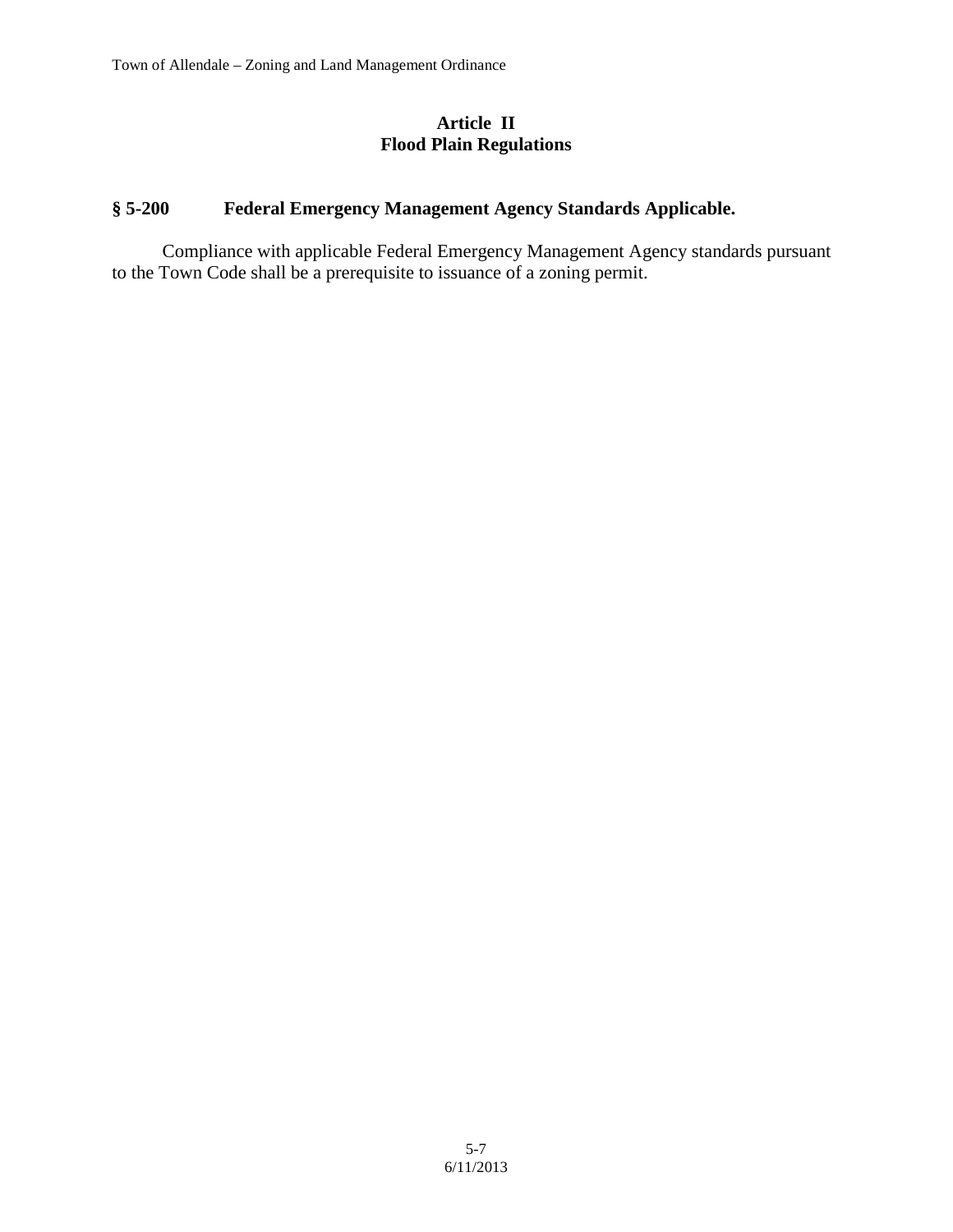## **Article III Landscaping**

## **§ 5-300 Purposes for Required Landscaping.**

Landscaped open areas are required by this ordinance to provide buffer areas or screening between adjacent land uses to reduce the impact of incompatible activities; to improve, protect, preserve and promote the aesthetic character, natural beauty, and value of land; and to promote and protect public interests in recreation, safety, health, reduction of pollution, and tree protection. The standards in this division shall apply to all zoning districts.

### **§ 5-301 Buffer Areas.**

Landscaped buffer areas along the perimeter of lots, but not in a street right-of-way, which areas may be used for passive recreation only, shall be maintained by property owners as follows:

| TYPE         | <b>LAND USE</b>                                                                                                                                                       | <b>WHERE</b><br><b>REQUIRED</b>                                                    | <b>BUFFER SIZE AND</b><br><b>PLANTS REQUIRED</b>                                                                                                                                                                                                  |
|--------------|-----------------------------------------------------------------------------------------------------------------------------------------------------------------------|------------------------------------------------------------------------------------|---------------------------------------------------------------------------------------------------------------------------------------------------------------------------------------------------------------------------------------------------|
| $\mathbf{A}$ | Multi-family complex,<br>manufactured home park, non-<br>residential use not adjacent to<br>residential district, and all surface<br>parking lots                     | Along street<br>rights-of-way,<br>except drive-<br>ways &<br>visibility<br>angles. | Minimum buffer width: five<br>$(5)$ feet.<br>Plants required per 100 feet<br>of street frontage: 12<br>ornamental shrubs, 2 ever-<br>green understory trees, and<br>grass or other ground cover.<br>Shrubs may be clustered.                      |
| B            | Multi-family complex,<br>manufactured home park,<br>commercial or institutional use<br>adjacent to single-family residential<br>use not separated by street or alley. | Along adjacent<br>residential<br>property lines.                                   | Minimum buffer width: ten<br>$(10)$ feet.<br>Plants required per 100 linear<br>feet: 2 deciduous canopy<br>trees 40 to 60 feet on center,<br>and 8 evergreen plants 10<br>feet on center.                                                         |
| $\mathbf C$  | Industrial, warehouse, outdoor sales<br>or storage use adjacent to<br>residential district not separated by<br>street at least 18 feet wide.                          | Along adjacent<br>residential<br>district lines.                                   | Minimum buffer width:<br>fifteen $(15)$ feet.<br>Plants required per 100 linear<br>feet: 2 deciduous canopy<br>trees 40 to 60 feet on center,<br>and 17 evergreen plants or<br>understory trees in double<br>staggered rows 10 feet on<br>center. |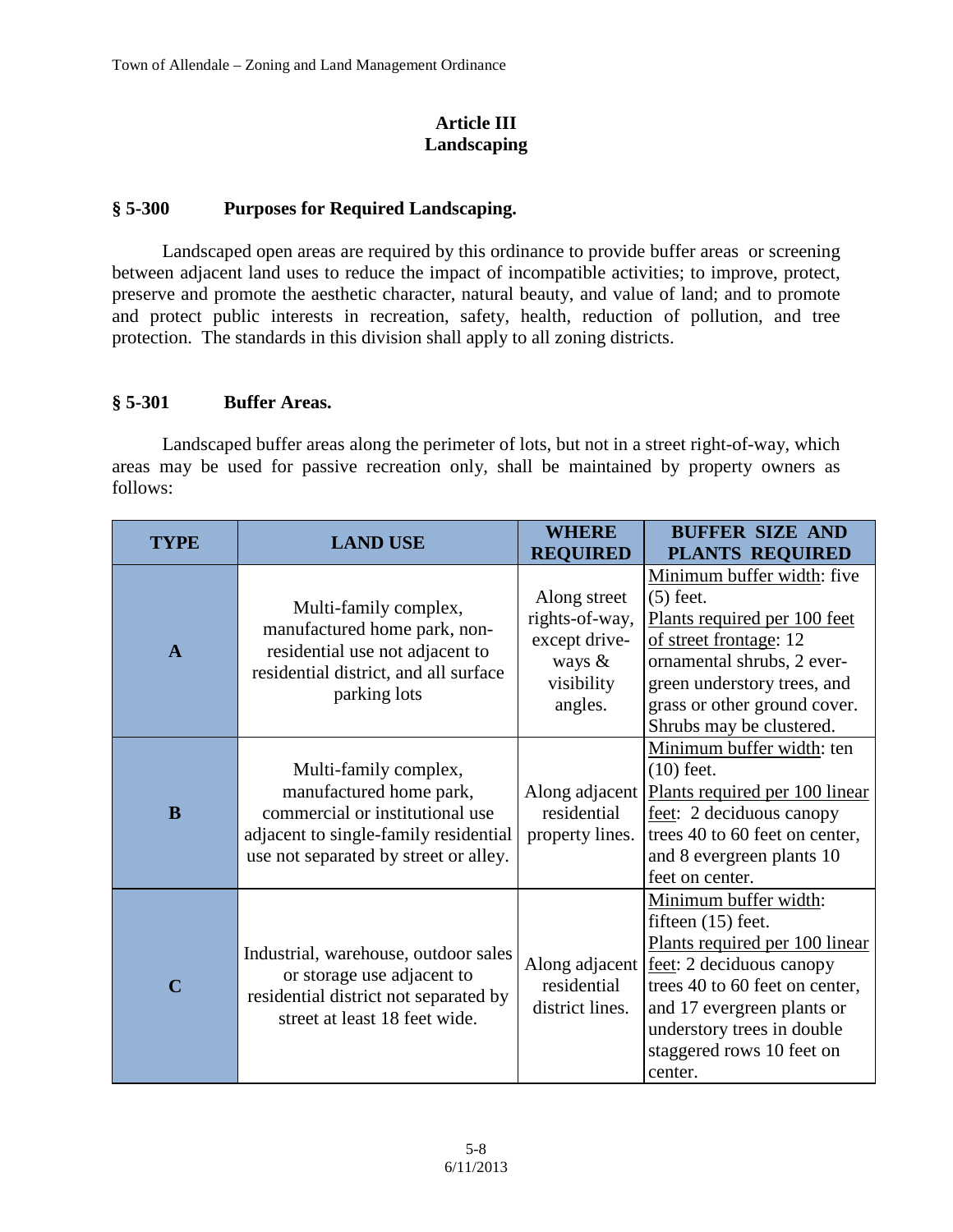| <b>Plant</b>          | Minimum installation height: Evergreen understory trees and shrubs - 6 feet;         |
|-----------------------|--------------------------------------------------------------------------------------|
| <b>Standards:</b>     | deciduous canopy trees - 8 feet.                                                     |
|                       | Minimum mature size: Evergreens - 10 feet; deciduous trees - 25 feet.                |
| <b>Substitutions:</b> | Existing plants: Existing plants meeting minimum standards may be retained to        |
|                       | meet buffer requirements.                                                            |
|                       | Evergreens: Evergreen plants may be substituted for deciduous plants.                |
|                       | Fence or wall: Where existing lot use, size, shape, configuration, topography or     |
|                       | unusual circumstances prevent reasonable compliance with buffer landscaping          |
|                       | requirements, the Zoning Administrator may approve substitution of an opaque         |
|                       | fence or wall at least six feet in height, but not exceeding ten feet in height, for |
|                       | a Type B or Type C buffer. Fences and walls shall be neat in appearance and          |
|                       | have a finished surface facing adjacent property.                                    |

# **§ 5-302 Open Space Landscaping Requirements.**

The following open space landscaping requirements shall apply to land uses in all zoning districts.

| <b>LAND USE</b>                                                                           | <b>OPEN SPACE REQUIRED</b>                                                                                                   | <b>LANDSCAPING</b>                                                                                          |
|-------------------------------------------------------------------------------------------|------------------------------------------------------------------------------------------------------------------------------|-------------------------------------------------------------------------------------------------------------|
| Single-family and two-<br>family residential,<br>except clustered                         | District yard requirements.                                                                                                  | None required.                                                                                              |
| Clustered residential                                                                     | 15% of land area.                                                                                                            | Grass, shrubs and trees<br>selected by owner.                                                               |
| Manufactured home<br>park                                                                 | 2,500 square feet for each acre or major<br>fraction of an acre in the park.                                                 | Greenbelt along all interior<br>lot lines.                                                                  |
| Multi-family<br>residential, commercial<br>and industrial, except<br>surface parking lots | District yard requirements.<br>Required buffer areas, woodlands and<br>wetlands may be used to satisfy<br>requirements.      | Grass, shrubs and trees<br>selected by owner.                                                               |
| Surface parking lots                                                                      | 100 square feet of planted area for each<br>20 parking spaces. Required buffer areas<br>may be used to satisfy requirements. | One evergreen or<br>deciduous tree for each 20<br>parking spaces.<br>Grass and shrubs selected<br>by owner. |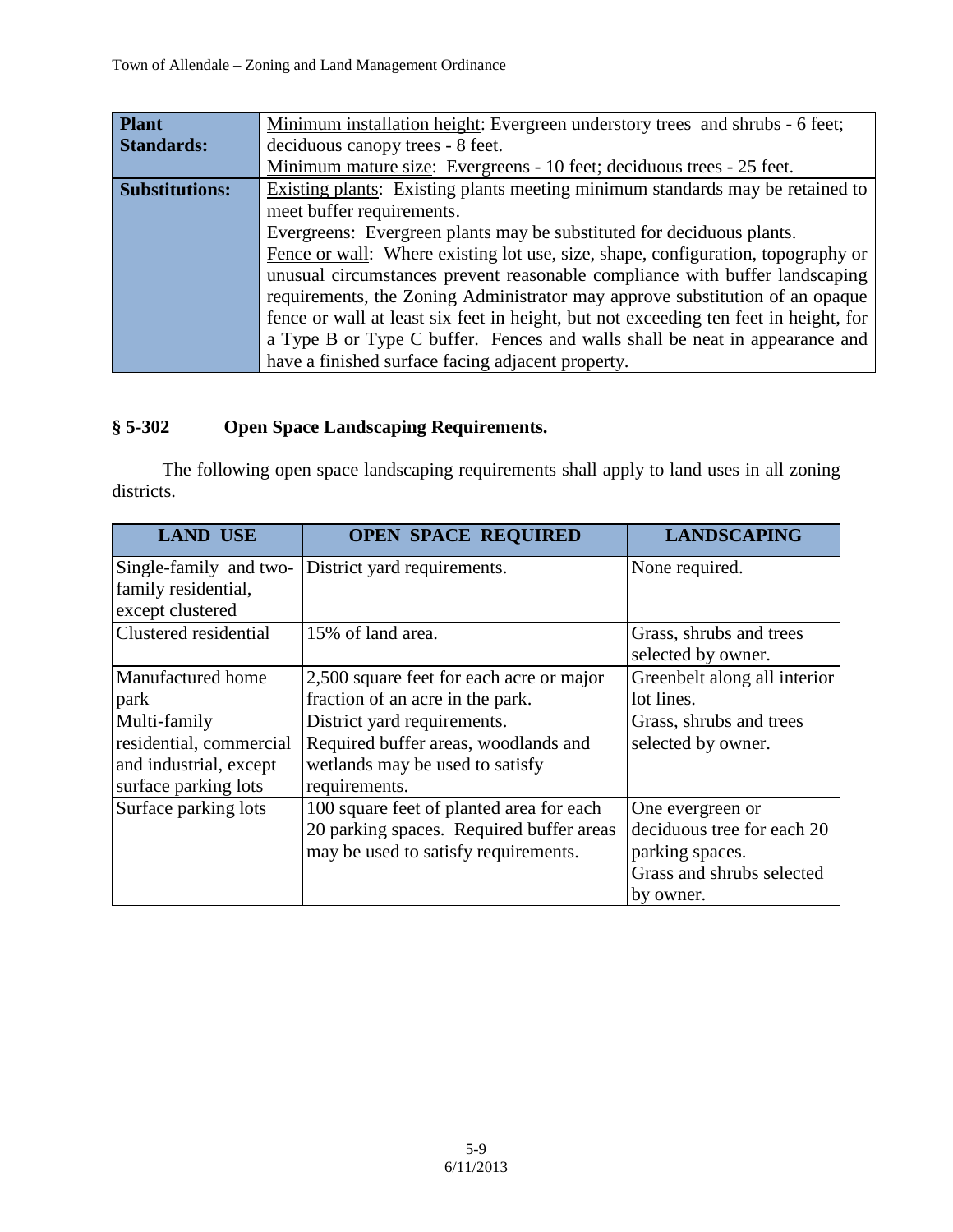## **Article IV Parking**

# **§ 5-401 Off-street Parking.**

a. Off-street parking spaces required by district regulations shall be located on the same lot as the principal use, or on a lot within 400 feet of the main entrance to the principal use which under the same ownership as the principal use or has been legally restricted for parking in connection with the principal use, and shall have required buffer and landscaped areas.

b. Required off-street parking for a commercial or industrial use may extend up to 120 feet into a residential zoning district provided: (1) the parking area adjoins the property on which the principal commercial or industrial use is located; (2) the parking area access is to the same street as the principal use; and (3) the parking area has a Type B buffer area along residential lot lines and required landscaping.

c. Combined parking areas serving two or more principal uses shall contain spaces equal in number to the total of spaces required for all principal uses served.

## **§ 5-402 Parking Space Requirements.**

| <b>Parking space</b>      | Angle parking: 9 feet by 19 feet; provided, 10% may be 8.5 feet by 18 feet;   |
|---------------------------|-------------------------------------------------------------------------------|
| dimensions:               | Parallel parking: 9 feet by 24 feet;                                          |
|                           | Handicapped: 12 feet by 20 feet, or 8 feet by 20 feet, with 8 foot isle.      |
| <b>Minimum</b> isle       | 90 degree parking - 25 feet; 60 degree parking - 18 feet;                     |
| widths:                   | 45 degree parking - 13 feet; parallel parking - 10 feet.                      |
|                           | Minor street rights-of-way may be considered as isles for adjacent off-street |
|                           | parking.                                                                      |
| Paving and                | A parking area, including driveways, containing 10 or more parking spaces     |
| marking                   | shall be surfaced with an all weather impervious material, and spaces shall   |
| requirements:             | be marked with painted lines.                                                 |
| <b>Lighting</b>           | A parking area open for night use shall have a minimum of one 9000 lumen      |
| requirements:             | overhead light for each 25 parking spaces, or major portion thereof.          |
| <b>Parking spaces for</b> | One parking space for handicapped persons shall be provided for each 25       |
| handicapped               | parking spaces, or fraction thereof, except for dwellings of less than 20     |
| persons:                  | units, meeting federal and State requirements, with access to ramps,          |
|                           | walkways, and entrances without moving behind parked vehicles.                |

Off-street parking spaces shall meet the following design standards.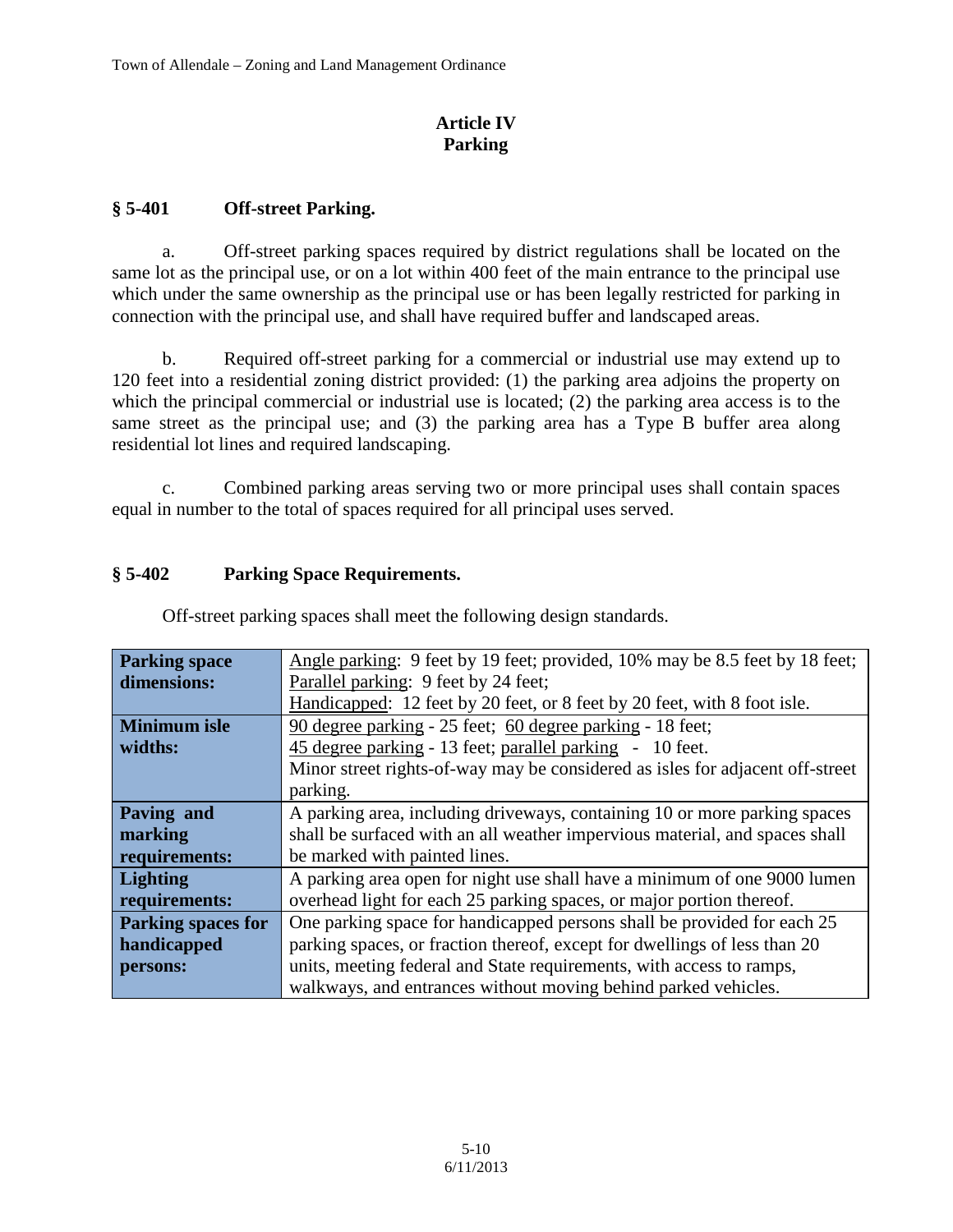## **§ 5-403 Off-street Loading and Unloading Spaces.**

Each lot used for commercial or industrial purposes, or multifamily residences with more than 10 units, shall provide off-street space for loading and unloading as follows.

| Access:                 | Each space shall have access from an alley or public street.                                                                                                                                                                                                                                                                                                          |  |
|-------------------------|-----------------------------------------------------------------------------------------------------------------------------------------------------------------------------------------------------------------------------------------------------------------------------------------------------------------------------------------------------------------------|--|
| <b>Dimensions:</b>      | Each space shall be a minimum of 12 feet by 40 feet, clear of obstructions.                                                                                                                                                                                                                                                                                           |  |
| <b>Spaces required:</b> | Gross Floor Area [square feet] - No. of Spaces<br>Use<br>Retail business -<br>for each $5,000$<br>Wholesale, industrial,<br>governmental, institutional,<br>educational, medical, assembly - $0 - 25,000$<br>$\overline{2}$<br>$25,000 - 40,000$<br>3<br>$40,000 - 100,000$<br>$100,000 - 160,000$<br>4<br>$160,000 - 240,000$<br>each additional 100,000 of fraction |  |
|                         | Multifamily residence with 10 or more units -                                                                                                                                                                                                                                                                                                                         |  |

### **§ 5-404 Parking of Unlicensed Vehicles**.

In a residential district, any vehicle or trailer subject to State licensing which does not display a current license plate shall be parked or stored within an enclosed building or parked behind the building set-back line and covered with a waterproof tarp or located under a shed roof.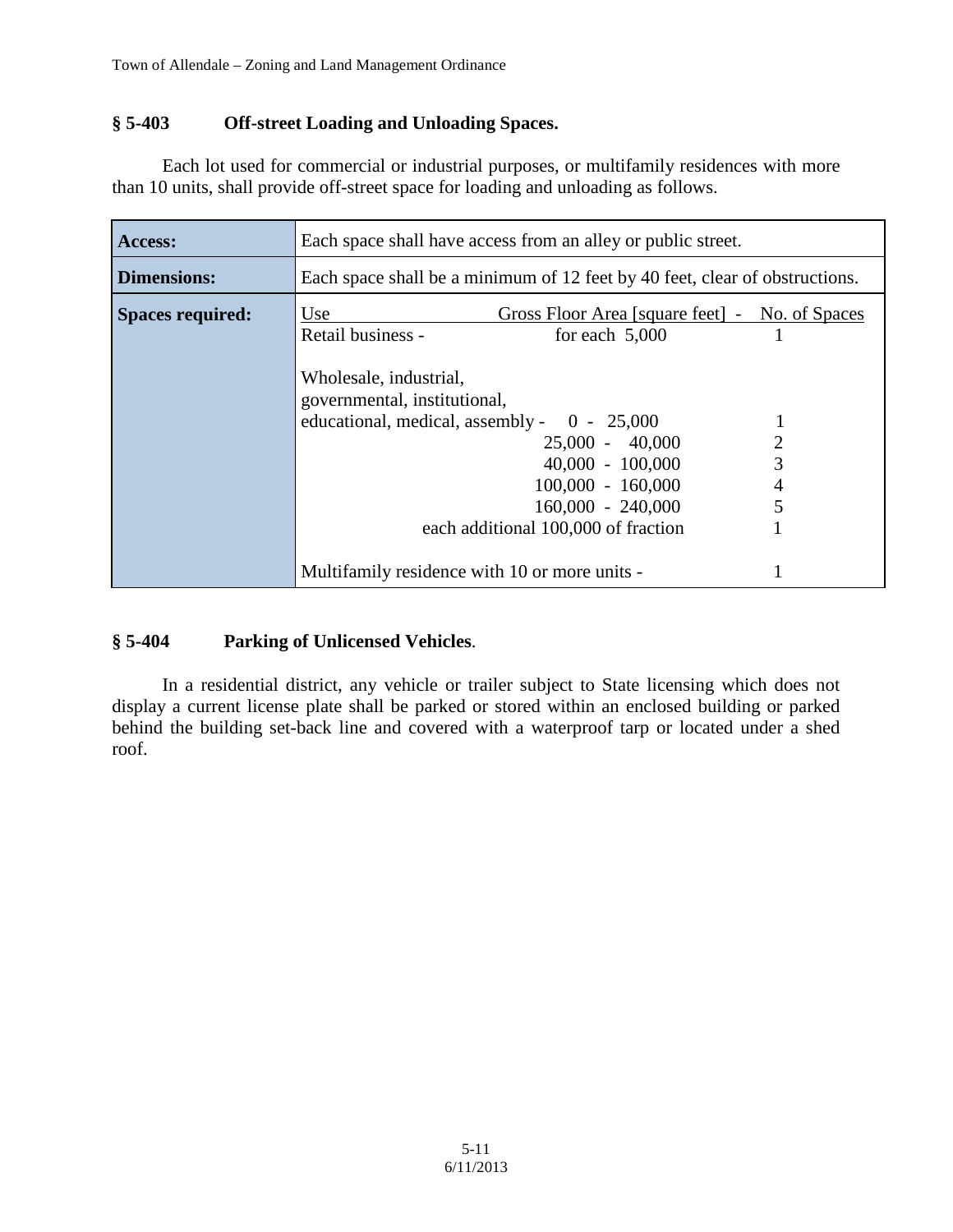#### **Article V Signs**

#### **§ 5-500 Purpose and Scope**

This article is intended to regulate and control signs and their placement within the corporate limits of the Town of Allendale for the following purposes.

- a. To provide a pleasing overall environmental setting and good community appearance, which is deemed vital to the economic development and attractiveness of the town;
- b. To create a more productive, enterprising, professional business atmosphere
- c. To allow signs appropriate to the planned character and development of each zoning district;
- d. To ensure that permitted signs do not become a hazard or nuisance;
- e. To promote traffic safety;
- f. To prevent business and advertising signs from conflicting with public safety signs;
- g. To prevent the overcrowding of land;
- h. To protect and enhance the value of properties; and
- i. To promote the overall general public health, safety, morals, convenience, order, prosperity, and welfare of the Town of Allendale.

#### **§ 5-501 General Provisions**

The regulations set forth in this article shall apply and govern in all districts. No sign shall be erected, altered or maintained unless it is in compliance with the regulations of this article.

- a. A permit shall be required for the erection, alteration or reconstruction of any sign unless otherwise noted and shall be issued by zoning officer.
- b. All signs must be constructed of durable materials, maintained in good condition and shall not be permitted to become dilapidated or a hazard to the health, safety or general welfare of the community.
- c. The zoning officer or designated agent shall require the property owner or tenant to remove, replace or repair the sign as is deemed appropriate by the zoning officer.
- d. Any signs, display or device allowed under this article may contain, in lieu of any other copy, an otherwise lawful noncommercial message that does direct attention to a business operated for profit, or to a commodity or service for sale, and that complies with size, lighting and spacing requirements of this article/
- e. All signs shall comply with exiting state and federal laws.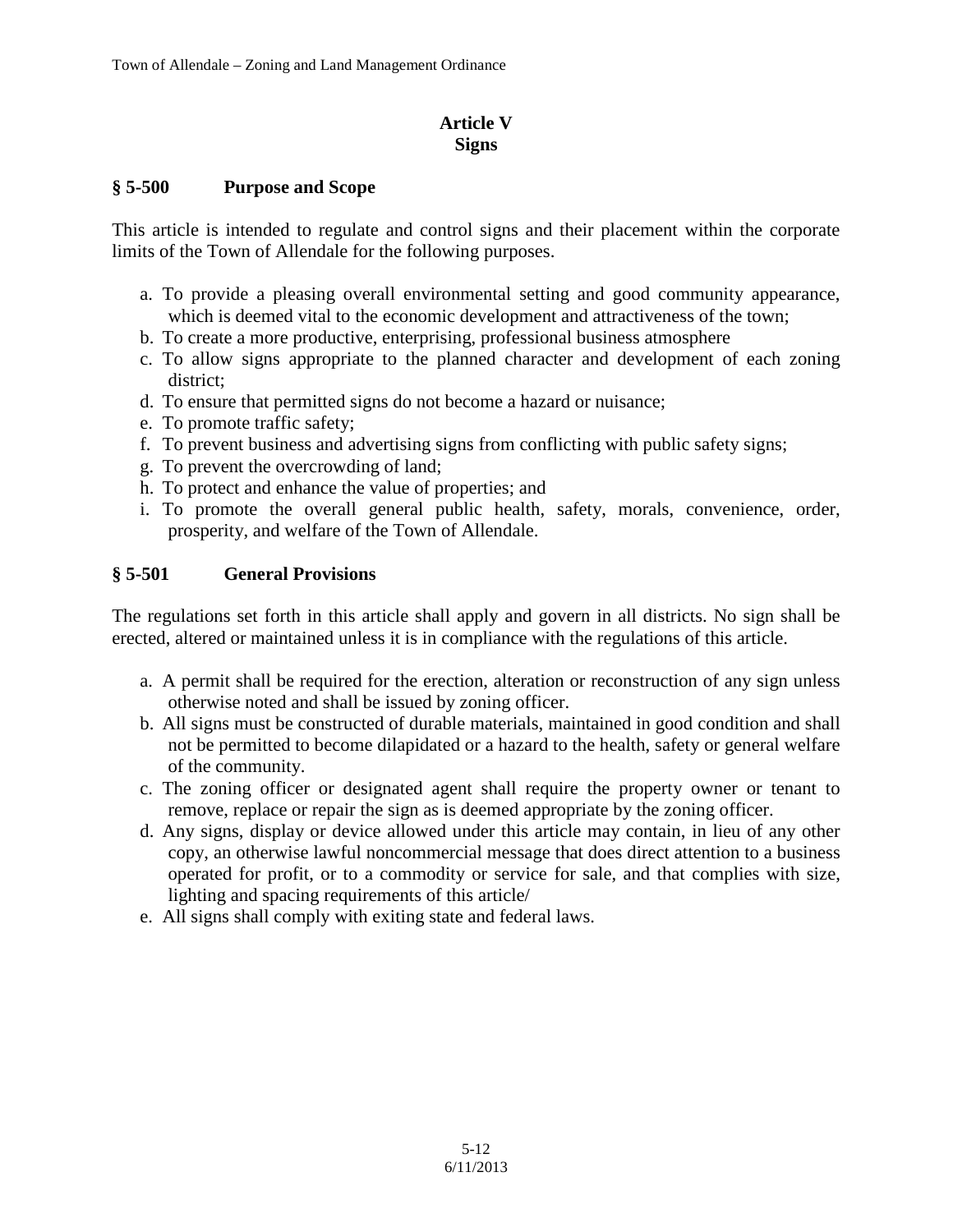## **§ 5-502 Definitions.**

The following words, terms and phrases, when used in this article, shall have the meaning ascribed to them in this section, except were the context clearly indicates a different meaning.

*Abandoned sign:* A sign which was erected on property in conjunction with a particular use which has been discontinued for a period of 60 days or more, or a sign with the content pertaining to a time, event or purpose which no longer applies.

*Animated sign:* Any sign that uses movement or change of lighting to depict action or create a special effect or scene.

**Banner:** Any sign of light-weight fabric or similar material that is permanently mounted to a pole or a building by a permanent frame or one or more edge. National flags, state or municipal flags, or the official flag of any institution or business shall not be considered banners.

*Canopy sign*: Any sign that is a part of or attached to an awning, canopy, or other fabric, plastic or structural protective cover over a door, entrance, window or outdoor service area. A marquee is not a canopy.

*Commercial message***:** Any sign wording, logo, other representation that, directly or indirectly, names, advertises, or calls attention to a business, product, service or other commercial activity.

*Flag:* Any fabric, banner or bunting containing distinctive colors, patterns or symbols, used as a symbol of government, political subdivision or other entity. Each lot is permitted to have one pole either attached or freestanding containing such flag.

*Freestanding sign***:** Any sign supported by structures or supports that are placed on, or anchored in, the ground and that are independent from any building or other structure. Portable signs, pole signs and monument signs which fit these criteria are classified as a freestanding sign.

*Incidental sign*: A sign, generally informational, that has a purpose secondary to the use of the zone lot on which it is located, such as "no parking", "entrance", "loading only", "telephone" and other similar directives. No sign with a commercial message legible from a position off the zone lot on which the sign is located shall be considered incidental.

*Monument sign:* A low-profile, freestanding that may be externally illuminated, erected with its base on the ground, designed to incorporate design and building materials which compliment the architectural theme of the buildings on the site.

*Nonconforming sign***:** Any sign lawfully existing at the adoption or amendment of this ordinance may continue in use and be maintained in a proper manner but may not be changed or enlarged unless it is in conformity of all the requirements of this ordinance.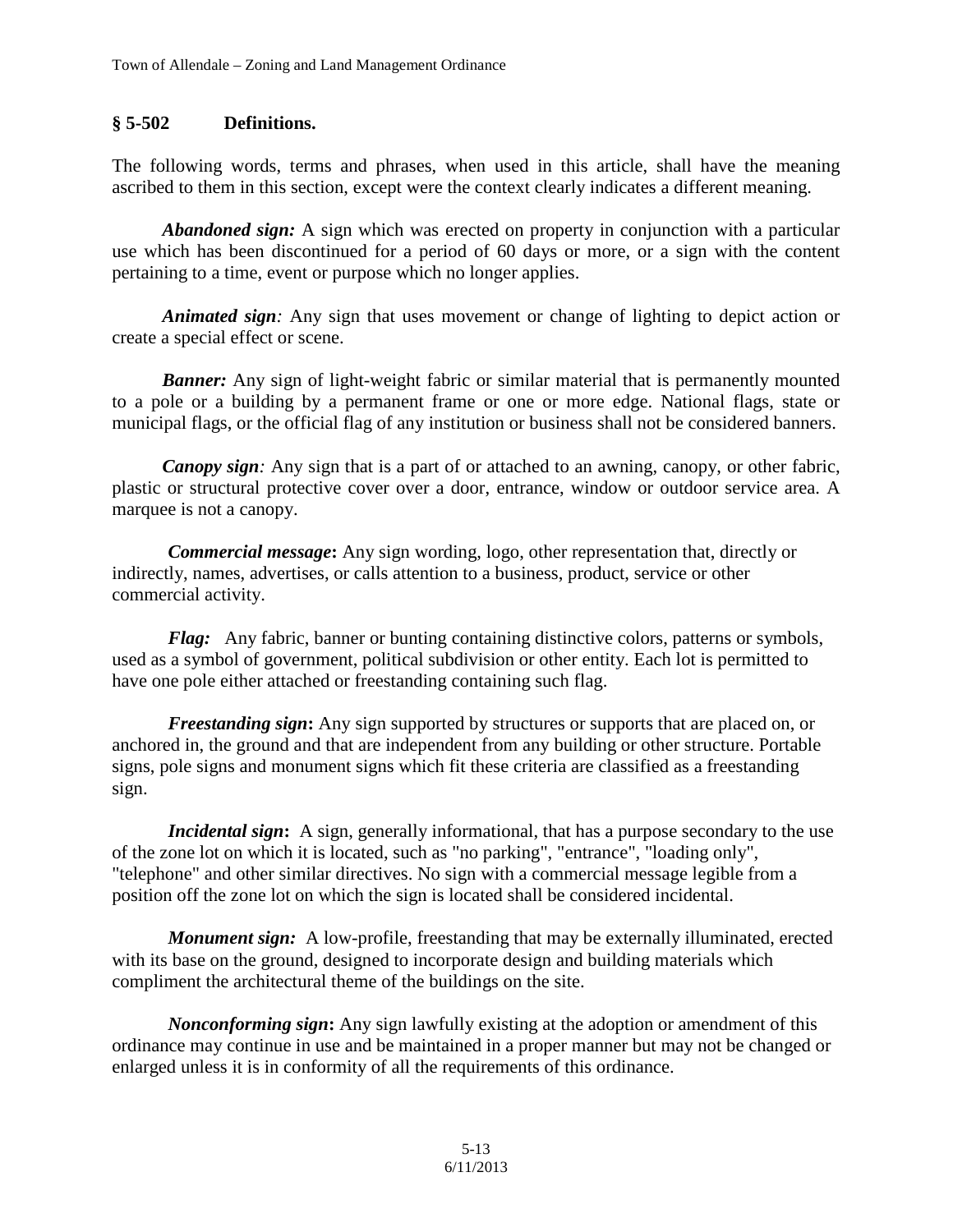*Pennant:* Any light-weight plastic, fabric or other material, whether or not containing a message of any kind suspended from a rope, wire or string, usually in series, designed to move in the wind.

*Person:* Any association, company, corporation, firm, organization or partnership, singular or plural, of any kind.

*Portable sign:* Any sign which usually rests on the ground on wheels or metal legs, and may be temporarily anchored by cables attached to stakes driven into the ground.

*Prohibited signs:* shall be defined by example as follows:

(1) No sign displaying intermittent lights resembling the flashing lights customarily used in traffic signals or on police, fire or rescue vehicles is permitted, nor shall any sign use the words "stop", "danger" or any other word, phrase, symbol or character in a manner that might mislead or confuse an automobile or other vehicular driver.

(2) Except as provided in this article, no signs, whether temporary or permanent, except traffic signs, signals and information signs erected by a public agency, are permitted within any street or highway right-of-way.

(3) Signs painted on or attached to trees, fences and telephone or other utility poles or signs painted on rocks or other natural features or painted on the roofs of buildings are prohibited.

(4) Signs which display intermittent or flashing lights or moving parts.

(5) Portable or mobile signs utilizing any type of illumination or electrical connections, except within the commercial and industrial districts.

(7) Signs that create a safety hazard by obstructing clear view of pedestrian and vehicular traffic.

(8) Signs that display a message or graphic representation that is lewd, indecent or otherwise offensive to public morals.

(9) Abandoned signs.

(10) Searchlights and beacons.

(11) Signs placed on vehicles or trailers which are parked or located for the primary purpose of displaying such sign. (This does not apply to allowed portable signs, lettering on buses, taxis or vehicles operating during the normal course of business.)

(12) Inflatable signs and tethered balloons.

(13) Strings of lights not permanently mounted to rigid background, except those exempt under section 32-243.

*Projecting sign:* Any sign affixed to a building or wall in such a manner that its leading edge extends more than six inches beyond the surface of such building or wall.

*Roof sign***:** Any sign erected and constructed wholly on and over the roof of a building, supported by the roof structure and extending vertically above the highest portion of the roof.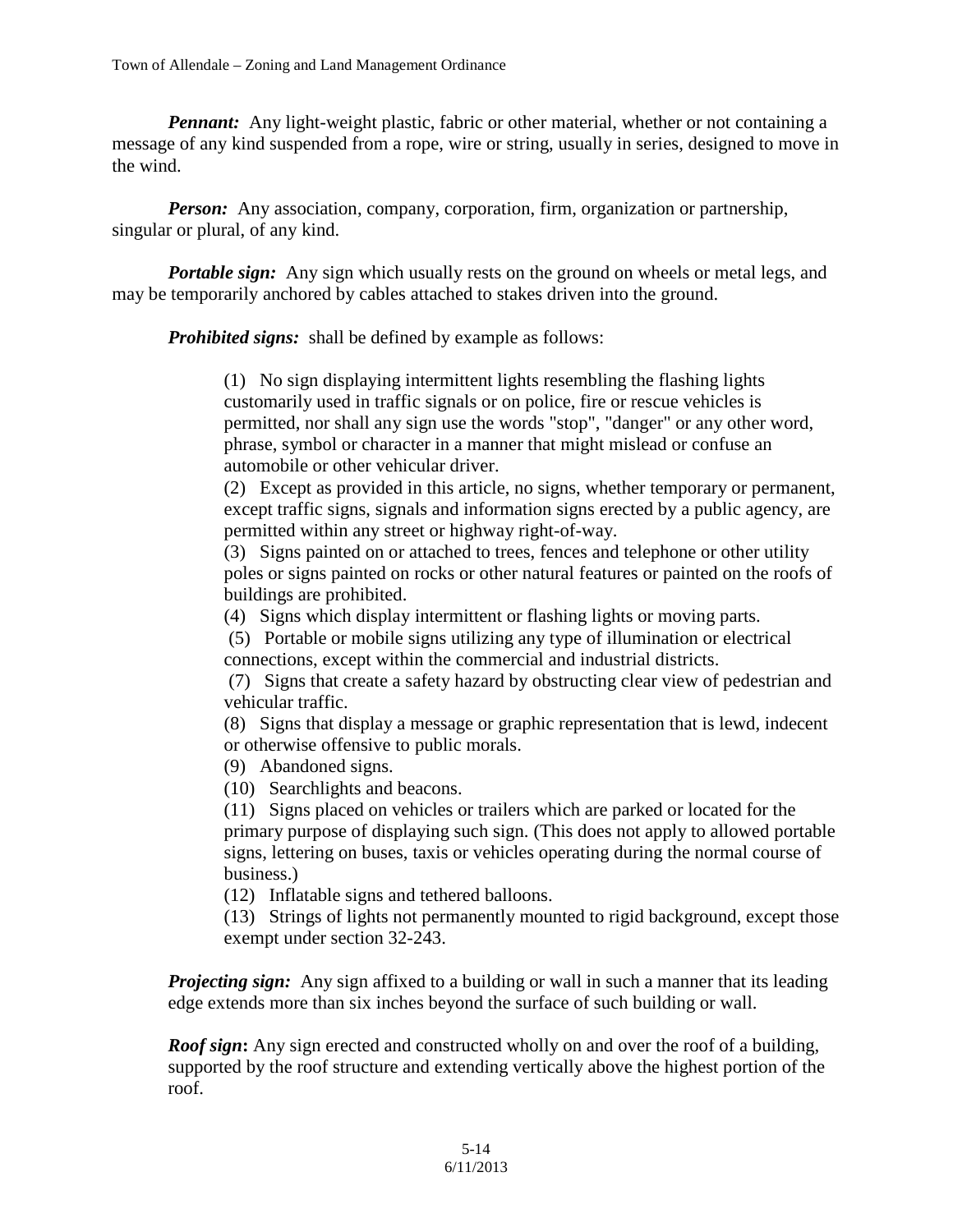*Roof sign, integral***:** Any sign erected or constructed as an integral or essentially integral part of a normal roof structure of any design, such that no part of the sign extends vertically above the highest portion of the roof and such that no part of the sign is separated from the rest of the roof by a space of more than six inches.

*Sandwich board and pedestal sign***:** A freestanding movable sign, not secured or attached to the ground or any building or structure, composed of a sign panel and supporting structure or one or more panels which form both the structure and sign face, and which is intended to be placed in a sidewalk or pedestrian way. (Also known as "A" and "T" stands.)

*Sign***:** Any material, structure or device used or located out-of-doors or on the exterior of any building including the exterior of windows for the purpose of displaying, illustrating or directing attention to an advertisement, announcement, notice or name or emblem for the identification of a person, place, object or product.

*Sign area***:** The area of a sign shall be that area which is contained within a single continuous perimeter enclosing the extreme limits of such sign, and in no case passing through or between elements of such sign. It shall include any material or color forming an integral part of the display or used to differentiate such signs from its background, but shall not include supports. Where two sides of a double-faced sign are not more than 24 inches apart at the widest point, the sign area shall be computed by measuring one face only.

*Temporary sign*: Any sign that is used only temporarily and is not permanently mounted.

*Wall sign:* Any sign attached parallel to, but within 12 inches of, a wall, painted on the wall surface of, or erected and confined within the limits of an outside wall of any building or structure, which is supported by such wall or building, and which displays only one sign surface.

*Window sign***:** any sign, picture, symbol or combination thereof, designed to communicate information about an activity, business, commodity, event, sale or service, that is placed inside a window or upon the window glass panes and is visible from the exterior of the window.

### **§ 5-503 Signs Allowed By Right**

- 1. Any sign required by law or constructed by a governmental agency for traffic or directional purposes.
- 2. **Official Notices** any notices by a court, public agency or office.
- 3. **Political Signs** Political signs, erected in connection with elections or political campaigns are permissible in all zoning districts provided such signs are no larger than sixteen (16) square feet in area and are removed no later than two (2) weeks following the election.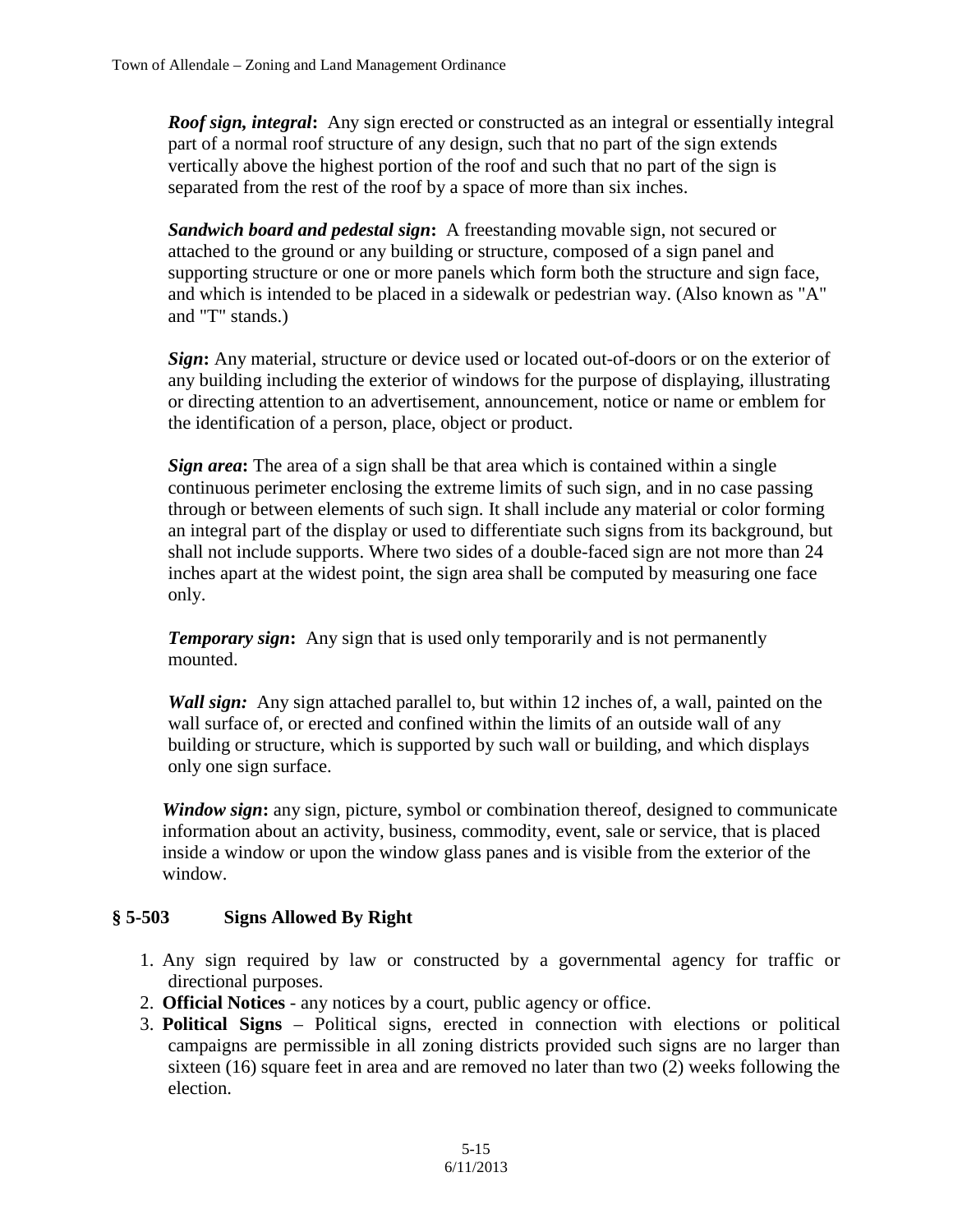- 4. **Real Estate Signs** One non-illuminated "for sale", "for rent", "for lease" or similar sign not exceeding six (6) square feet in area in a residential district, or twenty (20) square feet in a non-residential districts. Real estate signs must be located at least ten (10) feet from a street right-of-way or on the front wall of a building.
- 5. **Identification Signs** One (1) non-illuminated professional, business, or residence name plate not exceeding two (2) square feet in area mounted flat against the wall of a building is permitted in all zoning districts.
- 6. **Holiday Decorations** Signs or other material temporarily displayed on traditionally accepted civic, patriotic or religious holidays.
- 7. **Directional Signs** Signs designating parking area entrances and exits limited to one sign for each entrance and/or exit and not exceeding four (4) square feet in surface area for each exposed face, parking lot directional signs shall not project higher than three (3) feet in height, as measured from the established grade of the parking area.
- 8. **Temporary Subdivision Signs** Temporary signs, not exceeding twenty (20) square feet in area announcing a land subdivision development, are permitted on the premises of the land subdivision not less than ten (10) feet from a street right-of-way or subdivision boundary line and spaced not less than three hundred (300) feet apart. Temporary subdivision signs shall be removed when seventy-five percent (75%) of the subdivision lots are conveyed.
- 9. **Construction Signs** One non-illuminated sign, not exceeding fifty (50) square feet in area displaying the names of the building, contractors, architects, engineers, owners, and financial, selling and development agencies, is permitted on the premises for work involving construction, alteration, or removal. The sign shall be removed from the site within thirty (30) days after completion of the project.
- 10. **Special Event Signs** Signs indicating that a special event such as a fair, carnival, circus, festival, special event, or similar happening is take place on the lot on which the sign is located. Such signs may be erected not sooner than thirty (30) days before the event and must be removed not later than three (3) days after the event.
- 11. **Noncommercial or Civic Event Signs**  Temporary signs or banners erected for not more than fourteen (14) days announcing a noncommercial and civic or philanthropic event in any district. Such signs shall be limited to one (1) per lot with the written permission of the property owner.
- 12. **Temporary banners and other temporary professional made signs –** Temporary professionally made signs or banners erected for not more than thirty (30) days announcing a commercial event. Such signs and banners are allowed in the OI, CC and IND zoning districts only. Such signs or banners shall be limited to two (2) per lot and shall be setback a minimum of ten (10) feet from the public right-of-way. The maximum sign area of the sign or banner shall not exceed thirty (30) square feet. The sign and/or banner mat be attached to a building and/or poles on the lot.
- 13. **Sandwich Board (A-Frame) Signs –** One such sign per business is allowed in the OI, CC and IDD zoning districts provided the signs do not exceed twenty-four (24) inches in width and thirty-six (36) inches in height.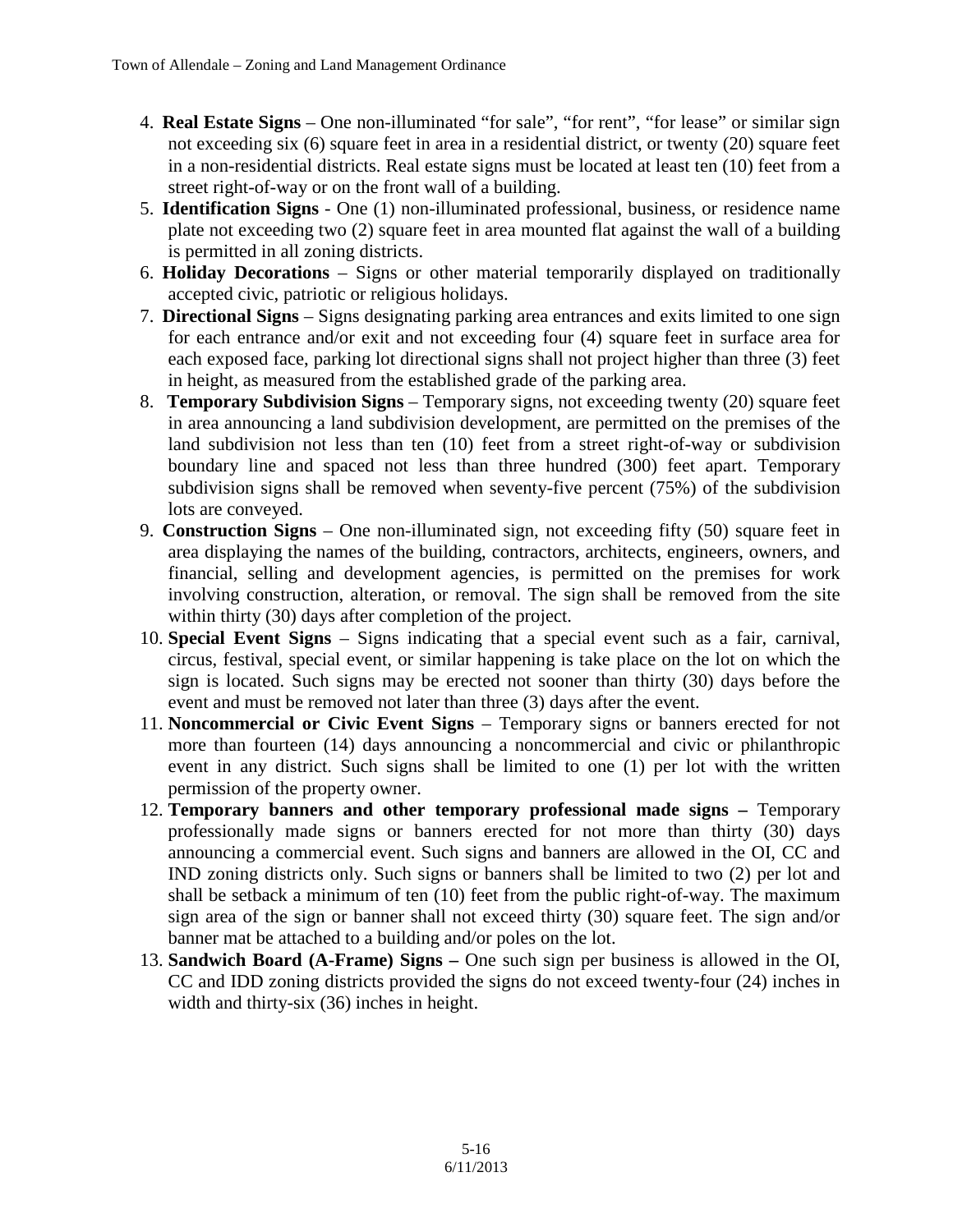#### **§ 5-504 Signs in the public right-of-way**

No sign shall be allowed in the public right-of-way, including the railway right-of-way, except for the following:

- 1. Public signs erected by or on behalf of a government body to post legal notices, identify public property, convey public information, and direct or regulate pedestrian or vehicular traffic;
- 2. Informational signs of a public agency or utility regarding its facilities;
- 3. Emergency signs;
- 4. Directional signs;
- 5. Signs of a temporary nature not to exceed 24 hours duration for such events as yard sales, auctions, public gatherings, etc; and
- 6. Governmental signs

#### *Signs Forfeited*

Any sign installed or placed on public property, except in conformance with the requirements of this section, shall be forfeited to the public and subject to confiscation. In addition to other remedies hereunder, the town shall have the right to recover from the owner or person placing such sign the full costs of removal and disposal

### **§ 5-505 Permitted Signs**

The following signs require a sign permit to be approved by the designated Zoning Administrator.

| <b>Zoning District</b>     | $RS-1$                 | $RS-2$  | <b>RMF</b> | <b>RMH</b>   | CC           | OI           | <b>NC</b>    | <b>IND</b>   | <b>AGR</b>   | <b>OSP</b> |
|----------------------------|------------------------|---------|------------|--------------|--------------|--------------|--------------|--------------|--------------|------------|
| <b>Permanent Signs</b>     |                        |         |            |              |              |              |              |              |              |            |
| Free Standing Sign Types   |                        |         |            |              |              |              |              |              |              |            |
| Monument                   | $\mathbf{P}$<br>(a)(b) | P(a)(b) | P(a)(b)    | P(a)(b)      | P            | $\mathbf{P}$ | $\mathbf{P}$ | $\mathbf{P}$ | $\mathbf{P}$ | P(a)(b)    |
| <b>Signs</b>               |                        |         |            |              |              |              |              |              | (a)(b)       |            |
| Ground Signs               |                        |         |            |              | P            | $\mathbf{P}$ | P            | $\mathbf{P}$ |              |            |
| <b>Off Premise</b>         |                        |         |            |              | P(c)         | P(c)         | P(c)         |              |              |            |
| <b>Signs</b>               |                        |         |            |              |              |              |              |              |              |            |
| <b>Building Sign Types</b> |                        |         |            |              |              |              |              |              |              |            |
| Canopy Signs               |                        |         |            |              | P(d)         | P(d)         |              | $\mathbf{P}$ |              |            |
| Projecting Signs           |                        |         |            |              | $\mathbf{P}$ | P            | $\mathbf{P}$ | $\mathbf{P}$ |              |            |
| Roof Sign                  |                        |         |            |              | $\mathbf{P}$ |              |              | $\mathbf{P}$ |              |            |
| Roof Sign -                |                        |         |            |              | $\mathbf{P}$ | $\mathbf{P}$ |              | $\mathbf{P}$ |              |            |
| Integral                   |                        |         |            |              |              |              |              |              |              |            |
| Wall Sign                  | (e)                    | (e)     | (e)        | (e)          | P(f)         | P(f)         | P(f)         | $\mathbf P$  | (e)          | (e)        |
| Window Sign                |                        |         |            | $\mathbf{P}$ | P(g)         | P(g)         | P(g)         | $\mathbf{P}$ |              |            |

*P=Permit Required*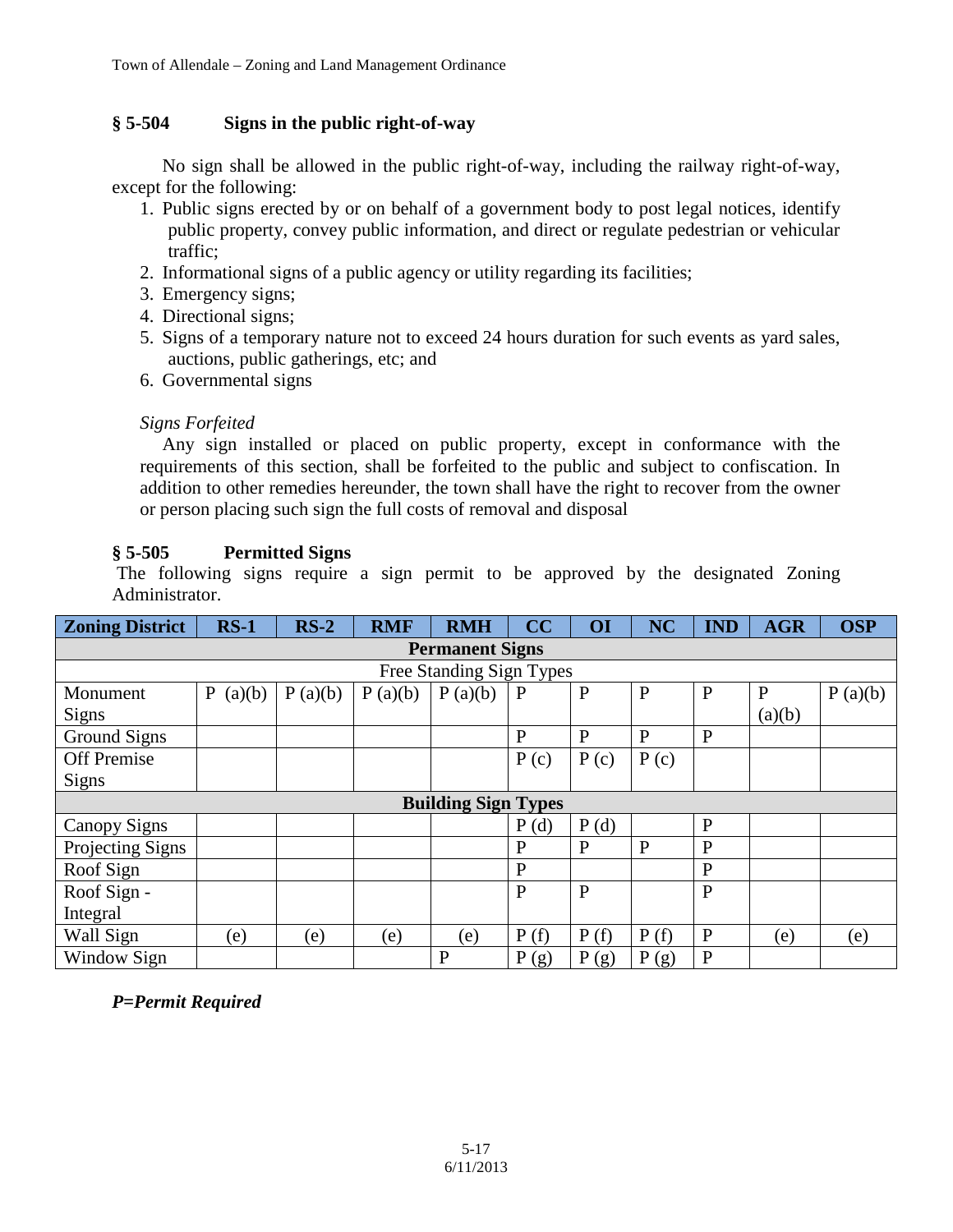- a. One (1) subdivision, manufactured home park, and multi-family development monument sign per street entrance into such development is allowed in applicable zoning districts provided the sign meets all applicable requirements of the Allendale Zoning Ordinance and a sign permit is approved by the Zoning Administrator.
- b. One (1) monument sign for a church, institutional, public facility or permitted commercial use (not including home occupational uses) are allowed in the applicable zoning districts provided the sign meets all applicable requirements of the Allendale Zoning Ordinance and a sign permit is approved by the Zoning Administrator.
- c. Off Premise signs are permitted in CC zoning districts and along US 278 and US 301 frontage only.
- d. Canopy signs are permitted in CC and OI zoning districts for buildings permitted for commercial uses provided the sign meets all applicable requirements of the Allendale Zoning Ordinance and a sign permit is approved by the Zoning Administrator.
- e. One (1) non-illuminated professional or business name plate not exceeding five (5) square feet in area mounted flat against the wall of a building in which a permitted home occupation or commercial use is conducted. A sign permit is not required for this type of sign.
- f. Wall signs are permitted in CC, OI and NC zoning districts for buildings permitted for commercial uses provided the sign meets all applicable requirements of the Allendale Zoning Ordinance and a sign permit is approved by the Zoning Administrator.
- g. Window signs are permitted in CC, OI and NC zoning districts for buildings permitted for commercial uses provided the sign meets all applicable requirements of the Allendale Zoning Ordinance and a sign permit is approved by the Zoning Administrator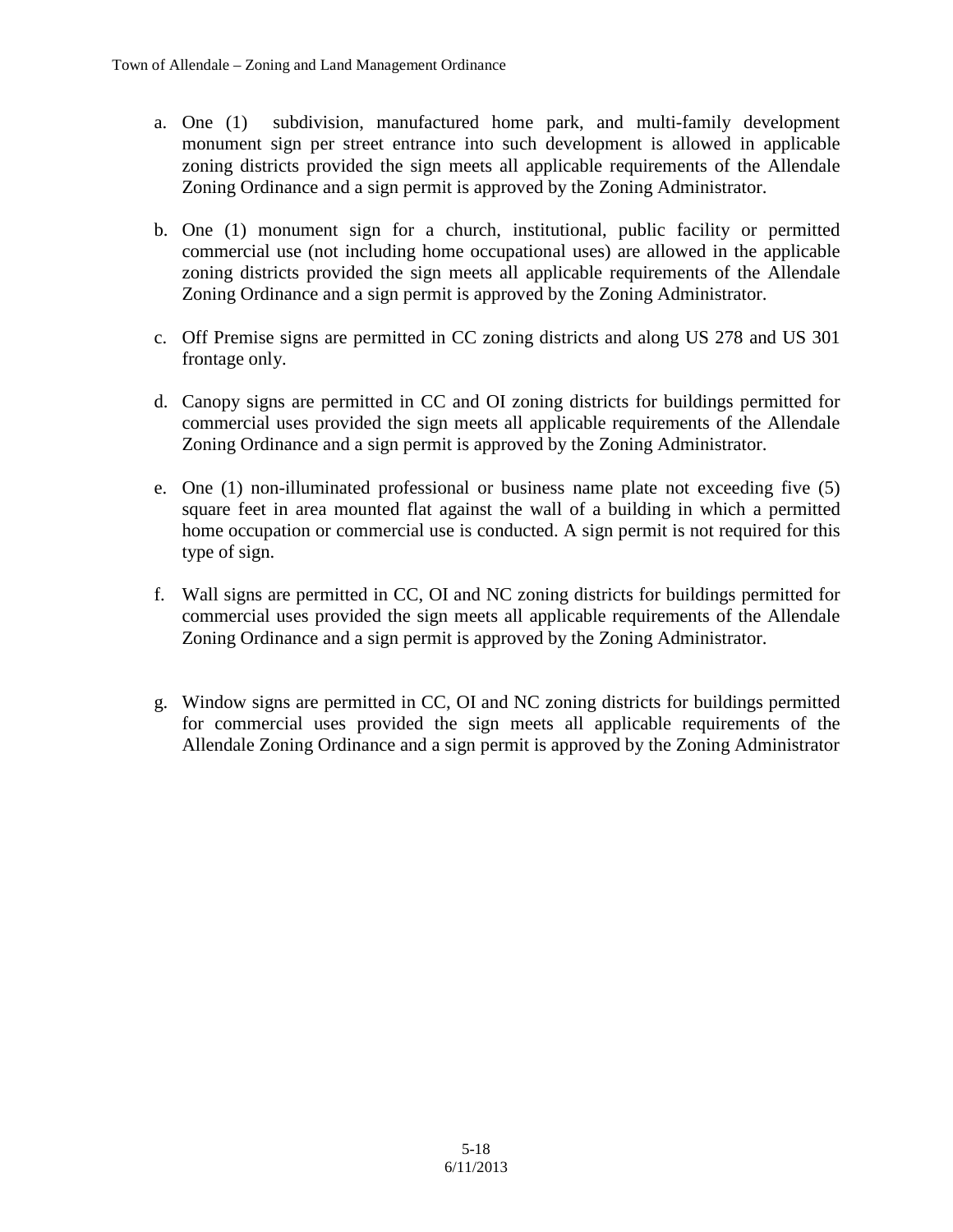| <b>Zoning District</b> | $RS-1$                      | $RS-2$       | <b>RMF</b>   | <b>RMH</b>   | CC           | OI           | <b>NC</b>    | <b>IND</b>   | <b>AGR</b>   | <b>OSP</b>   |
|------------------------|-----------------------------|--------------|--------------|--------------|--------------|--------------|--------------|--------------|--------------|--------------|
|                        | <b>Sign Characteristics</b> |              |              |              |              |              |              |              |              |              |
| Electronic             |                             |              |              | P(a)         | P(a)         | P(a)         | P(a)         | P(a)         | P(a)         | P(a)         |
| Animated               |                             |              |              |              |              |              |              |              |              |              |
| Non-electronic         | P                           | $\mathbf{P}$ | $\mathbf{P}$ | $\mathbf{P}$ | $\mathbf{P}$ | $\mathbf{P}$ | $\mathbf{P}$ | $\mathbf{P}$ | $\mathbf{P}$ | $\mathbf{P}$ |
| changeable copy        |                             |              |              |              |              |              |              |              |              |              |
| Electronic             |                             |              |              | P(b)         | P(b)         | P(b)         | P(b)         | P(b)         | P(b)         | P(b)         |
| changeable copy        |                             |              |              |              |              |              |              |              |              |              |
| Indirect               | $\mathbf{P}$                | $\mathbf{P}$ | $\mathbf{P}$ | $\mathbf{P}$ | $\mathbf{P}$ | $\mathbf{P}$ | $\mathbf{P}$ | $\mathbf{P}$ | $\mathbf{P}$ | $\mathbf{P}$ |
| illumination           |                             |              |              |              |              |              |              |              |              |              |
| Internal               | $\mathbf{P}$                | $\mathbf{P}$ | $\mathbf{P}$ | $\mathbf{P}$ | $\mathbf{P}$ | $\mathbf{P}$ | $\mathbf{P}$ | $\mathbf{P}$ | $\mathbf{P}$ | $\mathbf{P}$ |
| Illumination           |                             |              |              |              |              |              |              |              |              |              |
| Exposed                |                             |              |              |              |              |              |              |              |              |              |
| bulb illumination      |                             |              |              |              |              |              |              |              |              |              |
| Signs with             |                             |              |              |              |              |              |              |              |              |              |
| physically             |                             |              |              |              |              |              |              |              |              |              |
| moving parts           |                             |              |              |              |              |              |              |              |              |              |

## **§ 5-506 Permitted Sign Characteristics**

### *P=Permit Required*

- a. Signs with electronic animation characteristics are permitted on free standing signs only as allowed in applicable zoning districts provided sign graphics and/or text remain static for no less than ten (10) seconds.
- b. Signs with electronic changeable copy characteristics are permitted on free standing signs only in applicable zoning districts provided text remains static for no less than ten (10) seconds.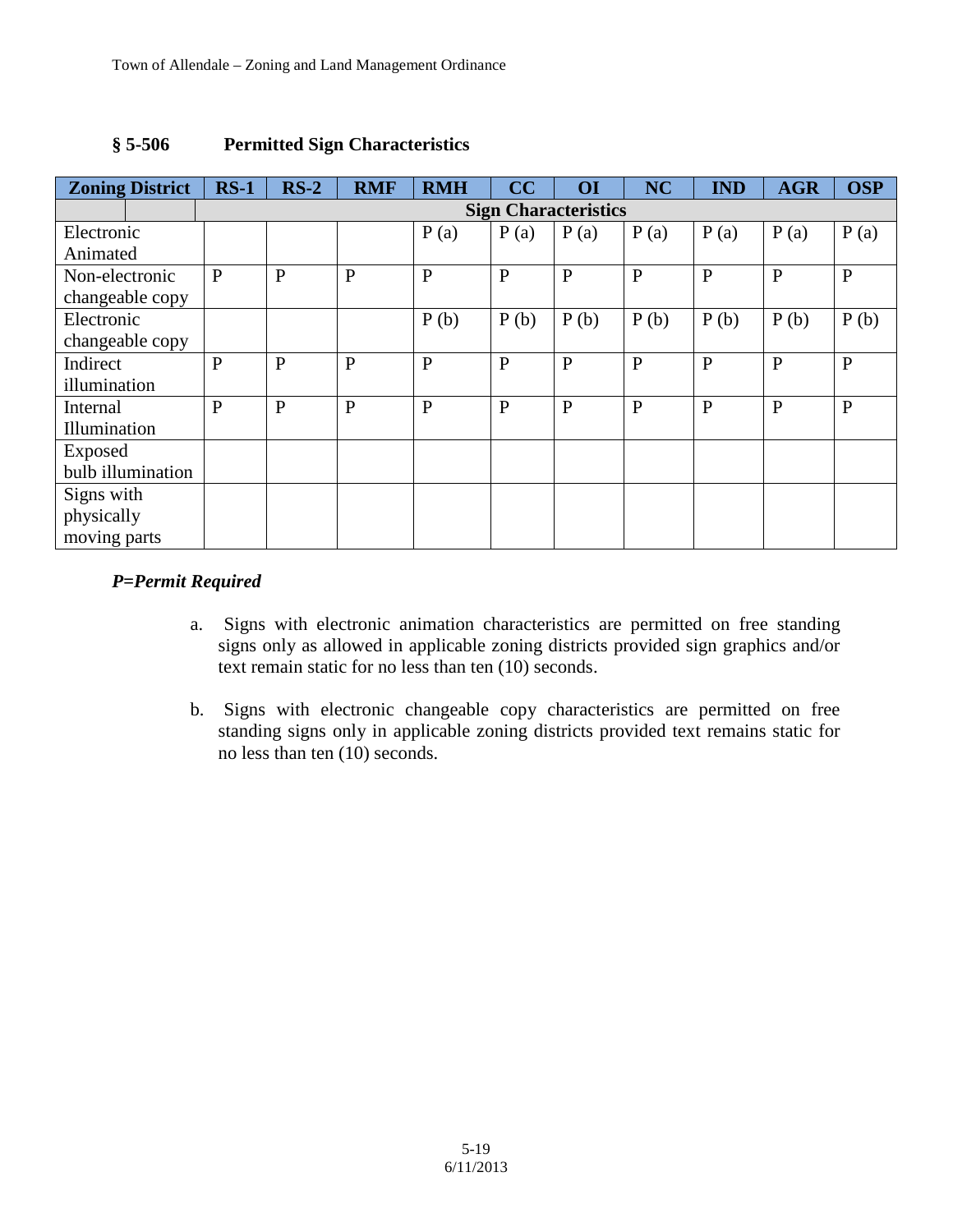# **§ 5-507 Number, Dimension and Location of Permitted Signs**

| <b>Zoning District</b>                                                                                             | $RS-1$       | $RS-2$   | <b>RMF</b>         | <b>RMH</b>   | CC                       | <b>OI</b>   | <b>NC</b> | <b>IND</b>         | <b>AGR</b>   | <b>OSP</b>  |
|--------------------------------------------------------------------------------------------------------------------|--------------|----------|--------------------|--------------|--------------------------|-------------|-----------|--------------------|--------------|-------------|
| <b>Sign Type</b>                                                                                                   |              |          |                    |              |                          |             |           |                    |              |             |
| Free Standing Signs (not including Sandwich Board signs)                                                           |              |          |                    |              |                          |             |           |                    |              |             |
| Number                                                                                                             | (a)          | (a)      | (a)                | (a)          | 1 per                    | (a)(b)      | (a)       | 1 per              | $(a)$ $(b)$  | $(a)$ $(b)$ |
| permitted per lot                                                                                                  |              |          |                    |              | street                   |             |           | street             |              |             |
|                                                                                                                    |              |          |                    |              | entrance                 |             |           | entrance           |              |             |
| Maximum sign                                                                                                       | 24 ft.       | 24 ft.   | 24 ft.             | 24 ft.       | 75 ft.                   | 50 ft.      | 50ft.     | 75ft.              | 24 ft.       | 24 ft.      |
| area                                                                                                               |              |          |                    |              | $(c)$ $(d)$              | $(c)$ $(d)$ | (d)       | (c)(d)             |              |             |
| (Sq. Ft.)                                                                                                          |              |          |                    |              |                          |             |           |                    |              |             |
| Minimum                                                                                                            | 5 ft.        | 5 ft.    | $\overline{5}$ ft. | 5 ft.        | 5 ft.                    | 5 ft.       | 5 ft.     | $\overline{5}$ ft. | 5 ft.        | 5 ft.       |
| setback from                                                                                                       |              |          |                    |              |                          |             |           |                    |              |             |
| property line                                                                                                      |              |          |                    |              |                          |             |           |                    |              |             |
| Maximum                                                                                                            | 8 ft.        | 8 ft.    | 8 ft.              | 8 ft.        | 35 ft.                   | 35 ft.      | 35 ft.    | 35 ft.             | 8 ft.        | 8 ft.       |
| Height                                                                                                             |              |          |                    |              |                          |             |           |                    |              |             |
|                                                                                                                    |              |          |                    |              | <b>Off Premise Signs</b> |             |           |                    |              |             |
| Number                                                                                                             |              |          |                    |              | $(d)$ $(e)$              | (d)(e)      | (d)(e)    |                    |              |             |
| permitted                                                                                                          |              |          |                    |              | (f)(g)                   | (f)(g)      | (f)(g)    |                    |              |             |
| per lot                                                                                                            |              |          |                    |              |                          |             |           |                    |              |             |
| Maximum                                                                                                            |              |          |                    |              | 300 ft.                  | 250 ft.     | 250 ft.   |                    |              |             |
| sign area                                                                                                          |              |          |                    |              |                          |             |           |                    |              |             |
| (Sq. Ft.)                                                                                                          |              |          |                    |              |                          |             |           |                    |              |             |
| Minimum                                                                                                            |              |          |                    |              | 10 ft.                   | 10 ft.      | 10 ft.    |                    |              |             |
| setback                                                                                                            |              |          |                    |              |                          |             |           |                    |              |             |
| from property                                                                                                      |              |          |                    |              |                          |             |           |                    |              |             |
| line                                                                                                               |              |          |                    |              |                          |             |           |                    |              |             |
| Maximum                                                                                                            |              |          |                    |              | 35 ft.                   | 25 ft.      | 25 ft.    |                    |              |             |
| Height                                                                                                             |              |          |                    |              |                          |             |           |                    |              |             |
| The maximum allowable sign area for signs with electronic animation and electronic changeable copy characteristics |              |          |                    |              |                          |             |           |                    |              |             |
| is 25% of the maximum allowable sign for the zoning district of which the sign will be located.                    |              |          |                    |              |                          |             |           |                    |              |             |
|                                                                                                                    |              |          |                    |              | <b>Building Signs</b>    |             |           |                    |              |             |
| Number                                                                                                             | $\mathbf{1}$ | 1        | 1                  | $\mathbf{1}$ | <b>NA</b>                | <b>NA</b>   | <b>NA</b> | <b>NA</b>          | $\mathbf{1}$ | 1           |
| permitted                                                                                                          |              |          |                    |              |                          |             |           |                    |              |             |
| (per business)                                                                                                     | $5$ ft,      | 5 ft.    | 5 ft.              | 5 ft.        | NA                       | $\rm NA$    | NA        | <b>NA</b>          | 5            | 5           |
| Maximum sign                                                                                                       |              |          |                    |              |                          |             |           |                    |              |             |
| area $(Sq. Ft.)$                                                                                                   | NA           | $\rm NA$ | NA                 | NA           | 15                       | 10(h)       |           | 15                 | NA           | NA          |
| Maximum sign<br>area (% of wall                                                                                    |              |          |                    |              | $(g)$ (h)                |             | 10(h)     |                    |              |             |
|                                                                                                                    |              |          |                    |              |                          |             |           | (g)(h)             |              |             |
| area)<br>Maximum                                                                                                   |              |          |                    |              | 20 ft.                   | 10 ft.      | 10 ft.    | 20 ft.             |              |             |
| Height (Roof                                                                                                       |              |          |                    |              | from                     | from        | from      | from the           |              |             |
| Signs)                                                                                                             |              |          |                    |              | the base                 | the         | the       | base of            |              |             |
|                                                                                                                    |              |          |                    |              | of the                   | base of     | base of   | the roof           |              |             |
|                                                                                                                    |              |          |                    |              | roof                     | the roof    | the roof  |                    |              |             |
|                                                                                                                    |              |          |                    |              |                          |             |           |                    |              |             |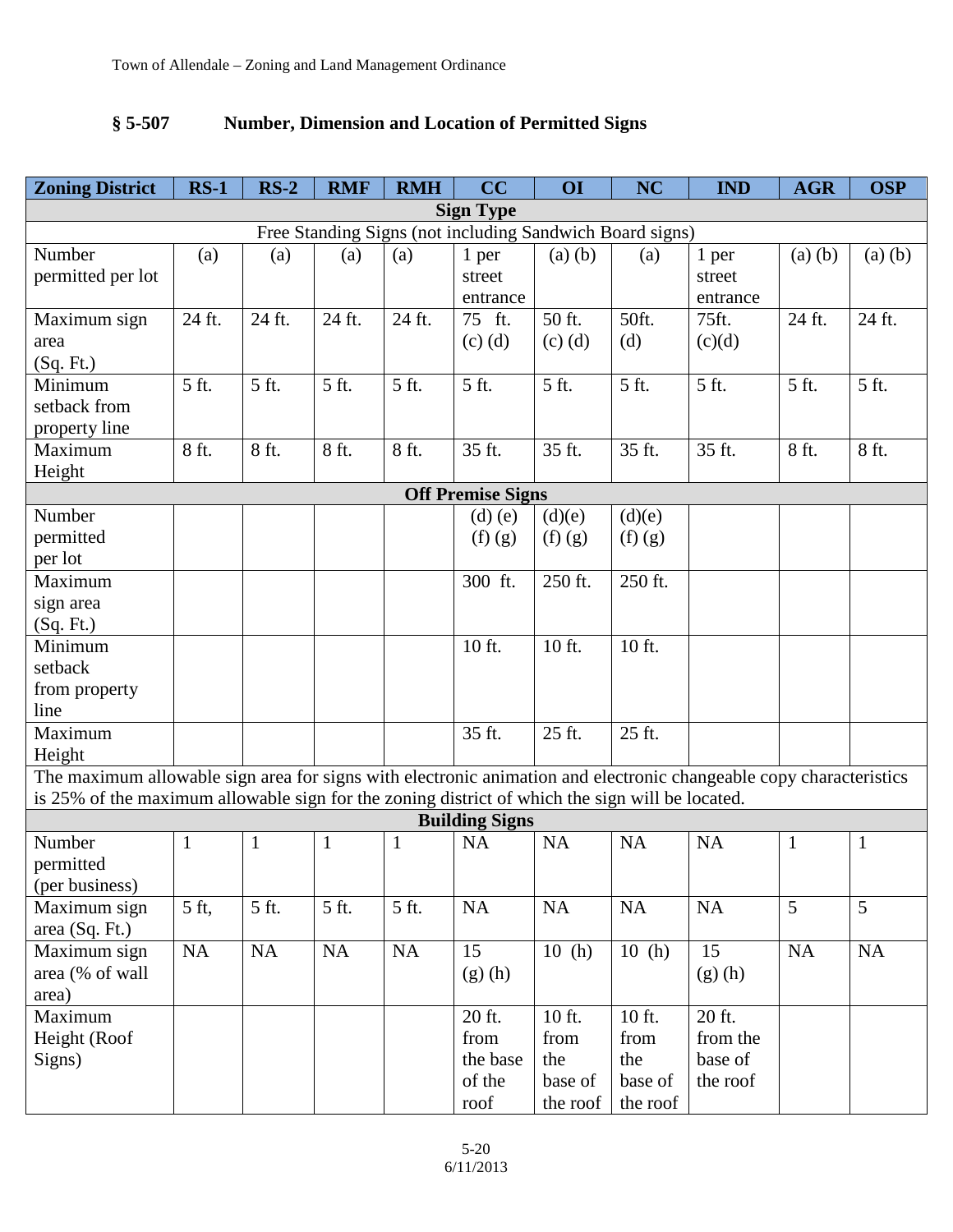One (1) subdivision, manufactured home park, and multi-family development monument sign per street entrance into such development is allowed in applicable zoning districts provided the sign meets all applicable requirements of the Allendale Zoning Ordinance and a sign permit is approved by the Zoning Administrator.

- a. One (1) monument sign for a church, institutional, public facility or permitted commercial use (not including home occupational uses) are allowed in the applicable zoning districts provided the sign meets all applicable requirements of the Allendale Zoning Ordinance and a sign permit is approved by the Zoning Administrator.
- b. The maximum sign area for multi-tenant signs in CC and OI zoning districts displaying the names of two (2) or more businesses may be increased by fifteen (15) square feet.
- c. The maximum sign area for multi-tenant signs in CC, OI and IND zoning districts displaying the names of two (2) or more businesses may be increased by twenty (20) square feet.
- d. Off Premise signs are only allowed along US 278 and US 301 frontages.
- e. No Off Premise signs shall be located less than one thousand (1,000) feet from another such off-premise sign on the same side of the highway.
- f. No Off Premise signs shall be located less than two hundred (200) feet from any residential zoning districts.
- g. A maximum sign area of 15 % of the total wall area (not including the roof) of the building side facing the primary street frontage is permitted to be displayed on the wall or roof (as permitted by § 5-503 and §5-505) facing the primary street frontage.
- h. A maximum sign area of 10 % of the total wall area for per wall for each remaining side is permitted to be displayed one each of the remaining building walls or roofs (as permitted by § 5-503 and §5-505).
- i. A projecting sign may extend outward from the wall of a building not more than six and one-half  $(6 \frac{1}{2})$  feet, but shall not be closer than eighteen  $(18)$  inches to the vertical plane at the street curb line.

### **§ 5-508 Signs in PD Zoning Districts**

Signs located in PD districts will be approved in the overall site plan approval process for such a development.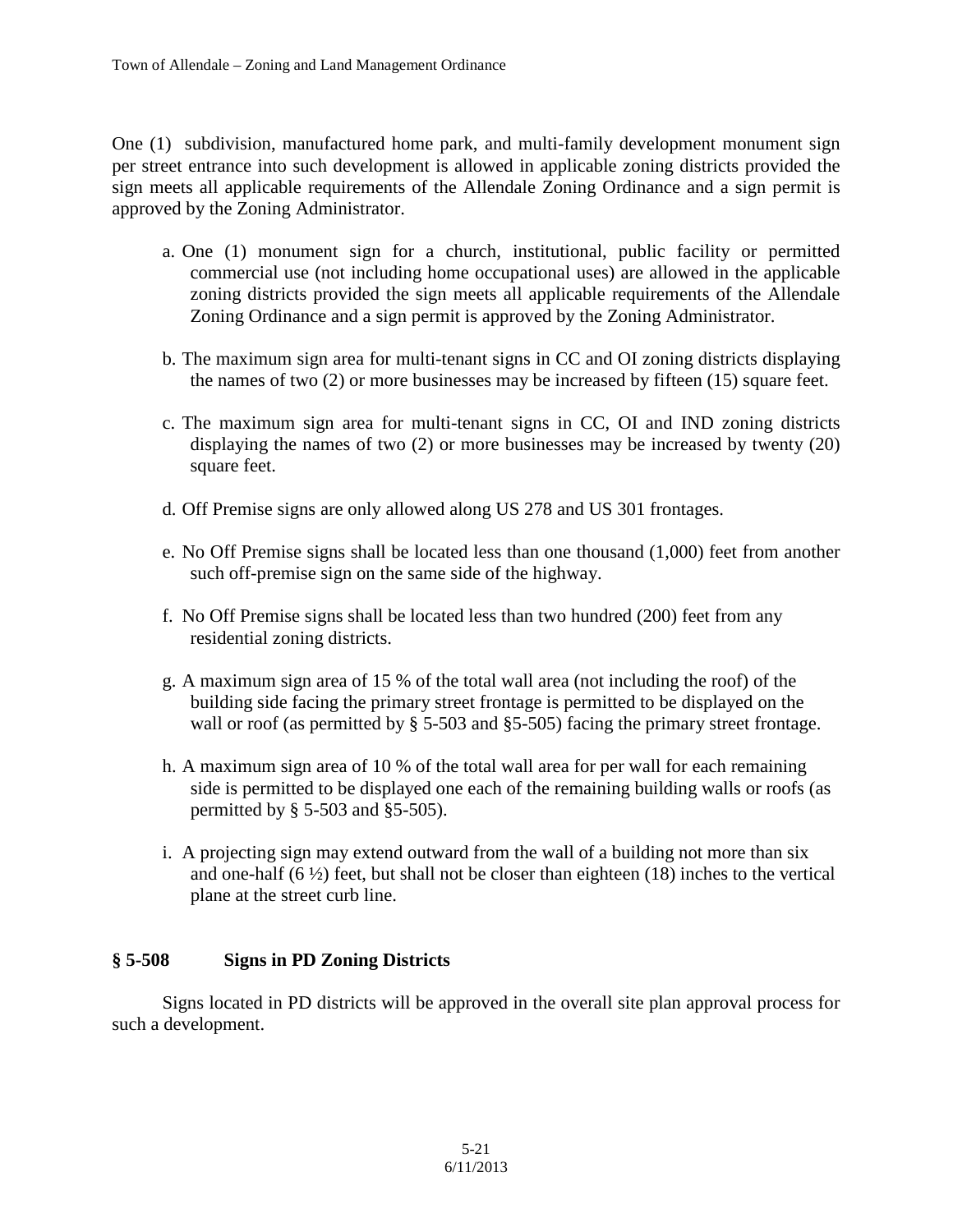### **Article VI Sexually Oriented Businesses**

#### **§ 5-600 Purpose and intent.**

It is the purpose of this Article to regulate sexually oriented businesses to promote the health, safety, morals, and general welfare of the citizens of the Town, and to establish reasonable and uniform regulations to prevent the continued deleterious location and concentration of sexually oriented businesses within the Town. The provisions of this Article have neither the purpose nor effect of imposing a limitation or restriction on the content of any communicative materials, including sexually oriented materials. Similarly, it is not the intent or effect of this Article to restrict or deny access by adults to sexually oriented materials protected by the First Amendment, or to deny access by the distributors and exhibitors of sexually oriented entertainment to their intended market. Neither is it the intent or effect of this Article to condone or legitimize the distribution of obscene material.

#### **§ 5-601 Definitions.**

a. *Adult arcade* means any place to which the public is permitted or invited wherein coin-operated or slug-operated or electronically, electrically, or mechanically controlled still or motion picture machines, projectors, or other image-producing devices are maintained to show images to five (5) or fewer persons per machine at any one time, and where the images so displayed are distinguished or characterized by the depicting or describing of "certain sexual activities" or "specified anatomical areas."

b. *Adult bookstore* or *adult video store* means a commercial establishment which, as one of its principal business purposes, offers for sale or rental for any form of consideration any one or more of the following:

(1) Books, magazines, periodicals or other printed matter, or photographs, films, motion picture, video cassettes or video reproductions, slides, or other visual representations which depict or describe "specified sexual activities" or "specified anatomical areas"; or

(2) Instruments, devices, or paraphernalia which are designed for use in connection with "specified sexual activities." A commercial establishment may have other principal business purposes that do not involve the offering for sale or rental of material depicting or describing "specified sexual activities" or "specified anatomical areas" and still be categorized as an adult bookstore or adult video store. Such other business purposes will not serve to exempt such commercial establishment from being categorized as an adult bookstore or adult video store so long as one of its principal business purposes is the offering for sale or rental for consideration the specified materials which depict or describe "specified sexual activities" or "specified anatomical areas."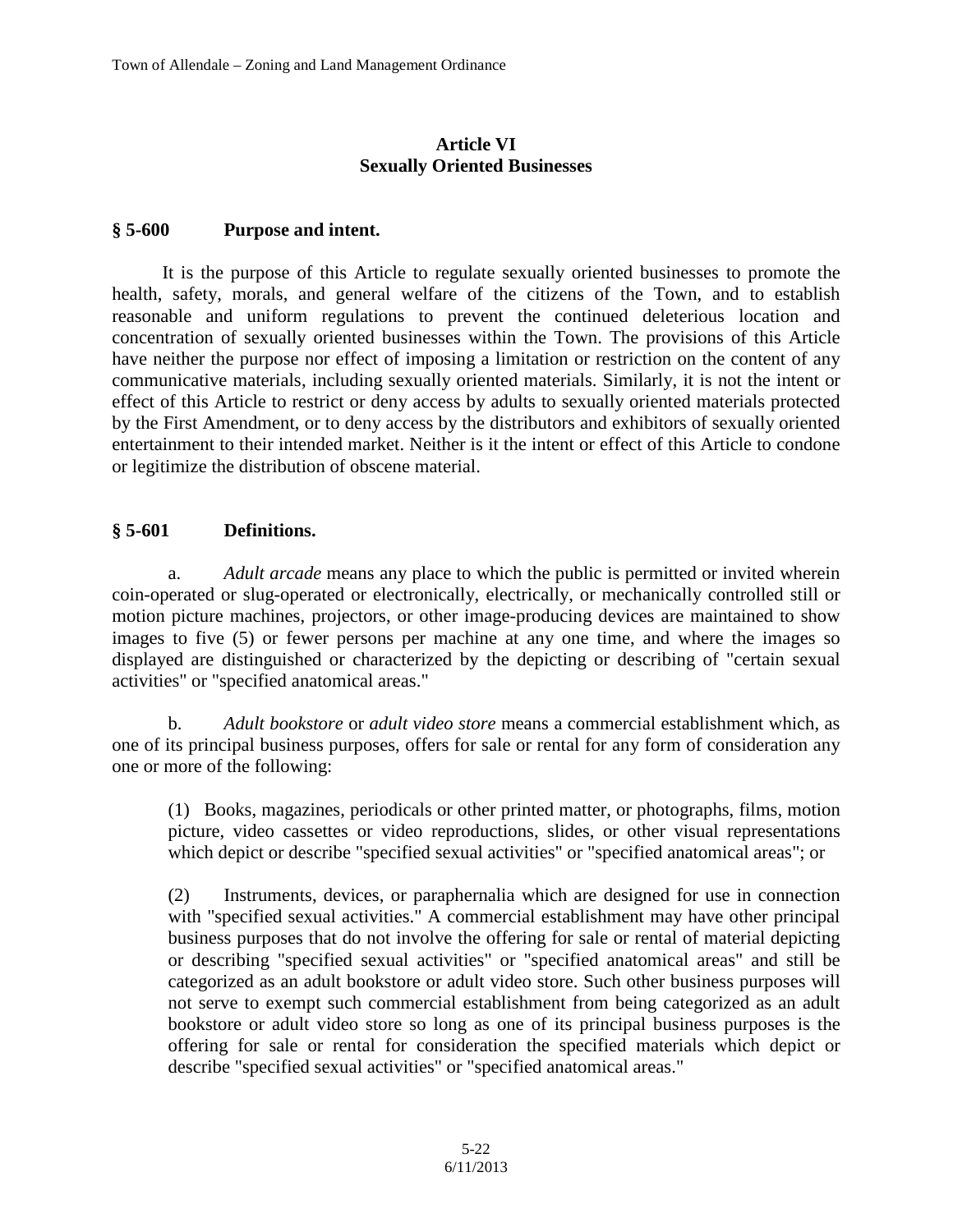c. *Adult cabaret* means a nightclub, bar, restaurant, or similar commercial establishment which regularly features:

(1) Persons who appear in a state of nudity; or

(2) Live performances which are characterized by the exposure of "specified anatomical areas" or by "specified sexual activities"; or

(3) Films, motion pictures, video cassettes, slides, or other photographic reproductions which are characterized by the depiction or description of "specified sexual activities" or "specified anatomical areas."

d. *Adult motel* means a hotel, motel or similar commercial establishment which:

(1) Offers accommodations to the public for any form of consideration; provides patrons with closed-circuit television transmissions, films, motion pictures, video cassettes, slides, or other photographic reproductions which are characterized by the depiction or description of "specified sexual activities" or "specified anatomical areas"; and has a sign visible from the public right of way which advertises the availability of this adult type of photographic reproductions;

(2) Offers a sleeping room for rent for a period of time that is less than 10 hours; or

 (3) Allows a tenant or occupant of a sleeping room to subrent the room for a period of time that is less than 10 hours.

e. *Adult motion picture theater* means a commercial establishment where, for any form of consideration, films, motion pictures, video cassettes, slides, or similar photographic reproductions are regularly shown which are characterized by the depiction or description of "specified sexual activities" or "specified anatomical areas."

f. *Adult theater* means a theater, concert hall, auditorium, or similar commercial establishment which regularly features persons who appear in a state of nudity or live performances which are characterized by the exposure of "specified anatomical areas" or by "specified sexual activities."

g. *Escort* means a person who, for consideration, agrees or offers to act as a companion, guide, or date for another person, or who agrees or offers to privately model lingerie or to privately perform a striptease for another person.

h. *Escort agency* means a person or business association who furnishes, offers to furnish, or advertises to furnish escorts as one of its primary business purposes for a fee, tip, or other consideration.

i. *Establishment* means and includes any of the following:

(1) The opening or commencement of any sexually oriented business as a new business;

(2) The conversion of an existing business, whether or not a sexually oriented business, to any sexually oriented business;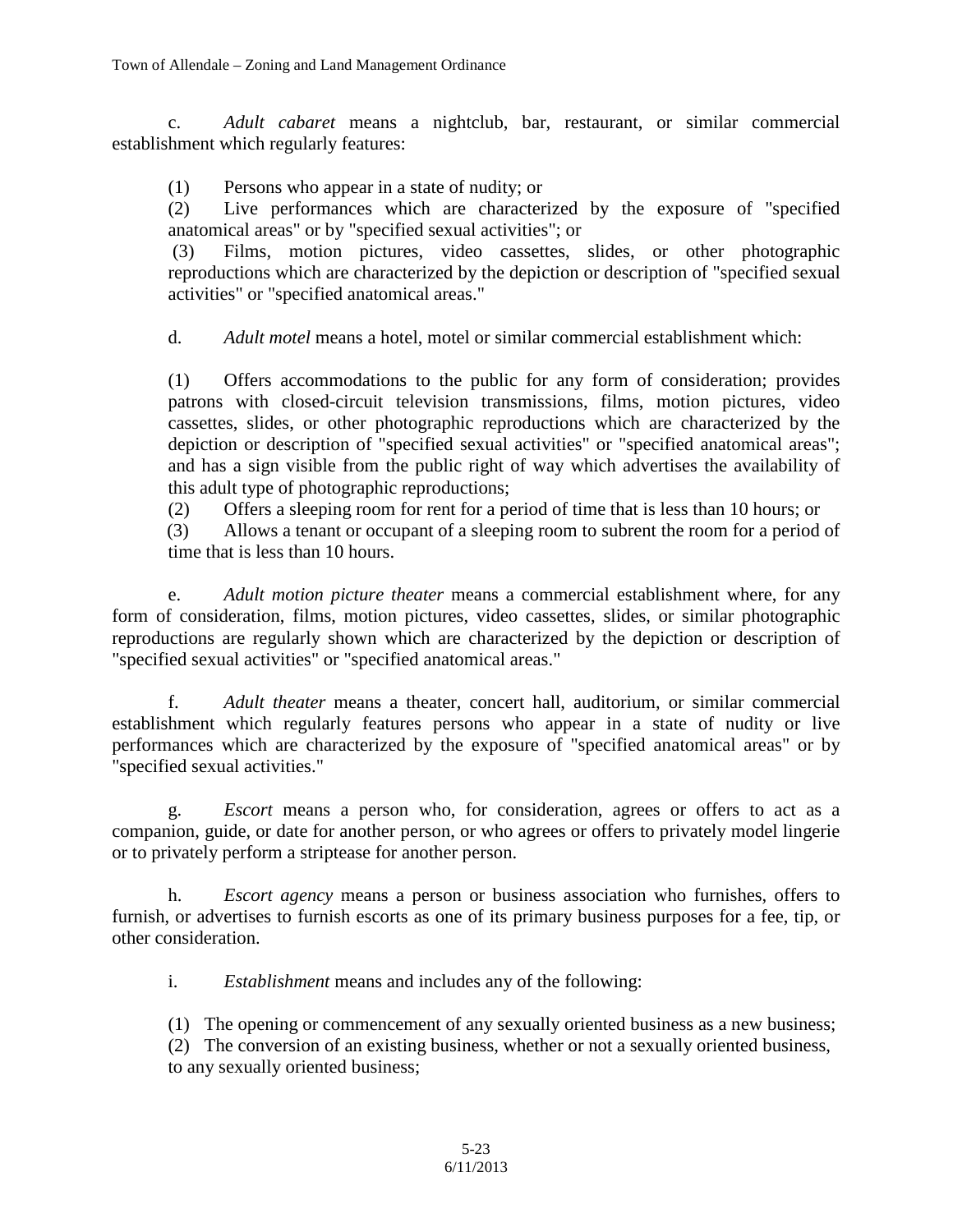(3) The additions of any sexually oriented business to any other existing sexually oriented business; or

(4) The relocation of any sexually oriented business.

j. *Permittee* and/or *licensee* means a person in whose name a permit and/or license to operate a sexually oriented business has been issued, as well as the individual listed as an applicant on the application for a permit and/or license.

k. *Nude model studio* means any place where a person who appears in a state of nudity or displays "specified anatomical areas" is provided to be observed, sketched, drawn, painted, sculptured, photographed, or similarly depicted by other persons who pay money or any form of consideration.

l. *Nudity* or a *state of nudity* means the appearance of a human bare buttock, anus, male genitals, female genitals, or female breast.

m. *Person* means an individual, proprietorship, partnership, corporation, association, or other legal entity.

n. *Semi-nude* means a state of dress in which clothing covers no more than the genitals, pubic region, and areolae of the female breast, as well as portions of the body covered by supporting straps or devices.

o. *Sexual encounter center* means a business or commercial enterprise that, as one of its primary business purposes, offers for any form of consideration:

(1) Physical contact in the form of wrestling or tumbling between persons of the opposite sex; or

(2) Activities between male and female persons and/or persons of the same sex when one or more of the persons is in a state of nudity or semi-nude.

p. *Sexually oriented business* means an adult arcade, adult bookstore or adult video store, adult cabaret, adult motel, adult motion picture theater, adult theater, escort agency, nude model studio, or sexual encounter center.

q. *Specified anatomical areas* means the male genitals in a state of sexual arousal and/or the vulva or more intimate parts of the female genitals.

r. *Specified sexual activities* means and includes any of the following:

(1) The fondling or other erotic touching of human genitals, pubic region, buttocks, anus, or female breasts;

(2) Sex acts, normal or perverted, actual or simulated, including intercourse, oral copulation, or sodomy;

(3) Masturbation, actual or simulated; or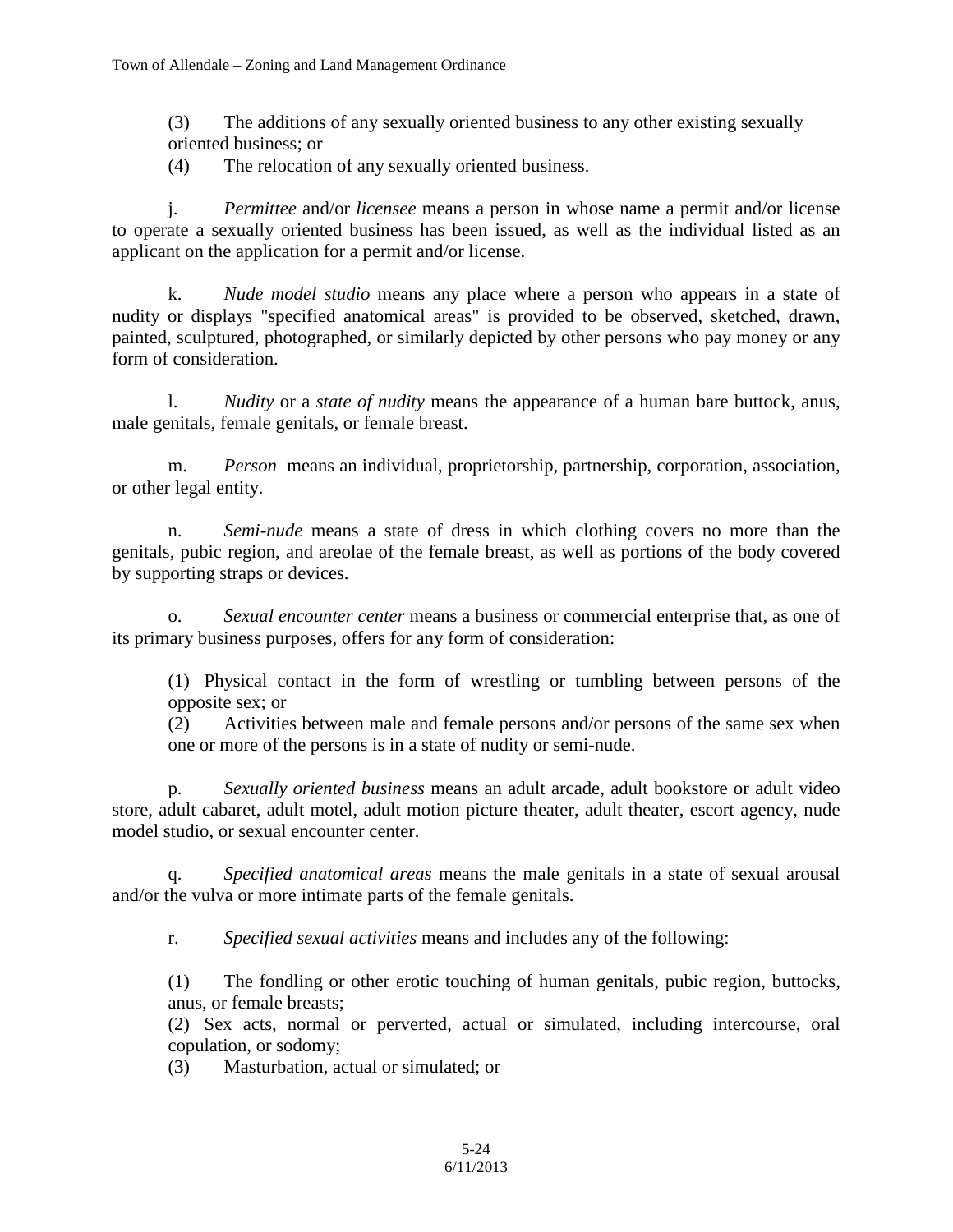(4) Excretory functions as part of or in connection with any of the activities set forth in (a) through c. above.

s. *Substantial enlargement* of a sexually oriented business means the increase in floor area occupied by the business by more than 25 percent, as the floor area existed on January 1, 2000.

t. *Transfer of ownership or control* of a sexually oriented business means and includes any of the following:

(1) The sale, lease, or sublease of the business;

(2) The transfer of securities which constitute a controlling interest in the business, whether by sale, exchange, or similar means; or

(3) The establishment of a trust, gift, or other similar legal device which transfers the ownership or control of the business, except for transfer by bequest or other operation of law upon the death of the person possessing the ownership or control.

#### **§ 5-602 Classification.**

Sexually oriented businesses are classified as follows:

- (1) Adult arcades;
- (2) Adult bookstores or adult video stores;
- (3) Adult cabarets;
- (4) Adult motels;
- (5) Adult motion picture theaters;
- (6) Adult theaters;
- (7) Escort agencies;
- (8) Nude model studios; and
- (9) Sexual encounter centers.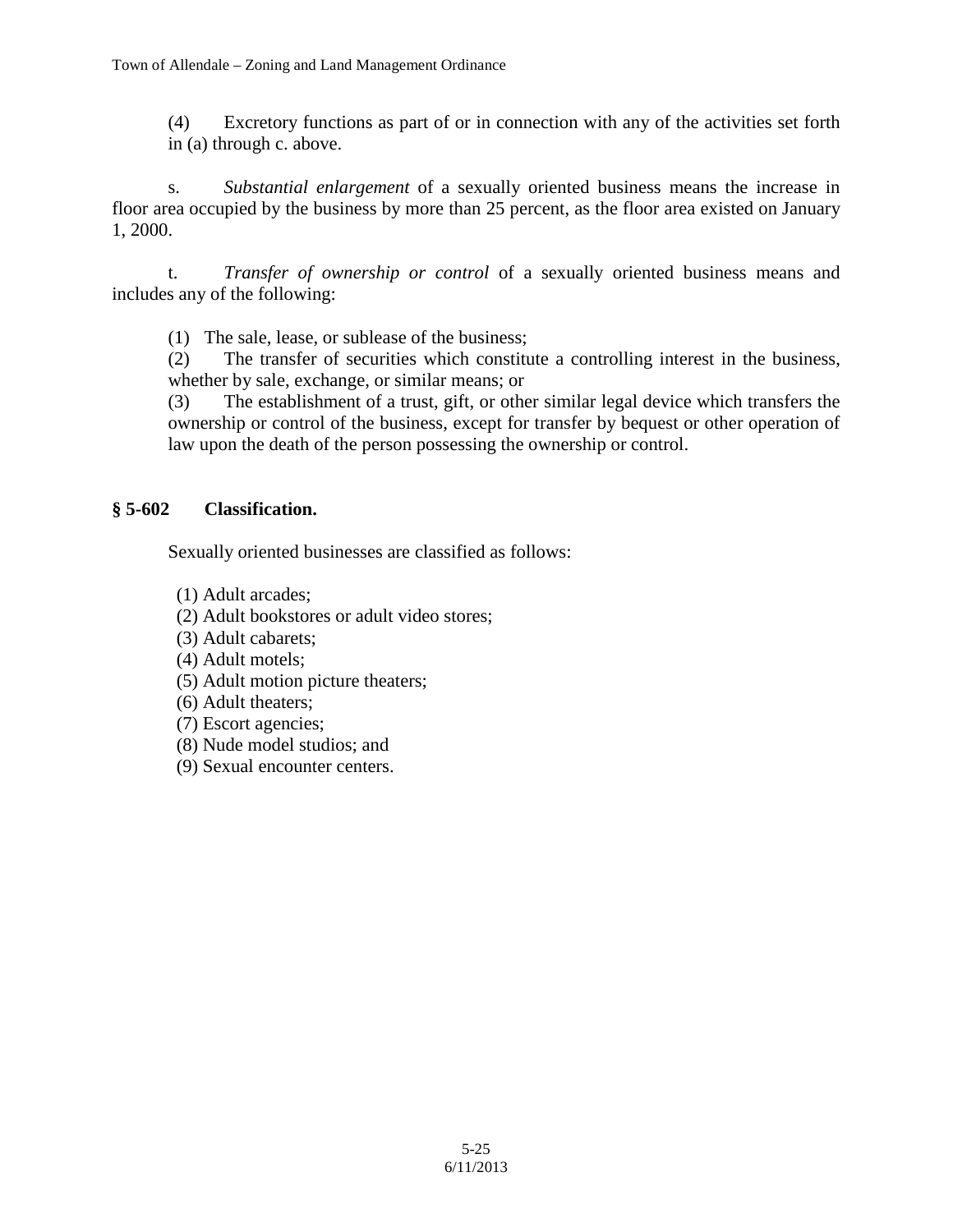#### **§ 5-603 Permit required.**

a. A person commits a misdemeanor if he operates a sexually oriented business without a valid permit issued by the Town for the particular type of business.

b. An application for a permit must be made on a form provided by the Zoning Administrator. The application must be accompanied by a sketch or diagram showing the configuration of the premises, including a statement of total floor space occupied by the business. The sketch or diagram need not be professionally prepared but must be drawn to a designated scale or drawn with marked dimensions of the interior of the premises to an accuracy of plus or minus 6 inches.

c. The applicant must be qualified according to the provisions of this chapter and the premises must be inspected and found to be in compliance with the law by the health department, fire department, and building official.

d. If a person who wishes to operate a sexually oriented business is an individual, he must sign the application for a permit as applicant. If a person who wishes to operate a sexually oriented business is other than an individual, each individual who has a 10 percent or greater interest in the business must sign the application for a permit as applicant. If a corporation is listed as owner of a sexually oriented business or as the entity which wishes to operate such a business, each individual having a 10 percent or greater interest in the corporation must sign the application for a permit as applicant.

e. The fact that a person possesses other types of state, county, or Town permits and/or licenses does not exempt him from the requirement of obtaining a sexually oriented business permit.

#### **§ 5-604 Issuance of permit and fee.**

a. The Town Zoning Administrator shall approve the issuance of a permit to an applicant within 30 days after receipt of an application unless he finds one or more of the following to be true:

- (1) An applicant is under 18 years of age.
- (2) An applicant or an applicant's spouse is overdue in his payment to the Town of taxes, fees, fines, or penalties assessed against him or imposed upon him in relation to a sexually oriented business.
- (3) An applicant has failed to provide information reasonably necessary for issuance of the permit or has falsely answered a question or request for information on the applicant form.
- (4) An applicant is residing with a person who has been denied a permit by the Town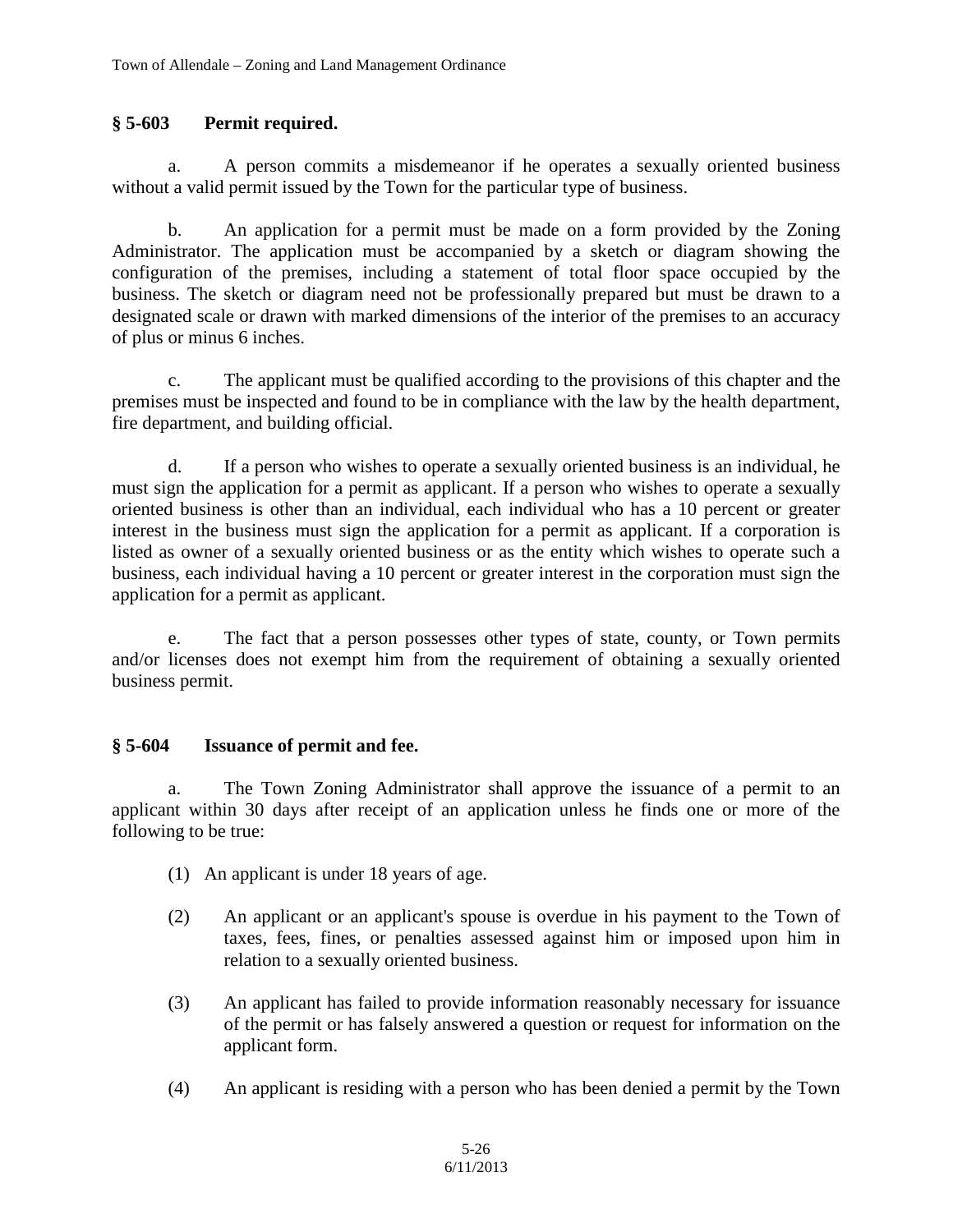to operate a sexually oriented business within the preceding 12 months, or residing with a person whose license to operate a sexually oriented business has been revoked within the preceding 12 months.

- (5) The premises to be used for the sexually oriented business have not been approved by the health department, fire department, and the building official as being in compliance with applicable laws and ordinances.
- (6) The permit fee required by the ordinance codified in this section has not been paid.
- (7) An applicant of the proposed establishment is in violation of or is not in compliance with any of the provisions of the ordinance codified in this section.
- (8) The permit, if granted, shall state on its face the name of the person or persons to whom it is granted, the expiration date, and the address of the sexually oriented business. The permit shall be posted in a conspicuous place at or near the entrance to the sexually oriented business so that it may be easily read at any time.
- b. The annual fee for a sexually oriented business permit is \$1,000.00.

### **§ 5-605 Inspection.**

An application of permittee shall permit representatives of the police department, health department, fire department, zoning department, or other Town departments or agencies to inspect the premises of a sexually oriented business for the purpose of ensuring compliance with the law, at any time it is occupied or open for business, and it is unlawful to refuse to permit such inspection of the premises at any time it is occupied or open for business.

### **§ 5-606 Expiration of permit.**

a. Each permit shall expire at the end of the calendar year and may be renewed only by making application as provided herein. Application for renewal should be made at least 30 days before the expiration date, and when made less than 30 days before the expiration date, the expiration of the permit will not be affected except for good cause shown.

b. When the Zoning Administrator denies renewal of a permit, the applicant shall not be issued a permit for one year from the date of denial. If, subsequent to denial, the Zoning Administrator finds that the basis for denial of the renewal permit has been corrected or abated, the applicant may be granted a permit.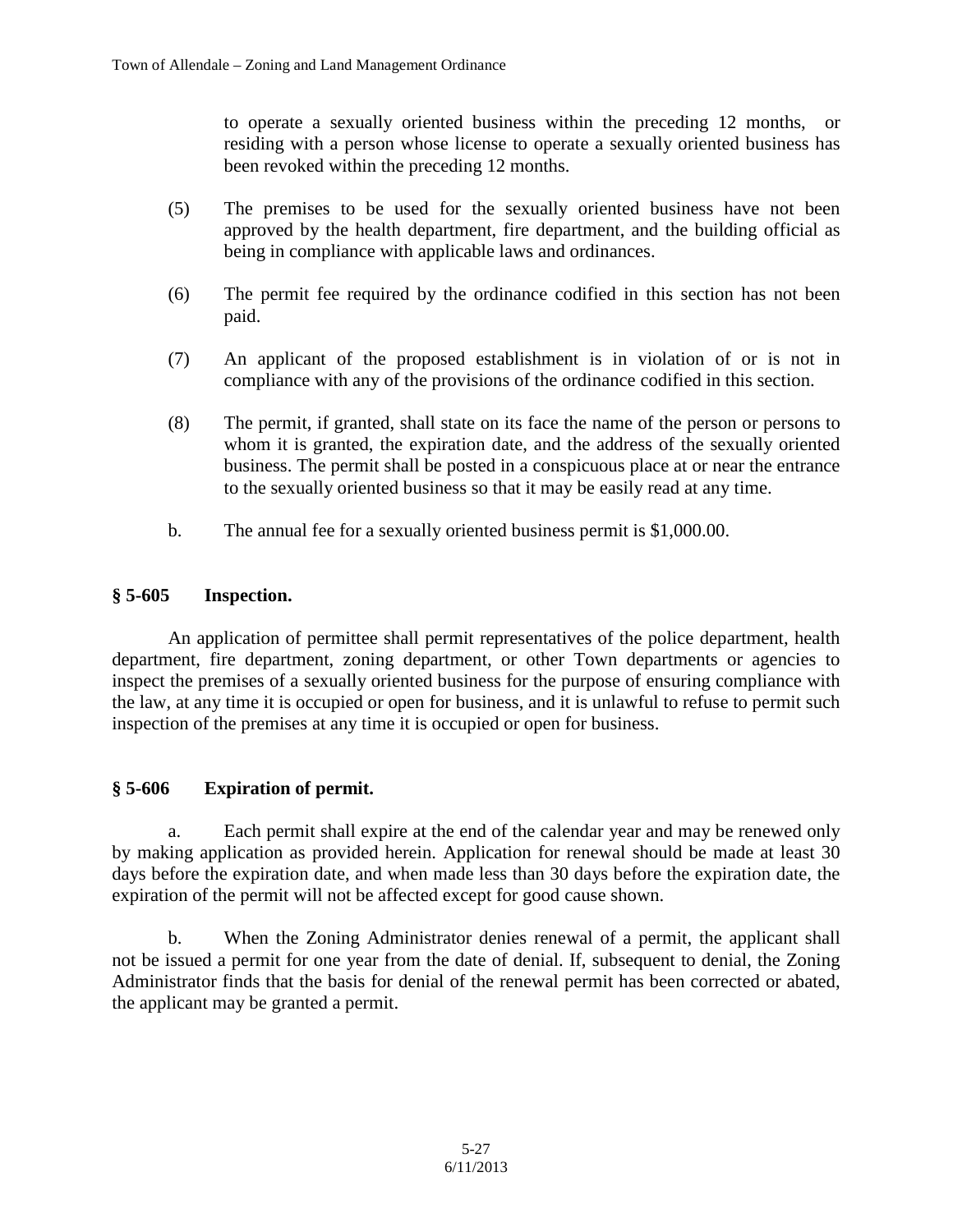#### **§ 5-607 Suspension of permit.**

The Zoning Administrator may suspend a permit for a period not to exceed 30 days if he determines that a permittee or an employee of a permittee has:

(1) Violated or is not in compliance with any section of this ordinance;

(2) Engaged in excessive use of alcoholic beverages while on the sexually oriented business premises;

(3) Refused to allow an inspection of the sexually oriented business premises as authorized by this chapter,

(4) Knowingly permitted gambling by any person on the sexually oriented business premises.

#### **§ 5-608 Revocation of permit.**

a. The Zoning Administrator shall revoke a permit if a cause for suspension in § 5-607 occurs and the permit has been suspended within the preceding 12 months for willful and knowing violation of the ordinance codified in this section.

b. The Zoning Administrator shall revoke a permit if he determines that:

(1) A permittee knowingly gave false or misleading material information in the application submitted to the zoning department during the application process;

(2) A permittee or an employee has knowingly allowed possession, use, or sale of controlled substances on the premises;

(3) A permittee or an employee has knowingly allowed prostitution on the premises;

(4) A permittee or an employee knowingly operated the sexually oriented business during a period of time when the permittee's permit was suspended;

(5) A permittee or an employee has knowingly allowed any act of sexual intercourse, sodomy, oral copulation, masturbation, or other sexual conduct to occur in or on the permitted premises;

(6) A permittee is delinquent in payments to the Town, county, or state for any taxes or fees past due related to the sexually oriented business.

c. When the Zoning Administrator revokes a permit, the revocation shall continue for one year, and the permittee shall not be issued a sexually oriented permit for one year from the date revocation became effective. If, subsequent to revocation the Zoning Administrator finds that the basis for the revocation has been corrected or abated, the applicant may be granted a permit if at least 90 days have elapsed since the date the revocation became effective.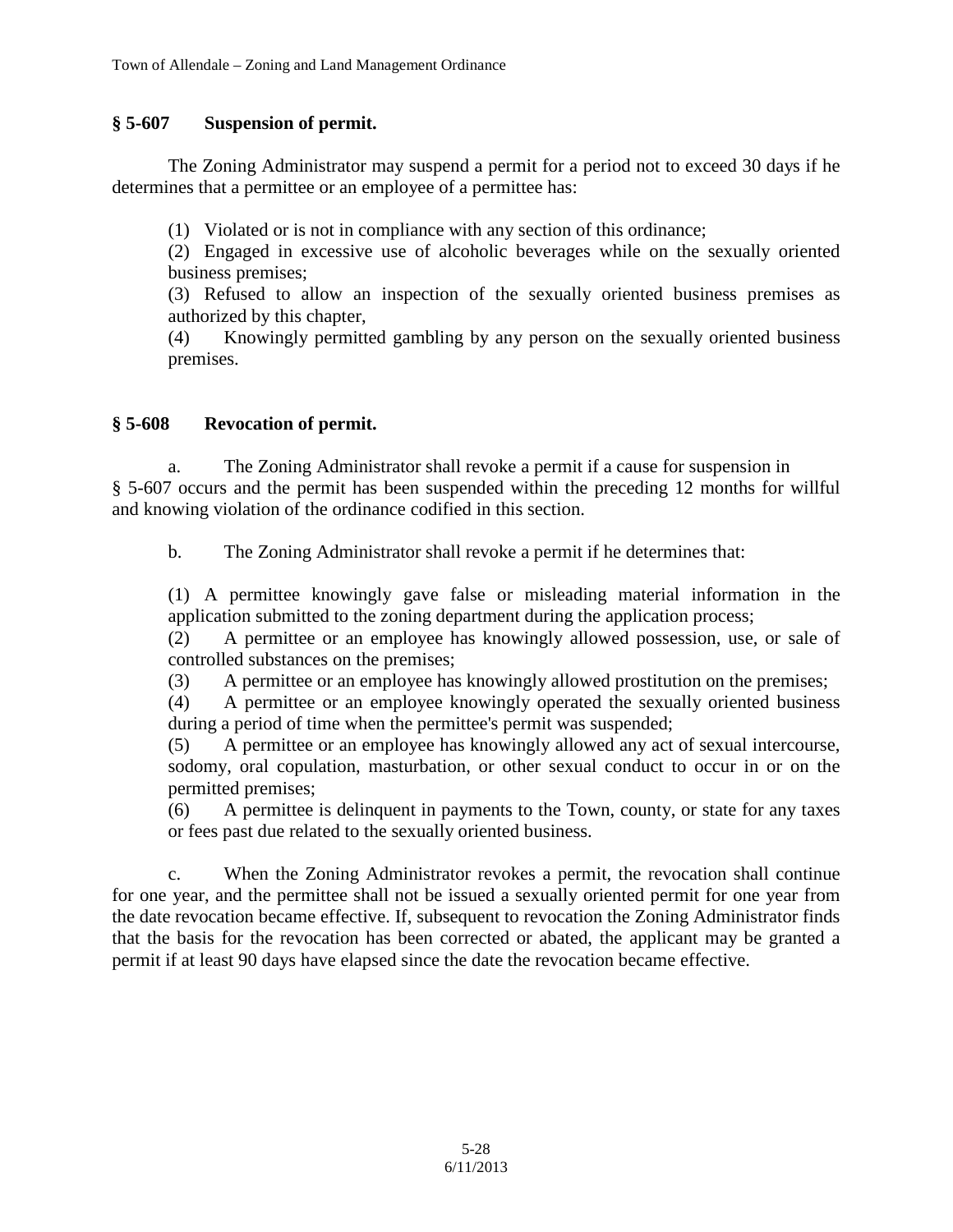#### **§ 5-609 Transfer of permit.**

A permittee shall not transfer his permit to another, nor shall a permittee operate a sexually oriented business under the authority of a permit at any place other than the address designated in the application.

#### **§ 5-610 Location of sexually oriented businesses; nonconforming uses.**

a. A sexually oriented business may be located only within an Industrial district - (IND).

b. A person commits a misdemeanor if he operates or causes to be operated a sexually oriented business outside of a designated IND district.

c. A person commits a misdemeanor if he operates or causes to be operated a sexually oriented business within 1,000 feet of:

- (1) A church;
- (2) A public or private elementary or secondary school;
- (3) A boundary of any residential district;
- (4) A public park adjacent to any residential district;
- (5) The property line of a lot devoted to residential use;
- (6) A day care facility.

d. A person commits a misdemeanor if he causes or permits the operation, establishment, substantial enlargement, or transfer of ownership or control of a sexually oriented business within 1,000 feet of another sexually oriented business.

e. A person commits a misdemeanor if he causes or permits the operation, establishment, or maintenance of more than one sexually oriented business in the same building, structure, or portion thereof, or the increase of floor areas of any sexually oriented business in any building, structure, or portion thereof containing another sexually oriented business.

f. For purposes of this Article, measurement shall be made in a straight line, without regard to intervening structures or objects, from the nearest portion of the building or structure used as a part of the premises where a sexually oriented business is conducted, to the nearest property line of the premises of a church or public or private elementary or secondary school, or to the nearest boundary of an affected public park, residential district, or residential lot.

g. For purposes of this Article, the distance between any two sexually oriented businesses shall be measured in a straight line, without regard to intervening structures or objects, from the closest exterior wall of the structure in which each business is located.

h. A sexually oriented business lawfully operating as a conforming use is not rendered a nonconforming use by the location, subsequent to the grant or renewal of the sexually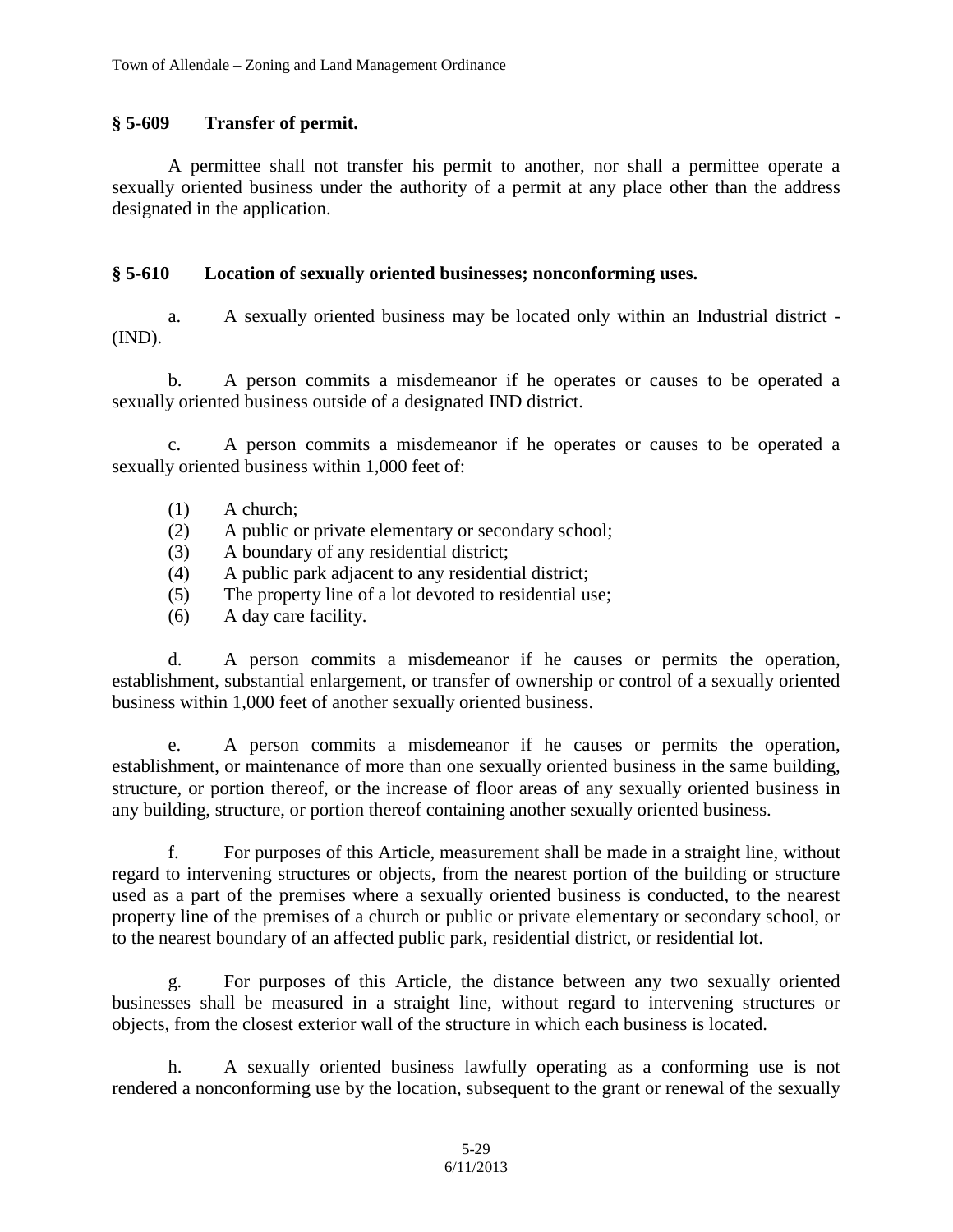oriented business permit, of a church, public or private elementary or secondary school, public park, residential district, or a residential lot within 1,000 feet of the sexually oriented business. This provision applies only to the renewal of a valid permit, and does not apply when an application for a permit is submitted after a permit has expired or has been revoked.

### **§ 5-611 Additional regulations for adult motels.**

a. Evidence that a sleeping room in a hotel, motel, or a similar commercial establishment has been rented and vacated two or more times in a period of time that is less than ten hours creates a rebuttable presumption that the establishment is an adult motel as that term is defined in this chapter.

b. A person commits a misdemeanor if, as the person in control of a sleeping room in a hotel, motel, or similar commercial establishment that does not have a sexually oriented permit, he rents or subrents a sleeping room to a person and, within ten hours from the time the room is rented, he rents or subrents the same sleeping room again.

c. For purposes of this section, the terms "rent" or "subrent" mean the act of permitting a room to be occupied for any form of consideration.

### **§ 5-612 Regulations for exhibition of sexually explicit films or videos.**

a. A person who operates or causes to be operated a sexually oriented business, other than an adult motel, which exhibits on the premises in a viewing room of less than 150 square feet of floor space, a film, video cassette, or other video reproduction which depicts specified sexual activities or specified anatomical areas, shall comply with the following requirements:

(1) Upon application for a sexually oriented permit, the application shall be accompanied by a diagram of the premises showing a plan thereof specifying the location of one or more manager's stations and the location of all overhead lighting fixtures and designating any portion of the premises in which patrons will not be permitted. A manager's station may not exceed 32 square feet of floor area. The diagram shall also designate the place at which the permit will be conspicuously posted, if granted. A professionally prepared diagram in the nature of an engineer's or architect's blueprint shall not be required; however, each diagram should be oriented to the north or to some designated street or object and should be drawn to a designated scale or with marked dimensions sufficient to show the various internal dimensions of all areas of the interior of the premises to an accuracy of plus or minus six inches. The Zoning Administrator may waive the foregoing diagram for renewal applications if the applicant adopts a diagram that was previously submitted and certifies that the configuration of the premises has not been altered since it was prepared.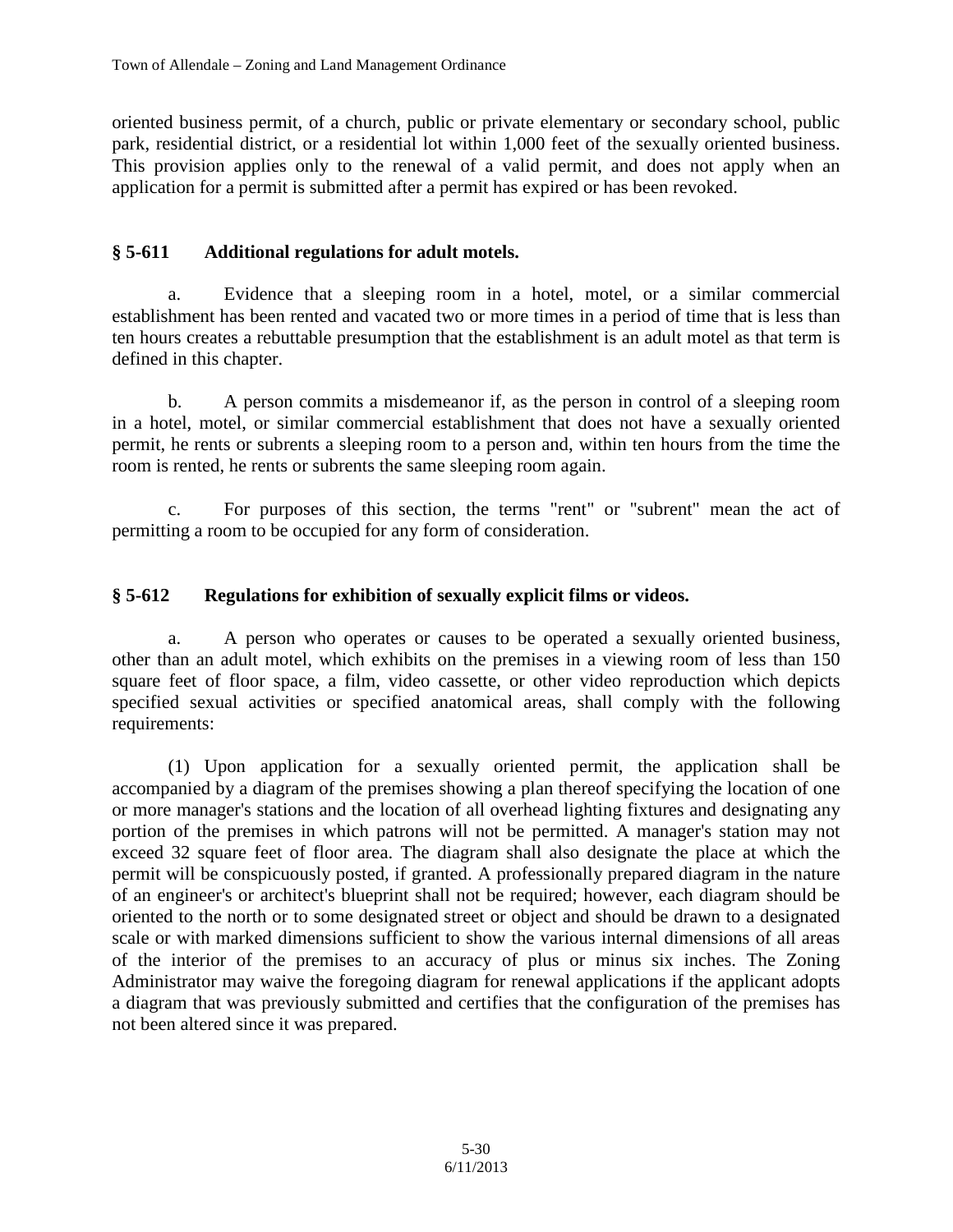(2) The application shall be sworn to be true and correct by the applicant.

(3) No alteration in the configuration or location of a manager's station may be made without the prior approval of the Zoning Administrator or his designee.

(4) It is the duty of the owners and operator of the premises to ensure that at least one employee is on duty and situated in each manager's station at all times that any patron is present inside the premises.

(5) The interior of the premises shall be configured in such a manner that there is an unobstructed view from a manager's station of every' area of the premises to which any patron is permitted access for any purpose excluding restrooms. Restrooms may not contain video reproduction equipment. If the premises has two or more manager's stations designated, then the interior of the premises shall be configured in such a manner that there is an unobstructed view of each area of the premises to which any patron is permitted access for any purpose from at least one of the manager's stations. The view required in this subsection must be by direct line of sight from the manager's station.

(6) It shall be the duty of the owners and operator, and it shall also be the duty of any agents and employees present in the premises to ensure that the view area specified in subsection (5) of this section remains unobstructed by any walls, merchandise, display racks or other materials at all times and in every booth or room in which viewing of videos, as defined in subsection (a) of this section, is taking place the bottom of the door must be at least 18 inches above the floor level, and to ensure that no patron is permitted access to any area of the premises which has been designated as an area in which patrons will not be permitted in the application filed pursuant to subsection (a) of this section.

- (7) No viewing room may be occupied by more than one person at any time.
- (8) The premises shall be equipped with overhead lighting fixtures of sufficient intensity to illuminate every place to which patrons are permitted access at an illumination of not less than one foot-candle as measured at the floor level.
- (9) It shall be the duty of the owners and operator and it shall also be the duty of any agents and employees present in the premises to ensure that the illumination described above, is maintained at all times that any patron is present in the premises.
- b. A person having a duty under this section commits a misdemeanor if he knowingly fails to fulfill that duty.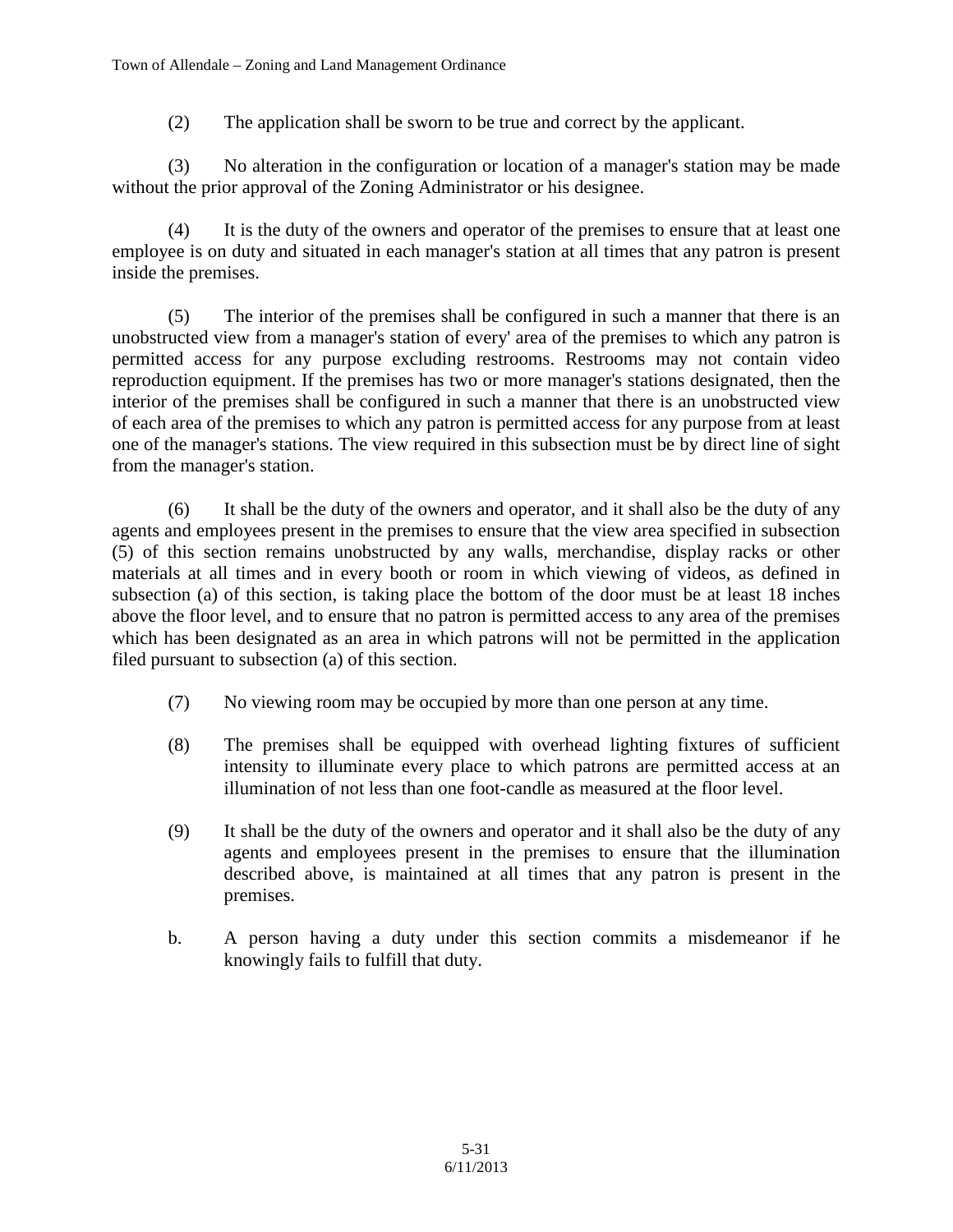## **§ 5-613 Exemptions.**

It is a defense to prosecution under this article that a person appearing in a state of nudity did so in a modeling class operated:

(1) By a proprietary school, licensed by the state of South Carolina; a college, junior college, or university supported entirely or partly by taxation;

(2) By a private college or university which maintains and operates educational programs in which credits are transferable to a college, junior college, or university supported entirely or partly by taxation; or

(3) In a structure:

(a) Which has no sign visible from the exterior of the structure and no other advertising that indicates a nude person is available for viewing; and

(b) Where, in order to participate in a class a student must enroll at least three (3) days in advance of the class; and

(c) Where no more than one nude model is on the premises at any one time.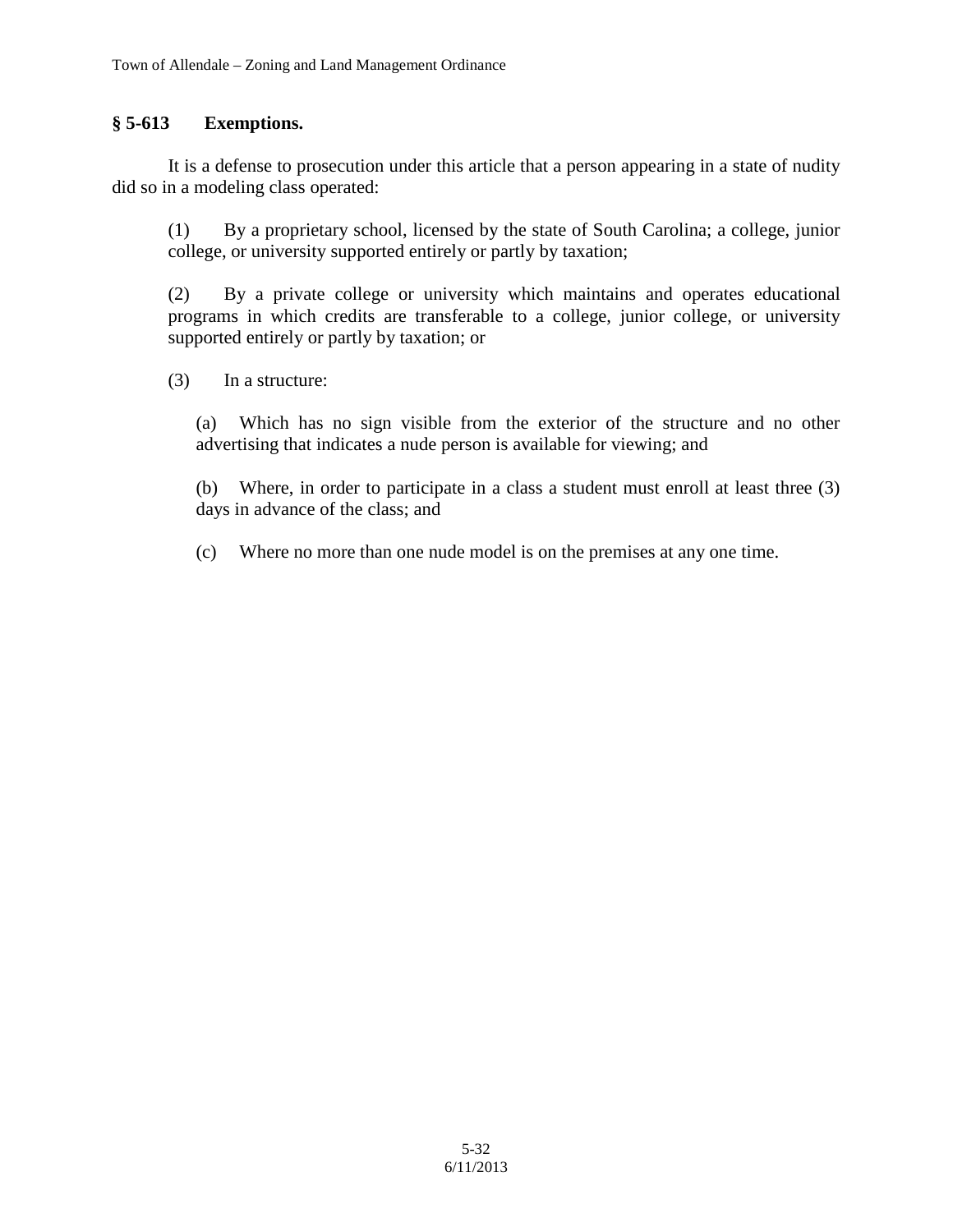#### **CHAPTER 6 ADDITIONAL DISTRICT REGULATIONS**

#### **§ 6-100 Street Access.**

Every residential, commercial or industrial building hereafter erected, constructed, moved, or relocated shall be on a lot located on a publicly dedicated, publicly accepted, or publicly maintained street with a right-of-way of not less than thirty (30) feet, in order to provide safe and convenient access for servicing, fire protection, and required off-street parking.

#### **§ 6-101 Corner Lots.**

On lots having frontage on more than one street at an intersection, the minimum front yard requirement may be reduced to one half the regulated distance on the portion of the lot fronting on the street or streets of less importance. If the streets are designated on the Zoning Map as being of equal importance, then the property owner can choose the street along which he wishes to reduce his front yard requirement. However, in no case shall the setback be reduced to less than fifteen (15) feet. The minimum front yard for the portion of the lot fronting on the street of greater importance shall be provided in accordance with the provisions established by this Ordinance for the District in which the lot is located.

### **§ 6-102 Location of Buildings on Lots and Residential Limitations.**

Every building or use hereafter erected or established shall be located on a Lot of Record; and every single or multi-family residential structure, except as herein provided, shall be located on an individual Lot of Record. In all cases, the principal buildings on a lot shall be located within the area formed by the building lines at outer boundaries and, in no case, shall such buildings infringe beyond the building lines into the respective front, side, rear yards or other setbacks required for the District in which the lot is located.

### **§ 6-103 Double Frontage Lots.**

On lots having frontage on two streets, but not located on a corner, the minimum front yard shall be provided on each street in accordance with the provisions of this Ordinance. On lots having frontage on more than two streets, the minimum front yard shall be provided in accordance with the regulations set forth in this Ordinance on at least two of the street frontages. The minimum front yard on the other frontage or frontages may be reduced along the other streets in accordance with the provisions of § 6-101 above.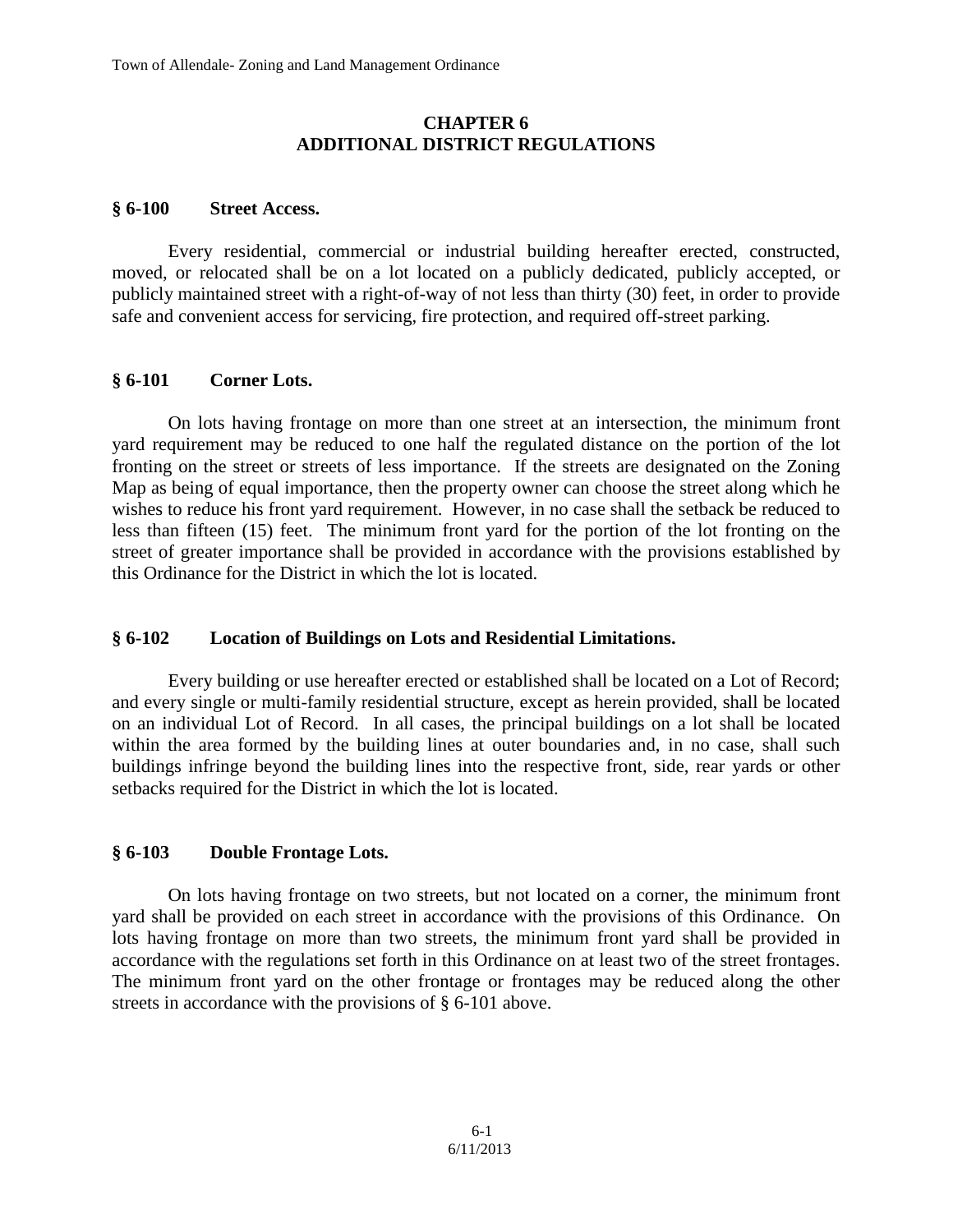#### **§ 6-104 Front and Side Yard Requirements.**

The setback requirements of this Ordinance shall not apply to any lot where the average setback on already built upon lots located wholly or in part within two hundred (200) feet on each side of such lot and within the block and zoning district and fronting on the same street as such lot, is less than the minimum required setback. In such cases, the setback on such a lot may be less than the required setback, but not less than the average of the existing setbacks on the developed lots. However, in no case, shall setbacks be less than fifteen (15) feet.

Where a side yard abuts a street (corner lot), the minimum side yard requirement shall be not less than seventy-five (75) percent of the front yard required on the lot lying to the rear of such corner lot when the rear lot faces the side street. However, if the rear lot faces the opposite street, and constitutes another corner lot, then the side yard setbacks for the District in which the lot is located shall prevail.

#### **§ 6-105 Measurement of Front, Side and Rear Yards: Determination of Buildable Area.**

The required front, side, and rear yards for individual lots, as set forth for the particular Zoning District within which a given lot is located, shall be measured inward toward the center of said lot from all points along the respective front, side, and rear property lines of the lot. Once the yard areas of a given lot have been established, the remaining area of the lot which is not included in any required front, side, or rear lot shall be known as the "buildable area."

#### **§ 6-106 Visibility at Street Intersections.**

On corner lots in any Zoning District established by this Ordinance no fence, wall, terrace, sign, shrubbery, planting or other structure or object capable of obstructing driver vision shall be permitted between the heights of two and a half (2 l/2) and ten (10) feet above the finished street level shall be permitted on a corner lot within twenty-five (25) feet of the point formed by the intersection of the street right-of-way lines (or such lines extended in case of a rounded corner) which bound said lot.

#### **§ 6-107 Visibility at Private Drives and Entrances Intersecting with Public Streets.**

At the intersection of any private drive or entrance or exit with a public street, no fence, wall, hedge or other planting or sign forming a material impediment to visibility over a height of two and one half (2 l/2) feet shall be erected, planted, placed or maintained.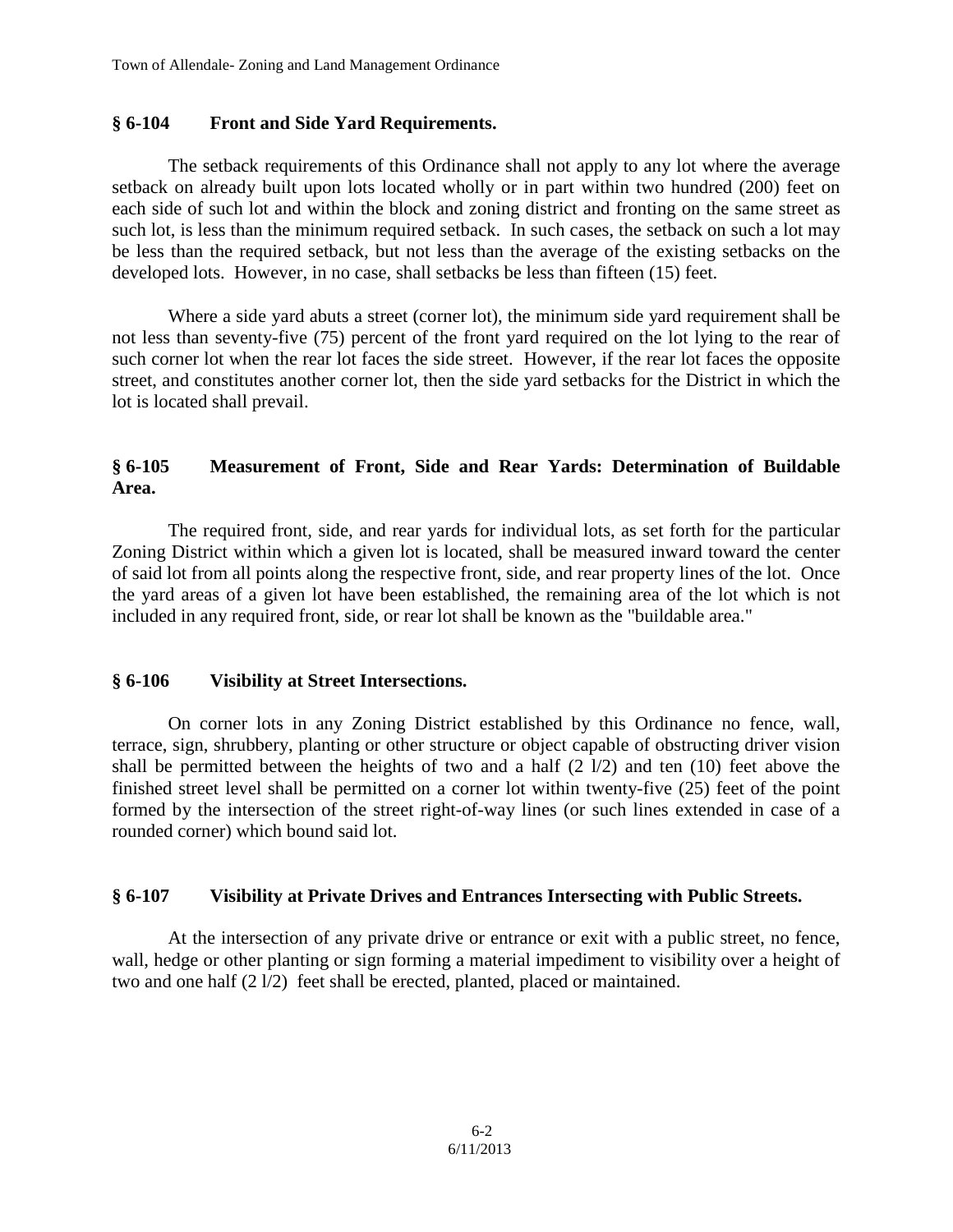#### **§ 6-108 Accessory Buildings.**

No accessory building shall be erected in any required yard, and no separate accessory building shall be erected within five (5) feet of any other building.

#### **§ 6-109 Erection of More Than One Principal Structure on a Lot.**

In any district, more than one structure housing a permitted or permissible principal use may be erected on a single lot, provided that yard and other requirements of this Ordinance shall be met for each structure as though it were on an individual lot.

#### **§ 6-110 Exceptions to Height Regulations.**

The height limitations established by this Ordinance shall not apply to spires, belfries, cupolas, antennas, water tanks, transmission towers, silos, chimneys, smokestacks, or other appurtenances usually required to be placed above the roof level and not intended for human occupancy.

### **§ 6-111 Parking and Storage of Certain Vehicles.**

Automotive vehicles or trailers of any kind without current license plates shall not be parked or stored on any residentially zoned property other than behind the principal lines of the main structure.

### **§ 6-112 Accessory Uses.**

In addition to the principal uses, each of the following uses is considered to be a customary accessory use, and as such may be situated on the same lot with the principal use or uses to which it serves as an accessory.

1. Uses Customarily Accessory to Dwellings

| single family dwelling -<br>4 automobiles;<br>multi-family dwelling -<br>group dwelling - | a. | Private garage not to exceed the following storage capacities: |                                  |
|-------------------------------------------------------------------------------------------|----|----------------------------------------------------------------|----------------------------------|
|                                                                                           |    |                                                                |                                  |
|                                                                                           |    |                                                                | 2 automobiles per dwelling unit; |
|                                                                                           |    |                                                                | 1 automobiles per sleeping room. |

- b. Open storage space or parking area for motor vehicles provided that such space does not exceed any vehicles registered for resident owned usage.
- c. Shed or tool room for storage of equipment used in grounds or building maintenance.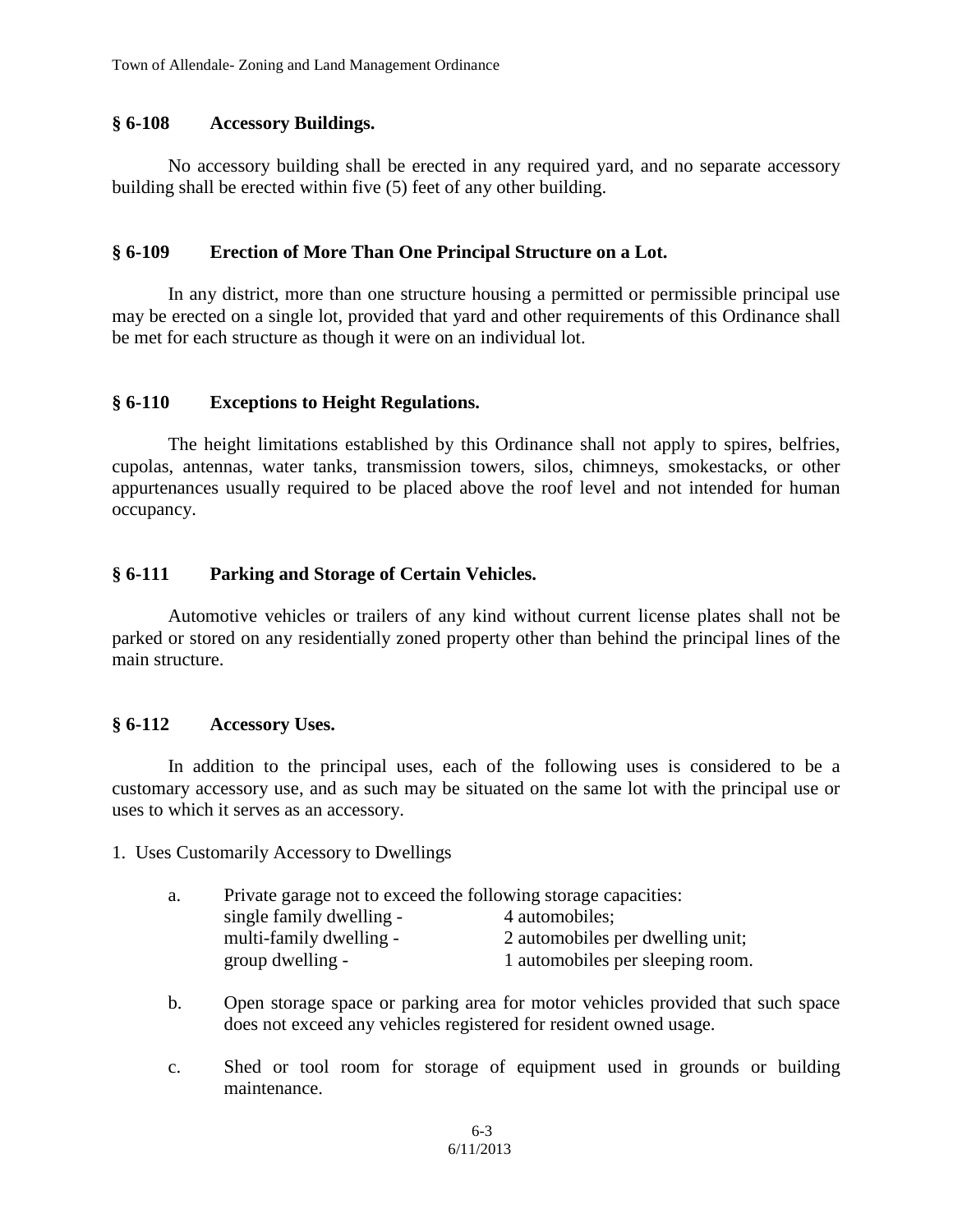- d. Private kennel for no more than three (3) dogs or three (3) cats, four (4) months of age or older. May be located in required rear yards only; provided they are no closer than twenty (20) feet from the nearest residential property line.
- e. Private swimming pool and bath house or cabana. May be located in required rear and side yards only; provided said uses shall be located no closer than five (5) feet from the rear property line and three (3) feet from the side property line. No building or other structure exceeding one story or fifteen (15) feet in height or 600 square feet in gross floor area shall occupy any part of a required setback area.
- f. Structures designed and used for purposes of shelter in the event of man-made or natural catastrophes.
- g. Noncommercial flower, ornamental shrub or vegetable garden, greenhouse or slat house not over eight (8) feet in height.
- 2. Uses Customarily Accessory to Church Buildings
	- a. Religious education buildings.
	- b. Parsonage, pastorium or parish house, together with any use accessory to a dwelling as listed under § 6-112 1 above.
	- c. Off-street parking area for the use without charge of members and visitors to the Church.

3. Uses Customarily Accessory to Retail Businesses, Office Use and Commercial Recreation Facilities

- a. Off-street parking or storage area for customers, clients or employee owned vehicles.
- b. Completely enclosed building for the storage of supplies, stock, or merchandise.
- c. Light manufacturing and/or repair facility incidental to the principal use provided that dust, odor, smoke, noise, vibration, heat or glare produced as a result of such manufacturing or repair operation is not perceptible from any boundary line of the lot on which said principal and accessory uses are located and provided such operation is not otherwise specifically prohibited in the district in which the principal use is located.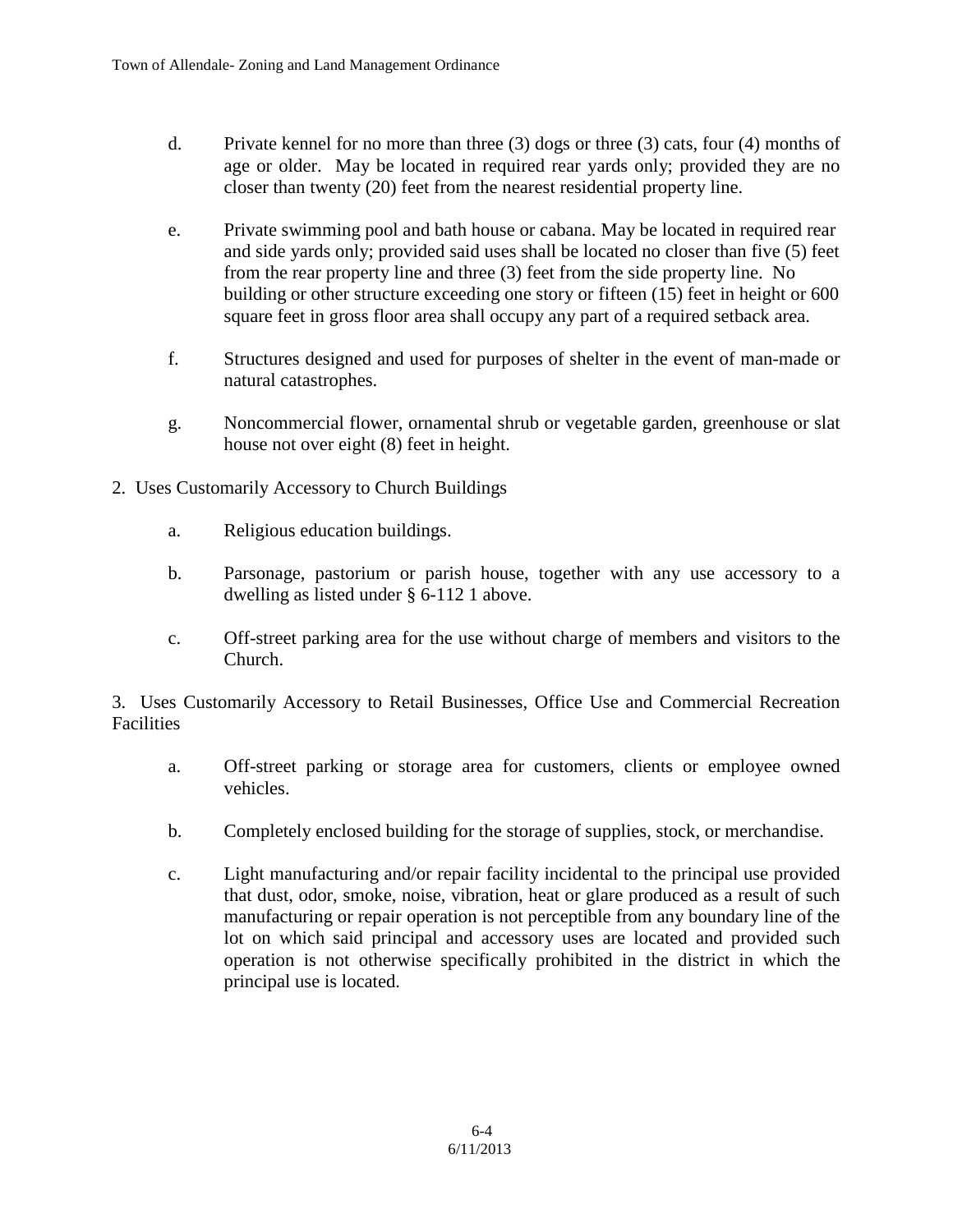### **§ 6-113 Setback and Other Yard Requirements for Accessory Uses.**

In any district, all accessory uses operated in structures above ground level shall observe all setbacks, yard and other requirements set forth for the District within which they are located.

#### **§ 6-114 Home Occupations.**

A home occupation shall be permitted in any residential district provided that such occupation:

- a. is conducted by no persons other than members of the family on the premises;
- b. is conducted within the principle building;
- c. utilizes not more than twenty-five (25) percent of the total floor area of the principle building;
- d. produces no alteration or change in the character or exterior appearance of the principle building from that of a dwelling;
- e. involves no sale or offering for sale of any article not produced or assembled by members of the family, or any service not entirely performed by members of the family residing on the premises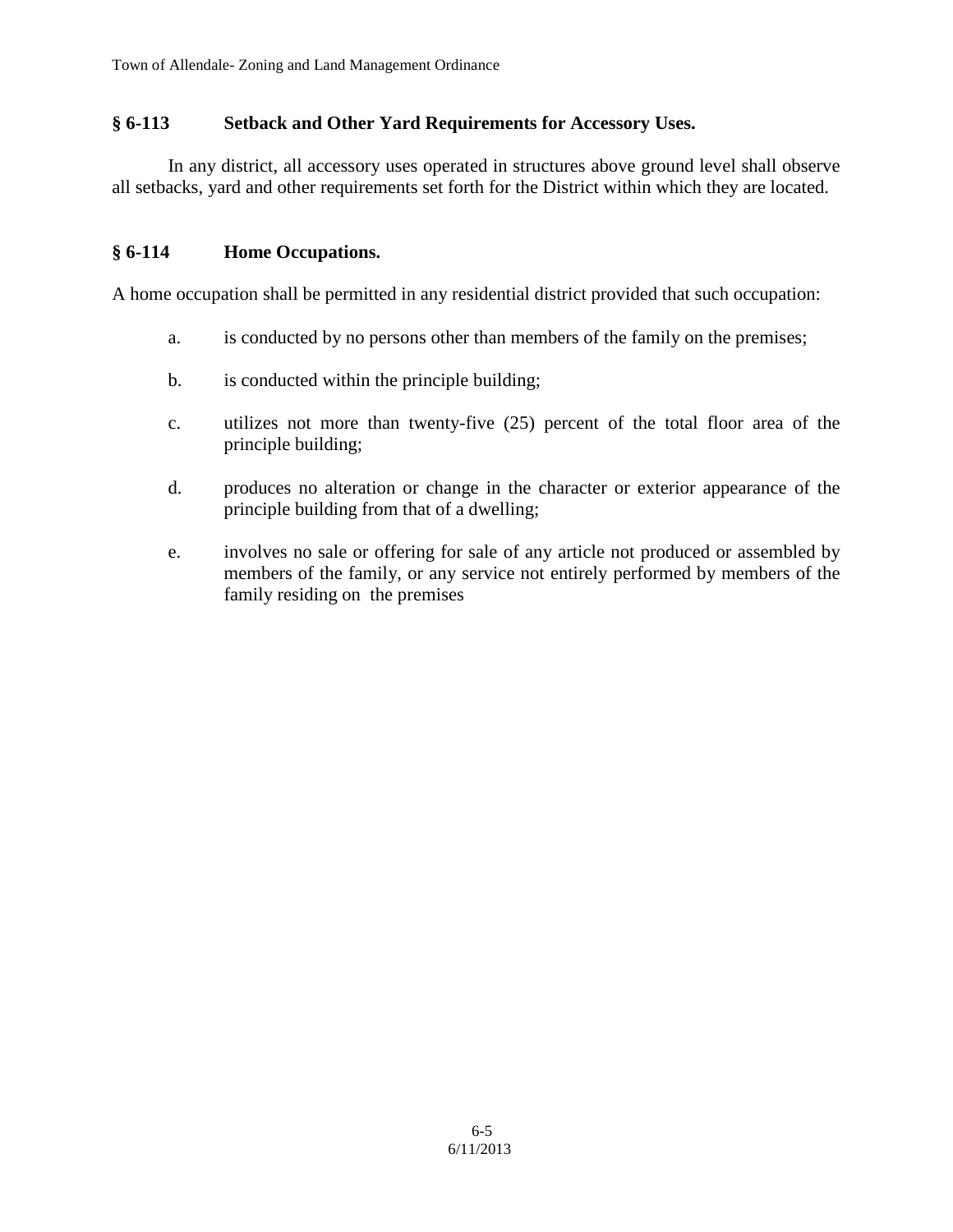#### **CHAPTER 7 Land Development Regulations**

#### **§ 7-100 Purpose.**

The purpose of this ordinance is to require and provide for harmonious, orderly and progressive land development to promote the public health, safety, economy, good order, appearance, convenience and general welfare of the Town of Allendale through the control and regulation of the subdivision and development of land.

The regulations contained herein are designed to encourage economically sound and stable land development; to coordinate proposed development with existing development and with official county plans for future development; to ensure the provision of adequate facilities for transportation, water, sewage, education, recreation and other public requirements in subdivisions; to ensure the proper surveying, legal description, and monumentation of subdivided land; and to promote the public health, safety, and general welfare of the town.

#### **§ 7-101 Jurisdiction**

The regulations contained herein shall hereafter govern all land development and subdivision within the town limits of Allendale, South Carolina.

#### **§ 7-102 Authority**

The Town of Allendale hereby exercises the authority granted under South Carolina Local Government Comprehensive Planning Enabling Act of 1994 Code of Laws of South Carolina Title 6, Chapter 29.

#### **§ 7-103 Definitions**

As used in these regulations:

For the purpose of these regulations, certain words shall be defined below. Words used in the present tense include the future; the single number includes the plural number; the plural number includes the singular number. The word "shall" is mandatory, not directory. Terms not herein defined shall have their customary dictionary definitions where not inconsistent with the context.

- 1.1 Building Line A line establishing the minimum allowable distance between the nearest portion of any building, excluding steps, gutters, and similar features, and the front, side and rear property line when measured perpendicularly there to.
- 1.2 Density The quantity of anything per unit of volume or area: e.g., persons, lots, homes per acre, families per acre.
- 1.3 Group Development A combination or arrangement of two (2) or more separate buildings, each containing one or more dwelling units, on a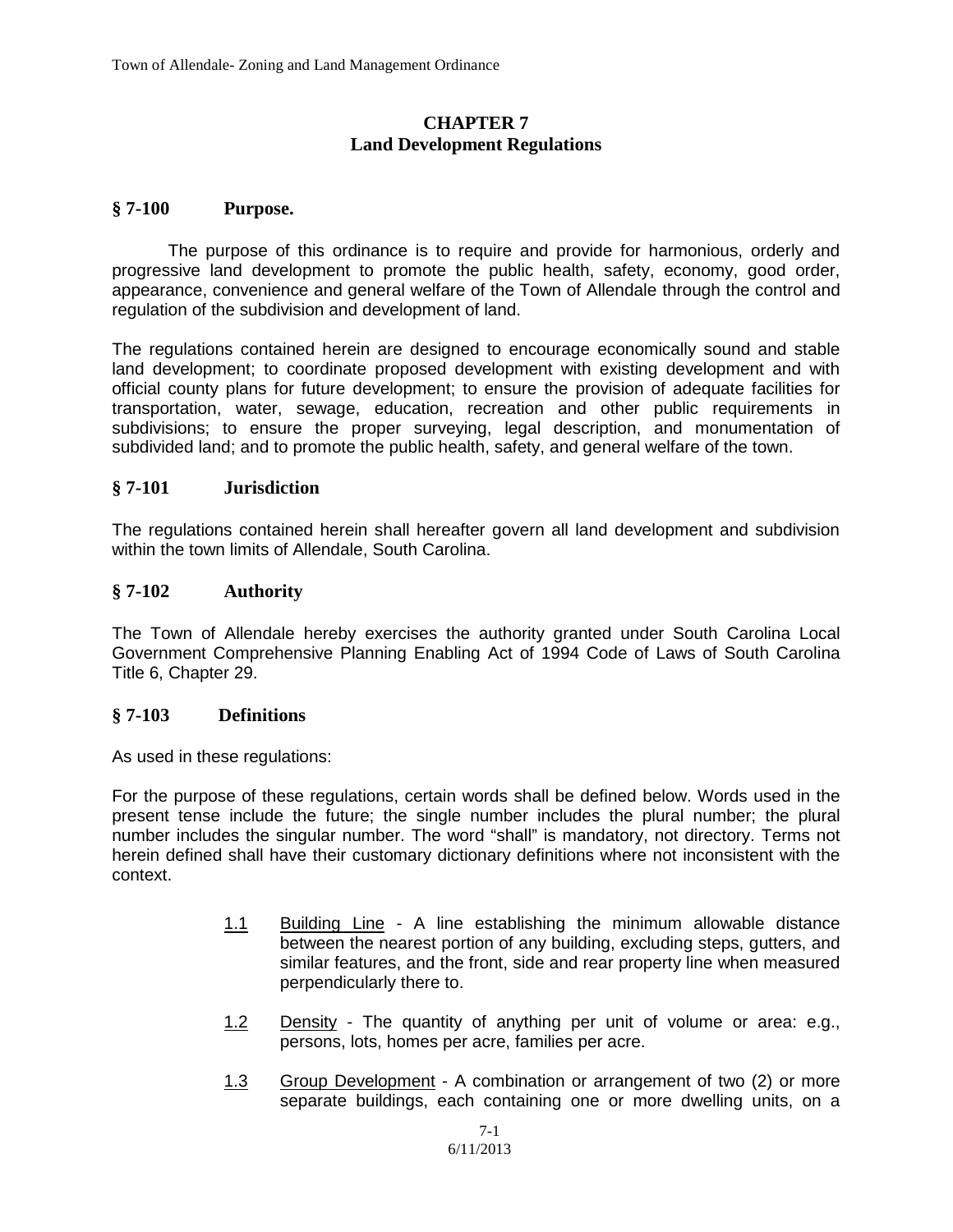single parcel of land which has not been subdivided into customary streets, lots, and blocks.

- 1.4 Developer A person, including a governmental agency, who intends to undertake any development and who has a legal or equitable interest in the property to be developed.
- 1.5 Land Development The changing of land characteristics through redevelopment, construction, subdivision into parcels, condominium complexes, apartment complexes, commercial parks, shopping centers, industrial parks, mobile home parks, and similar developments for sale, lease, or any combination of owner and rental characteristics.
- 1.6 Lot A portion or parcel of land having its boundaries marked by irons at each change in direction of its boundaries and designated as a part of a legally approved and recorded subdivision plat or as described by metes and bounds, and intended for transfer of ownership or for building development.
- 1.7 Lot, Corner A lot abutting upon two or more streets at their intersection, or upon two parts of the same street, forming an interior angle of less than 135 degrees. The point of intersection of the property lines or of the property lines as extended in the corner.
- 1.8 Official Maps and Plans Any maps or plans officially adopted by the Town Council as a guide for the development of the Town.
- 1.9 Planning Commission The Town of Allendale Planning Commission which was established in 1999 by Resolution of the Town of Allendale Town Council pursuant to the provisions of the South Carolina Local Government Comprehensive Planning Enabling Act of 1994 (Code of Laws of South Carolina Title 6, Chapter 29).
- 1.10 Street A dedicated public right-of-way which affords the principal means of access to abutting property and which has been accepted for maintenance by Allendale County or the State Highway Department. For the purpose of these regulations, the term street or streets shall also mean avenues, boulevards, alley, roads, lanes, and other public ways.
	- (a) Alley A vehicular way used primarily for providing service access along the rear or sides of properties which are also served by one of the other types of streets defined herein.
	- (b) Collector Street A public way designed to connect residential service streets with arterial streets or to provide a direct connection between two arterial streets and may be expected to carry a significant volume of traffic, having neither origin nor destination on the street.
	- (c) Commercial Service Street A Street that is predominately used to provide access to abutting commercial or industrial properties.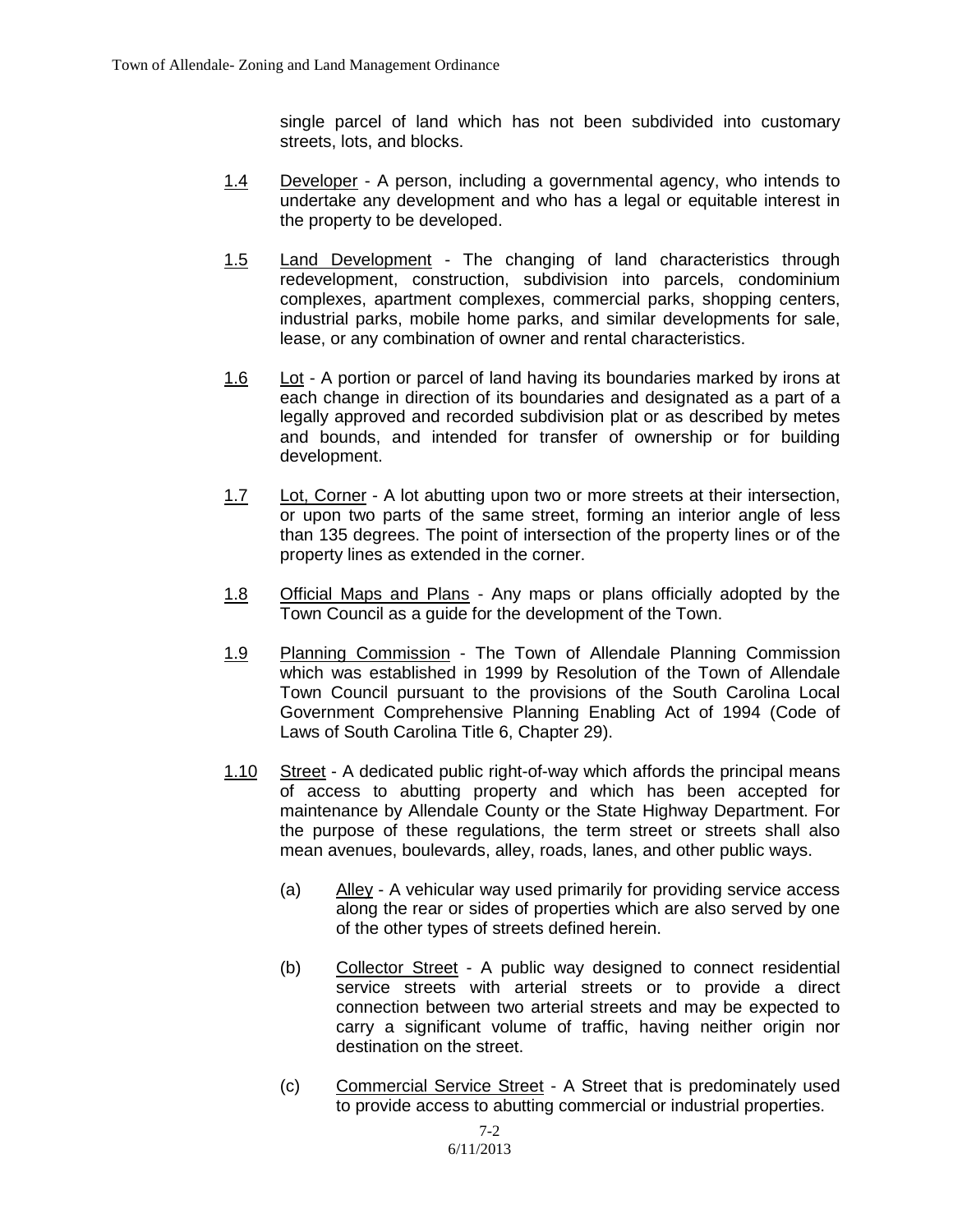- (d) Cul-de-sac A short street having one end permanently or temporarily terminated by a vehicular turn-around.
- (e) Major Thoroughfare (Arterial Street) A street or highway which is used primarily to move fast or heavy traffic from one section of the urban area to another.
- (f) Service Street A street, located parallel to and adjacent to a major thoroughfare; and which provides access to abutting properties and protection from through traffic.
- (g) Residential Street A street which is used primarily for access to abutting residential properties.
- (h) Non-Dedicated Streets This term does not apply to streets or roads which are not to be dedicated as a public right of way or intended for public acceptance and/or maintenance.
- 1.11 Street Right-of-Way The distance measured perpendicular to the edges of land in common with front lot lines opposite sides of that land dedicated to public use or in public use. Such width shall be not less than that set forth in §7-109, Section 2.14 of these regulations, and may be increased if in the discretion of the Commission the future needs of the community will be better served.
- 1.12 Frontage The distance for which property abuts one side of a street, road, highway, or other public way measured along the dividing line between the public and private property.
- 1.13 Lot Depth The distance between front and rear lot lines. If these lines are not parallel, the mean dimension shall be deemed to be the lot depth.
- 1.14 Lot of Record A parcel of land, the dimensions of which are shown on a map on file with the Clerk of Court for Allendale County, South Carolina. All lots of record shall front on and have ingress and egress by means of a public street or road.
- 1.15 Structure Anything constructed or erected, the use of which requires more or less permanent or semi-permanent location on the ground or the attachment to something having a permanent location on the ground. This includes gasoline pumps, signs, trailers, vending machines, etc.
- 1.16 Building Line That line which represents the distance a building or structure must be set back from a lot line or a street right-of-way line according to the terms of this resolution.
- 1.17 Building Line Setback The distance between the building line and the street line in a lot, tract, or parcel of land.
- 1.18 Subdivider This is an individual, firm, association, syndicate, partnership, corporation, trust, or any other legal entity (or agent therefore) that undertakes the activities covered by those regulations. The word "subdivider" is intended to include the terms "developer"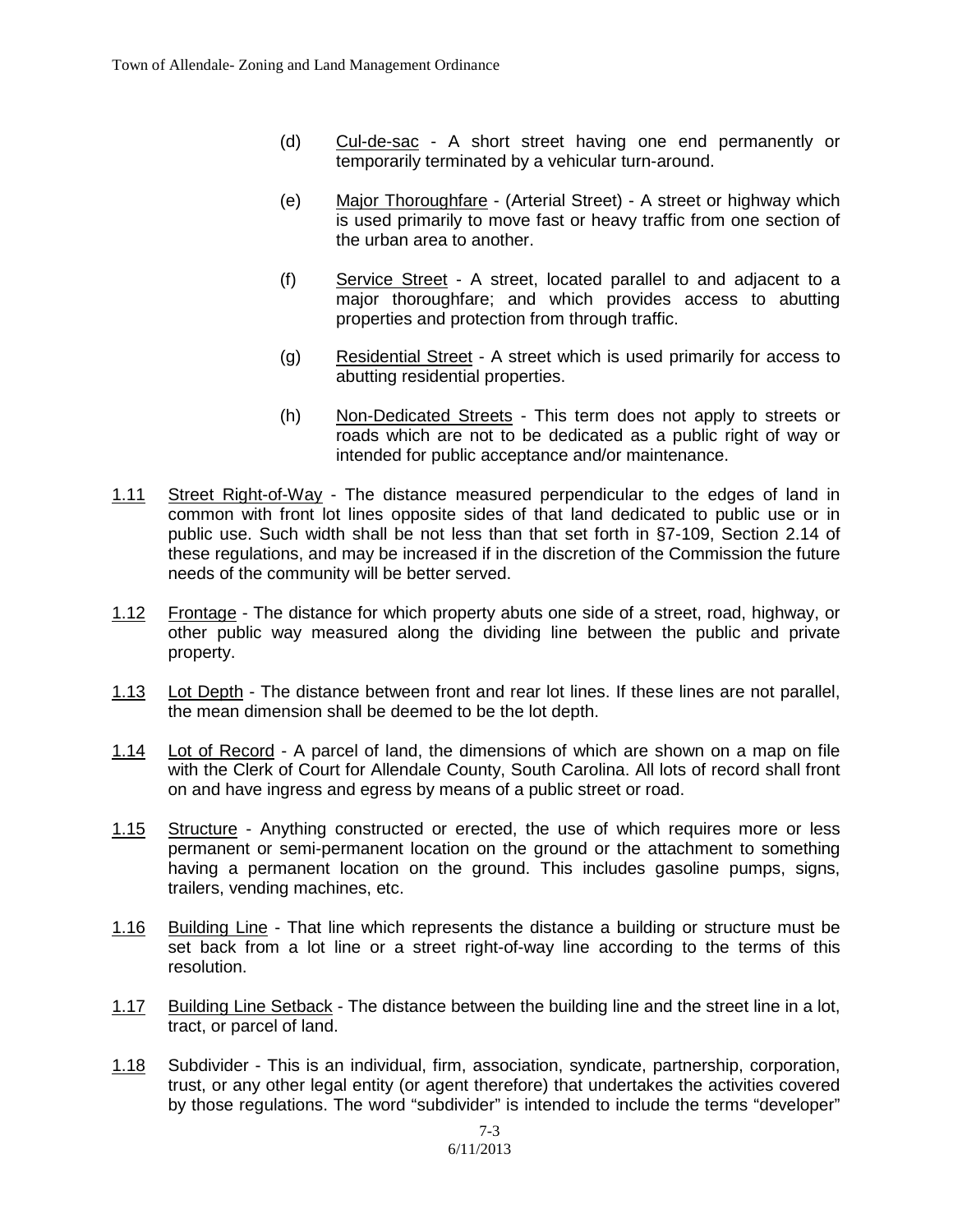and "builder" even though the persons involved in successive stages of the project may vary.

1.19 Subdivision - All divisions of a tract or parcel of land into two or more lots, building sites, or other divisions for the purpose, whether immediate or future, of sale, lease, or building development, and includes all division of land involving a new street or a change in existing streets, and includes resubdivision which would involve the further division or relocation of lot lines of any lot or lots within a subdivision previously made and approved or recorded according to law; or, the alteration of any streets or the establishment of any new streets within any subdivision previously made and approved or recorded according to law, and includes combinations of lots of record; however, the following exceptions are included within this definition only for the purpose of requiring that the local planning agency be informed and have a record of the subdivisions:

> (a) the combination or recombination of portions of previously platted lots where the total number of lots is not increased and the resultant lots are equal to the standards of the governing authority;

> (b) the division of land into parcels of five acres or more where no new street is involved and plats of these exceptions must be received as information by the planning agency which shall indicate the fact on the plats;

> (c) the combination or recombination of entire lots of record where no new street or change in existing streets is involved;

> (d) the division of a tract of land into lots by a single or family owner where the property is sold or given to the children or relatives of the owner, where no new street dedication is involved, provided such lot sizes shall equal or exceed the standards set forth in these regulations and by SC DHEC and provided such resulting lots are directly accessible by means of a public road or by means of a legal and duly recorded ingress-egress easement, a minimum of twenty (20) feet in width, which serves a maximum of two (2) parcels which would constitute a dominant tenement.; if a plat is recorded showing such easement, there must be a deed of conveyance to the children or relatives of the owner that references the easement as shown on the plat in order to qualify as a duly recorded ingress-egress easement;

- (e) the subdivision involving cemetery lots; and
- (f) the partition of land by Court decree.
- 1.20 Comprehensive Plan This refers to the various maps, plats, charts, and descriptive and explanatory material and all textual matter approved by the Allendale County Planning Commission for the purpose of guiding and shaping the growth and development of any portion of Allendale County, South Carolina.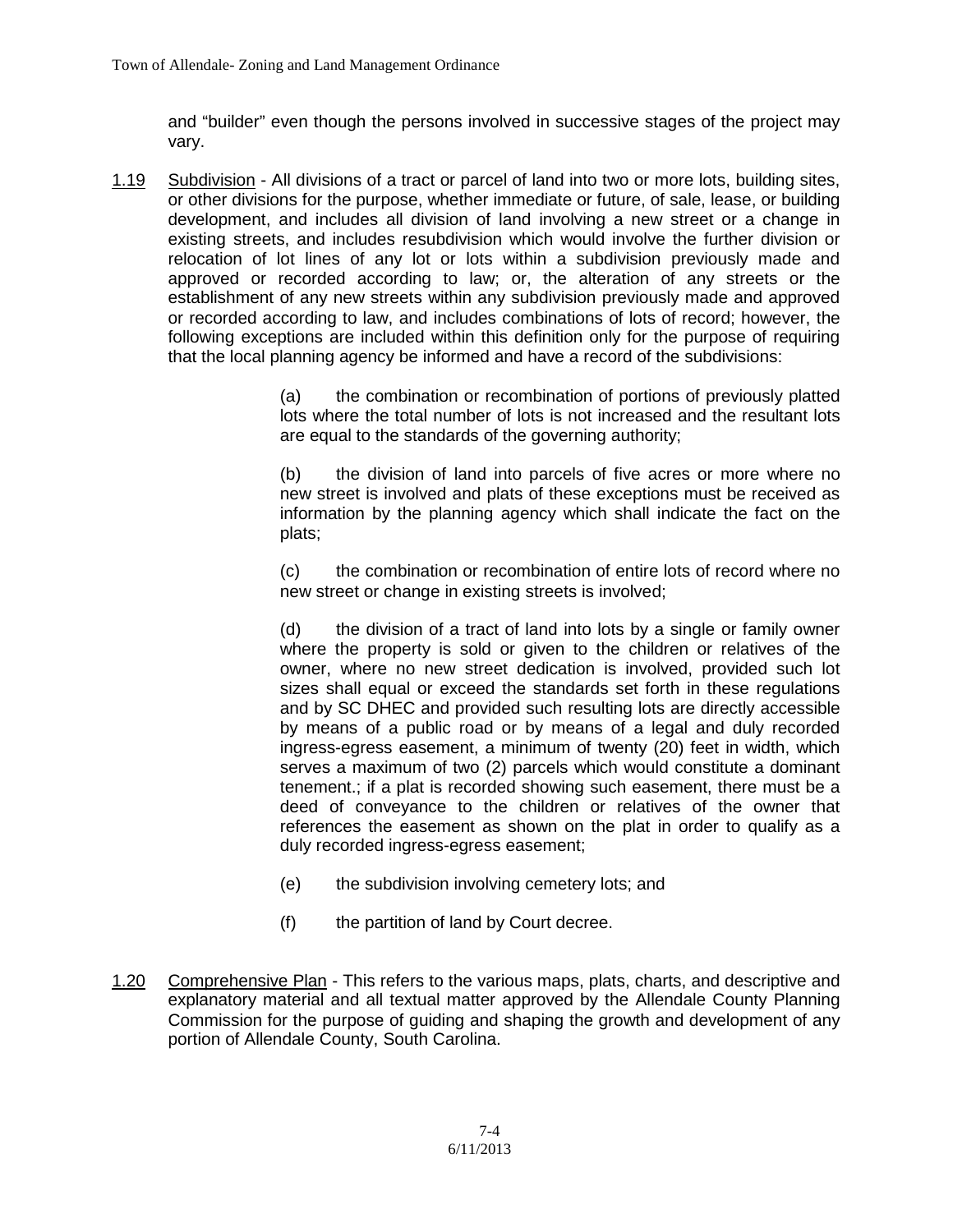## **§ 7-104 General Provisions**

#### Section 1 Official Recording

Upon enactment of this Ordinance by the Allendale Town Council, a copy of this resolution shall be filed in the Office of the Allendale County Clerk of Court. After that time no subdivision plat or land development plan within the jurisdiction of Allendale may be filed or recorded in the office of the county where deeds are required to be recorded, and no building permit may be issued until the plat or plan bears the stamp of approval and is properly signed by the designated authority. The submission for filing or the recording of a subdivision plat or other land development plan without proper approval as required by this resolution is declared a misdemeanor and, upon conviction, is punishable as provided by law (S.C. Code 6-29-1140).

#### Section 2 Application of Regulations

No street or other public way or land shall be accepted or maintained; nor shall any water lines, sewer, street lighting or similar improvements be extended or connected; nor shall any permits be issued by any department of the county for construction of a building or other improvement in any subdivisions established hereafter which do not meet the requirements set forth in this ordinance.

#### Section 3 Effect of Plat Approval and Dedications

The approval of a land development plan or subdivision plat may not be deemed to automatically constitute or effect an acceptance by the county or the public of the dedication of any street, easement, or other ground shown upon the plat. Public acceptance of the lands must be by action of the Planning Commission customary to such transactions.

#### Section 4 Violation and Penalty

The county official whose duty it is to accept and record real estate deeds and plats may not accept, file, or record a land development plan or subdivision plat involving a land area subject to these land development regulations unless the development plan or subdivision plat has been properly approved. If a public official violates the provisions of this section, he/she is, in each instance, subject to the penalty provided in this article and the affected governing body, private individual, or corporation has rights and remedies as to enforcement or collection as are provided, and may enjoin any violations of them.

Furthermore, the owner or agent of the owner of any property being developed within the Town may not transfer title to any lots or parts of the development unless the land development plan or subdivision has been approved by the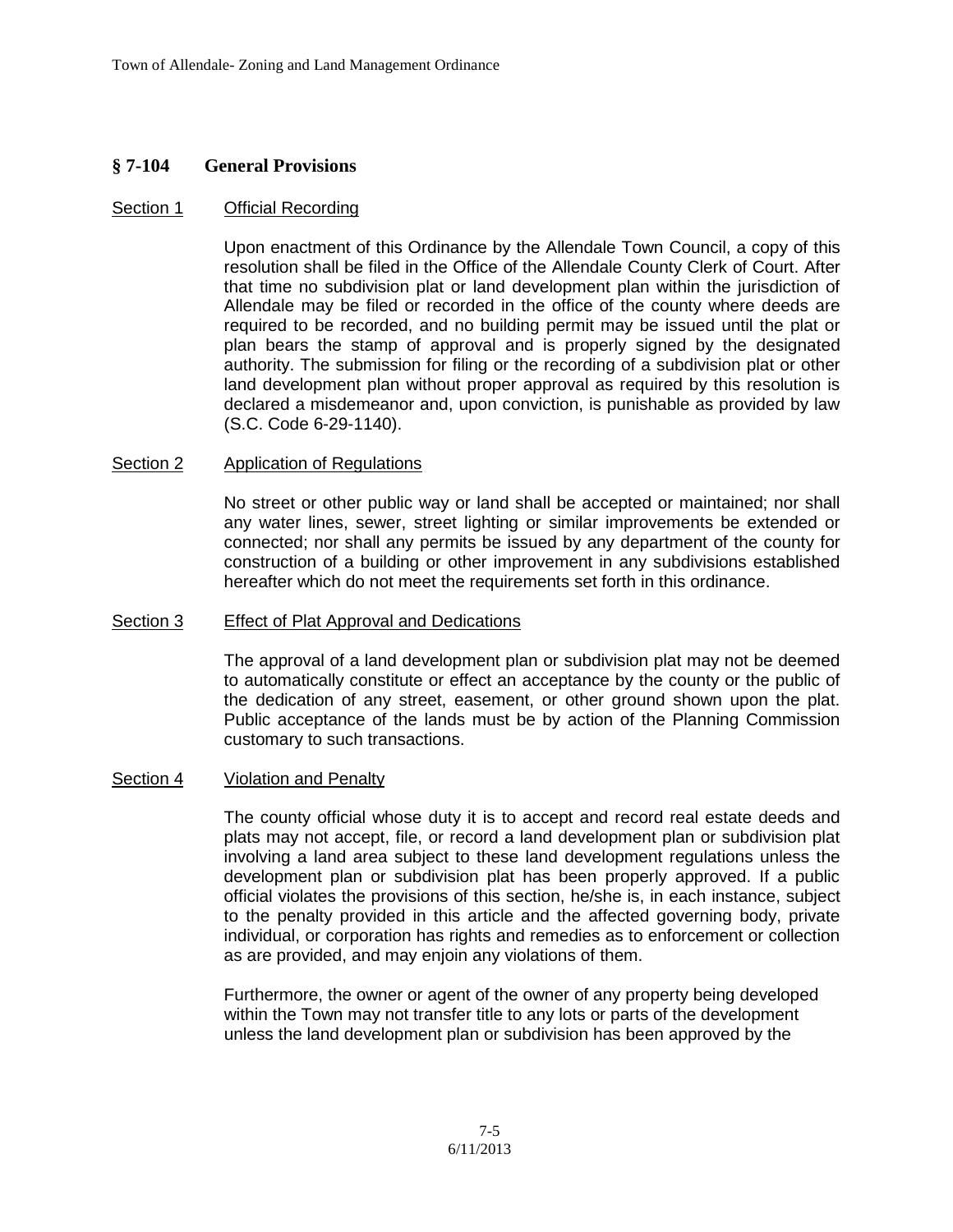Planning Commission or designated authority and an approved plan or plat recorded in the office of the county charged with the responsibility of recording deeds, plats, and other property records. A transfer of title in violation of this provision is a misdemeanor and, upon conviction, must be punished in the discretion of the court. A description by metes and bounds in the instrument of transfer or other document used in the process of transfer does not exempt the transaction from these penalties. The county may enjoin the transfer by appropriate action.

#### Section 5 Filing Fees

At the time of submission of the Final Plat, the developer shall pay to the Town of Allendale Planning Administrator a fee to be determined by the following to defray administrative costs:

(1) Residential Lots: Twenty-five dollars (\$25.00) minimum, plus twenty-five dollars (\$25.00) per lot.

(2) Non-residential Lots: Thirty-five dollars (\$35.00) minimum, plus thirty-five dollars (\$35.00) per parcel.

### Section 6 Interpretation of Subdivision Jurisdiction

Where uncertainty exists with respect to the boundary of the development jurisdiction of Allendale, the location of such boundary shall be determined by scaling the distance on the official copy of the map.

#### Section 7 Land Subject to Flooding

Land subject to flooding and land deemed by the Planning Commission to be uninhabitable shall not be platted for residential occupancy, nor for such other uses as may increase danger to health, life or property, or aggravate the flood hazard, but such land within the plat shall be set aside for such uses as shall not be endangered by periodic or occasional inundation.

When there is question as to whether or not land is subject to flooding, the plat shall be referred to the U.S. Army Corps of Engineers (District Office in Charleston) for recommendations.

#### Section 8 Survey Accuracy

The error of linear closure at the boundaries of the tract to be subdivided shall not exceed one (1) foot per five thousand (5,000) feet of perimeter of land (1:5,000). The error of linear closure for lots shall be no greater than 1:2,500. Such error of closure shall be indicated on the final plat. In the event that the required scale causes difficulty in complying with required paper size, an exception can be made by the Planning Commission to submit an alternative scale.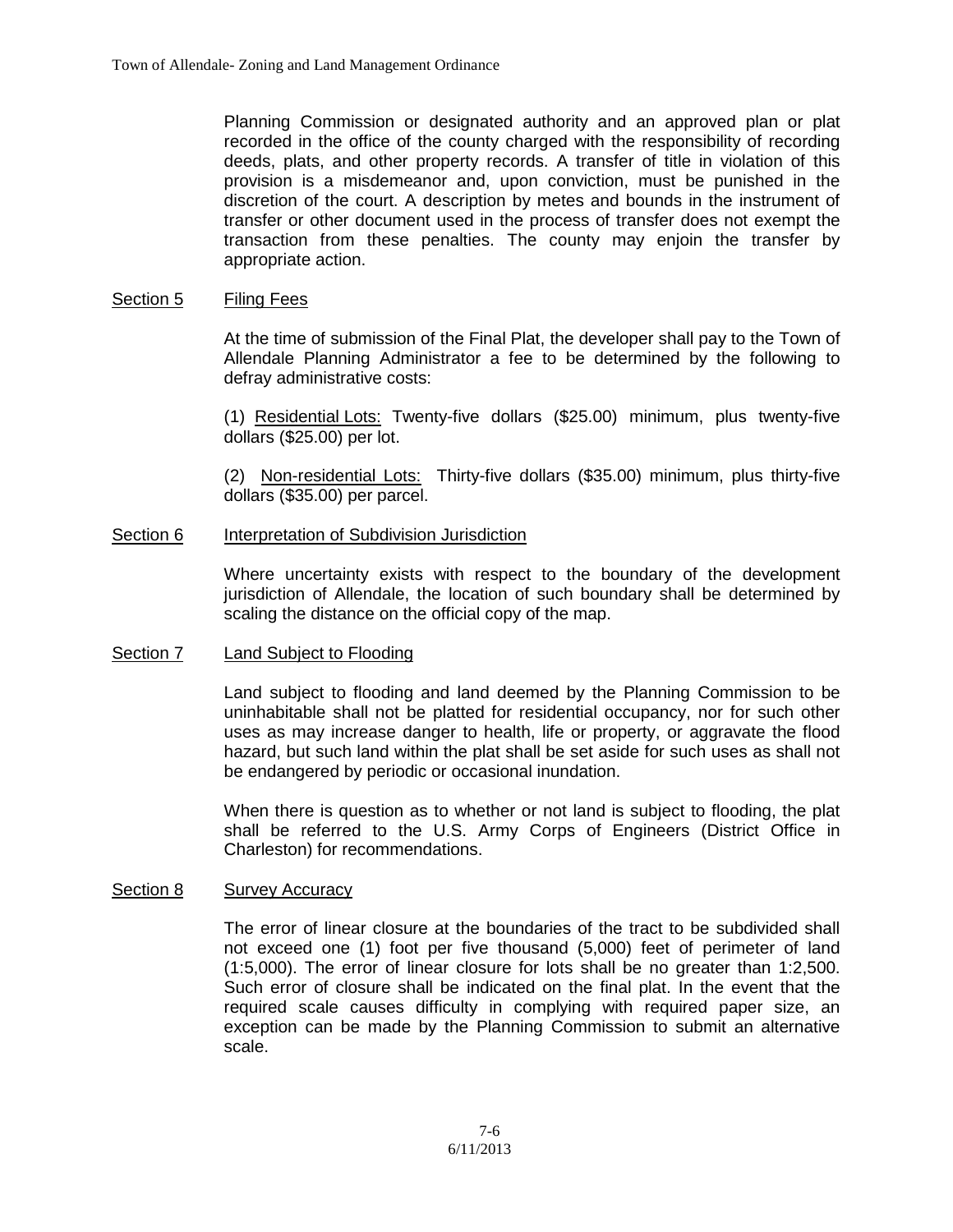# Section 9 Vested Right

- 9.1 Definitions
	- (a) Except as hereinafter set forth, the words, terms and phrases when used in this chapter shall have the meaning as set forth in §6-29-1520 of the Code of Laws of South Carolina, 1976 as amended.
	- (b) Site specific development plan means those documents that comprise a complete application for a zoning permit, certification of zoning compliance, variance, special exception, planned unit development, sketch plat or plan, or other similar approval that authorizes the developer or landowner to proceed with investment in grading, installation of utilities, streets, and other infrastructure, and to undertake other significant expenditures necessary to prepare for application for a building permit.

# 9.2 Establishment and conditions of vested right

- (a) A vested right is triggered only upon the approval or conditional approval of a site specific development plan.
- (b) Except as hereinafter set forth, a vested right established by this division is subject to the conditions and limitations as proscribed by §6-29-1540 and 1550 of the Code of Laws of South Carolina, 1976 as amended.
- (c) No vested rights are established for phased development plans, including phased development plans applicable to real property proposed for annexation.
- (d) A vested right for a site specific development plan expires after two (2) years after vesting. No extensions of the vested right are authorized. Any requests for an extension of a vested right shall be denied.
- (e) A vested site specific development plan may be amended if the amendment conforms to, or does not cause greater nonconformity with, the current provisions of this chapter. Approval or conditional approval of an amendment does not reset the expiration period of a vested right.

# 9.3 Conflicting provisions

(a) Wherever the provisions of this chapter establish more restrictive time frames upon a landowner than those which are authorized within this subsection, the time frames of this subsection shall prevail.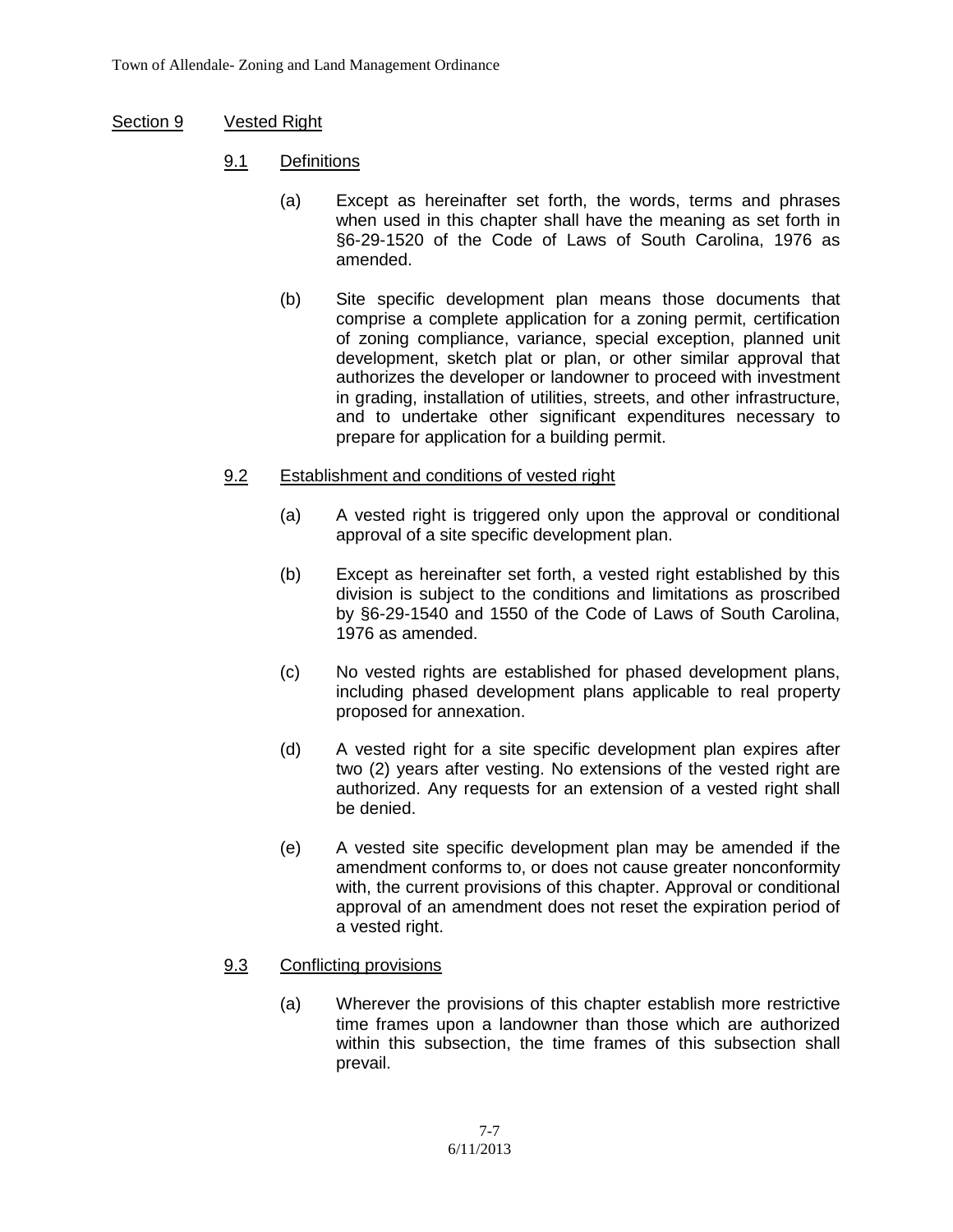### **§ 7-105 Plat Requirements**

#### Section 1 The Sketch Plan

Prior to filing an application for Preliminary Plat approval, the developer or his representative may submit a Sketch Plan of the proposed development to the Allendale Planning Commission. This plan shall be submitted at a regular meeting of the Planning Commission. At the meeting the developer or his representative should present the plan for the new development and seek the advice and assistance of the Planning Commission.

#### 1.1 Information to be Shown on Sketch Plan

- (a) The Sketch Plan shall be drawn at a scale of one (1) inch equals one hundred (100) feet, or one (1) inch equals fifty (50) feet.
- (b) Total acreage in the tract to be developed.
- (c) Tentative street and lot arrangement.
- (d) Approximate right-of-ways, easements, and lot lines.
- (e) Average lot area and approximate number of lots.
- (f) Existing and proposed uses of land throughout the development.
- (g) Zoning classification, if any.
- (h) A location map which shows the relationship between the proposed development and the surrounding area.

#### **§ 7-106 Procedure for Tentative Approval**

#### Section 1 Application for Preliminary Plat Approval

Following the pre-application review of a proposed development, the developer shall submit to the Planning Commission, at least fifteen (15) days prior to the next regular meeting of the Planning Commission, the following:

- A. A letter requesting review and approval of a preliminary plat and giving the name and address of a person to whom the notice of the hearing by the Planning Commission on the preliminary plat shall be sent.
- B. Five (5) copies of the preliminary plat as specified in §7-107; to provide a review and record copy for the Planning Commission, developer, county engineer, or street department, building inspector, and the county health department.
- C. A preliminary plat filing fee of Fifty Dollars (\$50.00).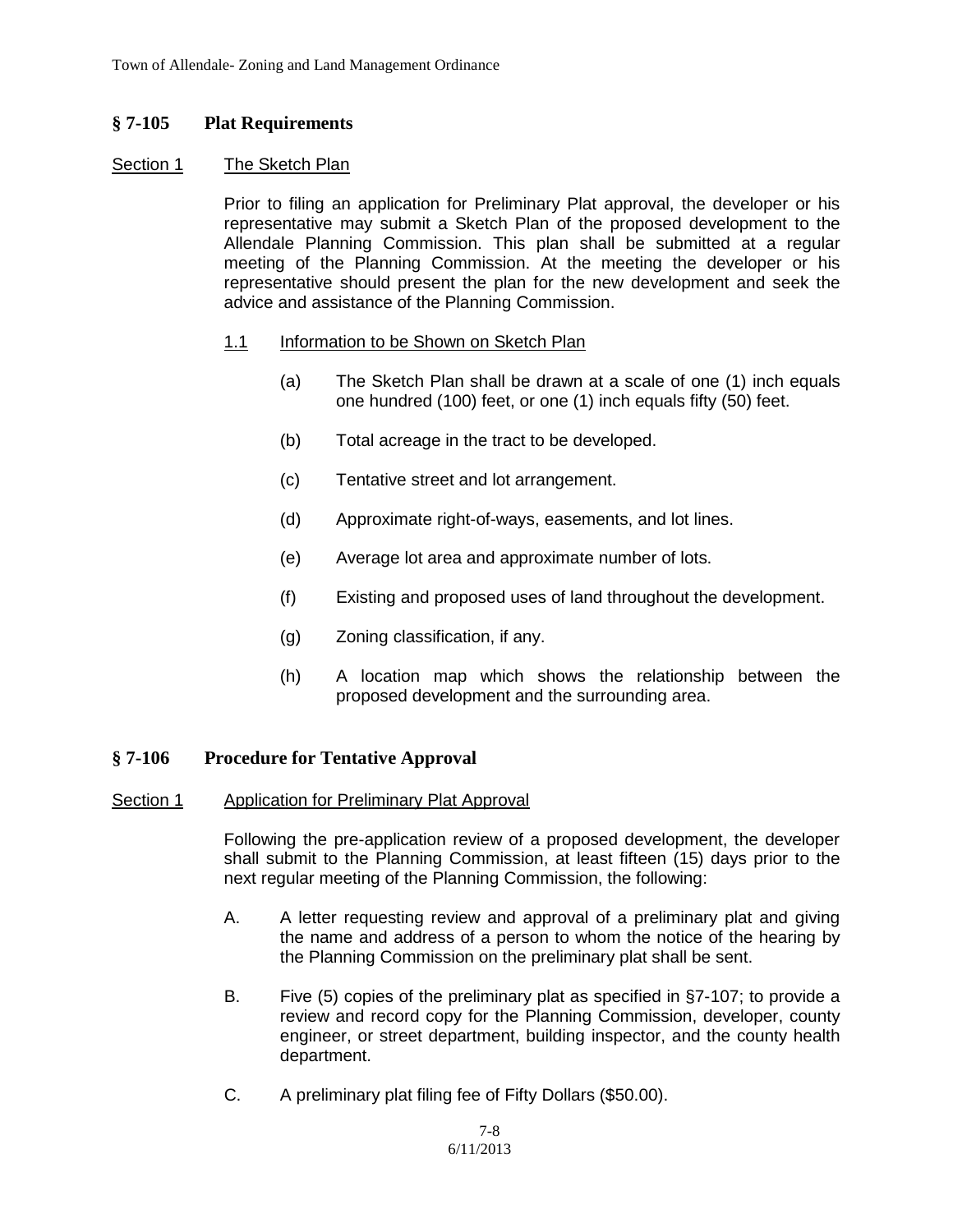### Section 2 Review of Preliminary Plat

The Planning Administrator shall check the plat for conformance to the rules and regulations of this resolution, and report his finding and recommendations to the Planning Commission, which shall afford a hearing on the preliminary plat, notice of the time and place of which shall be sent by the Planning Administrator by registered or certified mail to the person designated by the developer in the letter requesting preliminary plat review and approval, not less than five (5) days prior to the date of the hearing.

Before taking final action on the Preliminary Plat, the Planning Commission shall refer copies of the plat and attachments to those public officials and agencies which are concerned with new developments, including the Directors of the Street, Water, and Sanitary Sewer Departments, the Building Inspector, the Allendale County Health Department, and the District Engineer of the South Carolina Department of Transportation, for their review and recommendations.

### Section 3 Time Limit, Record, Appeal

Review and approval or disapproval by the Planning Commission or staff if authorized, must be accomplished within thirty (30) days of the date of submission of sketch plans, preliminary plans and final plans. Failure of the designated authority to act within thirty (30) days of receipt of development plans or subdivision plats with all documentation required by these regulations is deemed to constitute approval and the developer must be issued a letter of approval and authorization to proceed based on the plans or plats and supporting documentation presented. The thirty-day time limit may be extended by mutual agreement.

A record of all actions on all land development plans and subdivision plats with the grounds for approval or disapproval and any conditions attached to the action will be maintained as a public record. In addition, the developer must be notified in writing of the actions taken.

If the Preliminary Plat is found to conform to all of the requirements of this ordinance, preliminary approval shall be given by the Planning Commission. Approval shall be noted on at least two (2) copies of the Preliminary Plat by the Chairman and two (2) other members of the Commission; another shall be given to the developer.

Upon approval of the Preliminary Plat, the developer may proceed with the installation of or arrangements for required improvements in accordance with the Preliminary Plat and proceed with the preparation of a Final Plat. Approval of the Preliminary Plat constitutes final approval only of the required improvements unless unforeseen problems arise.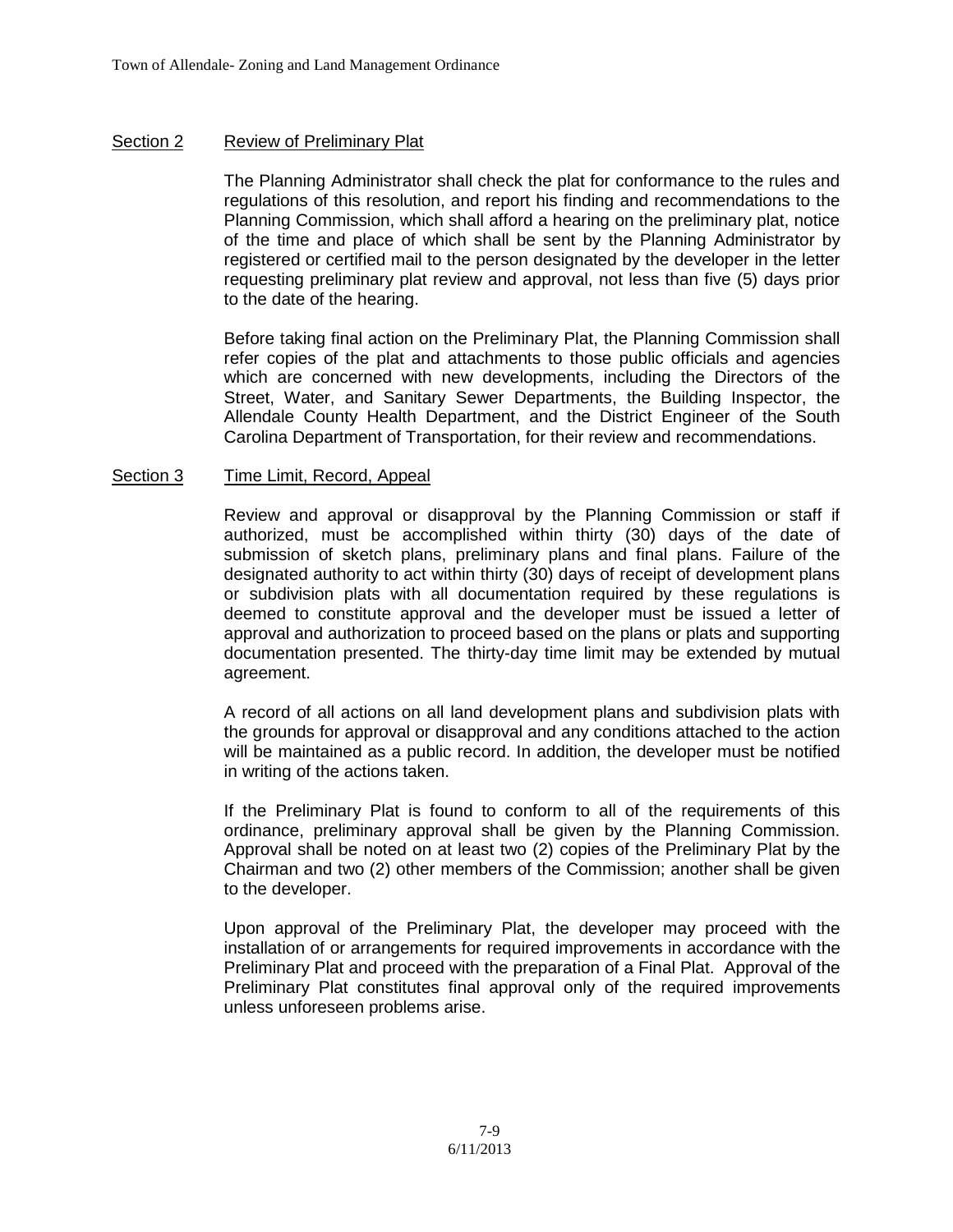# Section 4 Disapproval or Conditional Approval

If the Preliminary Plat is disapproved or approved conditionally, the reasons for such actions shall be stated in writing and signed by the Chairman of the Planning Commission. The reasons for disapproval shall refer specifically to those parts of the General Plan or resolution or regulations with which the plat does not conform. One (1) copy of the reasons shall be retained in the records of the Commission; another shall be given to the developer. In all cases of conditional approval, the developer shall resubmit, for the Planning Commission's review, the Preliminary Plat with all recommended changes before the Commission gives approval of the Plat.

#### **§ 7-107 Preliminary Plat Specifications** (See Appendix B)

Section 1 Contents of the Preliminary Plat

The Preliminary Plat shall be prepared by a registered surveyor or engineer on page(s) not larger than 18 inches by 26 inches. The plat shall be drawn to scale of one (1) inch equals one hundred (100) feet or one (1) inch equals fifty (50) feet, and shall contain or be accompanied by the following information.

### Section 2 General Information

- A. Names and locations of adjoining development, subdivisions, streets and the location and ownership of adjoining undeveloped property.
- B. Boundaries of the tract to be developed with all bearings and distance indicated.
- C. Existing zoning classification of the tract.

## Section 3 Existing Site Data

- A. City limits lines; property lines; rights-of-ways; easements; streets; railroads; utility transmission lines; storm sewers, ditches, and culverts; sanitary sewers; water mains; bridges; and buildings.
- B. Wooded areas, marshes, water courses, ponds, and any other similar conditions affecting the site.
- C. Contours showing the topography of the site at a vertical interval of five (5) feet, or as required by the Planning Commission.
- D. Areas subject to flooding, accompanied by high water elevation, if available.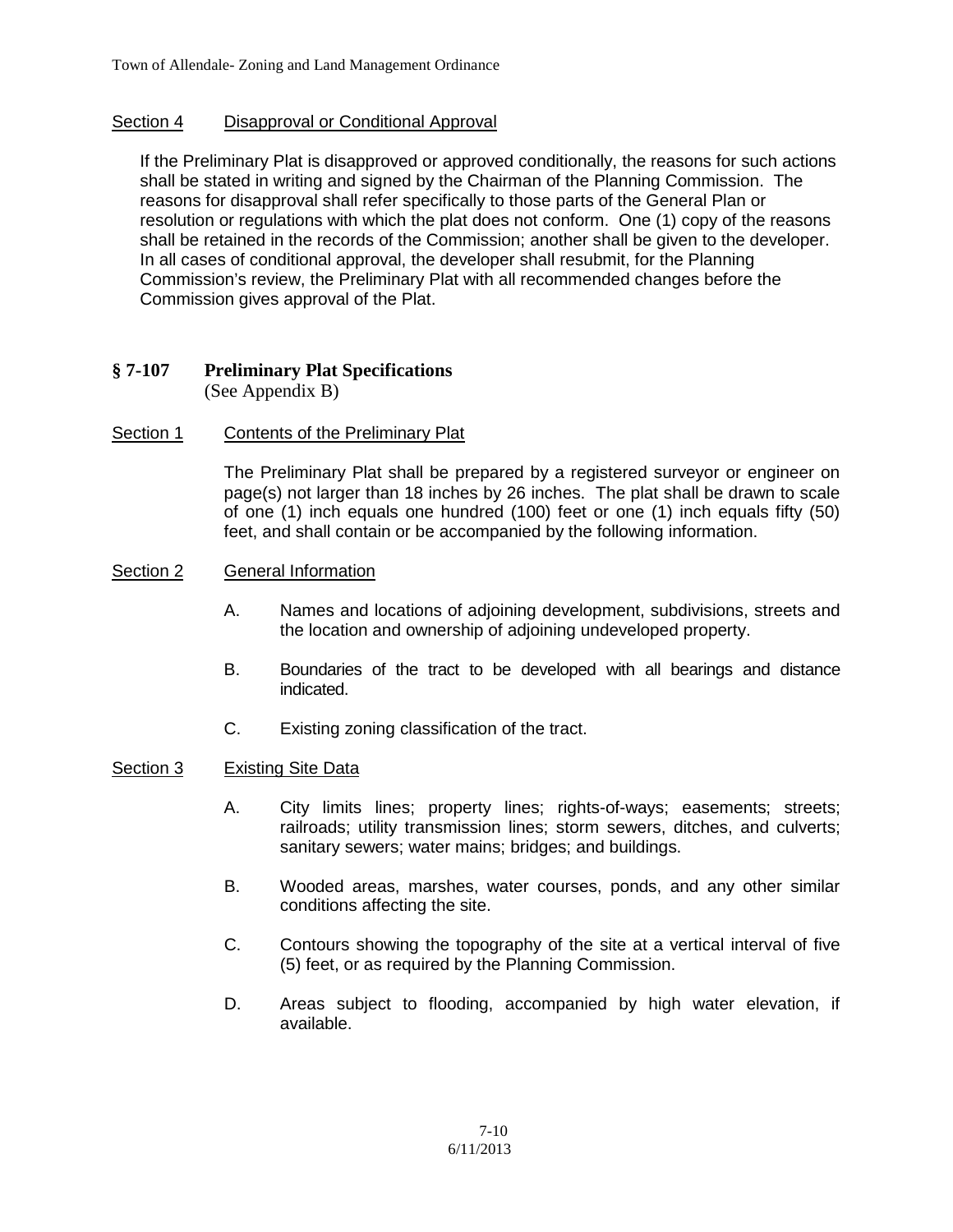## Section 4 Proposed Site Data

- A. Street right-of-way, pavement widths, grades, street names, street profiles and roadway sections shall be provided.
- B. Preliminary plans prepared by an engineer for sanitary sewers, storm sewers and water lines showing connections to existing systems or proposals for developing new water supply, storm drainage, and sewage disposal systems (storm and sanitary sewer profiles, and sizes shall be provided).
- C. Specify the type of all materials to be used in items listed above.
- D. Other easements and rights-of-way including location, dimensions, and purpose.
- E. Contour changes to be made by grading.
- F. Lot lines, lot dimensions, lot and block numbers, and minimum building setback lines along street right-of-way and rear and side property lines.
- G. Parks, school sites, and other public areas, if any.
- H. Areas to be used for purposes other than residential and public, if any, with the purpose, location, and dimensions of each indicated.

## Section 5 Other Information

- A. Name of development and surveyor or engineer.
- B. Name and address of owner or owners.
- C. Date of survey and plat preparation, north point, graphic scale.
- D. Surveyor's certificate of accuracy, certifying that the error of closure of the boundary is no greater than 1:5000.
- E. Site data: Total acreage in tract; acreage in public or other land usage; each lot size; total number of lots; linear feet in streets.
- F. Other supplemental material; any deed restrictions proposed for the development and any other information considered by either the developer or the Planning Commission to be pertinent to the review of the Preliminary Plat.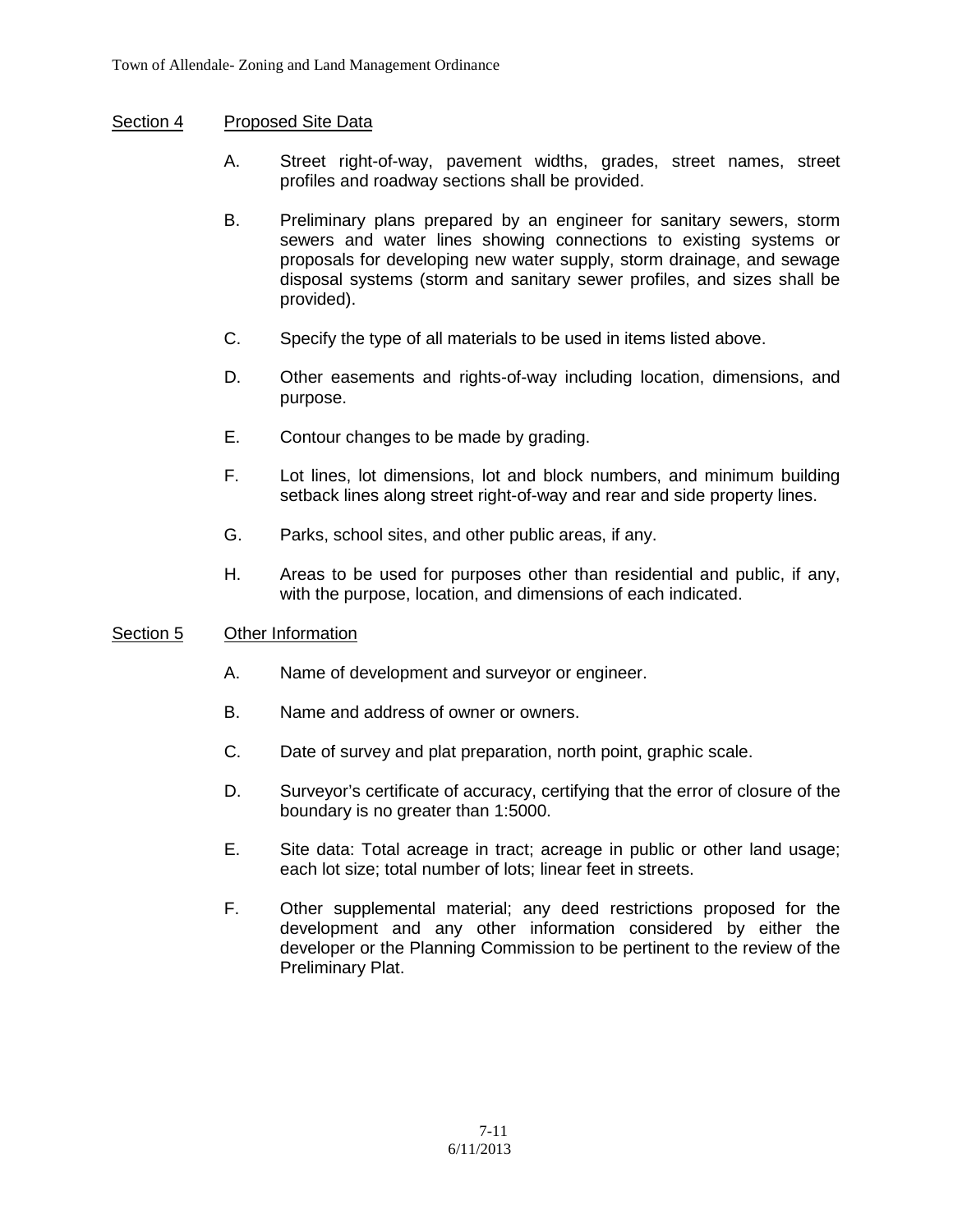#### **§ 7-108 Final Plat Procedure** (See Appendix C)

#### Section 1 The Final Plat

The developer shall submit one (1) Final Plat to the Planning Administrator at least fifteen (15) days prior to the regularly scheduled meeting of the Planning Commission at which the plat is to be considered for final approval. At the same time, there shall be submitted one (1) set of the plans and specifications for all improvements and the proposed deed restrictions. The filing fee for a final plat application is Twenty-five Dollars (\$25.00), plus Twenty-five Dollars (\$25.00) per lot for residential lots, and Thirty-five dollars (\$35.00) minimum, plus thirty-five dollars (\$35.00) per parcel for non-residential lots.

Developments which do not involve the platting, construction or opening of new streets, water or sewer facilities, or improvement to existing streets shall be accepted by the Planning Commission in the form of a Final Plat. Such developments shall comply with all requirements of these regulations.

- 1.1 Improvements Before submitting the Final Plat for review, the developer shall have installed all required improvements or shall have filed a bond in accordance with the provisions of these regulations.
- 1.2 Time of Submission The Final Plat of the proposed development shall be submitted to the Planning Commission for final approval within one (1) year of the date on which the Preliminary Plat was approved. If not submitted for final approval within such time, the Preliminary Plat shall be considered as having been disapproved, unless the Commission agrees to an extension of time.
- 1.3 Content of the Final Plat The Final Plat shall conform substantially to the Preliminary Plat as it was approved and shall be considered an "as built" plat. The Final Plat shall be prepared by a registered surveyor or engineer and shall be drawn to a scale of one (1) inch equals one hundred (100) feet or one (1) inch equals fifty (50) feet on page(s) not larger than 18 inches by 26 inches. It shall contain or be accompanied by the following information:

## 1.3.1 Survey Data

(a) Exact boundary of the tract to be subdivided, the error of closure shall be no greater than 1:5000.

- (b) The error of linear closure for lots shall be no greater than 1:3000.
- (c) Names and locations of adjoining developments, subdivisions and streets and the location and ownership of adjoining undeveloped property.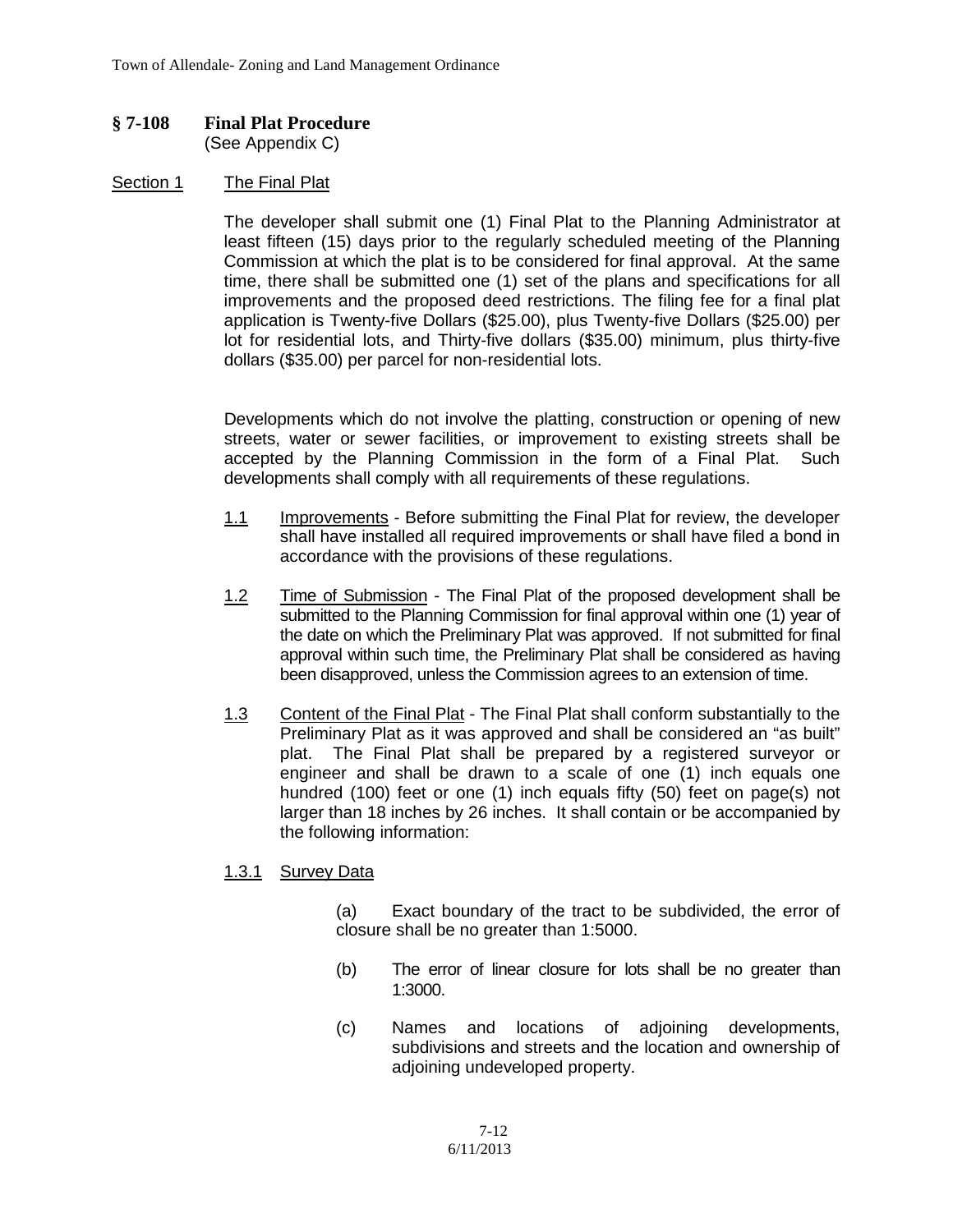- (d) Accurate location and description of all monuments, markers, and control points.
- (e) Sufficient engineering data to determine readily and reproduce on the ground every straight or curved boundary line, street line, right-of-way line, easement line, and setback line, including linear dimensions, bearings or deflection angles, tangents, radii, arcs, chords, and central angles. (All dimensions shall be measured to the nearest one-hundredth of a foot and all angles to the nearest minute.)

## 1.3.2 Site Data

- (a) All right-of-way, easements, and areas to be dedicated to public use with the purpose of each stated.
- (b) Areas to be used for purposes other than residential and public, if any, with the purpose, location, and dimensions of each indicated.
- (c) Lot and block numbers; street names.
- (d) Roadway sections and profiles of street.
- (e) Plans for water mains, sanitary sewers, and storm sewers, showing sizes and profiles.

## 1.3.3 Other Information

- (a) Name of development, owner, surveyor and/or engineer.
- (b) Date of survey and plat preparation and revision dates, north arrow; graphic scale.
- (c) Deed restrictions proposed for the subdivision, if any.
- (d) Any other information considered by either the developer or the Planning Commission to be pertinent to the review of the Final Plat.

#### Section 2 Certificates

The following signed certificates shall be shown on the original and all copies of the Final Plat submitted to the Planning Commission (See Appendix A):

- A. Certificate of surveying and mapping.
- B. Certificate of approval of the design and installation.
- C. Certificate of ownership and intent.

 7-13 6/11/2013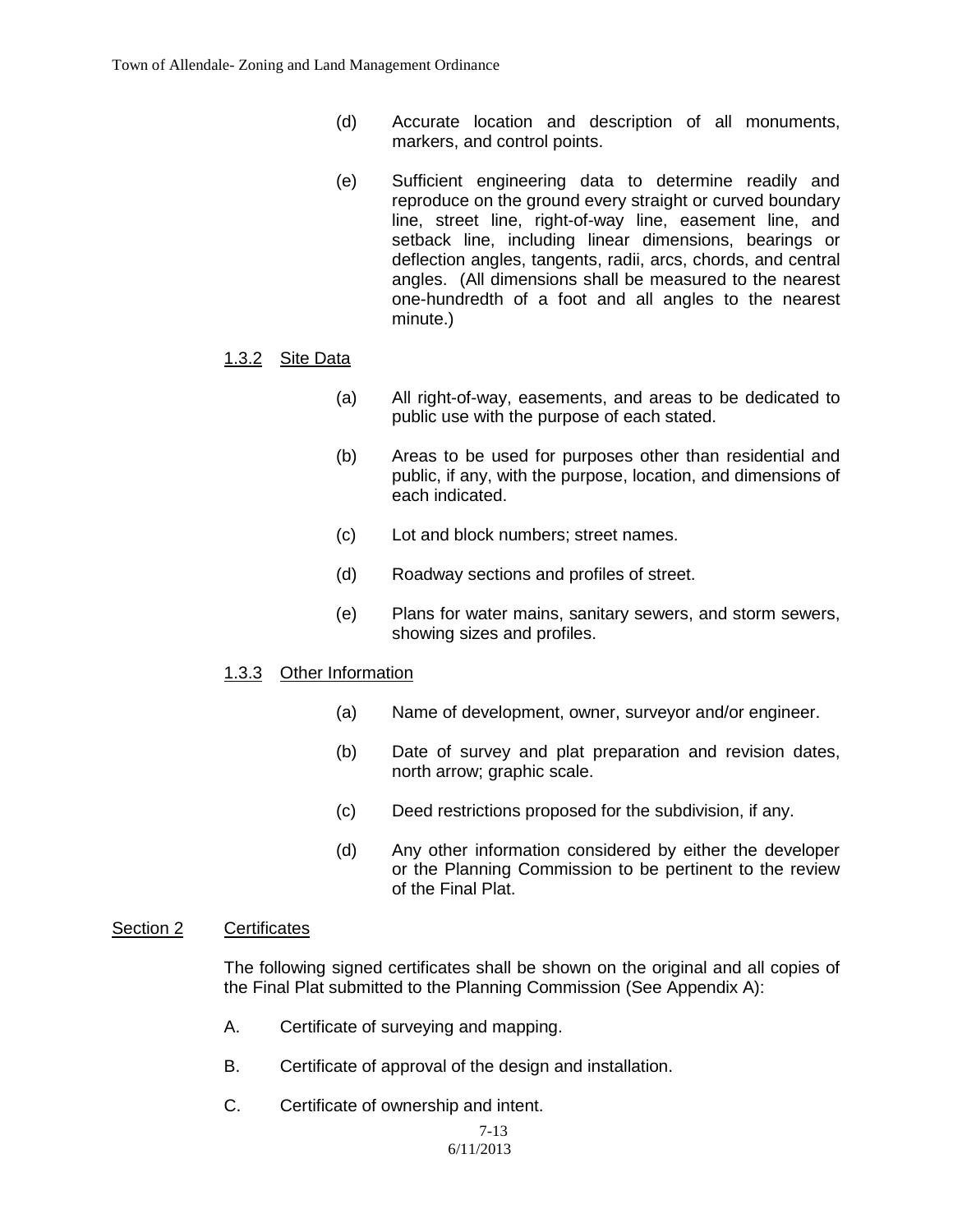- D. Certificate of approval of water supply and sewage disposal systems.
- E. Certificate of approval of street names by the Postmaster and the Allendale County Emergency Management Office.
- F. Certificate of approval of the Final Plat by the Planning Commission.

### Section 3 Planning Commission Action

The Planning Commission shall approve or disapprove the Final Plat within thirty (30) days after it has been submitted for final approval. Approval and the date thereof shall be shown on the plat over the signature of the Planning Commission Chairman and two (2) other members of the Commission. If no action is taken by the Commission at the end of thirty (30) days after submission, the plat shall be deemed to have been approved.

If the Final Plat is disapproved by the Planning Commission, the grounds for such action shall be stated in writing. The reasons for disapproval shall refer specifically to those parts of the General Plan or ordinance or regulations with which the plat does not conform. One (1) copy of the reasons for disapproval shall be retained in the records of the Planning Commission, and another shall be given to the developer.

After final approval, the developer shall file the original approved Final Plat with certificates with the Allendale County Clerk of Court and obtain a receipt that the Final Plat was filed. A duplicate receipt shall be provided to the Planning Administrator for verification and record at the Town.

#### Section 4 Recording of Final Plat

No subdivision plat in the Town of Allendale shall be recorded with the Allendale County Clerk of Court unless and until it bears the endorsement of the Allendale Planning Commission. Final Plats shall be recorded within seven (7) business days of approval or the action of the Commission shall be null and void, unless an extension of time is granted in writing by the Commission upon written request of the subdivider.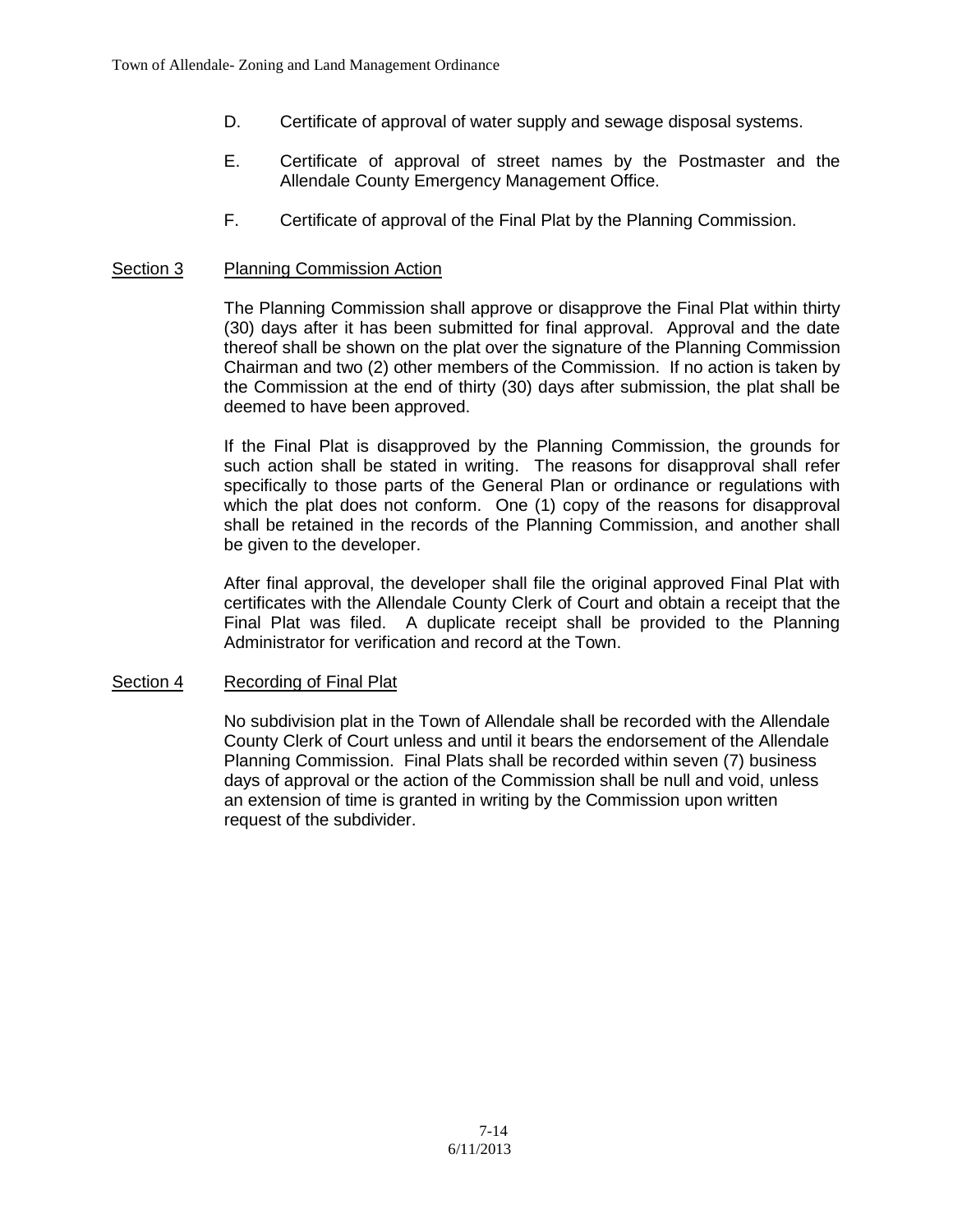# **§ 7-109 Minimum Design Standards**

The following design standards shall be considered minimum requirements; however, higher standards are to be encouraged in design. Land development design should carry out the purpose of the Comprehensive Plan and these regulations but not be limited to the minimum requirements.

### Section 1 General Standards

- 1.1 Conform to Plan All proposed land development must conform to the approved comprehensive plan, map, and other regulations and resolutions of the town.
- 1.2 Municipal Water and Sewer System Preferred New development of land will be approved for individual water supply and/or sewage system disposal unless within a reasonable period of time, but no later than at first occupancy, it is possible for the town or the county to supply water mains and sanitary sewer trunks within 200 feet of the property under consideration for development.

If the development under consideration involves no more than one single family residential structure, "on-site" facilities will be allowed, provided the lot is of sufficient size to accommodate the required (DHEC) septic drainage field which can be constructed in an area no closer than twenty (20) feet to a boundary line of any adjacent property.

1.3 Underground Installation - All sanitary sewers, storm drains, water lines, and gas must be placed underground and must be installed before new streets and alleys are paved with water and sewer connections provided for each lot to a distance two (2) feet back of the curb line. All sanitary and storm sewers will be of sufficient size to provide for future extensions to serve all tributary areas. When the roadway of an existing street or road is cut to provide connections to existing sewer, water and other systems, the developer will replace roadway surface with identical material or such other material that meets the minimum standards for the service.

#### Section 2 Streets

- 2.1 Conformity to Existing Maps or Plans The location and width of all proposed streets shall be in conformity with official plans and maps of Allendale and with existing or amended plans of the Planning Commission. Additional requirements for the naming of streets can be found in § 7-110 of this ordinance.
- 2.2 Public Streets All streets which are to be dedicated shall be public streets and shall be opened to the exterior property lines of the development unless permanently terminated by a vehicular turnaround or an intersection with another street.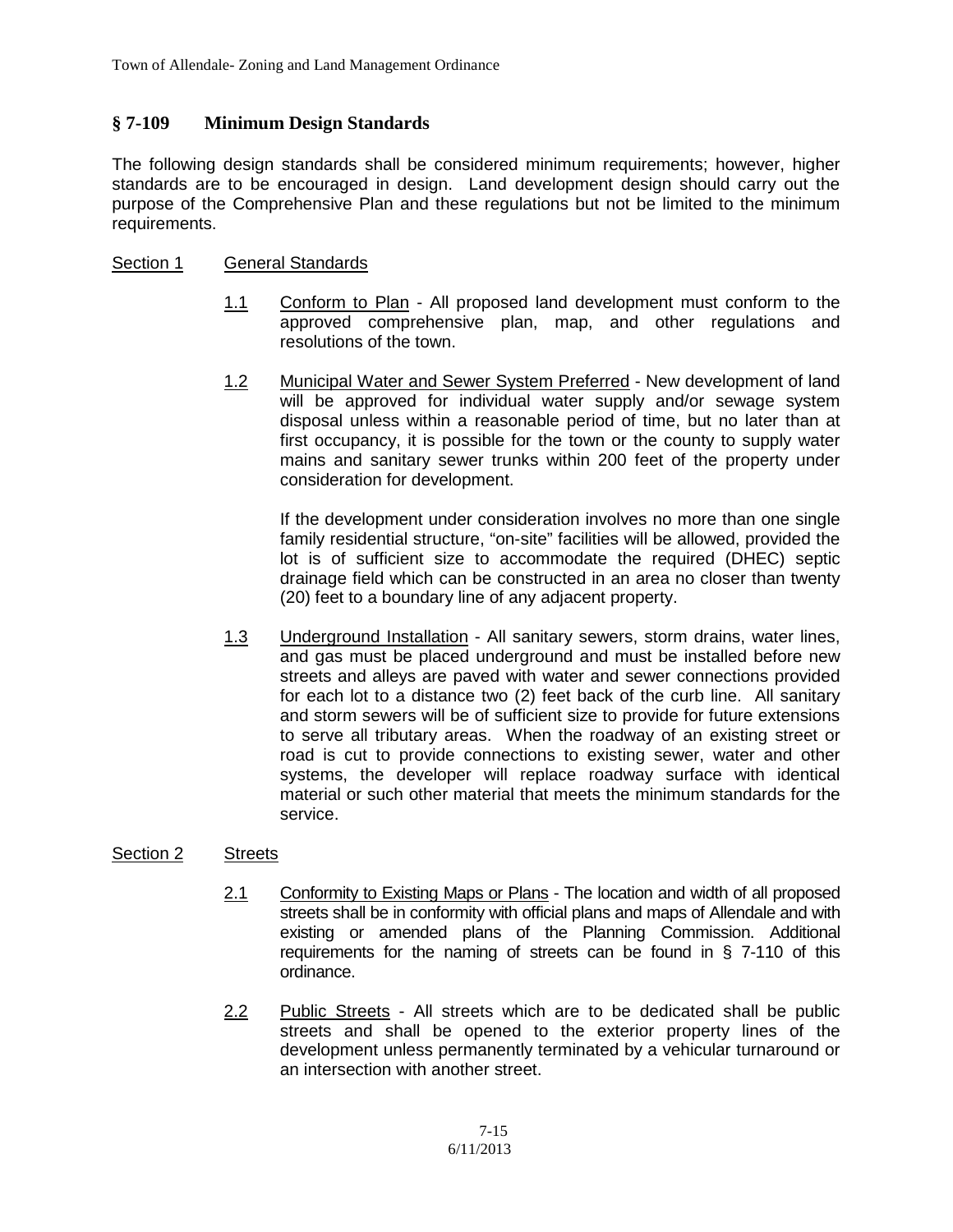- 2.3 Continuation of Adjoining Streets Proposed streets shall be coordinated with the street system in the surrounding area and provide for the continuation of principal streets.
- 2.4 Reserve Strips Reserve Strips controlling access to streets shall be prohibited except where their control is placed with the town under conditions approved by the Planning Commission.
- 2.5 Residential Residential streets shall be laid out so their use by through traffic will be discouraged in that 3-way intersections ("T" intersections) shall be used as much as possible.
- 2.6 Service Streets with Major Thoroughfares Where a subdivision abuts or contains an existing or proposed major thoroughfare, the Planning Commission may require service streets, reverse frontage with screen planting line, deep lots, or such other treatment as may be necessary for adequate protection of residential properties and to afford separation of through and local traffic.
- 2.7 Service Streets with Highways and Railways Where land to be subdivided borders or contains a railroad right-of-way or limited access highway right-of-way, the Planning Commission may require a service street approximately parallel to and on each side of such right-of-way, at a distance suitable for the appropriate use of the intervening land. Such distances shall also be determined with due regard for the requirements of approach grades and future grade separations.
- 2.8 Street Jogs Street jogs with centerline offsets of less than two hundred (200) feet shall be avoided.
- 2.9 Tangents A tangent of at least one hundred (100) feet on minor streets; one hundred and fifty (150) feet on collector streets; and as determined by the South Carolina Department of Transportation on major thoroughfares shall be introduced between reverse curves.
- 2.10 Intersections The center lines of no more than two (2) streets shall intersect at any one point. Streets shall be laid out to intersect as nearly as possible at right angles, and no street shall intersect any other street at less than sixty (60) degrees.

The maximum grade approaching intersections shall not exceed five (5%) percent for a distance of not less than one hundred (100) feet from the center line of said intersection. The radius of edge of pavement or face of curb shall be not less than thirty-two (32) feet at the intersection of collector streets and major thoroughfares.

2.11 Property Lines at Intersections - Property lines at street intersections shall be rounded with a radius of twenty (20) feet.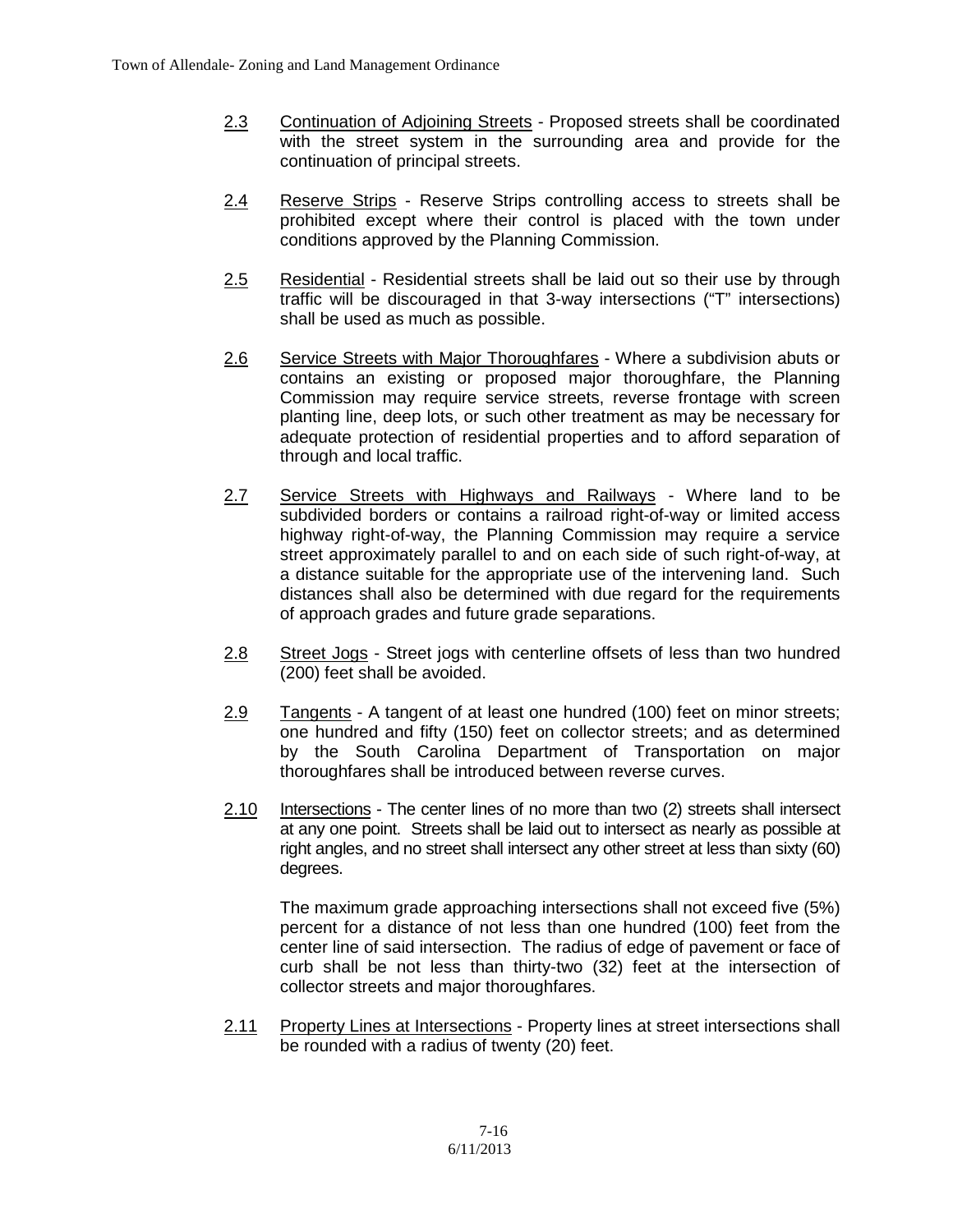- 2.12 Horizontal Curves and Vertical Curves All horizontal and vertical curves shall be in compliance with the regulations and standards established by the South Carolina Department of Transportation.
- 2.13 Grade Unless necessitated by unusual topographic conditions and approved by the Planning Commission, the minimum grade on any street shall be one (1%) percent. The maximum grade shall not exceed ten (10%) percent.
- 2.14 Right-Of-Way Street right-of-way shall be not less than the following:

| Commercial Service Street   50 feet   |  |
|---------------------------------------|--|
|                                       |  |
|                                       |  |
| Residential Service Street    50 feet |  |
|                                       |  |

2.15 Pavement Widths - Pavement widths shall be not less than the following:

| Commercial Service Street   36 feet   |  |
|---------------------------------------|--|
|                                       |  |
|                                       |  |
| Residential Service Street    27 feet |  |
|                                       |  |
|                                       |  |

- 2.16 Cul-de-sac Dead end streets designed to be permanently terminated shall not exceed six hundred (600) feet in length, except where no other access is practical due to topographic reasons. Such streets shall be provided at the end with a circular turnaround. A minimum turnaround shall have a radius of not less than fifty (50) feet at the property line and not less than forty (40) feet at the curb line.
- 2.17 Temporary Dead End Streets Temporary dead end streets which extend for a greater distance than three hundred (300) feet shall be provided with a temporary turnaround having a diameter of eighty (80) feet, or other suitable turnaround.
- 2.18 Half Streets Half streets are prohibited. Whenever a street is planned adjacent to the boundary of the proposed development, the entire street right-of-way shall be platted within the proposed development.
- 2.19 Street Names No street names shall be used which will duplicate or be confused with existing streets. Street names shall be subject to the approval of the Planning Commission. A street name certificate must accompany all Final Plats for approval. Refer to § 7-111 for further guidance on the naming of streets.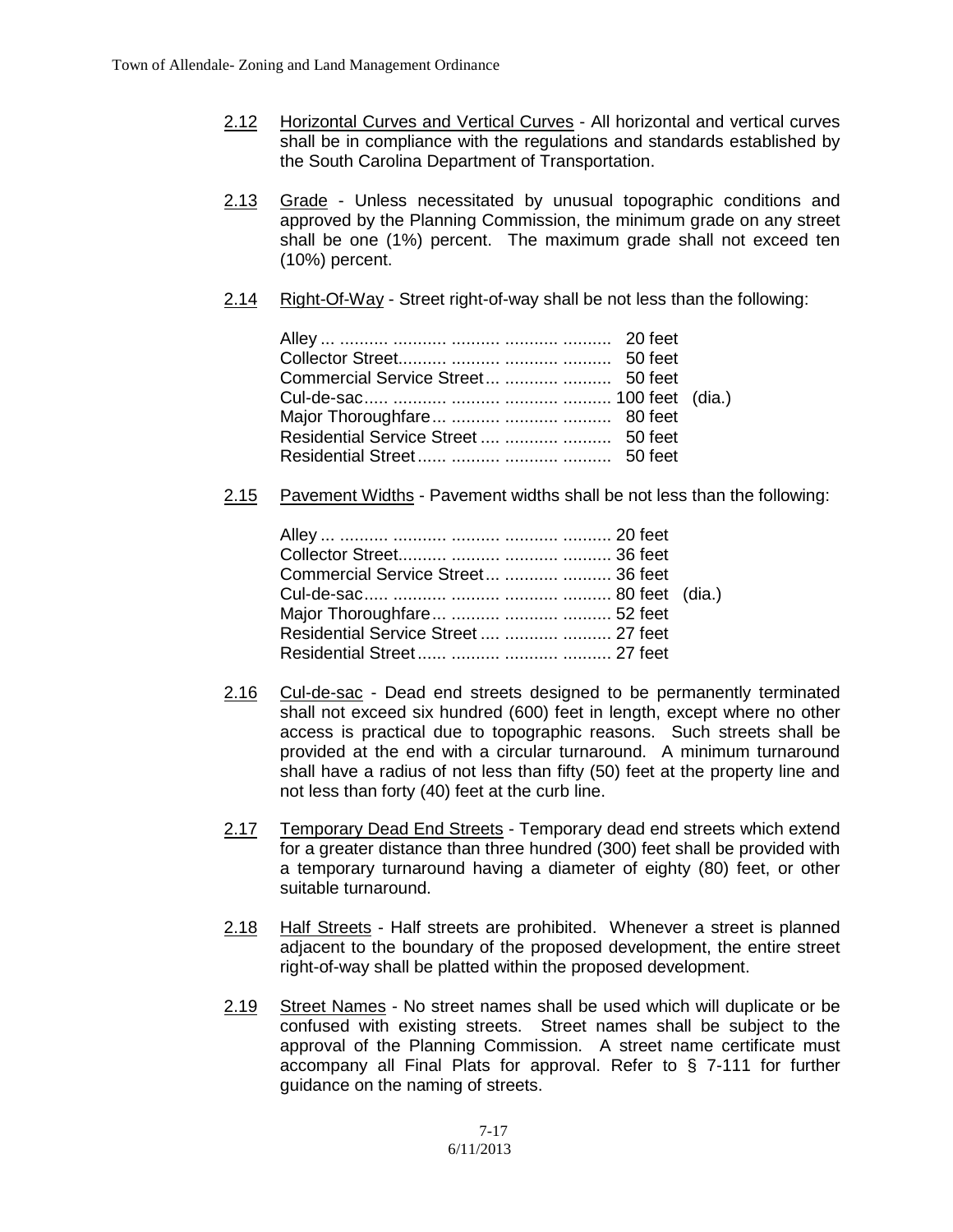2.20 Additional Right-Of-Way - Where streets in existing subdivisions do not meet the standard for maintenance of the South Carolina Department of Transportation, and residents wish to dedicate said streets for public maintenance and/or acceptance, property owners abutting on said streets shall provide a minimum of one-half (1/2), measured from the center line of the existing right-of-way, of the total right-of-way required by these regulations.

### Section 3 Alleys

- 3.1 Residential Areas Alleys are not required for residential areas, but when provided shall not be less than twenty (20) feet in width and fully paved.
- 3.2 Intersections Alley intersections and sharp changes in alignment should be avoided, but where necessary, the curve radius shall permit safe vehicular movement.
- 3.3 Dead-Ends Dead-end alleys should be avoided, but where necessary shall be provided with adequate turnaround facilities at the dead-end, as determined by the Planning Commission.

### Section 4 Easements

Easements not less than ten (10) feet wide centered on side or rear lot lines shall be provided where necessary for use by public or private utilities.

Where a proposed development is traversed by a water course, drainage way, channel, or stream, there shall be provided a storm water easement or drainage right-of-way course, and of sufficient width to carry off storm water.

4.1 Water Flow Right-Of-Way - Where proposed land development will materially alter the natural drainage pattern within and/or increase the rate of discharge of drainage water from its own borders, and will thereby materially affect the discharge of drainage water onto properties lying below and beyond its own borders, the developer will secure from the owner or owners of affected properties an adequate drainage easement in favor of the town through and across properties to a point where drainage water passing along such right-of-way is discharged into a natural drainage way adequate to handle the drainage without effect upon other properties.

The developer will make improvements within the right-of-way areas as may be required to properly cause the drainage water to flow along and within the limits of the right-of-way. The nature and extent of the right-ofway and improvements necessary to properly handle the drainage water to be discharged along the right-of-way will be certified by a registered engineer.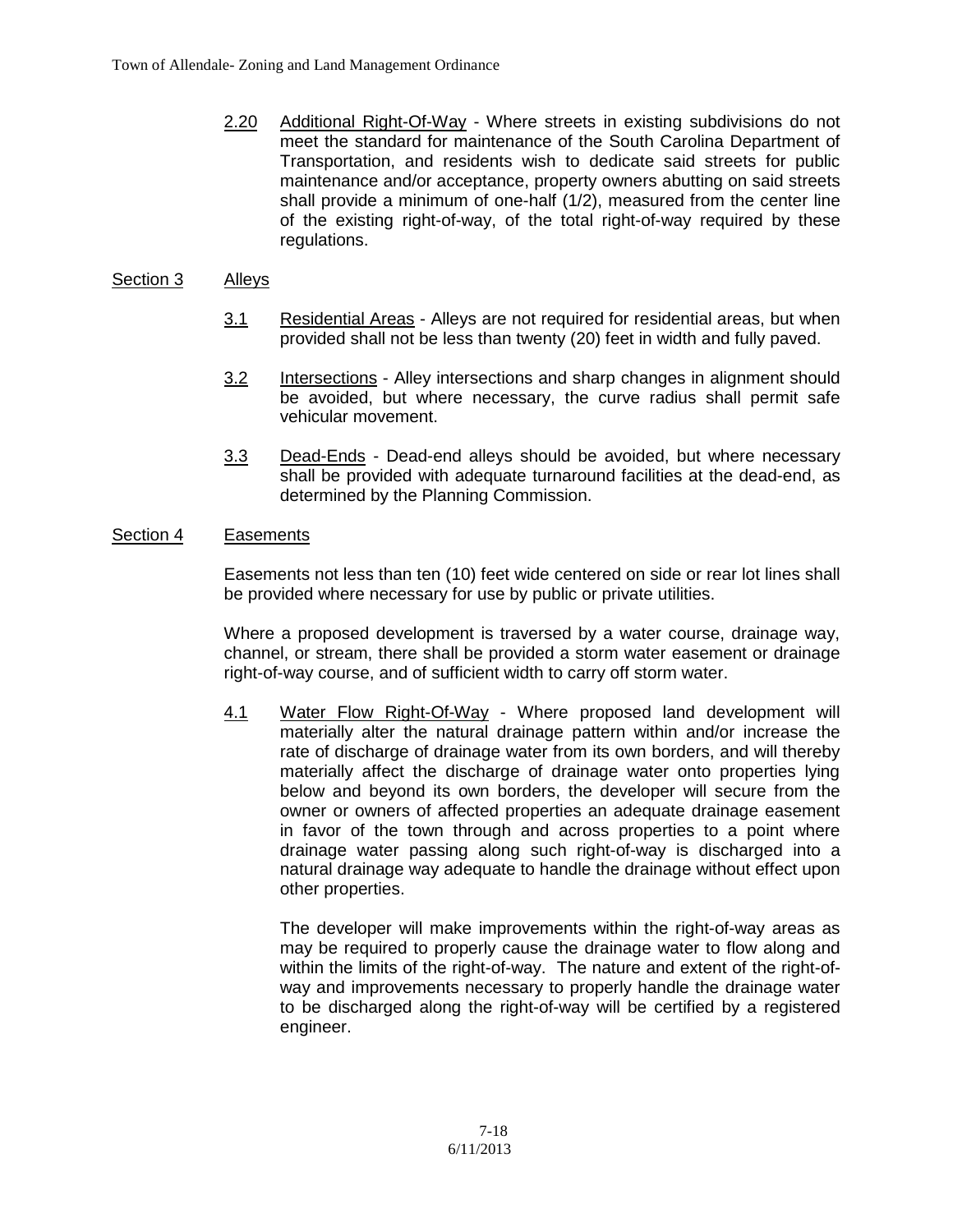#### Section 5 Blocks

- 5.1 Length The lengths, widths, and shapes of blocks shall be determined with due regard for the following:
	- (a) Provision of adequate building sites available to the special needs of the type of use contemplated.
	- (b) Needs for convenient access, circulating control and safety of street traffic.
	- (c) Limitations and opportunities of topography.

Blocks for residential use shall not be longer than one thousand (1,000) feet in length, and shall not be less than four hundred (400) feet in length, measured along the road centerline of the block.

- 5.2 Pedestrian Crosswalks Pedestrian crosswalks, not less than ten (10) feet wide, may be required in blocks longer than six hundred (600) feet to provide reasonable circulation or access to schools, playground, shopping centers, transportation, other community facilities, or where deemed necessary.
- 5.3 Width Blocks should be of sufficient width to allow for two (2) tiers of lots of appropriate depth.

#### Section 6 Undeveloped Open Space

Design of the development shall take into consideration all existing local and regional plans for the surrounding community. To the maximum extent practicable, development shall be located to preserve the natural features of the site, to avoid areas of environmental sensitivity, and to minimize negative impacts and alteration of natural features.

The following specific areas shall be preserved as undeveloped and unplatted open space, to the extent consistent with the reasonable utilization of land, and in accordance with applicable federal, state or local regulations:

- (a) Wetlands, except as permitted by applicable regulations and as delineated by the U.S. Army Corps of Engineers.
- (b) Steep slopes in excess of twenty (20%) percent unless appropriate engineering measures concerning slope stability, erosion, and resident safety are taken.
- (c) Lands in the floodplain, except as permitted by applicable regulations and as delineated by the Federal Emergency Management Agency.
- (d) Streams, creeks and other naturally existing water courses.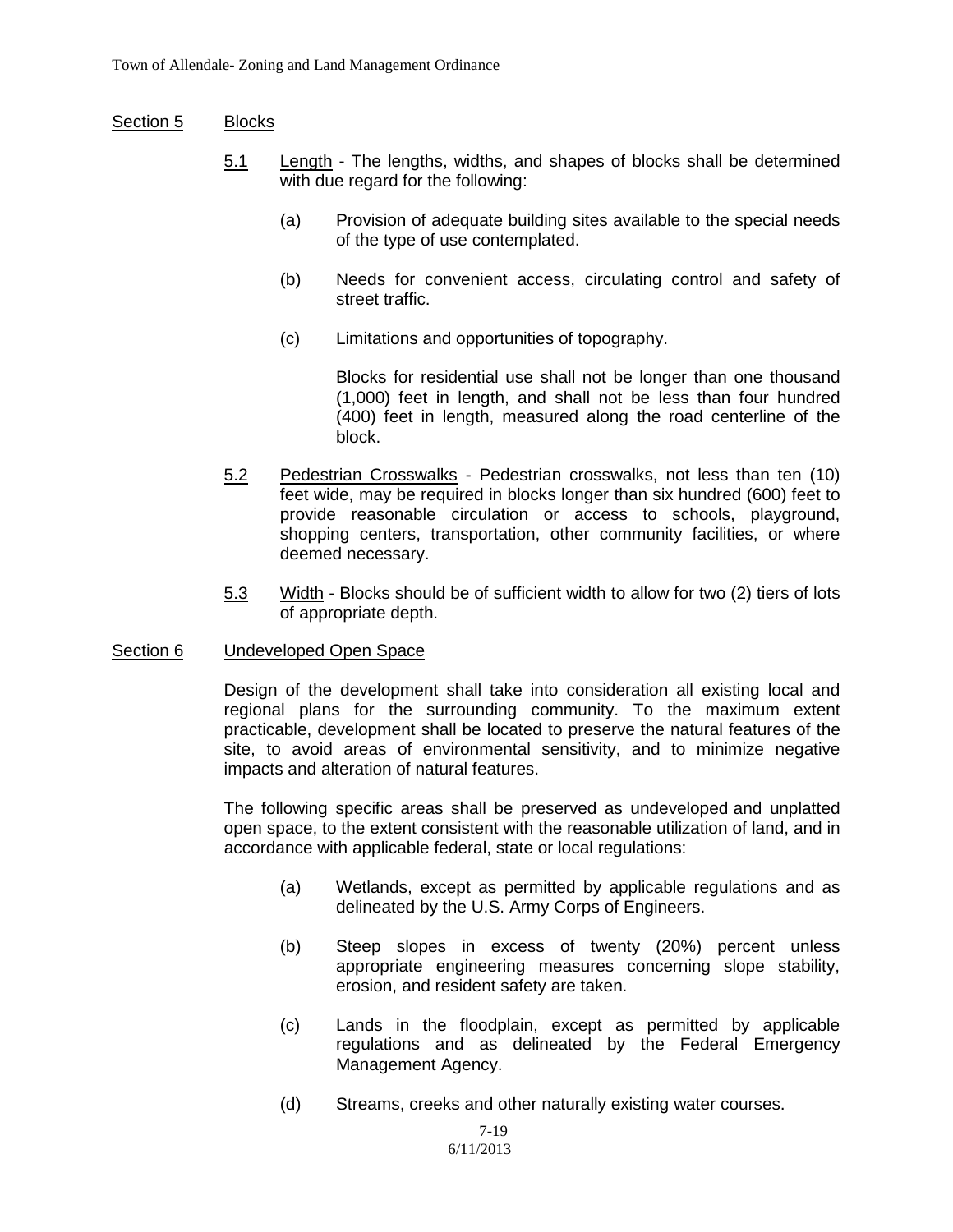# Section 7 Area Subject to Flooding

A plat of a proposed development submitted to the Planning Commission for approval which contains lands subject to flooding shall have such areas delineated as being subject to flooding. Federal Emergency Management Agency 100-year Floodplain Maps should be referred to for floodplain delineation. The building located on such land must be set back a minimum of twenty-five (25) feet on all sides from the high water mark for that particular lot, unless in the opinion of the Planning Commission such use is deemed to endanger health, life or property, or aggravate the flood hazard.

# **§ 7-110 Required Improvements**

Final plat approval shall not begin until the developer has installed the required improvements or has guaranteed to the satisfaction of the governing body that such improvements will be installed. One set of as-built plans and specifications certified by a registered engineer shall be filed with the Planning Administrator prior to acceptance by the governing body of any improvement installed by the subdivider.

## Section 1 Monuments and Markers

All lot corners, street corners, and points of change of direction in exterior boundaries of the subdivision shall be marked with an iron pipe or concrete marker at least twenty-four (24) inches long and driven to within four (4) inches of the finishing grade or flush as conditions may require.

## Section 2 Performance Guarantee

If all improvements as required by the Planning Commission in granting tentative approval of the preliminary plat are not properly installed and constructed in accordance with the required standards prior to the submission of a final plat application, the developer may be permitted to post a surety bond, certified check, or other instrument readily convertible to cash. The surety must be in an amount equal to at least one hundred twenty-five (125%) percent of the cost of the improvements. This surety must be in favor of the Town of Allendale to ensure that, in the event of default by the developer, funds will be used to install the required improvements at the expense of the developer.

> The performance guarantee must be approved by the Town Council and the Town Attorney, and must include a specific, reasonable and satisfactory date for the completion of the necessary improvements. In no case shall the performance guarantee be valid for more than two (2) years.

> 2.1 Return of Guarantee - When the improvements have been completed and approved for conformity with these regulations, the guarantee shall be released and returned. When any portion of the required improvements has been completed and approved, a portion of the guarantee commensurate with the cost of these completed improvements may be released and returned.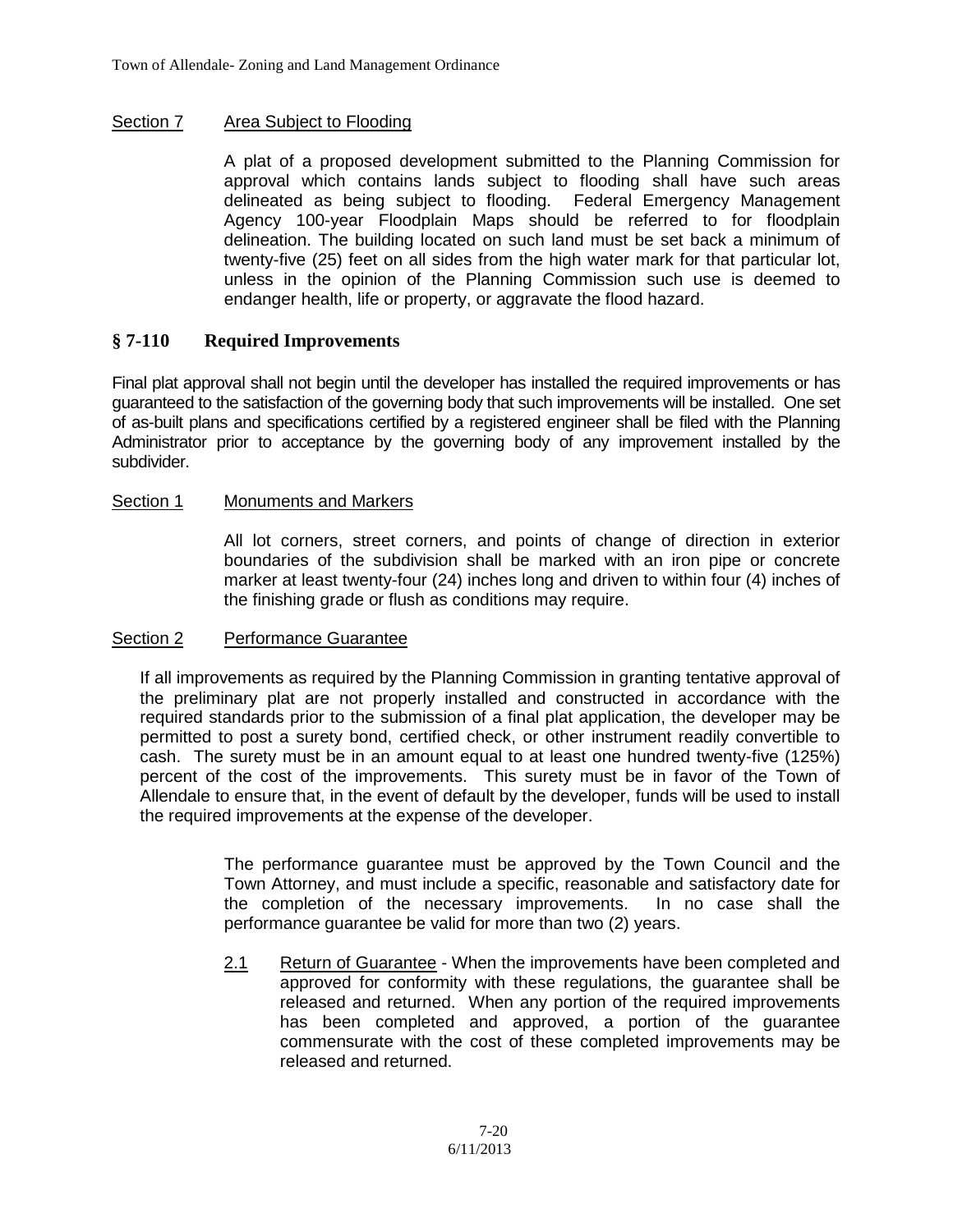2.2 Default of Guarantee - In the event the developer fails to install or construct the required improvements during the specific time allotted and in conformity with these regulations, the performance guarantee is forfeited to the Town to be used for the completion of the improvements.

#### Section 3 Streets and Alleys

Except as otherwise provided by section 3.3 below, these regulations require that streets in all developments in Allendale be paved. In cases where paving is to be provided, such paving shall be accomplished in accordance with existing state and local standards. In such cases where paving is not to be provided by the developer, appropriate notation shall be shown on final plat prior to recording.

Streets that are to be paved, improved, or surfaced will meet the following specifications:

- 3.1 Grading All streets should be cleared and/or graded to their full pavement widths plus a minimum of ten (10) feet beyond the backs of curbs. Grading shall meet the specifications of the South Carolina State Department of Transportation. Under no circumstances shall standards less than the applicable standards of Allendale be allowed.
- 3.2 Paving The developer shall be responsible for the cost and installation of the street foundation and surface that meets the requirements of this ordinance and other town, county and/or state specifications. Grading and paving shall meet the requirements set forth in Standard Specifications for Highway Construction, South Carolina State Department of Transportation. Design specifications should be reviewed on an individual basis and approved in writing by the Allendale County Department of Public Works. Under no circumstances shall standards less than the applicable standards of Allendale County be allowed.
- 3.3 Unpaved roads In subdivisions in rural and predominately agricultural locations, the Planning Commission may recommend that streets and roads be left unpaved. In making such recommendations, the Planning Commission must consider the following (See Appendix D):
	- 1) Density and lot size.
	- 2) Soils and topography of development.
	- 3) Drainage and erosion control.

In all instances where provisions for unpaved roads are to be requested, a Planning Commission recommendation shall be forwarded to the Town Council during the preliminary plat stage of review. The Planning Commission shall be prohibited from granting such preliminary plat approval until such time as assurances have been received from the Town Council that such roads may be approved but may not be accepted into the road system.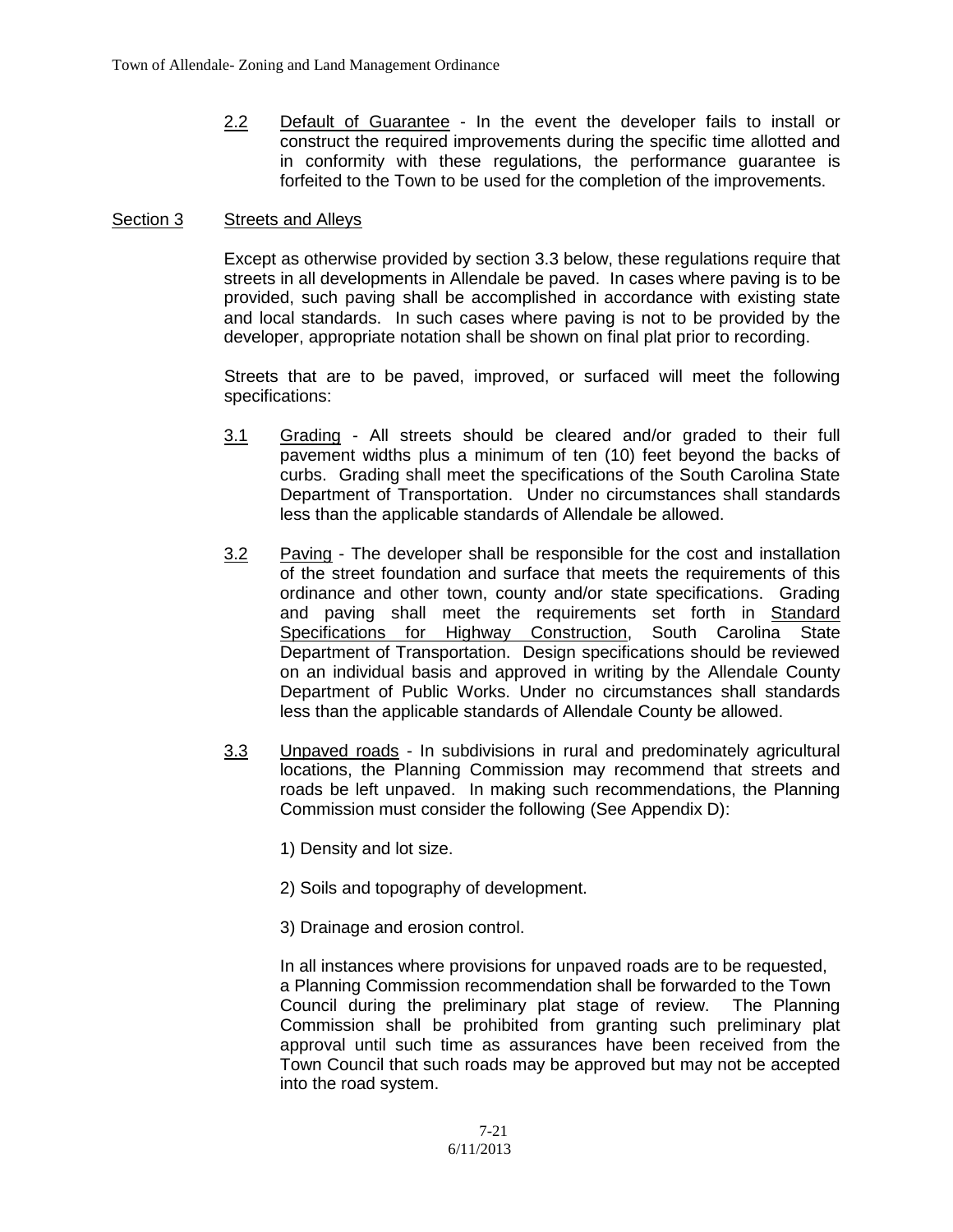#### Section 4 Curbs and Gutters

In residential subdivisions with lots smaller than one (1) acre in size, curbs and gutters shall be required. While concrete curbs and gutters shall be required in "high-traffic" areas, asphalt curbs and gutters may be permitted in areas of less intensive activity and traffic when installed according to previously approved plans and profiles. When curb and gutters are required, they shall be constructed in accordance with methods described in the current manual of standard specifications for road construction of the South Carolina State Department of Transportation. Under no circumstances shall standards less than the applicable standards of Allendale be allowed.

The Planning Commission may also require the installation of curb and gutters in developments and subdivisions devoted to commercial or industrial use, if it is determined that such installation is necessary for public safety and convenience.

#### Section 5 Water Lines

The water distribution system will be designed to the standards of SCDHEC and the local jurisdiction providing water to the proposed development. An adequate supply of water for domestic and fire purposes will be provided with sufficient pressure in the mains to meet minimum standards for fire purposes at all times, in accordance with underwriter's standards. When a water distribution system is installed in the development, the developer will provide an approved water connection to each lot, parcel or unit to be served.

The water mains in the development will:

- A. be of sufficient size to provide at least one standard fire hydrant within five hundred (500) feet (to be measured along right-of-way of streets or public ways) of each residence or other structures and at locations designated by the Fire Department with jurisdiction for serving the area;
- B. provide circulation in the system; and
- C. comply with all rules and standards of the Town of Allendale, County and SCDHEC.
- 5.1 Connection to a Public System Where an existing public water main, in the opinion of the Commission, is reasonably accessible, and for the purpose of this section "reasonably accessible" is considered onethousand five hundred (1,500) feet from the property proposed to be developed, the developer will connect with the water main and provide the required connection for domestic and fire purposes.
- 5.2 Separate System Where a public water main is not reasonably accessible, or planned, the developer may provide a central water system, according to standards and specifications of the local provider and must receive approval of the SCDHEC and must comply with all provisions established in these regulations for water for domestic and fire purposes.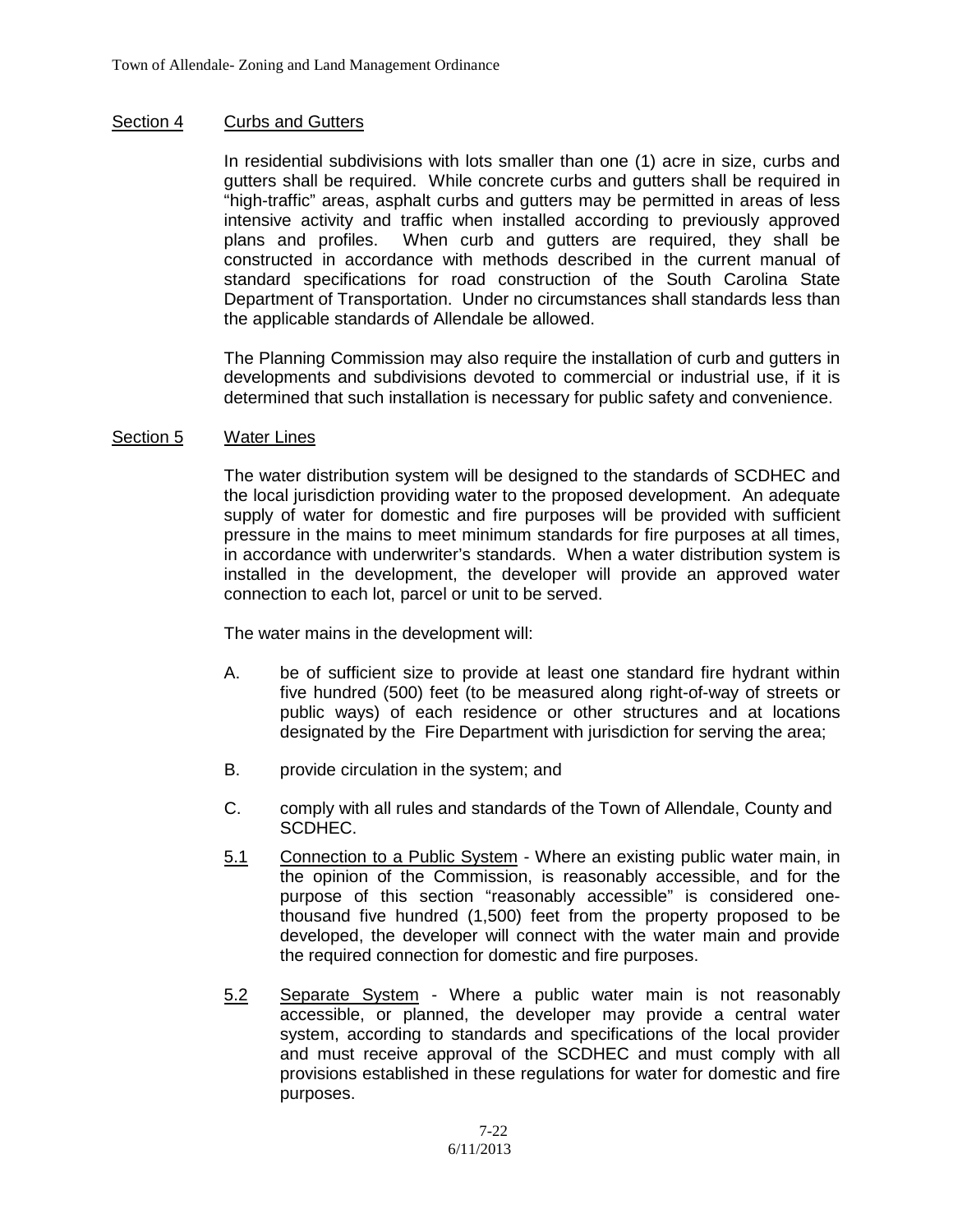5.3 Regulations May Be Waived - Where the lot is one-half acre or more in size, this regulation may be waived, provided the SCDHEC concurs that the source of individual water supply is adequate and safe for human consumption.

#### Section 6 Sanitary Sewers

- 6.1 Connection to Public System Where an existing public sanitary sewer is reasonably accessible and for the purpose of this section "reasonably accessible" is considered one-thousand five hundred (1,500) feet from the property proposed to be developed; the developer will connect with the sanitary sewer and provide an adequate connection for each lot. The design, grade, and capacity will be approved by the public system operator.
- 6.2 Temporary Separate System Where a public sanitary sewer is not reasonably accessible, but where the plans for a sanitary sewer system have been prepared and installation shall occur within six months or less, the developer will install sewers in conformity with the plans, although a connection with an existing main may not be immediately practicable.

In such cases, and until the connection is made with the planned sewer system, the subdivider will provide for the disposal of sanitary sewage by a system approved by the SCDHEC.

- 6.3 Separate System Where sanitary sewers are not available or planned, and if the proposed development is to be on open type septic tanks, which are designed and installed according to standards of the SCDHEC, will be permitted, provided no lot is less than one-half acre.
- 6.4 Design Capacity All sanitary sewers will be designed to be compliant with minimum peak flow requirements of SCDHEC.

#### Section 7 Storm Sewers and Drainage

An adequate storm drainage system designed to protect proposed development from flooding shall be installed and certified by a registered engineer. The system shall be adequate to carry all storm water in its drainage area that is expected to occur during a five (5) year period and shall complement systems on adjacent properties. Where a public storm sewer is reasonably accessible, as determined by the Planning Commission, the developer shall connect with such drainage systems.

#### Section 8 Culverts and Bridges

All culverts and bridges will be constructed to the standards and requirements set forth by the South Carolina State Department of Transportation.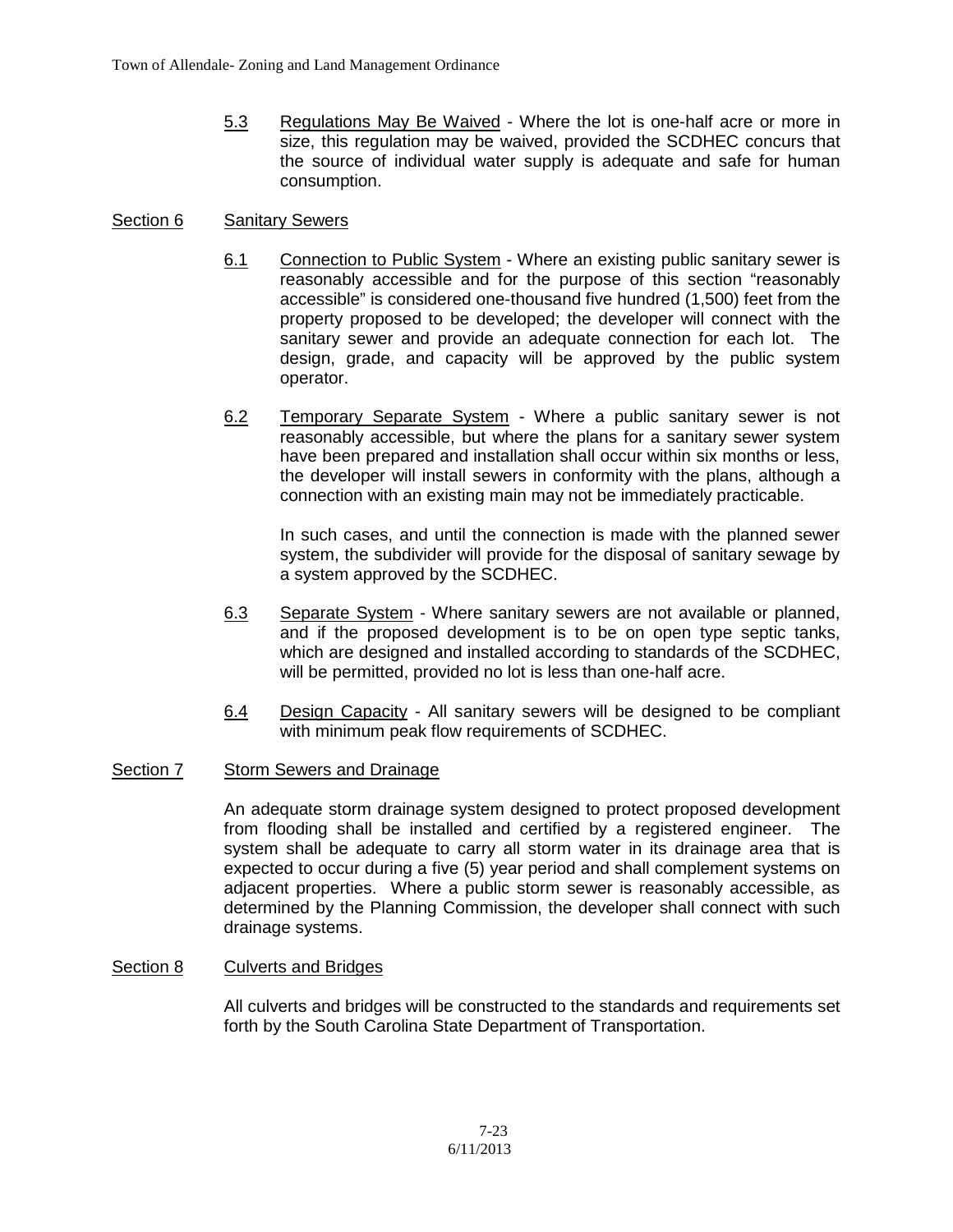#### Section 9 Street Signs

The developer shall place street name signs and stop signs which meet Town specifications at all street intersections within the development. In addition, the developer shall place other directional and warning signs at all locations within the subdivision as may be determined, by the Planning Commission, to be in the best interest of public safety and in compliance with SCDOT standards.

#### Section 10 Oversized Improvements

Whenever a development contains streets, water mains, or sewer mains that are larger than those required to serve the future occupants of the development, the developer shall be required to pay only that portion of the cost of the improvement that would equal the cost of an improvement required to serve only the subdivision, as determined by the Town Council. The balance of the cost will be borne by the unit of government concerned.

### **§ 7-111 Approval of Street Names**

The Planning Commission shall, by proper certificate and following consultation with and the concurrence of the Allendale County E-911 Office, approve and authorize the name of a street or road laid out within the jurisdiction of the Town.

#### Section 1 Violation A Misdemeanor

It is unlawful for a person in laying out a new street or road to name the street or road on a plat, by a marking or in a deed or instrument without first getting the approval of the Planning Commission. Any person violating this provision is guilty of a misdemeanor and, upon conviction, must be punished in the discretion of the court.

#### Section 2 Changing Street Name

The Planning Commission may, after consultation with the Allendale County E-911 Office and reasonable notice through a newspaper having general circulation in Allendale, change the name of a street or road within the area of its jurisdiction:

A. when there is duplication of names or other conditions which tend to confuse the traveling public, public safety efforts or the delivery of mail, orders, or messages;

B. when it is found that a change may simplify making or giving of directions to persons seeking to locate an address; or

C. upon any other good and just reason that may appear to the Commission.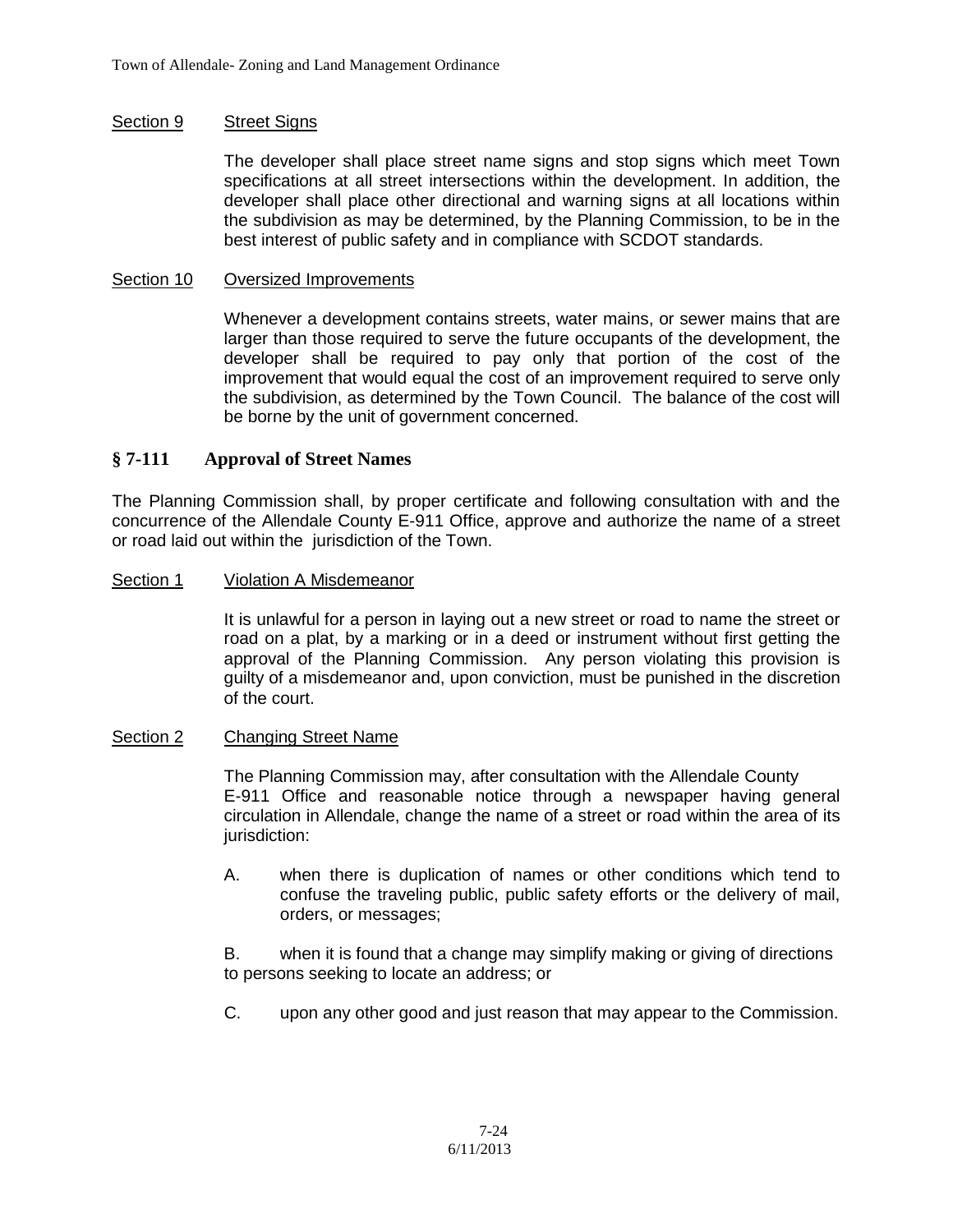# Section 3 Recording

On the name being changed, after reasonable opportunity for a public hearing, the Planning Commission shall issue its certificate designating the change, which must be recorded in the office of the register of mesne conveyances or clerk of court, and the name changed and certified and is the legal name of the street or road.

# **§ 7-112 Administration and Amendment**

## Section 1 Variance

Whenever the tract to be developed is of such unusual size or shape or is surrounded by such development or unusual conditions that the strict application of the requirements contained in these regulations would result in substantial hardships or inequity, the Planning Commission may vary or modify, except as otherwise indicated, requirements of design, but not of procedure or improvements, so that the developer may develop said property in a reasonable manner, but so, at the same time, the public welfare is protected and the general intent and spirit of these regulations is preserved. Also, the developer shall be required to make his intentions for variance known by public notice; this notice is required to be published one time in the local newspaper ten (10) days prior to submission of request for the variance. Such modification may be granted upon written request of the developer stating the reasons for each modification and by an affirmative vote of at least two thirds (2/3) of the membership of the Planning Commission.

## Section 2 Conditions

In granting variances and modifications, the Planning Commission may require such conditions as will, in its judgment, secure substantially the objectives of the standards or requirements so varied or modified.

#### Section 3 Amendment

This ordinance may be amended from time to time by the Allendale Town Council after a public hearing on the proposed amendment, following at least thirty (30) day notice of the time and place by publication in a newspaper of general circulation in the Town. However, no amendment shall become effective unless it shall have been submitted to the Planning Commission for review and recommendation. The Planning Commission shall have thirty (30) days within which to submit its report.

If the Planning Commission fails to submit a report within the specified time, it shall be deemed to have approved the proposed amendment.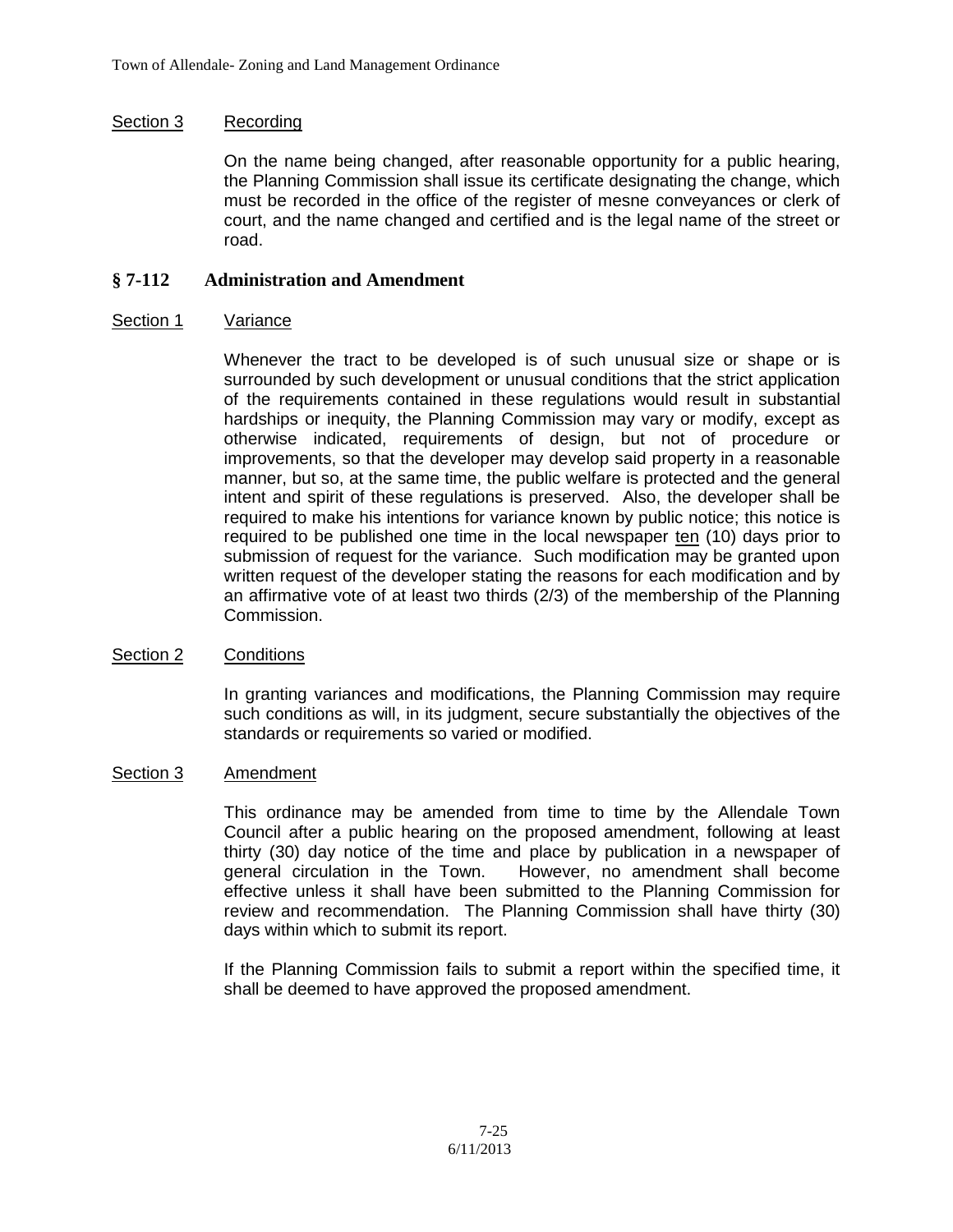#### Section 4 Validity

If any section, clause, paragraph, provision, or portion of this resolution shall be held invalid or unconstitutional by any court of competent jurisdiction, such holding shall not affect any other section, clause, paragraph, provision or portion of this resolution.

#### Section 5 Conflict With Other Regulations

All ordinances or regulations or parts of ordinances in conflict herewith are hereby repealed.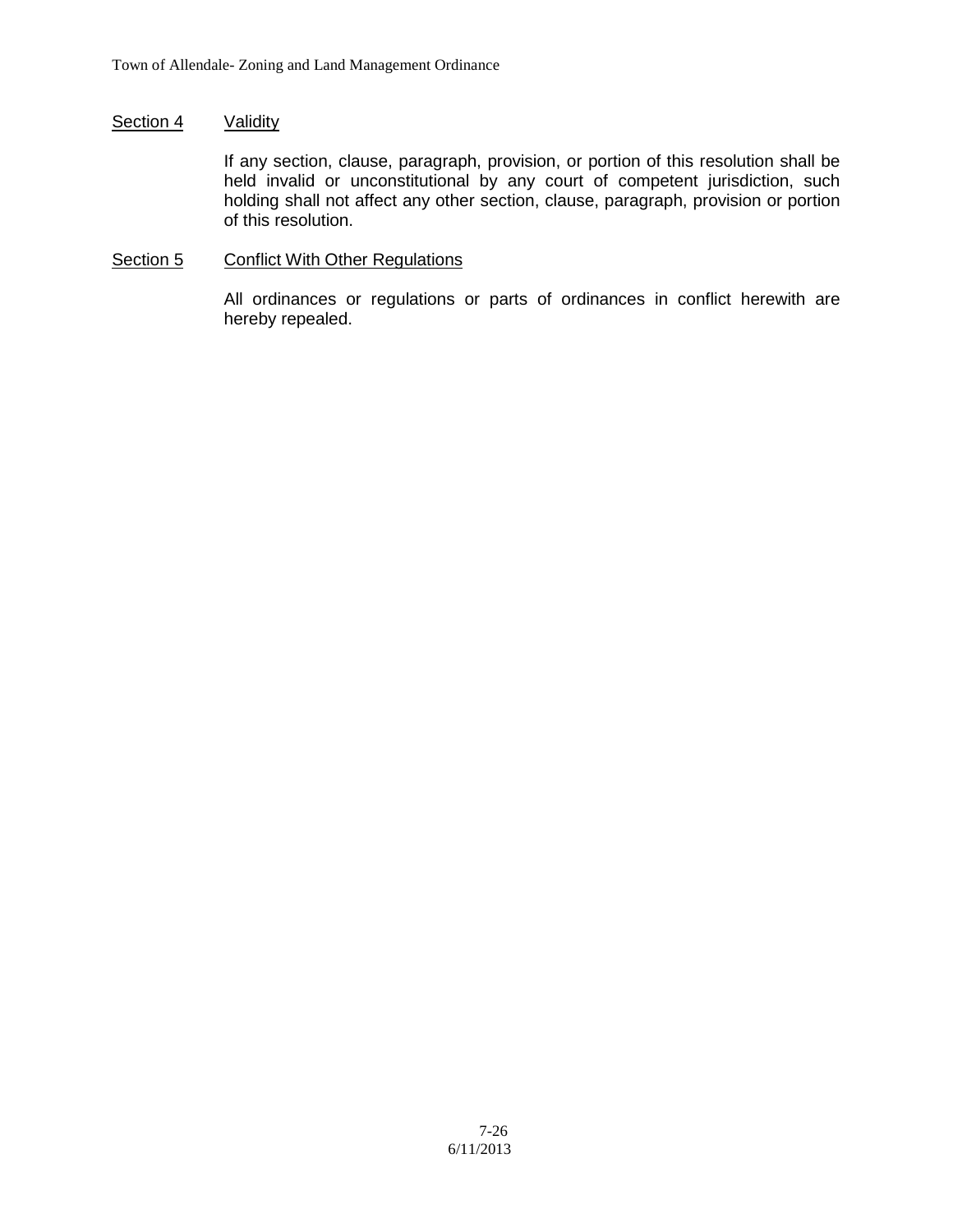# **CHAPTER 8 ADMINISTRATION**

# **§ 8-100 Zoning Administrator.**

This ordinance shall be administered and enforced by the duly appointed Zoning Administrator who shall have all powers and duties authorized by statute or ordinance to enforce the provisions set forth in this Ordinance. The duties of the Zoning Administrator shall include:

1. Interpretation of the terms and provisions of this Ordinance;

2. Administration of this Ordinance by the issuance of permits and certificates, including the collection of authorized fees;

3. Processing applications for appeals to the Board of Zoning Appeals from decisions of the Zoning Administrator, variances and special exceptions;

4. Preparation of the record for appeal to circuit court from decisions of the Board of Zoning Appeals;

5. Maintenance of a current zoning map, amendments to the zoning ordinance, and all public records related to zoning and planning;

6. Enforcement of the zoning ordinance, investigation and resolution of zoning complaints;

7. Administrative assistance to the Board of Zoning Appeals and Planning Commission as required; and

8. Such other duties as may be authorized.

# **§ 8-101 Zoning Permits.**

a. Permits required. No building, sign or structure shall be erected, moved, enlarged, altered or demolished without a zoning permit issued by the Zoning Administrator. No zoning permit shall be issued by the Zoning Administrator except for a use which is in conformity with the provisions of this ordinance or for a use authorized by order of the Planning Commission or Board of Zoning Appeals.

b. Fees for permits. A fee established by regulation of Town Council shall be paid for each zoning permit or certificate of zoning compliance issued by the Zoning Administrator.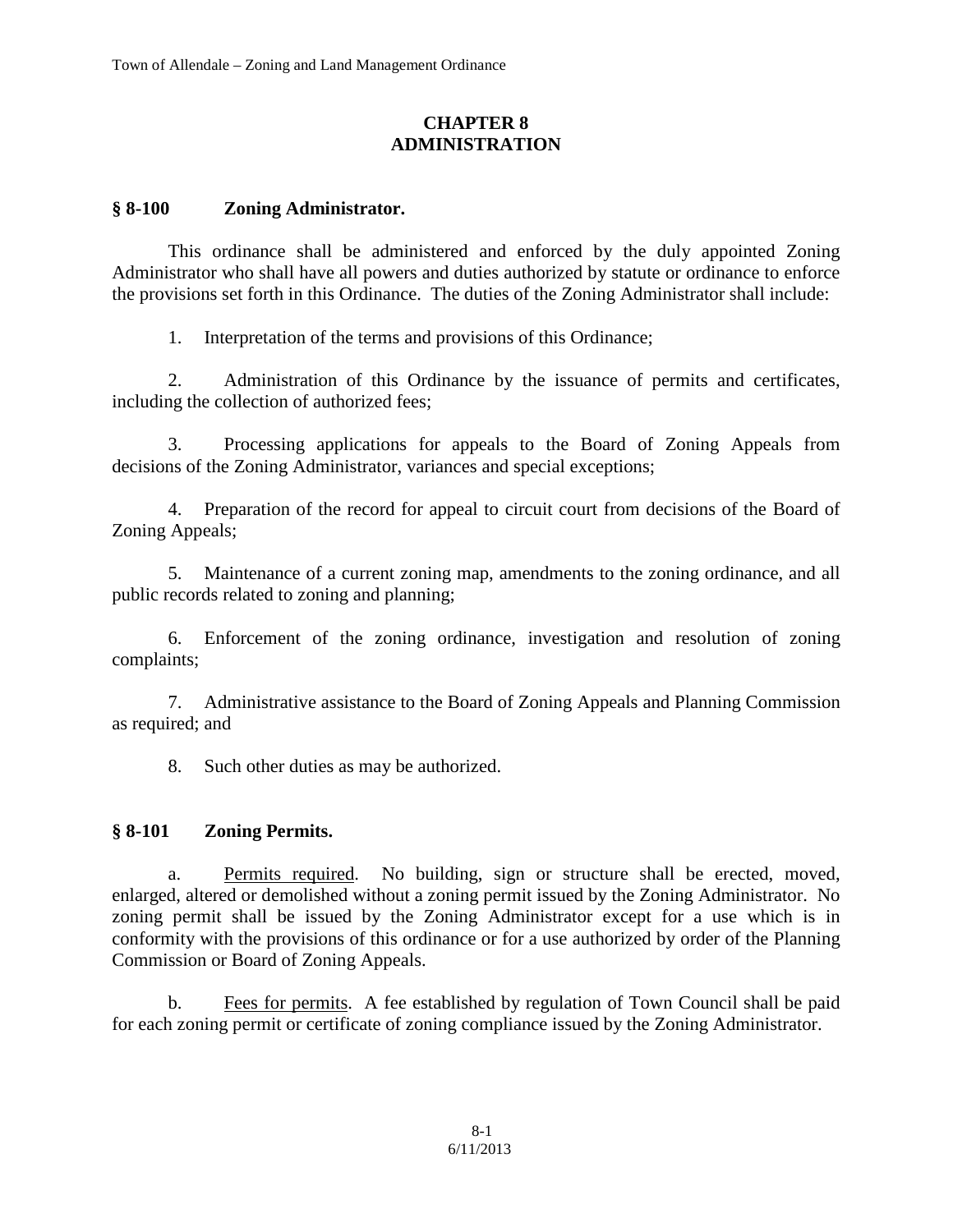c. Applications for permits. Applications for zoning permits shall be accompanied by plans in duplicate drawn to scale showing the actual dimensions and shape of the lot to be used, the sizes and locations of existing structures on the lot, the location and dimensions of a proposed structure or alteration. The application shall include such other information as may be required by the Zoning Administrator to determine conformance with this ordinance, including existing or proposed buildings or alterations, existing or proposed uses of buildings and land, number of families, housekeeping units, rental units, existing conditions on adjacent property. One copy of the plans shall be returned to the applicant with the signed approval or disapproval of the Zoning Administrator noted on the copy within a reasonable time.

d. Expiration of permits. If the work described in a zoning permit has not begun within six (6) months from the date of the permit, or within the time specified in a special exception, the permit shall expire and be void upon written notice by the Zoning Administrator.

# **§ 8-102 Building and Sign Permits.**

No building, structure or sign requiring a permit or any part thereof shall be erected, added to or structurally altered, nor shall any excavation be commenced until a required Building or Sign Permit has been issued.

a. Application for a Building Permit. Each application for a permit for a building or structure other than a sign shall be accompanied by plans in duplicate drawn to scale showing the actual dimensions and shape of the lot to be used, the sizes and locations of existing structures on the lot, the location and dimensions of a proposed structure or alteration. The application shall include such other information as may be required by the Zoning Administrator to determine conformance with this ordinance, including existing or proposed buildings or alterations, existing or proposed uses of buildings and land, number of families, housekeeping units, rental units, existing conditions on adjacent property. One copy of the plans shall be returned to the applicant with the signed approval or disapproval of the Zoning Administrator noted on the copy within a reasonable time.

b. Application for a Sign Permit. Each application to erect a sign, where a sign permit is required by this Ordinance, shall be accompanied by identification of ownership and/or leaseholder of property on which sign is to be erected, including street address; name and address of the owner of the sign; site plan sketch with dimensions showing the location of sign with respect to the property and right-of-way lines, building and setback lines, and any buildings, parking areas, existing free-standing signs, and buffer areas; correct size, shape, configuration, face area, height, nature, number and type of sign; value of the sign and sign structure. Any of the above requirements may be waived by the Zoning Administrator if deemed unnecessary in order to process an application.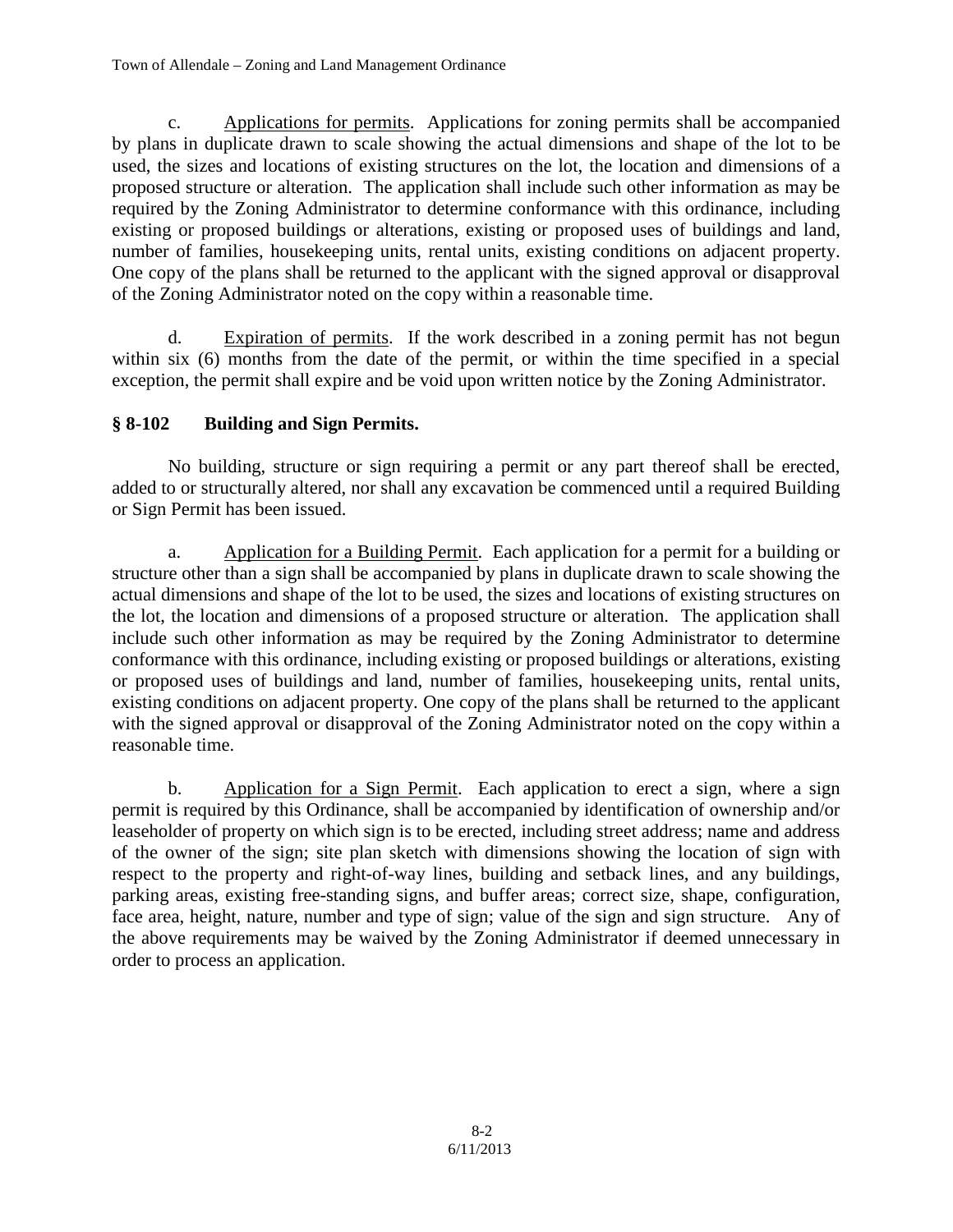# **§ 8-103 Certificates of Zoning Compliance.**

a. Certificates required. It shall be unlawful for any person to use occupy or permit the use or occupancy of any building or property hereafter created, erected, changed, converted, altered or enlarged, in whole or in part, until a certificate of zoning compliance has been issued by the Zoning Administrator stating that the proposed use conforms to the requirements of this ordinance.

b. Nonconforming uses or structures. Uses or structures made nonconforming by this ordinance may not continue without a certificate of zoning compliance issued by the Zoning Administrator which shall state that the use or structure was in existence at the time of adoption or amendment of this ordinance. The certificate of zoning compliance shall specify the features which are nonconforming, and may be used to establish a vested interest in continuation of the nonconformity.

c. Temporary uses. Certificates of zoning compliance may be issued and renewed by the Zoning Administrator for permitted temporary uses for the times permitted by zoning district regulations.

# **§ 8-104 Violations.**

a. Misdemeanor; penalties. It shall be unlawful for any person to use property, or to construct, alter, enlarge or demolish any structure without a permit or permits required by this ordinance. Conviction for violation of this ordinance is punishable as a misdemeanor under the general penalty provisions of the Town Code.

b. Withholding permits. The Zoning Administrator shall deny a zoning permit for any use or work which fails to comply with this ordinance. The Zoning Administrator or other appropriate official shall withhold all other Town permits for work which violates this ordinance.

c. Complaints. A written complaint specifying facts showing a violation of this ordinance filed by any person shall be investigated by the Zoning Administrator. Upon determination that a violation has occurred, the Zoning Administrator shall take appropriate enforcement action authorized by this ordinance.

d. Stop work orders. The Zoning Administrator is authorized to issue a stop work order pursuant to S.C. Code § 6-29-950(A) requiring work to cease until specified code violations are corrected. Failure to comply with a stop work order of the Zoning Administrator is a misdemeanor punishable under the general penalty provisions of the Town Code. Issuance of a stop work order may be appealed to the Board of Zoning Appeals.

e. Ordinance summons. The Zoning Administrator is authorized to issue an ordinance summons pursuant to Town Code provisions for violations of this ordinance.

f. Arrest warrant. The Zoning Administrator, with concurrence of the Town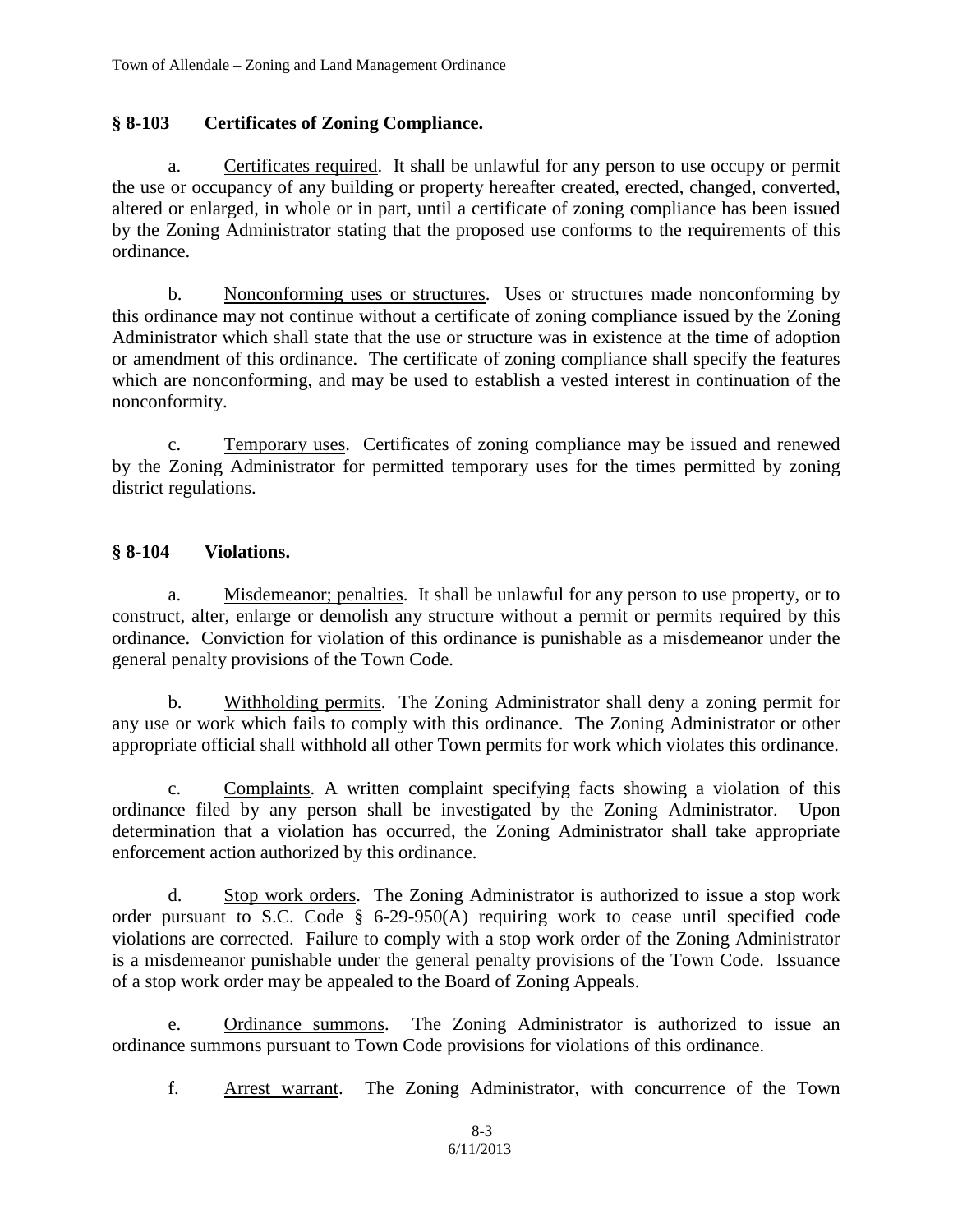Attorney, is authorized to request the issuance of an arrest warrant for violations of this ordinance.

g. Injunction. The Zoning Administrator shall submit a request to the Town Attorney for institution of a civil action seeking an injunction prohibiting violation of this ordinance when appropriate.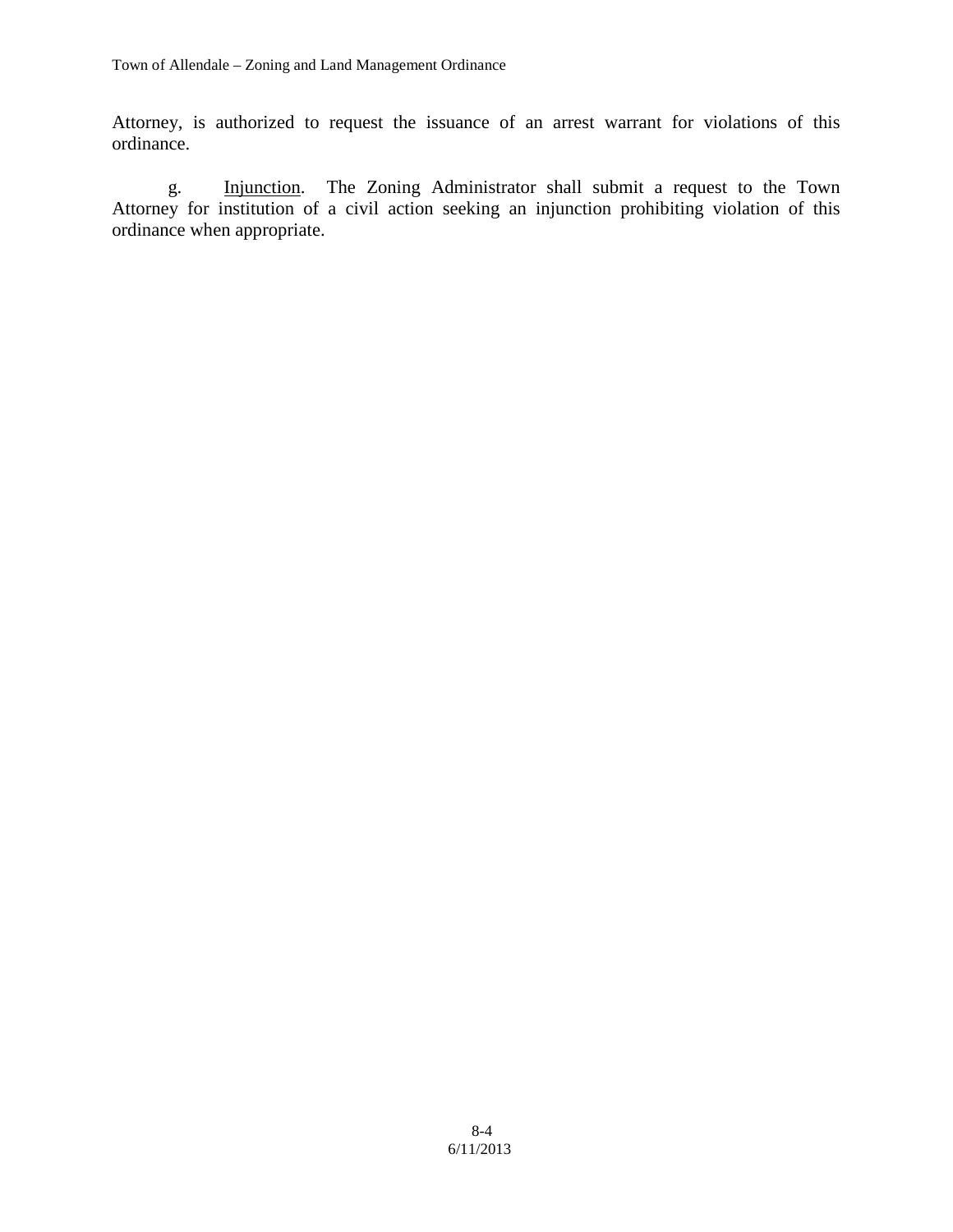# **CHAPTER 9 APPEALS**

# **§ 9-100 Board of Zoning Appeals.**

a. Board established. A Board of Zoning Appeals is hereby established which shall consist of three (3) members appointed by Town Council for staggered terms of four (4) years. A vacancy shall be filled for the unexpired term in the same manner as the original appointment. Members of the Board may be removed by Council for cause.

b. Officers. The Board shall elect or reelect one of its members as chairperson for a term on one year. The board may elect other officers as provided by its rules of procedure. The Board shall appoint a secretary who may be an officer of the Town approved by the Town Administrator or a member of the Board.

c. Rules of Procedure. The Board shall adopt rules of procedure for the conduct of its meetings and hearings. A majority of the Board shall constitute a quorum. Meetings of the Board shall be held at the Allendale Town Hall at the call of the chairperson or at such times as the Board may determine. Public notice of all hearings shall be published in a newspaper of general circulation in the Town and shall be posted on the bulletin board at Town Hall. Notice of hearings on appeals for variances or special exceptions shall also be posted on or adjacent to property affected, with at least one notice visible from each public street abutting the property. The chairperson may administer oaths and compel attendance of witnesses by subpoena. The Board shall keep minutes of its proceedings, showing the vote of each member on each question, or if absent or failing to vote by reason of conflict, and shall keep records of its examinations and other official actions filed in the office of the secretary of the Board as public records.

# **§ 9-101 Powers and Duties of Board of Zoning Appeals.**

The Board of Zoning Appeals has the following powers:

1. Appeal from Zoning Administrator. Any person aggrieved by a decision of the Zoning Administrator may appeal that decision to the Board of Zoning Appeals in writing on a form provided by the Zoning Administrator within fifteen (15) days after actual notice of the decision. An appeal stays the implementation of the decision of the Zoning Administrator unless he certifies to the Board that a stay would cause imminent peril to life or property. The Board may affirm or reverse, wholly or in part, or may modify the decision by a written order separately stating findings of fact and conclusions of law.

2. Variances. An owner or authorized agent may appeal to the Board on a form provided by the Zoning Administrator for a variance from the requirements of the zoning ordinance when the strict application of regulations would result in unnecessary hardship. A variance may be granted if the Board makes all of the following findings and conclusions in a written order: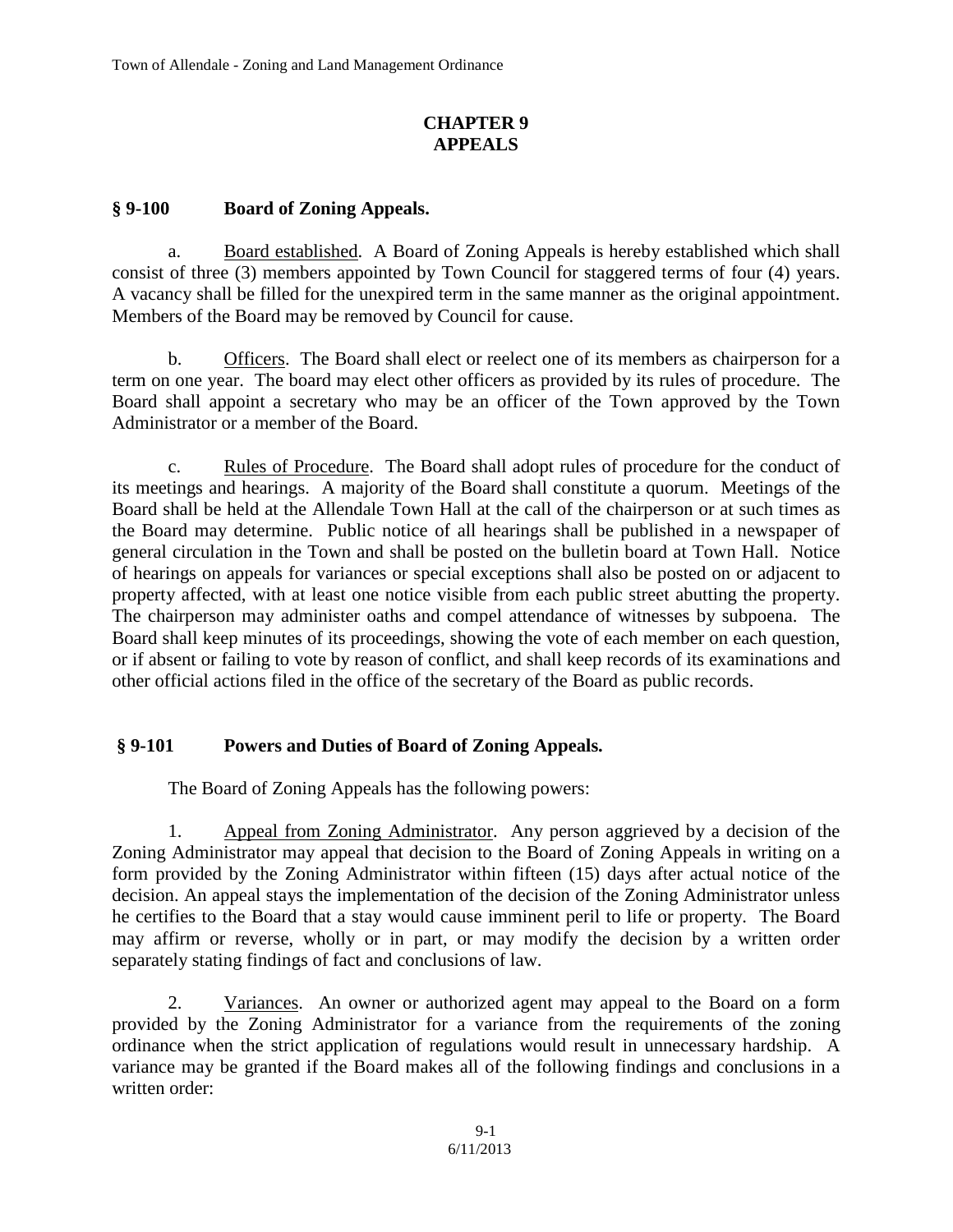(a) There are extraordinary and exceptional conditions pertaining to the particular piece of property;

(b) These conditions do not generally apply to other property in the vicinity;

(c) because of these conditions, the application of the ordinance to the particular piece of property would effectively prohibit or unreasonably restrict the utilization of the property;

(d) The authorization of the variance will not be of substantial detriment to adjacent property or to the public good, and the character of the district will not be harmed by the granting of the variance;

(e) The effect of the variance would not allow the establishment of a use not otherwise permitted in the zoning district; would not extend physically a nonconforming use of the land; and would not change the zoning district boundaries shown on the official zoning map.

The fact that property may be utilized more profitably, should a variance be granted, may not be considered grounds for a variance. In granting a variance, the Board may attach to it such conditions regarding the location, character, or other features of the proposed building, structure, or use as the Board may consider advisable to protect established property values in the surrounding area, or to promote the public health, safety, or general welfare. Failure to begin or complete an action for which a variance is granted within the time limit specified as a condition of the variance shall void the variance.

3. Special exceptions. An owner or authorized agent may appeal to the Board on a form provided by the Zoning Administrator for a special exception for a use permitted by district regulations as a special exception after review, subject to applicable criteria. The Board shall consider the following factors in determining whether a special exception should be granted, in addition to specific criteria in district regulations: (1) traffic impact; (2) vehicle and pedestrian safety; (3) potential impact of noise, lights, fumes, or obstruction of air flow on adjoining property; (4) adverse impact of proposed use on aesthetic character of the area; and (5) orientation and spacing of improvements or structures. The Board may prescribe appropriate conditions and safeguards to relieve or reduce adverse impact of a special exception and to protect the character of the area.

# **§ 9-102 Fees for appeals to Board.**

A fee of \$150.00 shall be paid for each appeal to the Board of Zoning Appeals from a decision of the Zoning Administrator, for a variance or special exception.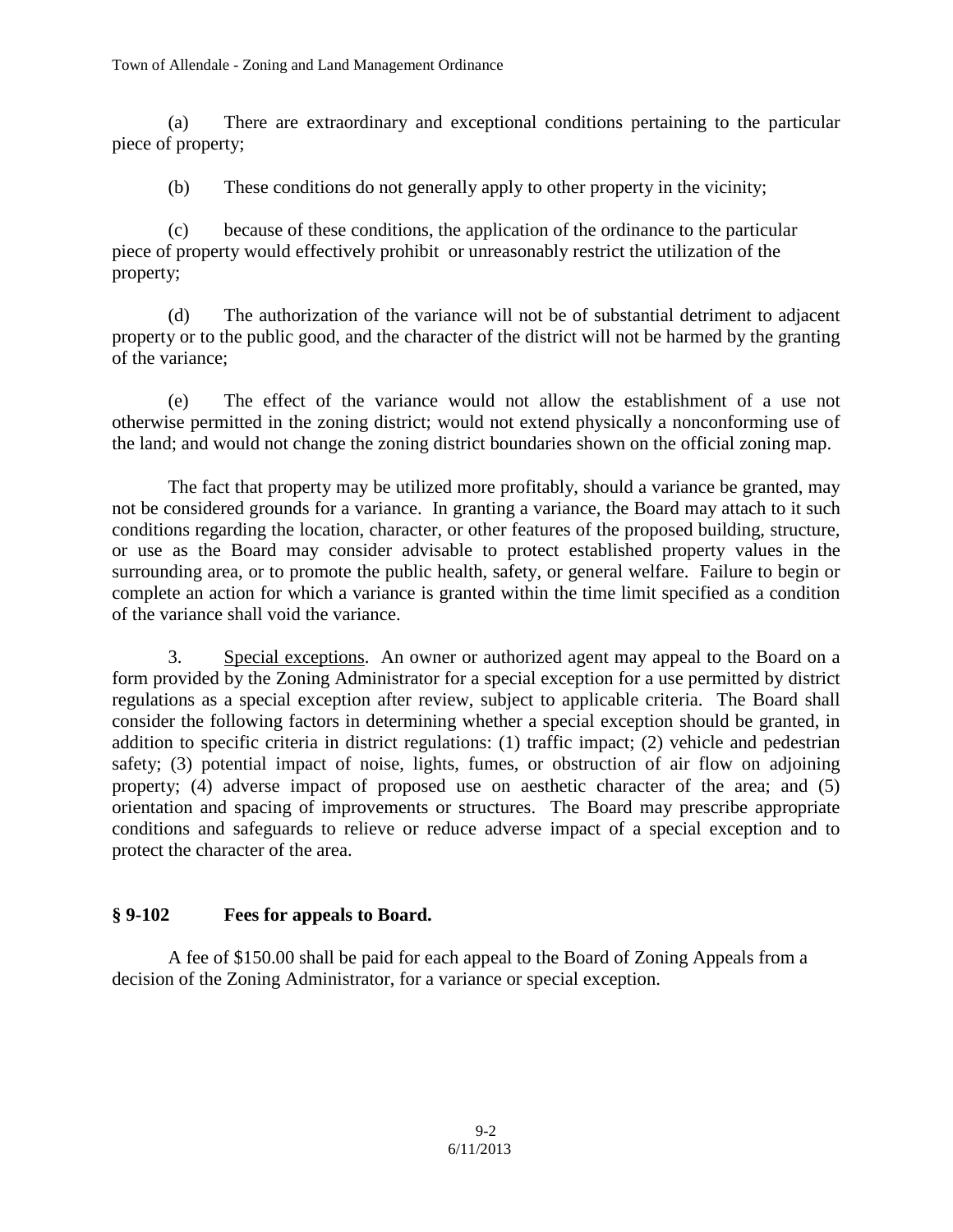# **§ 9-103 Appeal to Circuit Court.**

A person having a substantial interest in a decision of the Board of Zoning Appeals, or an officer of the Town authorized by Town Council, may appeal to circuit court by petition for review on grounds that the decision is contrary to law, filed with the clerk of court and secretary of the board within thirty (30) days after the decision of the Board is mailed. Within thirty (30) days after receipt of notice of filing a petition, the Zoning Administrator or secretary of the Board, with assistance of the Town Attorney, shall file with the clerk of court a certified copy of the Board proceedings, including a transcript of evidence and findings and conclusions of the Board.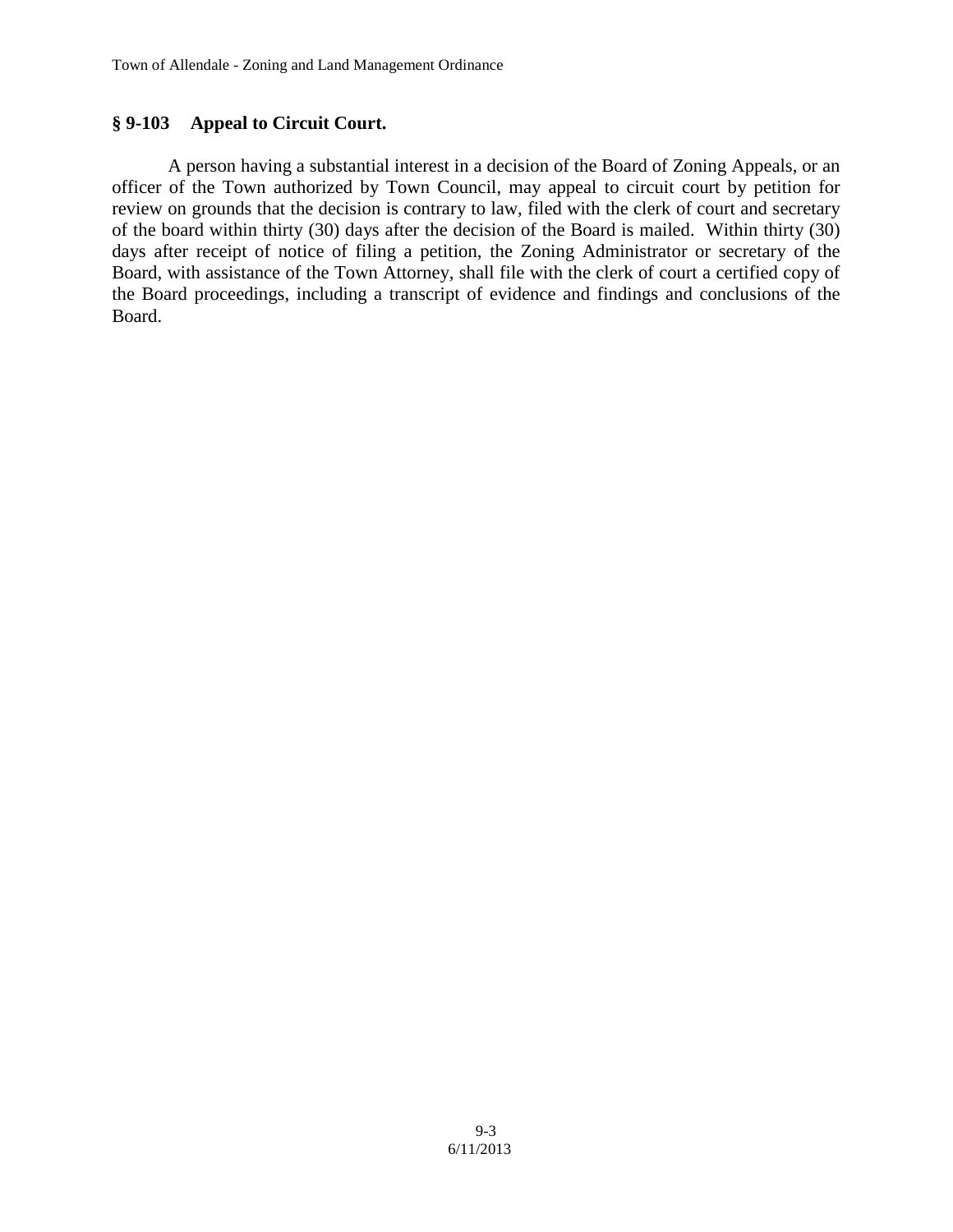Town of Allendale – Zoning and Land Management Ordinance

# **CHAPTER 10 AMENDMENT**

### **§ 10-100 Initiation of Amendment.**

a. An amendment to the Zoning Ordinance text or Official Zoning Map may be initiated by adopted motion of Town Council, adopted motion of the Planning Commission, or the Zoning Administrator. An amendment to the zoning map for changing a zoning district designation of property may be initiated by the owner of the property affected or by an agent authorized by the owner in writing.

b. An identical amendment to the district designation of the same or a portion of the same property for which a rezoning has been denied shall not be initiated more often than once in each twelve (12) month period after denial unless the planning commission determines either (1) there has been a substantial change in the character of the area, or (2) evidence or factors exist which were not considered in previous deliberations which might substantially alter the basis for the Planning Commission recommendation.

c. A zoning map amendment shall be initiated by an owner or agent on an application form provided by the Zoning Administrator, accompanied by required documents and information, and a filing fee established by resolution of Town Council.

d. A complete application for amendment must be received at least two (2) weeks prior to a Planning Commission meeting in order to be considered at the meeting.

## **§ 10-101 Minimum district size.**

No amendment shall be initiated which would create a new zoning district with an area of less than two (2) acres; provided, the minimum area for a PD (Planned Development) district shall be three (3) acres. The minimum requirement does not apply to extension of an existing residential district, or addition of CC district.

## **§ 10-102 Amendment Procedure.**

The following procedural steps are required for adoption of a text or map amendment:

- 1. Amendment shall be initiated pursuant to § 10-100.
- 2. Amendment ordinance shall be prepared in written form required by Town Code.
- 3. Proposed amendment shall be referred to Planning Commission for review and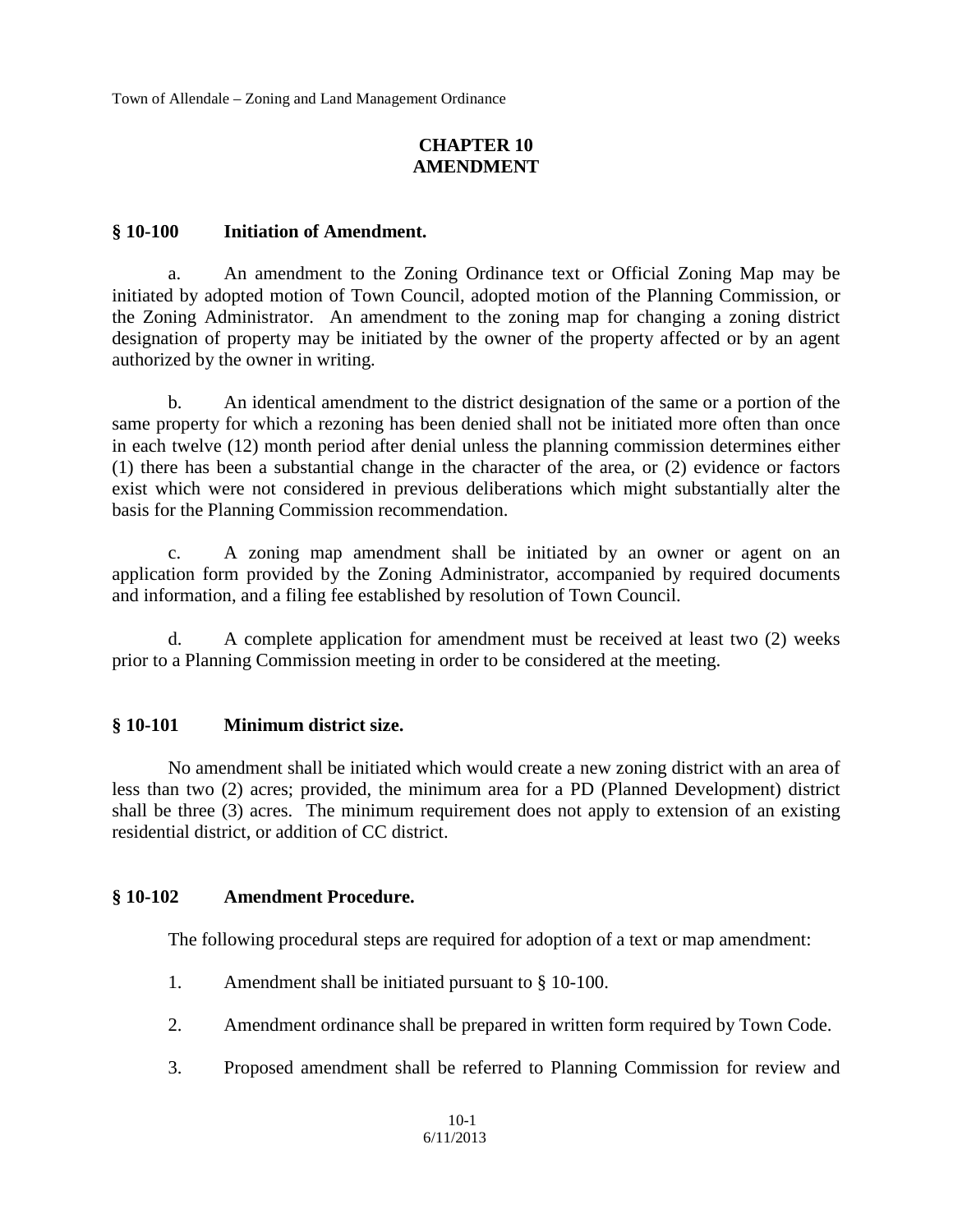Town of Allendale – Zoning and Land Management Ordinance

recommendation. The Planning Commission shall not conduct a public hearing, but the property owner may be allowed to present oral or written comments. If oral or written comments are taken, the Commission shall give other interested members of the public ten (10) days' notice and allow them to comment in the same fashion. Review shall include a determination of whether the proposed amendment is in conformity with the Comprehensive Plan. The Planning Commission shall file with Town Council its report and recommendation on the proposed amendment within thirty (30) days after receipt.

4. Newspaper notice of public hearing before Town Council shall be published at least fifteen (15) days prior to hearing. The public hearing shall be scheduled for a date after the Planning Commission recommendation is due.

5. Notices of public hearing shall be posted on or adjacent to property to be rezoned, with one notice visible from each street bordering the property. Posted notices shall contain letters not less than one (1) inch in height.

6. Notices of public hearing shall be mailed to all adjacent landowners and to groups which have filed a written request for notices.

7. Town Council may introduce amendment ordinance for first reading and hold public hearing on the same date. Planning Commission recommendation shall be reviewed and considered, but it shall not be binding on Town Council.

8. Town Council may adopt or reject the amended ordinance on second reading at least six (6) days after first reading. Map amendments may be adopted or rejected for all or any portion of the property; however, a zoning district designation which was not included in the public notices shall not be adopted. An amendment may be withdrawn in writing by the initiator at any time prior to final action by Town Council. A withdrawn amendment is not subject to the twelve (12) month limitation in § 10-100.

9. All amendments shall be noted and placed in the copy of the Zoning Ordinance maintained by the Zoning Administrator and in the official copy of the Town Code maintained by the Municipal Clerk. Map amendments shall be reflected on the Official Zoning Map.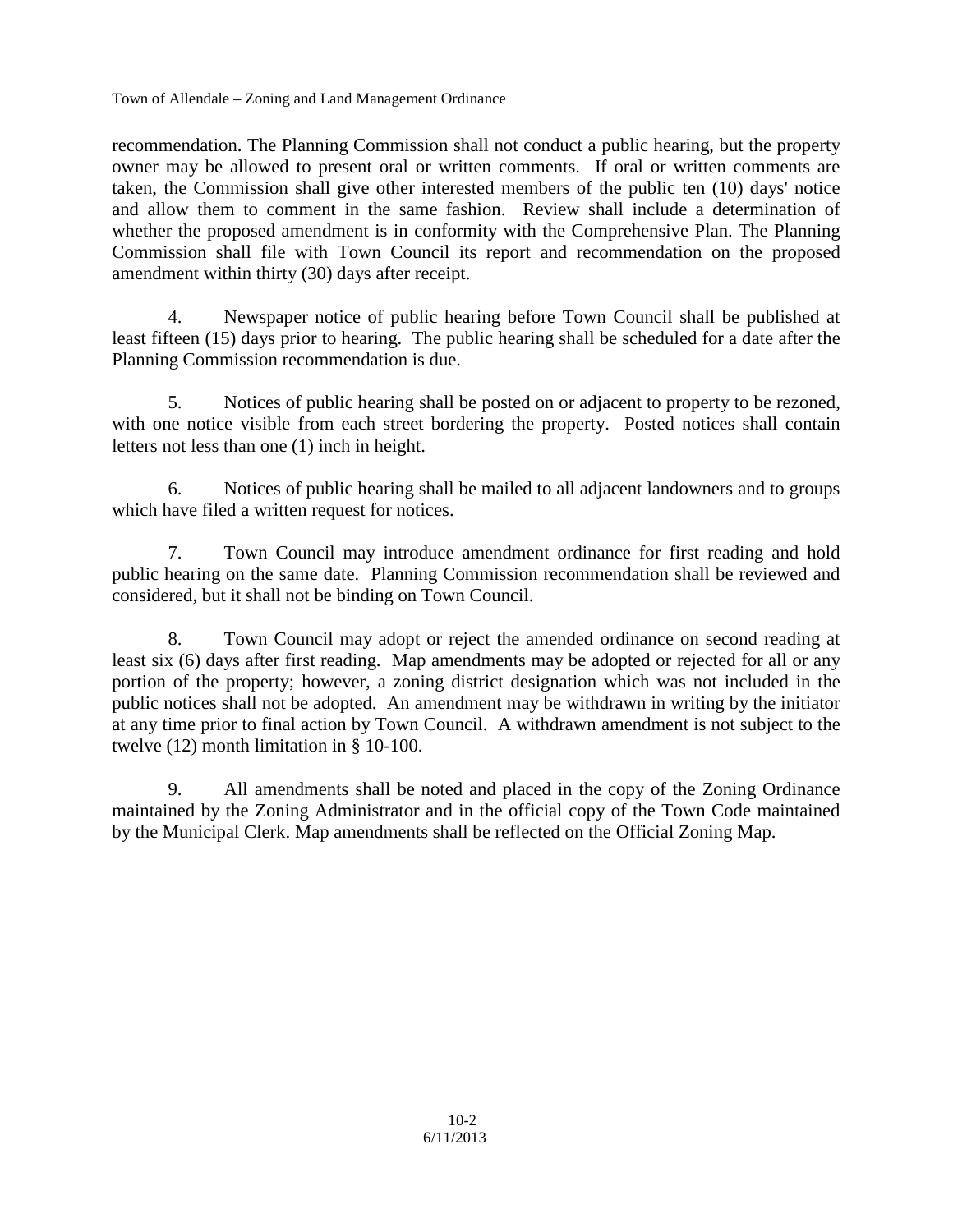Town of Allendale- Zoning and Land Management Ordinance

# **APPENDIX A**

# **CERTIFICATION**

An Engineer's or Surveyor's Certification, directly on the final plat as follows:

"It is hereby certified that this plat is true and correct and was prepared from an actual survey of the property by me or under my supervision; that all monuments shown hereon actually exist or are marked as 'Future' and their location, size, type and material are correctly shown; and that all engineering requirements of the land development regulations of Allendale, South Carolina, have been complied with.

| Bv | Registered C.E. No.                    |   |
|----|----------------------------------------|---|
|    | Registered South Carolina Surveyor No. | " |

\* \* \* \* \*

Certification of Approval of Water supply and Sewage Disposal Systems, as follows:

"I hereby certify that the water supply and sewage disposal systems installed, or proposed for installation in **Subdivision fully meet all Public Health requirements**, and are hereby approved as show:

 $\overline{a}$ 

Date County Health Officer Or Authorized Representative"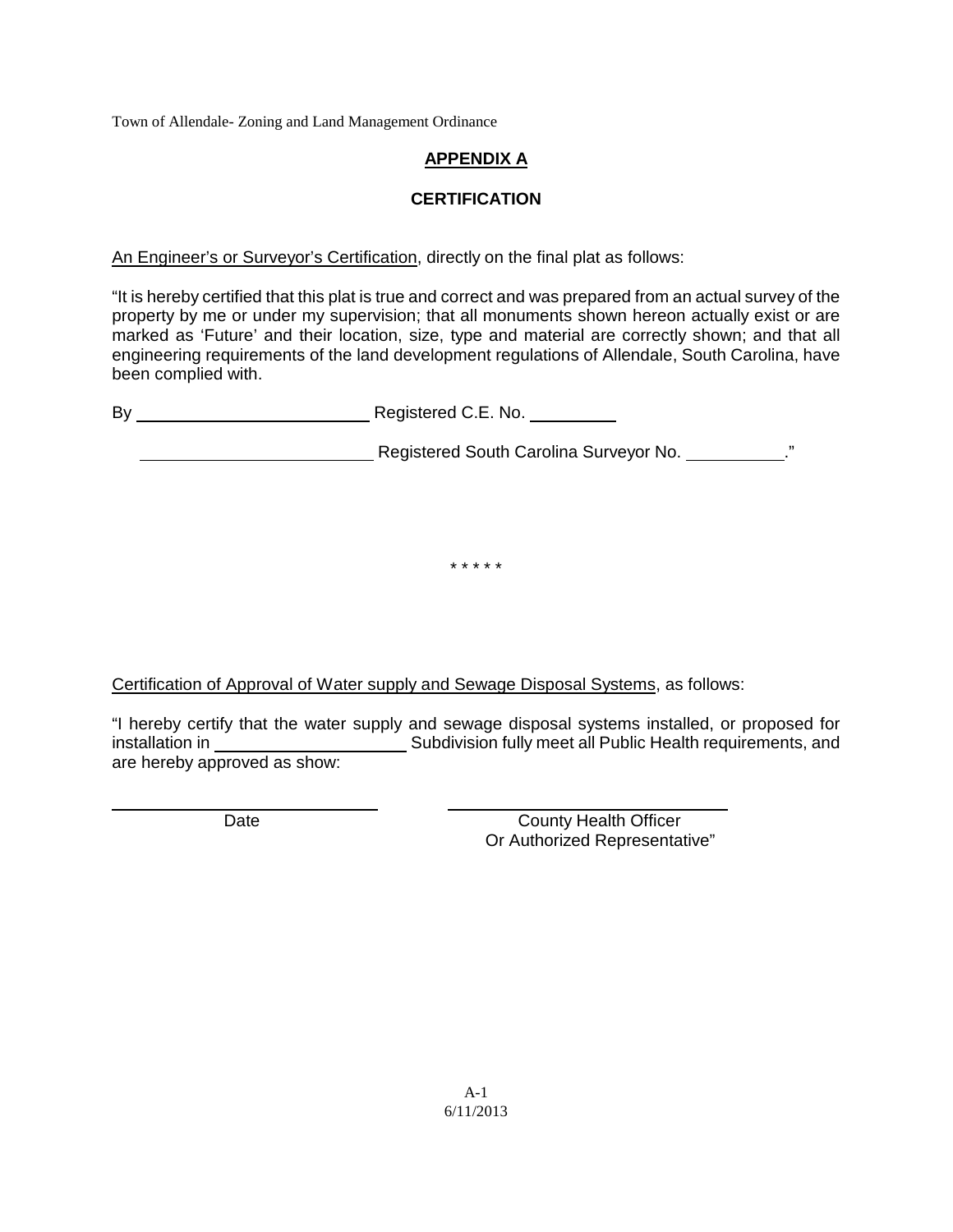Town of Allendale- Zoning and Land Management Ordinance

An Owner's Certification, directly on the final plat, as follows:

"Owner's Certification:

State of South Carolina, Town of Allendale

The owner of the land shown on this plat and whose name is subscribed hereto, in person or through a duly authorized agent, certifies that his plat was made from an actual survey, that all state and county taxes or other assessments now due on this land have been paid.

| Agent | Owner |    |
|-------|-------|----|
| Date  | Date  | ,, |

\* \* \* \* \*

#### Certificate of Ownership and Dedication

"I hereby certify that I am the owner of the property shown and described hereon and that I hereby adopt this plan of development with my free consent, establish minimum building setback lines, and dedicate all streets, alleys, walks, parks, and other sites and easements to public or private use as noted. Furthermore, I dedicate all water and sewer lines to Allendale or other such entity as may be directed.

Owner Date "

\* \* \* \*

#### A Certificate of Approval of the Final Plat by the Planning Commission:

"Pursuant to the land development regulations of Allendale, South Carolina, all the requirements of approval having been fulfilled, this final plat was given approval by the Town of Allendale Planning Commission on , 20 ."

| Date | Chairman |
|------|----------|
|      |          |

Member Member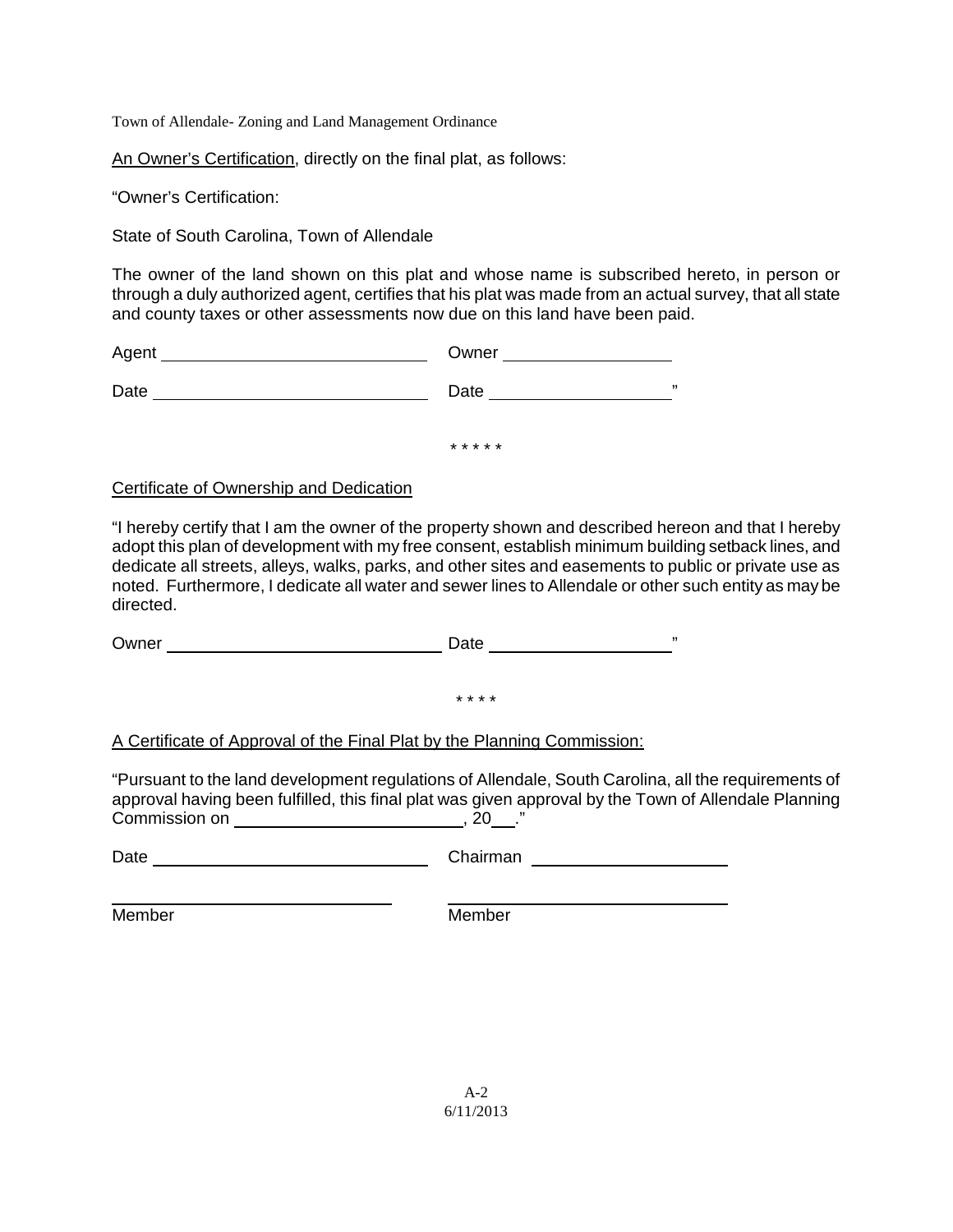Town of Allendale - Zoning and Land Management Ordinance

## **APPENDIX B**

## **PRELIMINARY PLAT CHECKLIST**

|                                                                                                                  |                                               | Public hearing date         |                                                                                           |
|------------------------------------------------------------------------------------------------------------------|-----------------------------------------------|-----------------------------|-------------------------------------------------------------------------------------------|
|                                                                                                                  |                                               |                             |                                                                                           |
|                                                                                                                  |                                               |                             |                                                                                           |
| Name and address of applicant                                                                                    |                                               |                             |                                                                                           |
| Clerk<br>Checked by:                                                                                             | $\Box$ Deeds                                  | Engineer<br>$\Box$ Planner  |                                                                                           |
|                                                                                                                  |                                               | Proposed variances:         |                                                                                           |
|                                                                                                                  |                                               |                             |                                                                                           |
|                                                                                                                  |                                               |                             |                                                                                           |
| 4. Width of utility easements ______________                                                                     |                                               |                             | 3.                                                                                        |
|                                                                                                                  |                                               |                             |                                                                                           |
|                                                                                                                  |                                               |                             | $5. \underline{\hspace{2.0cm}1. \underline{\hspace{2.0cm}1. \underline{\hspace{2.0cm}1}}$ |
|                                                                                                                  |                                               |                             |                                                                                           |
| CHECK IF SATISFACTORY:                                                                                           |                                               |                             |                                                                                           |
| Scale                                                                                                            | $\Box$ Legend                                 | $\Box$ North point          | $\Box$ Legal description                                                                  |
| Title & deed check                                                                                               | $\Box$ Water retention                        | Table for lot data          | $\Box$ Name & seal of surveyor                                                            |
| Lot sizes                                                                                                        | $\Box$ Street names                           | $\Box$ Percolation tests    | $\Box$ Lot numbers/addresses                                                              |
| Water feasibility study $\Box$ Floodplain                                                                        |                                               |                             | Certificate of elevation $\Box$ Existing features shown                                   |
|                                                                                                                  | Adjacent roads shown $\Box$ Internal road ROW | $\Box$ Utility easements    | $\Box$ Adjacent tract owners shown                                                        |
| Utility connection points                                                                                        |                                               | Drainage features/easements | $\Box$ Setbacks, yards & lot entrances                                                    |
| Connecting roads to other developments $\Box$ Portions subdivided or phased<br>$\Box$ Copy of proposed covenants |                                               |                             |                                                                                           |
| Planning Commission review notes:                                                                                |                                               |                             |                                                                                           |

Mandatory changes: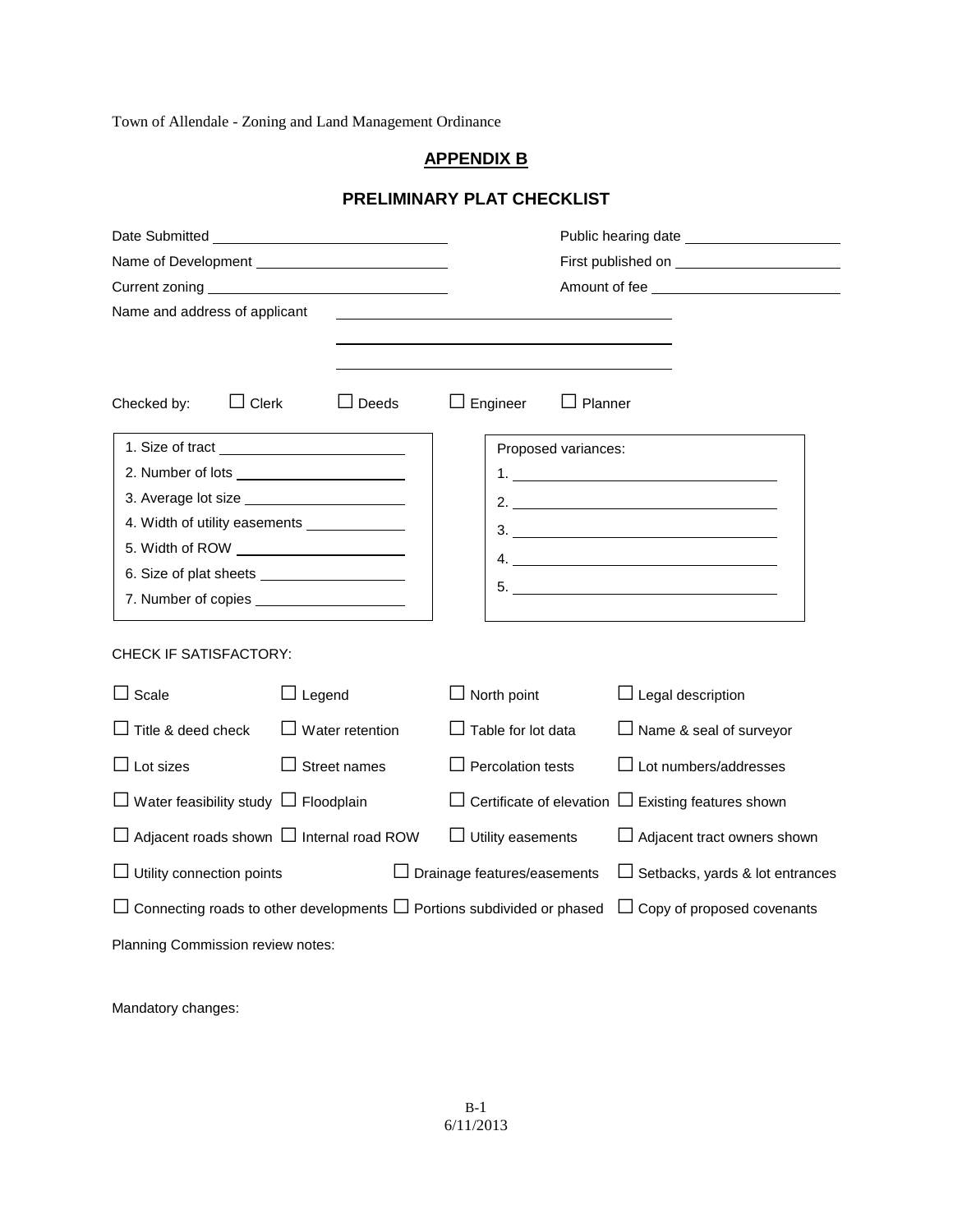

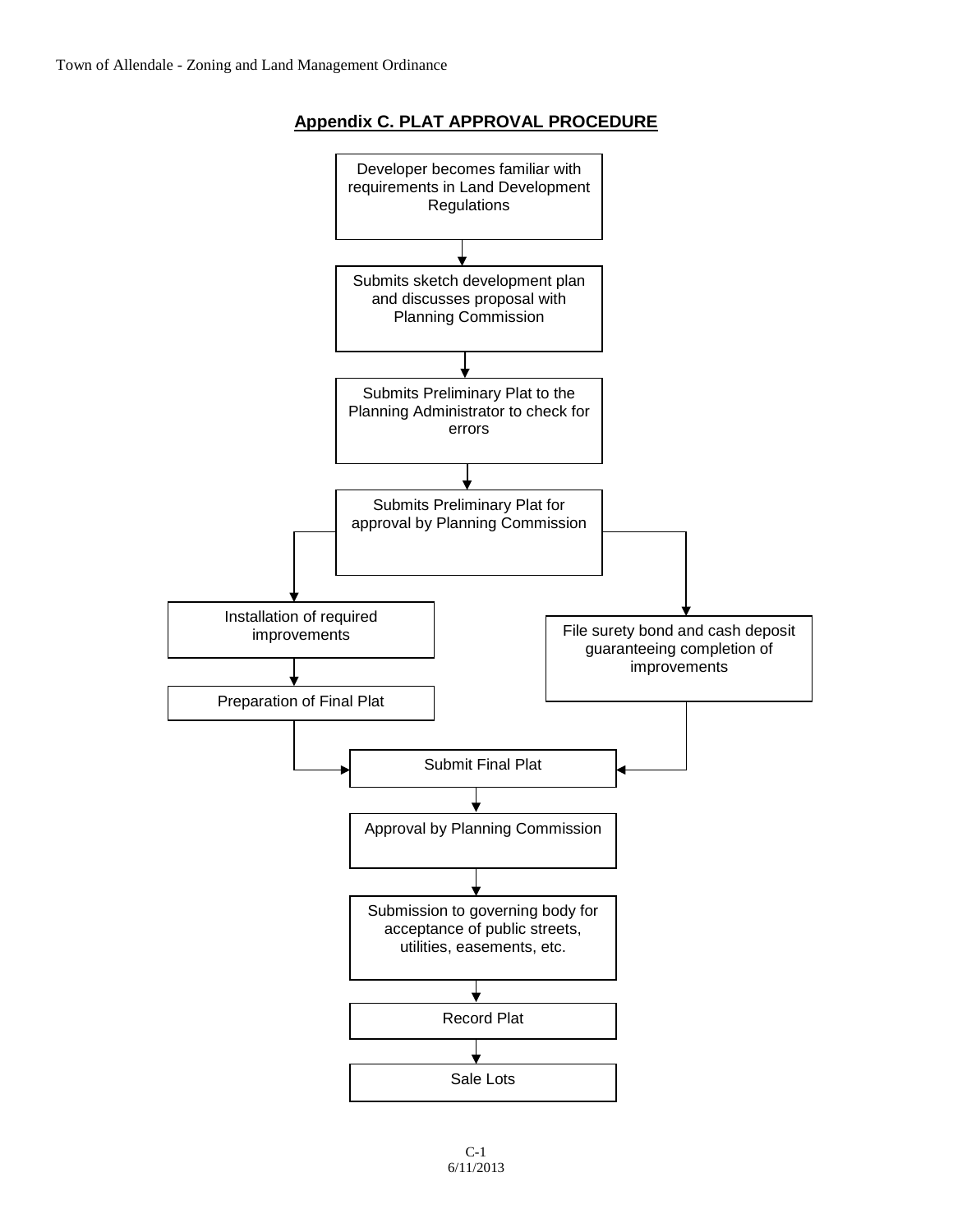Town of Allendale - Zoning and Land Management Ordinance

## **APPENDIX D**

## **UNPAVED ROADS**

In subdivisions in predominately rural and country environments, the Planning Commission may recommend that streets and roads be left unpaved. In making such recommendations, the Planning Commission must consider the following:

- 1. Density and lot size.
- 2. Soils and topography of subdivision.
- 3. Drainage and erosion control.

In all instances where provisions for unpaved roads are to be requested, a Planning Commission recommendation shall be forwarded to the Town Council during the preliminary plat stages. The Planning Commission shall be prohibited from granting such preliminary plat approval until such time as assurances have been received from the Town Council that such roads may be approved but may not be accepted into the county road system.

New unpaved subdivision streets:

- (a) Generally: This specification is intended to establish minimum requirements for dirt roads constructed and dedicated to the public under the provisions and procedures of the Allendale Land Development Regulations. The specifications presume proper preparation of a subgrade including clearing, grubbing and removal of unstable or unsuitable material.
- (b) Required minimum section:



- (c) Roadway: The roadway will be a minimum of thirty-four (34) feet in width with the top six (6) inches composed of a sand-clay material, described below. Other stable roadway materials or designs which exceed this requirement may be submitted for approval. Such submittals will be at the time preliminary approval is sought.
- (d) Sand-clay: Sand-clay roadway material shall conform to the following requirements: